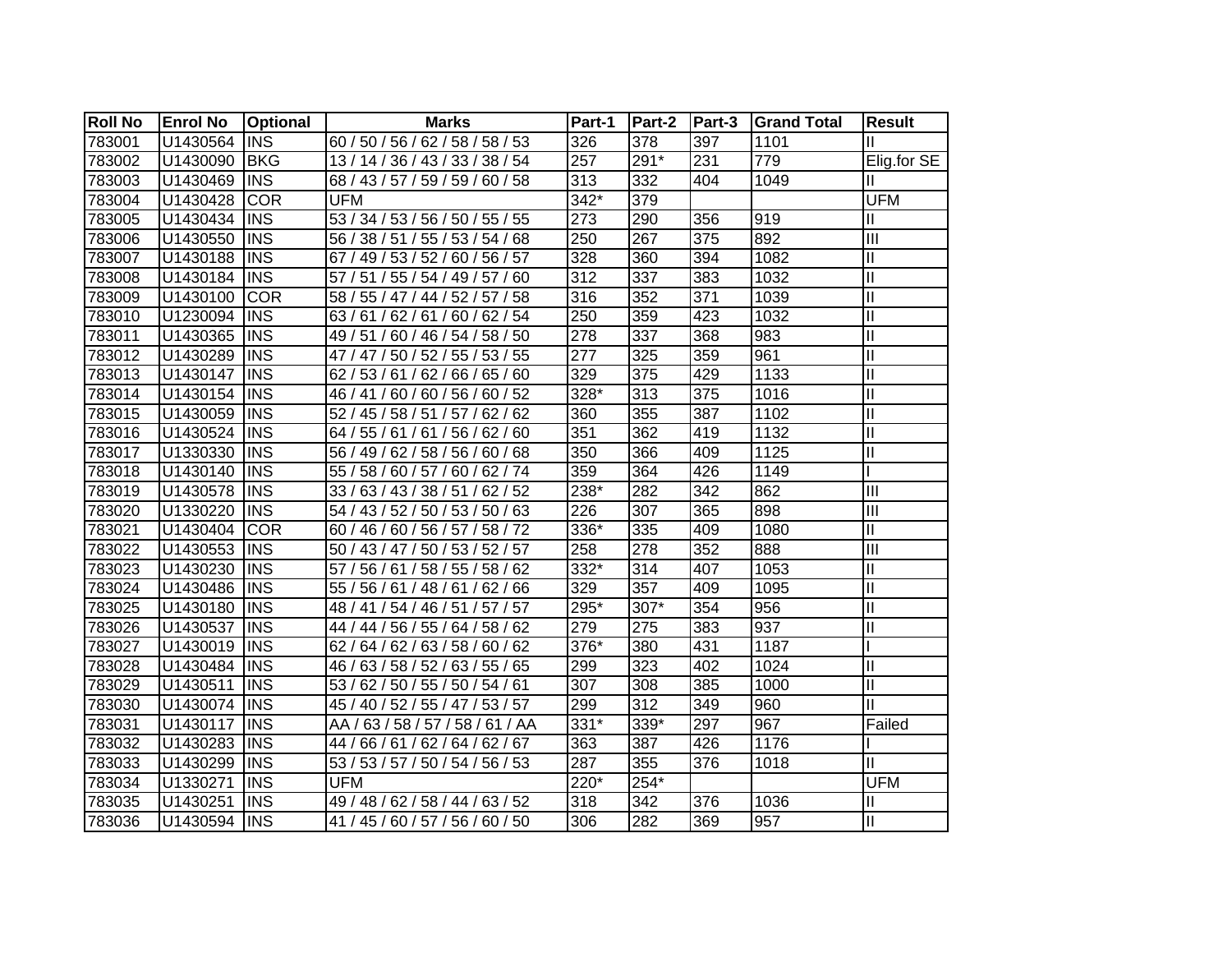| 783037 | U1430157 | <b>INS</b> | 52 / 57 / 60 / 48 / 56 / 58 / 54                | 313    | 344    | 385 | 1042 | $\mathbf{I}$ |
|--------|----------|------------|-------------------------------------------------|--------|--------|-----|------|--------------|
| 783038 | U1430338 | <b>INS</b> | 52 / 70 / 58 / 55 / 58 / 60 / 51                | 279*   | 321    | 404 | 1004 | $\mathbf{I}$ |
| 783039 | U1430443 | <b>COR</b> | 60 / 65 / 57 / 54 / 58 / 63 / 55                | 269    | 344    | 412 | 1025 | $\mathbf{I}$ |
| 783040 | U1430504 | <b>INS</b> | 65 / 68 / 60 / 51 / 53 / 57 / 52                | 321    | 327    | 406 | 1054 | $\mathbf{I}$ |
| 783041 | U1430005 | <b>COR</b> | 68 / 61 / 58 / 57 / 64 / 64<br>71/              | 317    | 362    | 443 | 1122 | $\mathbf{I}$ |
| 783042 | U1430529 | <b>INS</b> | 56 / 62 / 57 / 48 / 55 / 58 / 61                | 316*   | 342    | 397 | 1055 | $\mathbf{I}$ |
| 783043 | U1430263 | <b>INS</b> | 50 / 41 / 42 / 45 / 48 / 52<br>38/              | 252*   | 258*   | 316 | 826  | III          |
| 783044 | U1430261 | <b>INS</b> | 46 / 50 / 49 / 52 / 54 / 50<br>43/              | 275    | $271*$ | 344 | 890  | III          |
| 783045 | U1230153 | <b>INS</b> | 50 / 54 / 50 / 45 / 54 / 51 $^{\prime}$<br>60 / | 294*   | 275    | 364 | 933  | Ш            |
| 783046 | U1430327 | <b>INS</b> | 66 / 62 / 61 / 60 / 63 / 50<br>65/              | $315*$ | 357    | 427 | 1099 | Ш            |
| 783047 | U1430311 | <b>INS</b> | 43 / 55 / 54 / 55 / 55 / 55 / 62                | 294*   | 300    | 379 | 973  | $\mathbf{I}$ |
| 783048 | U1430247 | <b>INS</b> | 55 / 63 / 58 / 57 / 56 / 57 / 68                | 311    | 345    | 414 | 1070 | $\mathbf{I}$ |
| 783049 | U1430277 | <b>INS</b> | 62 / 62 / 58 / 61 / 61 / 58 / 55                | 316    | 340    | 417 | 1073 | Ш            |
| 783050 | U1430125 | <b>INS</b> | 65 / 65 / 67 / 70 / 68 / 64 / 68                | 349    | 337    | 467 | 1153 |              |
| 783051 | U1430531 | <b>INS</b> | 34 / 30 / 48 / 41 / 44 / 47 / 55                | 276*   | 246    | 299 | 821  | Ш            |
| 783052 | U1430149 | <b>INS</b> | 57 / 56 / 51 / 54 / 55 / 52 / 57                | 283    | 339    | 382 | 1004 | Ш            |
| 783053 | U1430036 | <b>INS</b> | 55 / 48 / 53 / 48 / 40 / 53 / 71                | 319    | 302*   | 368 | 989  | $\mathbf{I}$ |
| 783054 | U1430145 | <b>INS</b> | 51 / 45 / 45 / 55 / 59 / 53 / 73                | 320    | 334    | 381 | 1035 | $\mathbf{I}$ |
| 783055 | U1430522 | <b>INS</b> | 56 / 43 / 50 / 45 / 61 / 52 / 58                | 257    | 338    | 365 | 960  | $\mathbf{I}$ |
| 783056 | U1430133 | <b>INS</b> | 61/60/64<br>59 / 41 / 63 / 57 /                 | 369    | 351    | 405 | 1125 | Ш            |
| 783057 | U1430483 | <b>INS</b> | 62 / 51 / 58 / 67 / 59 / 62 / 62                | 355    | 387    | 421 | 1163 |              |
| 783058 | U1330272 | <b>INS</b> | 39 / 31 / 49 / 62 / 47 / 52 / 53                | 311    | 328    | 333 | 972  | $\mathbf{I}$ |
| 783059 | U1430030 | <b>BKG</b> | 36 / 17 / 40 / 44 / 44 / 43 / 58                | 307*   | 305*   | 282 | 894  | Elig.for SE  |
| 783060 | U1430397 | <b>COR</b> | 63 / 54 / 52 / 58 / 53 / 55 / 56                | 326    | 332*   | 391 | 1049 | Ш            |
| 783061 | U1430212 | <b>INS</b> | AA / AA / AA / AA / AA / AA / AA                | $317*$ | 279*   | AA  | 596  | A            |
| 783062 | U1430088 | <b>INS</b> | 66 / 56 / 55 / 58 / 57 / 61 / 64                | 324    | 362    | 417 | 1103 | Ш            |
| 783063 | U1430017 | <b>INS</b> | 54 / 57 / 56 / 62 / 54 / 60 / 57                | 364*   | 371    | 400 | 1135 | Ш            |
| 783064 | U1430160 | <b>INS</b> | 50 / 34 / 46 / 50 / 51 / 50 / 73                | 292    | 322    | 354 | 968  | $\mathbf{I}$ |
| 783065 | U1430248 | <b>INS</b> | 66 / 66 / 45 / 66 / 57 / 60 / 63                | 338    | 333    | 423 | 1094 | $\mathbf{I}$ |
| 783066 | U1430238 | <b>INS</b> | 52 / 41 / 51 / 65 / 49 / 57 / 56                | 291*   | 302    | 371 | 964  | $\mathbf{I}$ |
| 783067 | U1430568 | <b>INS</b> | 68 / 45 / 58 / 49 / 57 / 62 / 60                | 332*   | 363    | 399 | 1094 | $\mathbf{I}$ |
| 783068 | U1430054 | <b>COR</b> | 66 / 69 / 62 / 58 / 53 / 57 / 65                | 309    | 364    | 430 | 1103 | $\mathbf{I}$ |
| 783069 | U1430201 | <b>INS</b> | / 56 / 54 / 57 / 55 / 62 / 50<br>60             | 309    | 307    | 394 | 1010 | $\mathbf{I}$ |
| 783070 | U1430321 | <b>INS</b> | 43 / 43 / 54 / 58 / 55 / 53 / 55                | 269    | 313    | 361 | 943  | $\mathbf{I}$ |
| 783071 | U1430256 | <b>COR</b> | 54 / 47 / 53 / 65 / 57 / 57 / 52                | 300*   | 349    | 385 | 1034 | Ш            |
| 783072 | U1330510 | <b>INS</b> | 35 / 22 / 33 / 55 / 42 / 44 / 52                | 265*   | 311    | 283 | 859  | Elig.for SE  |
| 783073 | U1430438 | <b>INS</b> | 53 / 36 / 47 / 68 / 44 / 54 / 50                | $311*$ | 305*   | 352 | 968  | Ш            |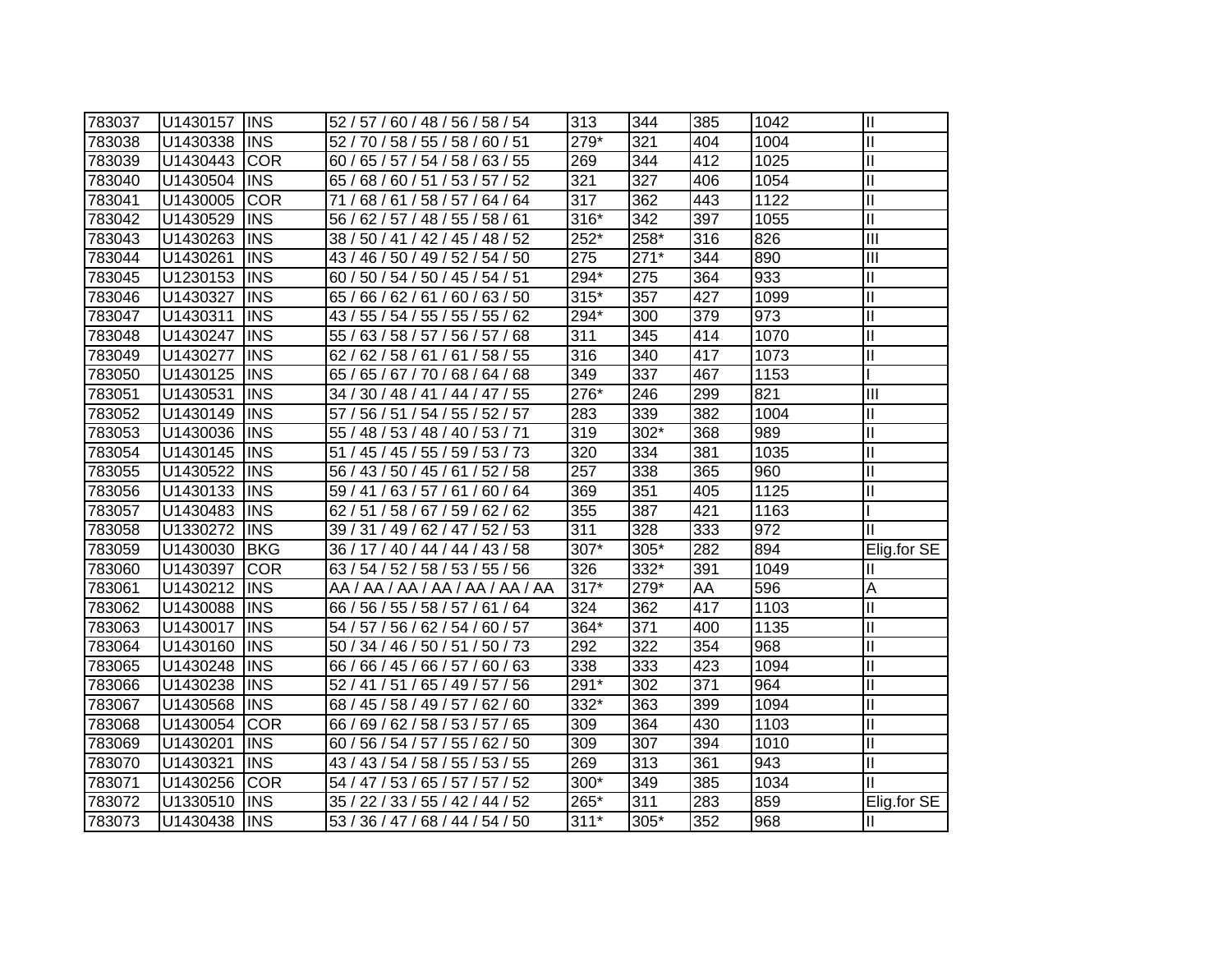| 783074 | U1430222      | <b>IINS</b> | 42 / 43 / 51 / 63 / 45 / 46 / 58    | 322    | 293    | 348 | 963  | $\mathbf{I}$               |
|--------|---------------|-------------|-------------------------------------|--------|--------|-----|------|----------------------------|
| 783075 | U1430422      | <b>IINS</b> | 61 / 43 / 57 / 53 / 54 / 52 / 50    | 286    | 332    | 370 | 988  | $\mathbf{I}$               |
| 783076 | U1430037      | <b>INS</b>  | 44 / 38 / 42 / 43 / 39 / 46 / 53    | 282*   | 237    | 305 | 824  | Ш                          |
| 783077 | U1430173      | <b>INS</b>  | 55 / 48 / 61 / 56 / 51 / 49 / 55    | 289    | 308    | 375 | 972  | $\mathop{\rm II}\nolimits$ |
| 783078 | U1430396      | <b>INS</b>  | 53 / 54 / 66 / 55 / 51 / 54 / 56    | 327    | 339    | 389 | 1055 | $\mathbf{I}$               |
| 783079 | U1430591      | <b>INS</b>  | 58 / 39 / 54 / 46 / 43 / 50 / 59    | 292    | 319    | 349 | 960  | $\mathbf{I}$               |
| 783080 | U1430072      | <b>COR</b>  | 65 / 61 / 60 / 60 / 66 / 61 / 65    | $305*$ | 298    | 438 | 1041 | $\mathbf{II}$              |
| 783081 | U1430339      | <b>INS</b>  | 49 / 46 / 57 / 50 / 52 / 59 / 60    | 326*   | 308    | 373 | 1007 | $\mathbf{I}$               |
| 783082 | U1430393      | <b>INS</b>  | 60 / 48 / 54 / 52 / 46 / 55 / 77    | 252    | 292    | 392 | 936  | $\mathbf{I}$               |
| 783083 | U1330449      | <b>INS</b>  | 40 / 34 / 40 / 33 / 31 / 38 / 50    | 222*   | 251    | 266 | 739  | $\overline{III}$           |
| 783084 | U1430013      | <b>INS</b>  | 67/58/66/62/63/62/72                | 367    | 384    | 450 | 1201 |                            |
| 783085 | U1230185      | <b>INS</b>  | 50 / 63 / 52 / 50 / 57 / 50<br>37 / | 308*   | 286    | 359 | 953  | $\mathbf{I}$               |
| 783086 | U1430291      | <b>INS</b>  | 49 / 42 / 63 / 51 / 52 / 60 / 62    | 321    | 329    | 379 | 1029 | $\mathbf{I}$               |
| 783087 | U1430270      | <b>INS</b>  | UFM                                 | 375    | 400    |     |      | <b>UFM</b>                 |
| 783088 | U1430252      | <b>INS</b>  | 58 / 40 / 60 / 60 / 61 / 58 / 54    | 359    | 334*   | 391 | 1084 | Ш                          |
| 783089 | U1430563      | <b>INS</b>  | 45 / 48 / 56 / 61 /<br>60/52/62     | 284*   | 299*   | 384 | 967  | Ш                          |
| 783090 | U1430195      | <b>COR</b>  | 64 / 42 / 66 / 54 / 58 / 49 / 68    | 287    | 349    | 401 | 1037 | Ш                          |
| 783091 | U1430337      | <b>IINS</b> | 50 / 45 / 65 / 58 / 60 / 58 / 60    | 293    | 316    | 396 | 1005 | Ш                          |
| 783092 | U1430448      | <b>IINS</b> | 43 / 39 / 57 / 47 / 49 / 50 / 62    | $277*$ | $343*$ | 347 | 967  | II                         |
| 783093 | U1430523      | <b>IINS</b> | 52 / 47 / 66 / 51 / 61 / 58 / 59    | 329    | 331    | 394 | 1054 | Ш                          |
| 783094 | U1430454      | <b>IINS</b> | 46 / 51 / 57 / 61 / 71 / 63 / 61    | 288    | 325    | 410 | 1023 | $\mathbf{I}$               |
| 783095 | U1430174      | <b>INS</b>  | 60 / 50 / 61 / 55 / 66 / 61 / 70    | $343*$ | 366*   | 423 | 1132 | $\mathbf{I}$               |
| 783096 | U1430170      | <b>INS</b>  | 50 / 48 / 55 / 49 / 61 / 50 / 62    | 307*   | 322    | 375 | 1004 | $\mathbf{I}$               |
| 783097 | U1430276      | <b>INS</b>  | 55 / 42 / 60 / 49 / 58 / 52 / 60    | 293*   | 326    | 376 | 995  | $\mathbf{I}$               |
| 783098 | U1330543      | <b>INS</b>  | AA / AA / AA / AA / AA / AA / AA    | 311    | 328    | AA  | 639  | A                          |
| 783099 | U1430439      | <b>INS</b>  | 58 / 43 / 55 / 56 / 55 / 60 / 58    | 262    | 273*   | 385 | 920  | $\mathbf{I}$               |
| 783100 | U1430024      | <b>INS</b>  | 65 / 60 / 70 / 71 / 70 / 62 / 61    | 367*   | 393    | 459 | 1219 |                            |
| 783101 | U1430029      | <b>INS</b>  | 69 / 55 / 65 / 68 / 61 / 64 / 63    | 338    | 361    | 445 | 1144 |                            |
| 783102 | U1430558      | <b>INS</b>  | 44 / 38 / 60 / 46 / 53 / 52 / 55    | $252*$ | 236    | 348 | 836  | Ш                          |
| 783103 | U1430243      | <b>INS</b>  | 43 / 30 / 49 / 48 / 55 / 50 / 52    | 269*   | 251    | 327 | 847  | Ш                          |
| 783104 | U1430287      | <b>INS</b>  | 55 / 60 / 56 / 53 / 63 / 60 / 62    | 333    | 371    | 409 | 1113 | $\mathop{\rm II}\nolimits$ |
| 783105 | U1430167      | <b>INS</b>  | 58 / 50 / 56 / 57 / 62 / 57 / 57    | 316    | 288    | 397 | 1001 | $\mathbf{I}$               |
| 783106 | U1430562      | <b>INS</b>  | 54 / 48 / 53 / 53 / 60 / 57 / 55    | 302    | 298*   | 380 | 980  | $\mathbf{I}$               |
| 783107 | U1430215      | <b>INS</b>  | 60 / 60 / 54 / 55 / 61 / 60 / 70    | 374    | 377    | 420 | 1171 |                            |
| 783108 | U1430236      | <b>INS</b>  | 55 / 48 / 50 / 48 / 51 / 58 / 60    | 309*   | $314*$ | 370 | 993  | Ш                          |
| 783109 | U1430199      | <b>INS</b>  | 47 / 42 / 52 / 56 / 51 / 55 / 56    | 308*   | 283    | 359 | 950  | $\mathbf{I}$               |
| 783110 | U1330588  INS |             | 54 / 48 / 53 / 52 / 56 / 56 / 55    | $313*$ | 323    | 374 | 1010 | $\mathbf{I}$               |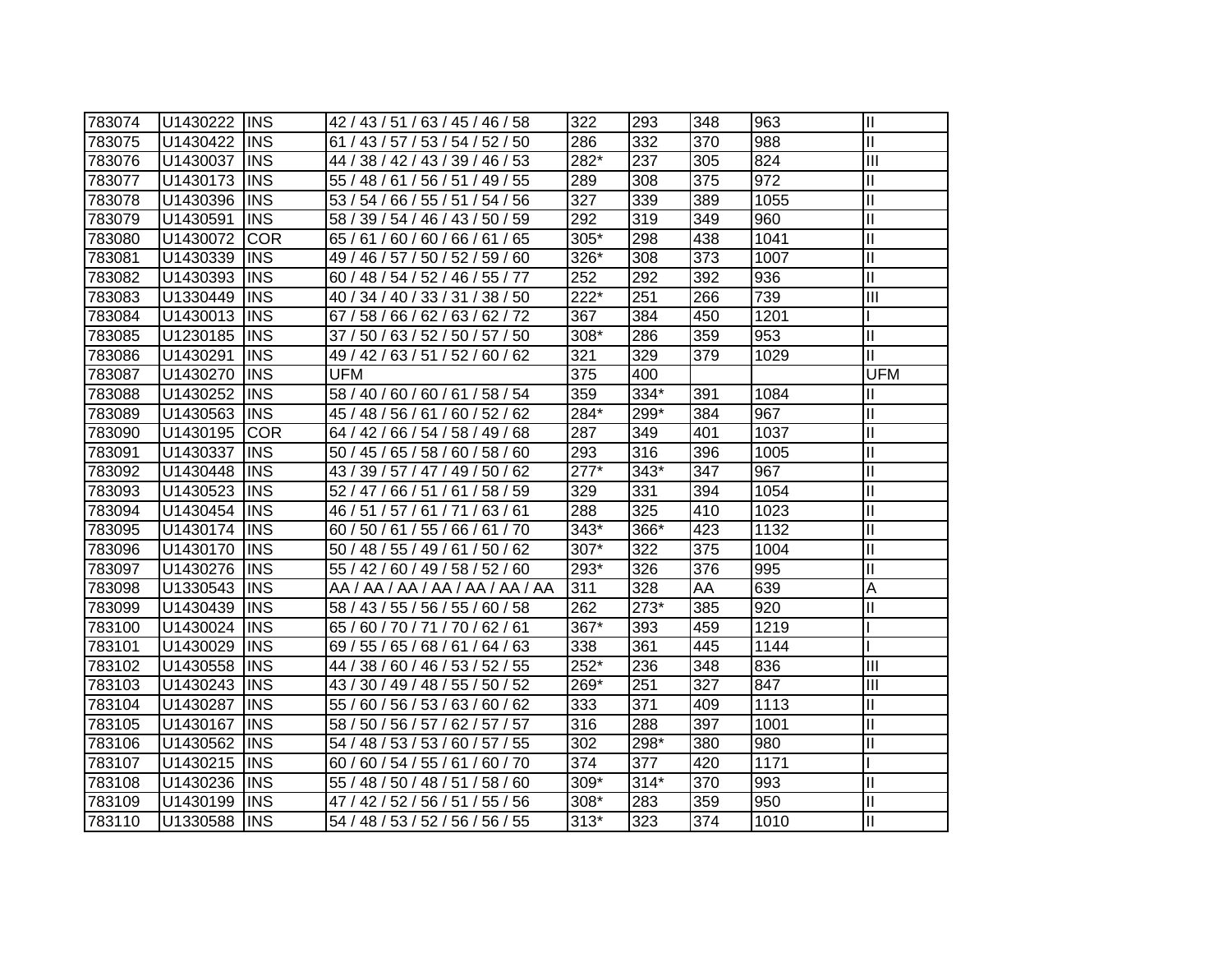| 783111 | U1430565 | <b>INS</b>  | 63 / 46 / 53 / 52 / 64 / 58 / 61   | 291    | 354    | 397 | 1042 | $\mathbf{I}$            |
|--------|----------|-------------|------------------------------------|--------|--------|-----|------|-------------------------|
| 783112 | U1330084 | <b>INS</b>  | 48 / 38 / 52 / 54 / 57 / 58 / 52   | 309    | 294    | 359 | 962  | $\mathbf{I}$            |
| 783113 | U1430451 | <b>INS</b>  | 65 / 64 / 65 / 64 / 69 / 64 / 58   | 307*   | 343    | 449 | 1099 | $\mathbf{I}$            |
| 783114 | U1330217 | <b>INS</b>  | 48 / 58 / 54 / 60 / 64 / 60 / 64   | 325    | 366    | 408 | 1099 | $\mathbf{I}$            |
| 783115 | U1430229 | <b>INS</b>  | 63 / 42 / 50 / 55 / 52 / 58 / 56   | 282*   | 269*   | 376 | 927  | $\mathbf{I}$            |
| 783116 | U1430185 | <b>INS</b>  | 68 / 57 / 60 / 62 / 70 / 64 / 68   | 368    | 365    | 449 | 1182 |                         |
| 783117 | U1430269 | <b>INS</b>  | 65 / 53 / 61 / 57 / 68 / 61 / 62   | 340    | 361    | 427 | 1128 | $\mathbf{I}$            |
| 783118 | U1430023 | <b>INS</b>  | 52 / 49 / 59 / 52 / 60 / 57 / 55   | 285    | 332    | 384 | 1001 | $\mathbf{I}$            |
| 783119 | U1430272 | <b>INS</b>  | 63 / 46 / 56 / 50 / 63 / 55 / 58   | 361    | 349    | 391 | 1101 | $\mathbf{I}$            |
| 783120 | U1430301 | <b>INS</b>  | 50 / 44 / 48 / 52 / 53 / 47 / 58   | $275*$ | 283*   | 352 | 910  | $\overline{\mathbf{m}}$ |
| 783121 | U1430298 | <b>INS</b>  | 46 / 40 / 45 / 45 / 50 / 46 / 60   | 254*   | 303    | 332 | 889  | $\overline{\mathbb{H}}$ |
| 783122 | U1430447 | <b>COR</b>  | 51 / 53 / 55 / 56 / 50 / 69<br>57/ | 328*   | 320    | 391 | 1039 | $\mathbf{I}$            |
| 783123 | U1430334 | <b>BKG</b>  | 50 / 42 / 48 / 40 / 21 / 41 / 50   | 270*   | 284    | 292 | 846  | Elig.for SE             |
| 783124 | U1430333 | <b>INS</b>  | 44 / 40 / 55 / 56 / 58 / 56 / 60   | 264*   | 289    | 369 | 922  | Ш                       |
| 783125 | U1430538 | <b>COR</b>  | 61 / 40 / 51 / 55 / 54 / 56 / 71   | 322    | 366    | 388 | 1076 | $\mathbf{I}$            |
| 783126 | U1430324 | <b>BKG</b>  | 50 / 44 / 57 / 45 / 40 / 55 / 61   | 311    | $343*$ | 352 | 1006 | $\mathbf{I}$            |
| 783127 | U1430118 | <b>COR</b>  | 43 / 47 / 52 / 50 / 55 / 51 / 55   | 298    | 312    | 353 | 963  | $\mathbf{I}$            |
| 783128 | U1430536 | <b>INS</b>  | 52 / 51 / 55 / 58 / 51 / 57 / 59   | 270    | $311*$ | 383 | 964  | $\mathbf{I}$            |
| 783129 | U1430065 | <b>COR</b>  | 55 / 48 / 57 / 52 / 49 / 54 / 62   | 308    | 327    | 377 | 1012 | $\mathbf{I}$            |
| 783130 | U1330455 | <b>TCOR</b> | 60 / 42 / 54 / 60 / 57 / 53 / 55   | 320    | 338    | 381 | 1039 | $\mathbf{I}$            |
| 783131 | U1430034 | <b>INS</b>  | 60 / 40 / 55 / 55 / 58 / 54 / 52   | 301    | 334*   | 374 | 1009 | $\mathbf{I}$            |
| 783132 | U1430115 | <b>INS</b>  | 62 / 64 / 63 / 66 / 69 / 63 / 71   | 373    | 382    | 458 | 1213 |                         |
| 783133 | U1430319 | <b>INS</b>  | 61 / 60 / 62 / 65 / 69 / 63 / 70   | 266    | 376    | 450 | 1092 | $\mathbf{I}$            |
| 783134 | U1330202 | <b>INS</b>  | 50 / 37 / 63 / 53 / 56 / 56 / 52   | $305*$ | 273    | 367 | 945  | $\mathbf{I}$            |
| 783135 | U1430421 | <b>INS</b>  | 64 / 55 / 66 / 63 / 62 / 61 / 72   | 324    | 355    | 443 | 1122 | $\mathbf{I}$            |
| 783136 | U1430528 | <b>INS</b>  | 54 / 49 / 63 / 65 / 63 / 60 / 71   | 336    | 361    | 425 | 1122 | $\mathbf{I}$            |
| 783137 | U1430446 | <b>INS</b>  | 60 / 47 / 63 / 58 / 64 / 53 / 68   | 246    | $314*$ | 413 | 973  | $\mathbf{I}$            |
| 783138 | U1430021 | <b>INS</b>  | 63 / 38 / 54 / 57 / 57 / 58 / 69   | 323*   | 362    | 396 | 1081 | $\mathbf{I}$            |
| 783139 | U1430589 | <b>BKG</b>  | 57 / 36 / 63 / 57 / 44 / 51 / 67   | 272    | 318    | 375 | 965  | $\mathbf{I}$            |
| 783140 | U1430210 | <b>INS</b>  | 57 / 47 / 54 / 55 / 63 / 54 / 52   | 269*   | 287*   | 382 | 938  | $\mathbf{I}$            |
| 783141 | U1430588 | <b>INS</b>  | 61 / 47 / 63 / 51 / 61 / 55 / 60   | 280    | 305    | 398 | 983  | $\mathbf{I}$            |
| 783142 | U1430103 | <b>COR</b>  | 60 / 38 / 60 / 58 / 53 / 46 / 65   | 337    | 335    | 380 | 1052 | $\mathbf{I}$            |
| 783143 | U1330553 | <b>INS</b>  | 65 / 60 / 67 / 51 / 62 / 65<br>66/ | 336    | 384    | 436 | 1156 |                         |
| 783144 | U1430257 | <b>BKG</b>  | 46 / 44 / 62 / 64 / 42 / 53 / 50   | 351    | 307    | 361 | 1019 | Ш                       |
| 783145 | U1430089 | <b>INS</b>  | 52 / 41 / 63 / 60 / 59 / 60 / 64   | 295    | 365    | 399 | 1059 | $\mathbf{I}$            |
| 783146 | U1430583 | <b>INS</b>  | 66 / 36 / 65 / 63 / 55 / 60 / 61   | 346    | 346    | 406 | 1098 | $\mathbf{I}$            |
| 783147 | U1430206 | <b>INS</b>  | 58 / 43 / 57 / 54 / 62 / 51 / 66   | 318    | 302    | 391 | 1011 | $\mathbf{I}$            |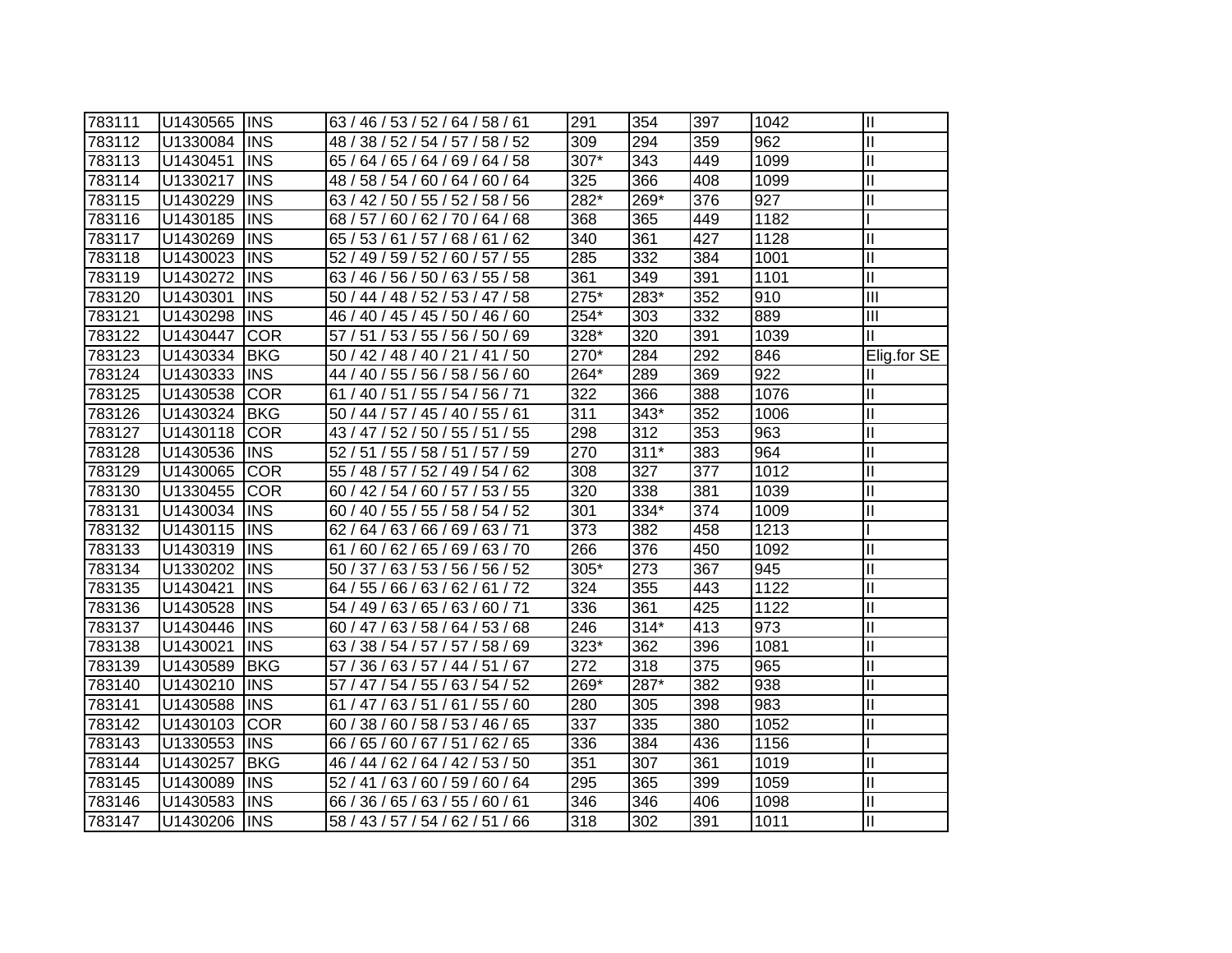| 783148 | U1430040 | <b>INS</b> | 51 / 48 / 55 / 47 / 55 / 50 / 52    | 272              | 318              | 358 | 948  | $\mathbf{  }$              |
|--------|----------|------------|-------------------------------------|------------------|------------------|-----|------|----------------------------|
| 783149 | U1430165 | <b>INS</b> | 66 / 64 / 66 / 68 / 72 / 62 / 56    | 315              | 350              | 454 | 1119 | $\mathbf{I}$               |
| 783150 | U1430121 | <b>INS</b> | 62 / 48 / 63 / 60 / 62 / 62 / 51    | 224              | 351              | 408 | 983  | $\mathbf{I}$               |
| 783151 | U1430411 | <b>INS</b> | 40 / 49 / 60 / 57 / 61 / 61 / 65    | 302              | 347              | 393 | 1042 | $\mathbf{I}$               |
| 783152 | U1430113 | <b>INS</b> | 56 / 48 / 63 / 58 / 62 / 60 / 60    | 354              | 350              | 407 | 1111 | $\mathbf{I}$               |
| 783153 | U1430284 | <b>INS</b> | 40 / 27 / 54 / 53 / 55 / 51 / 54    | 276*             | 324              | 334 | 934  | $\mathbf{I}$               |
| 783154 | U1430593 | <b>BKG</b> | 40 / 43 / 47 / 51 / 42 / 55 / 50    | 305              | 305              | 328 | 938  | $\mathbf{I}$               |
| 783155 | U1430502 | <b>INS</b> | 42 / 40 / 53 / 52 / 63 / 56 / 51    | 278              | 295              | 357 | 930  | $\overline{\mathbb{I}}$    |
| 783156 | U1430062 | <b>INS</b> | 52 / 44 / 52 / 57 / 57 / 56 / 50    | $\overline{312}$ | 293              | 368 | 973  | $\mathbf{I}$               |
| 783157 | U1430233 | <b>INS</b> | 33 / 36 / 56 / 58 / 54 / 62 / 58    | $367*$           | 350              | 357 | 1074 | $\mathbf{I}$               |
| 783158 | U1430107 | <b>INS</b> | 54 / 45 / 55 / 56 / 57 / 56 / 74    | 289              | $\overline{311}$ | 397 | 997  | $\mathbf{I}$               |
| 783159 | U1430413 | <b>INS</b> | 64 / 43 / 50 / 55 / 57 / 61 / 60    | 308              | 333              | 390 | 1031 | $\mathbf{I}$               |
| 783160 | U1230479 | <b>INS</b> | 61 / 46 / 60 / 54 / 70 / 56 / 62    | 333              | 329              | 409 | 1071 | $\mathbf{I}$               |
| 783161 | U1430406 | <b>INS</b> | AA / AA / AA / AA / AA / AA / AA    | $317*$           | 345*             | AA  | 662  | A                          |
| 783162 | U1430433 | <b>INS</b> | 57 / 66 / 55 / 57 / 55 / 61 / 66    | 327              | 333              | 417 | 1077 | Ш                          |
| 783163 | U1430033 | <b>INS</b> | 62 / 49 / 63 / 62 / 64 / 60 / 59    | 335              | 346              | 419 | 1100 | $\mathbf{I}$               |
| 783164 | U1430094 | <b>INS</b> | 61 / 47 / 53 / 61 / 71 / 60 / 60    | 356              | 355              | 413 | 1124 | $\mathbf{I}$               |
| 783165 | U1330556 | <b>INS</b> | 60/60/60/61/<br>63/62/65            | 345              | 386              | 431 | 1162 |                            |
| 783166 | U1430410 | <b>INS</b> | 54 / 44 / 57 / 55 / 69 / 62 / 70    | 325              | 338              | 411 | 1074 | Ш                          |
| 783167 | U1430346 | <b>INS</b> | 57 / 44 / 61 / 62 / 60 / 65 / 58    | $356*$           | 371              | 407 | 1134 | II                         |
| 783168 | U1430293 | <b>COR</b> | 51 / 49 / 49 / 56 / 53 / 53 / 65    | $352*$           | 364              | 376 | 1092 | Ш                          |
| 783169 | U1230550 | <b>INS</b> | 17 / 34 / 46 / 46 / 55 / 57 / 50    | 312              | 312              | 305 | 929  | Elig.for SE                |
| 783170 | U1430292 | <b>INS</b> | 47 / 47 / 51 / 52 / 65 / 60 / 60    | 288*             | 327              | 382 | 997  |                            |
| 783171 | U1430047 | <b>INS</b> | 54 / 56 / 57 / 62 / 62 / 60 / 55    | 350              | 362              | 406 | 1118 | $\mathbf{I}$               |
| 783172 | U1430320 | <b>COR</b> | 47 / 51 / 54 / 58 / 56 / 57 / 50    | 333*             | 346*             | 373 | 1052 | $\mathbf{I}$               |
| 783173 | U1430205 | <b>BKG</b> | 49 / 46 / 60 / 60 / 63 / 60 / 62    | 360*             | 357              | 400 | 1117 | $\mathbf{I}$               |
| 783174 | U1430079 | <b>COR</b> | 48 / 53 / 57 / 57 / 57 / 55 / 68    | 361*             | 351              | 395 | 1107 | $\mathop{\rm II}\nolimits$ |
| 783175 | U1430279 | <b>INS</b> | 58 / 54 / 55 / 56 / 57 / 60 / 69    | 312              | 362              | 409 | 1083 | Ш                          |
| 783176 | U1430464 | <b>INS</b> | 34 / 47 / 52 / 52 / 57 / 55 / 51    | 302*             | 241              | 348 | 891  | $\mathbf{III}$             |
| 783177 | U1430513 | <b>INS</b> | 61 / 62 / 61 / 67 / 68 / 64 / 75    | 243              | 308              | 458 | 1009 | $\mathbf{I}$               |
| 783178 | U1430045 | <b>INS</b> | 57 / 55 / 63 / 58 / 65 / 61 / 60    | 288              | 323              | 419 | 1030 | $\mathbf{I}$               |
| 783179 | U1430104 | <b>COR</b> | 49 / 50 / 48 / 51 / 57 / 60 / 65    | $345*$           | 336              | 380 | 1061 | $\mathbf{I}$               |
| 783180 | U1430416 | <b>INS</b> | 61 / 49 / 51 / 57 / 64 / 62 / 68    | 323              | 371              | 412 | 1106 | $\mathbf{I}$               |
| 783181 | U1430109 | <b>INS</b> | 59 / 49 / 48 / 51 /<br>60 / 64 / 66 | 322              | 367              | 397 | 1086 | $\mathbf{I}$               |
| 783182 | U1430530 | <b>COR</b> | 39 / 48 / 50 / 55 / 46 / 51<br>37/  | 308*             | 300*             | 326 | 934  | Ш                          |
| 783183 | U1430323 | <b>INS</b> | 45 / 45 / 48 / 55 / 57 / 56 / 60    | 321              | 332              | 366 | 1019 | $\mathbf{I}$               |
| 783184 | U1430304 | <b>COR</b> | 70 / 56 / 60 / 59 / 57 / 58 / 71    | 378              | 368              | 431 | 1177 |                            |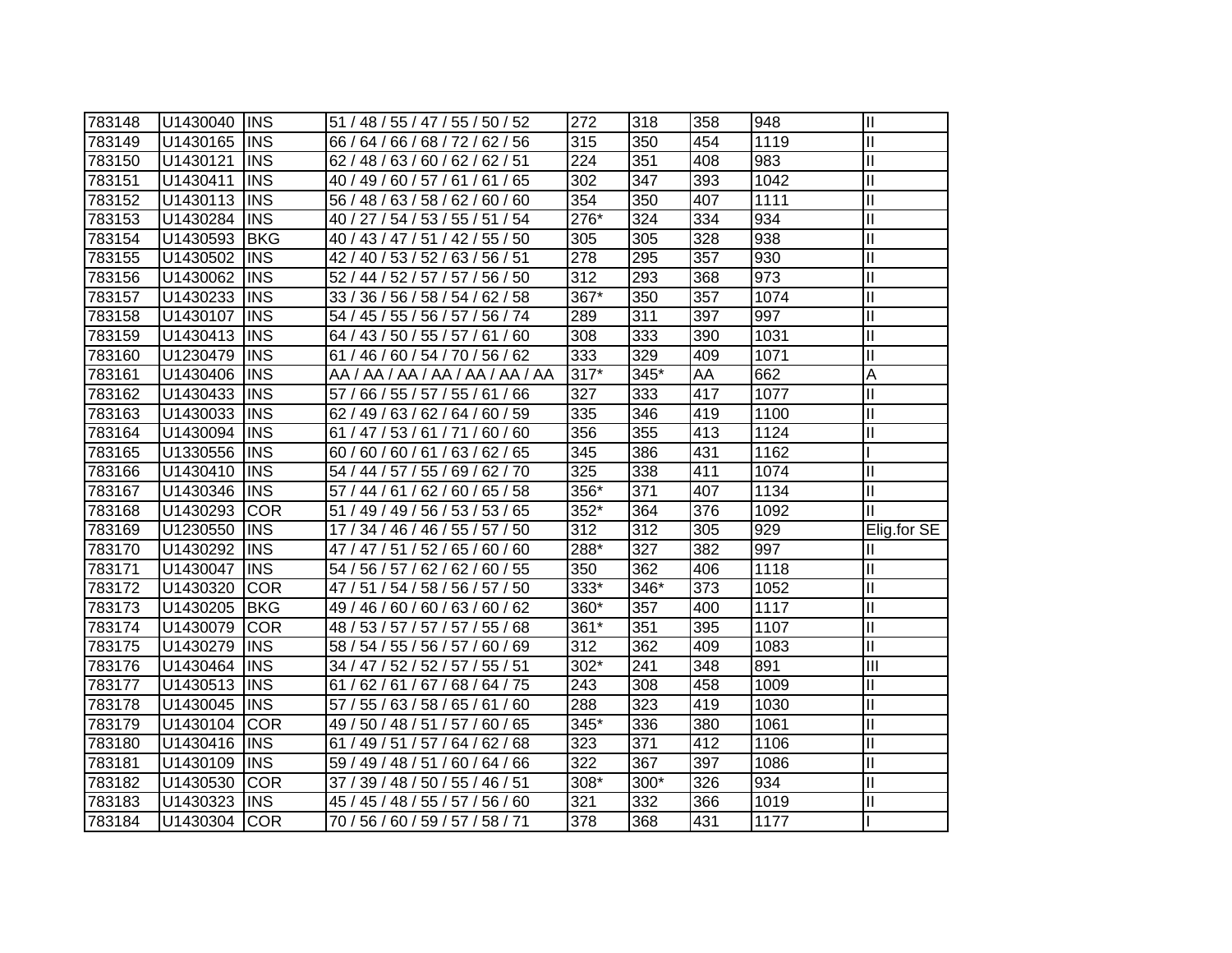| 783185 | U1430046 | <b>INS</b> | 67 / 50 / 48 / 53 / 54 / 62 / 65                 | 362    | 378*   | 399 | 1139 | $\mathbf{  }$  |
|--------|----------|------------|--------------------------------------------------|--------|--------|-----|------|----------------|
| 783186 | U1430164 | <b>INS</b> | 63/51/59/48/60/58/60                             | 309    | 316    | 399 | 1024 | Ш              |
| 783187 | U1330549 | <b>INS</b> | 14 / 44 / 47 / 43 / 58 / 55 / 58                 | 266*   | 320    | 319 | 905  | Elig.for SE    |
| 783188 | U1430178 | <b>INS</b> | 54 / 66 / 50 / 67 / 65 / 63 / 70                 | 366    | 350    | 435 | 1151 |                |
| 783189 | U1430249 | <b>INS</b> | / 50 / 52 / 41 / 57 / 50 / 54<br>30 <sub>1</sub> | 305    | 297*   | 334 | 936  | Ш              |
| 783190 | U1430398 | <b>INS</b> | 66 / 61 / 65 / 66 / 65 / 66<br>76/               | 379    | 369    | 465 | 1213 |                |
| 783191 | U1430035 | <b>INS</b> | 48 / 36 / 58 / 50 / 60<br>30/<br>44/             | 289    | 290    | 326 | 905  | $\mathbf{III}$ |
| 783192 | U1430131 | <b>INS</b> | 30 / 39 / 45 / 53 / 57 / 61 / 64                 | 320    | 313    | 349 | 982  | Ш              |
| 783193 | U1430496 | <b>INS</b> | 43 / 47 / 46 / 51 / 49 / 65<br>127               | 318*   | 307    | 313 | 938  | Elig.for SE    |
| 783194 | U1430163 | <b>INS</b> | 56 / 49 / 49 / 60 / 62 / 60 / 62                 | 362    | 372    | 398 | 1132 | Ш              |
| 783195 | U1430381 | <b>INS</b> | 38 / 37 / 45 / 54 / 61 / 58 / 65                 | 265    | 315    | 358 | 938  | Ш              |
| 783196 | U1230560 | <b>INS</b> | 07 / 16 / 40 / 37 / 48 / 45 / 58                 | 273    | 248    | 251 | 772  | Elig.for SE    |
| 783197 | U1430143 | <b>INS</b> | 66 / 49 / 55 / 63 / 65 / 60 / 66                 | 375    | 385    | 424 | 1184 |                |
| 783198 | U1430111 | <b>INS</b> | 43 / 55 / 48 / 64 / 53 / 53 / 65                 | 330    | 334*   | 381 | 1045 | Ш              |
| 783199 | U1430501 | <b>INS</b> | 44 / 50 / 55 / 60 / 55 / 61 / 57                 | 335    | 332    | 382 | 1049 | Ш              |
| 783200 | U1430485 | <b>INS</b> | 49 / 49 / 41 / 60 / 52 / 48<br>17/               | 273    | 335    | 316 | 924  | Elig.for SE    |
| 783201 | U1430345 | <b>INS</b> | 13 / 30 / 48 / 37 / 52 / 51 / 60                 | 238*   | 310    | 291 | 839  | Elig.for SE    |
| 783202 | U1330102 | <b>INS</b> | 30 / 45 / 25 / 44 / 47 / 55<br>02/               | 297*   | 263    | 248 | 808  | Failed         |
| 783203 | U1430373 | <b>INS</b> | 35 / 49 / 45 / 46 / 62 / 58 / 58                 | 301    | 336    | 353 | 990  | Ш              |
| 783204 | U1430228 | <b>INS</b> | 36 / 44 / 60 / 63 / 61 / 60 / 55                 | 327    | 326    | 379 | 1032 | Ш              |
| 783205 | U1430049 | <b>COR</b> | 61 / 52 / 63 / 62 / 57 / 61 / 65                 | $371*$ | 360    | 421 | 1152 |                |
| 783206 | U1430477 | <b>INS</b> | 63 / 53 / 56 / 63 / 60 / 58 / 58                 | 351    | 358    | 411 | 1120 | $\mathbf{  }$  |
| 783207 | U1430478 | <b>COR</b> | 56 / 50 / 54 / 65 / 55 / 51<br>/65               | $357*$ | 363    | 396 | 1116 | $\mathbf{  }$  |
| 783208 | U1430355 | <b>INS</b> | / 54 / 52 / 56 / 57 / 57 / 56<br>51              | 298*   | 338    | 383 | 1019 | $\mathbf{  }$  |
| 783209 | U1430318 | <b>INS</b> | 49 / 38 / 56 / 53 / 54 / 56 / 62                 | 329    | 349    | 368 | 1046 | $\mathbf{II}$  |
| 783210 | U1430574 | <b>INS</b> | 55 / 50 / 57 / 56 / 54 / 56 / 56                 | 307    | 361    | 384 | 1052 | $\mathbf{II}$  |
| 783211 | U1330533 | <b>INS</b> | 39 / 37 / 51 / 50 / 56 / 60 / 52                 | 302    | 323    | 345 | 970  | Ш              |
| 783212 | U1430317 | <b>INS</b> | 34 / 36 / 41 / 42 / 41 / 40 / 55                 | 221    | 262*   | 289 | 772  | Ш              |
| 783213 | U1430582 | <b>INS</b> | 47 / 44 / 55 / 53 / 55 / 56 / 68                 | 285*   | 338    | 378 | 1001 | $\mathbf{I}$   |
| 783214 | U1430130 | <b>INS</b> | 60 / 55 / 55 / 62 / 63 / 62 / 68                 | 354    | 348    | 425 | 1127 | $\mathbf{I}$   |
| 783215 | U1430363 | <b>COR</b> | 63 / 60 / 60 / 62 / 56 / 60 / 63                 | 316    | 335*   | 424 | 1075 | II             |
| 783216 | U1430114 | <b>INS</b> | 62/<br>63 / 69 / 66 / 68 / 64 / 65               | 350    | 357    | 457 | 1164 |                |
| 783217 | U1430360 | <b>INS</b> | 52 / 47 / 62 / 61 / 61 / 57 / 60                 | 346*   | 325    | 400 | 1071 | Ш              |
| 783218 | U1330565 | <b>INS</b> | 45 / 42 / 51 / 50 / 56 / 54 / 65                 | 264    | 313    | 363 | 940  | $\mathbf{I}$   |
| 783219 | U1430181 | <b>INS</b> | 50 / 57 / 57 / 57 / 60 / 60<br>60                | 344    | $351*$ | 401 | 1096 | Ш              |
| 783220 | U1430378 | <b>INS</b> | 36/49/57/<br>56/54/62<br>43/                     | 277    | 272    | 357 | 906  | III            |
| 783221 | U1430214 | <b>INS</b> | 49 / 49 / 53 / 53 / 56 / 55 / 60                 | 253    | 295    | 375 | 923  | $\mathbf{I}$   |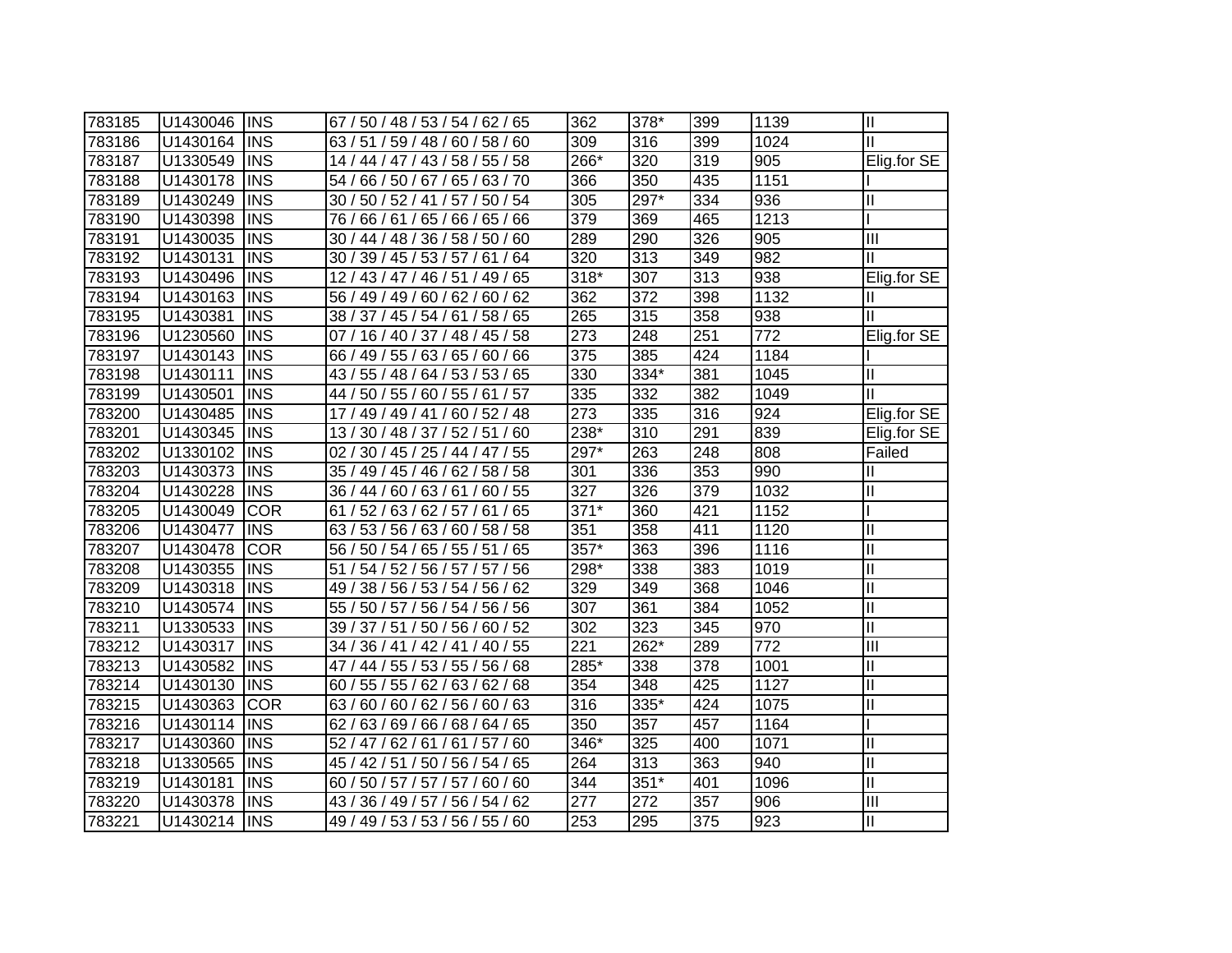| 783222 | U1430571 | <b>ICOR</b> | 41 / 46 / 43 / 56 / 46 / 42 / 55       | 243    | 264    | 329 | 836  | Ш                         |
|--------|----------|-------------|----------------------------------------|--------|--------|-----|------|---------------------------|
| 783223 | U1430003 | <b>INS</b>  | 53 / 46 / 49 / 53 / 55 / 54 / 60       | 320*   | 349    | 370 | 1039 | $\mathbf{I}$              |
| 783224 | U1430190 | <b>INS</b>  | 51 / 50 / 56 / 61 / 63 / 61 / 66       | 348*   | 354*   | 408 | 1110 | $\mathbf{I}$              |
| 783225 | U1430329 | <b>INS</b>  | 58 / 36 / 51 / 55 / 58 / 57 / 58       | $315*$ | 311    | 373 | 999  | $\mathbf{I}$              |
| 783226 | U1430126 | <b>INS</b>  | 56 / 54 / 51 / 62 / 63 / 57 / 62       | 338    | 365    | 405 | 1108 | $\mathbf{I}$              |
| 783227 | U1430042 | <b>INS</b>  | 45 / 38 / 43 / 56 / 58 / 58 / 52       | $257*$ | 293*   | 350 | 900  | $\overline{III}$          |
| 783228 | U1430361 | <b>INS</b>  | 52 / 51 / 60 / 57 / 68 / 62 / 58       | 359*   | 343    | 408 | 1110 | $\mathbf{I}$              |
| 783229 | U1430430 | <b>COR</b>  | 55 / 50 / 53 / 55 / 61 / 54 / 69       | $322*$ | $391*$ | 397 | 1110 | $\mathbf{I}$              |
| 783230 | U1430007 | <b>INS</b>  | 58 / 47 / 51 / 54 / 59 / 53 / 65       | $312*$ | 362    | 387 | 1061 | $\mathbf{I}$              |
| 783231 | U1430198 | <b>INS</b>  | 52 / 53 / 53 / 60 / 57 / 58 / 56       | 307    | 272    | 389 | 968  | $\mathbf{I}$              |
| 783232 | U1430440 | <b>COR</b>  | 50 / 51 / 55 / 58 / 58 / 54 / 63       | 283*   | 307    | 389 | 979  | $\overline{\mathsf{I}}$   |
| 783233 | U1430487 | <b>INS</b>  | 63/<br>68/63/68<br>60/<br>156/61/      | 337    | 378    | 439 | 1154 |                           |
| 783234 | U1430168 | <b>INS</b>  | 60/60/60/<br>67/64/66<br>65/           | 351    | 376    | 442 | 1169 |                           |
| 783235 | U1430351 | <b>INS</b>  | 55 / 48 / 53 / 61 /<br>56 / 60 / 60    | 327    | 354    | 393 | 1074 | $\mathbf{I}$              |
| 783236 | U1430286 | <b>COR</b>  | 72 / 68 / 52 / 60 / 69 / 56 / 62       | 360    | 369    | 439 | 1168 |                           |
| 783237 | U1430096 | <b>INS</b>  | 57 / 53 / 47 / 56 / 58 / 55 / 69       | 343    | 352    | 395 | 1090 | $\mathbf{I}$              |
| 783238 | U1430053 | <b>INS</b>  | 43 / 47 / 49 / 52 / 48 / 46 / 55       | $251*$ | 239    | 340 | 830  | $\overline{\mathbf{III}}$ |
| 783239 | U1330511 | <b>INS</b>  | 44 / 50 / 54 / 58 / 61 / 61 / 53       | 270*   | 263*   | 381 | 914  | Ш                         |
| 783240 | U1430356 | <b>INS</b>  | / 50 / AA / 42 / 56 / 58 / AA<br>AA    | 300*   | 322    | 206 | 828  | Failed                    |
| 783241 | U1430041 | <b>INS</b>  | 53 / 33 / 48 / 55 / 57 / 60 / 55       | 302    | 283    | 361 | 946  | Ш                         |
| 783242 | U1430429 | <b>INS</b>  | 46 / 50 / 53 / 56 / 60 / 61 / 65       | 306*   | 326*   | 391 | 1023 | $\mathbf{I}$              |
| 783243 | U1330107 | <b>INS</b>  | 60 / 61 / 62 / 62 / 65 / 62 / 76       | 379    | 357    | 448 | 1184 |                           |
| 783244 | U1430223 | <b>INS</b>  | 66 / 44 / 48 / 58 / 57 / 57 / 66       | 355    | 312    | 396 | 1063 | $\mathbf{I}$              |
| 783245 | U1330239 | <b>COR</b>  | 36 / 30 / 51 / 56 / 59 / 42 / 75       | 336*   | 321    | 349 | 1006 | $\mathbf{I}$              |
| 783246 | U1430250 | <b>INS</b>  | 61 / 50 / 58 / 62 / 60 / 63 / 63       | 336    | 343    | 417 | 1096 | $\mathbf{I}$              |
| 783247 | U1430517 | <b>INS</b>  | 61/<br>60 / 56 / 65 / 65 / 63 / 60     | 297    | 360    | 430 | 1087 | $\mathbf{I}$              |
| 783248 | U1430533 | <b>INS</b>  | 52 / 51 / 56 / 60 / 58 / 61 / 68       | 337    | 329*   | 406 | 1072 | $\mathbf{I}$              |
| 783249 | U1430399 | <b>INS</b>  | 65 / 62 / 65 / 66 / 71 / 64 / 70       | 319    | 373    | 463 | 1155 |                           |
| 783250 | U1430408 | <b>INS</b>  | 58 / 44 / 49 / 50 / 54 / 52 / 65       | 284*   | 293*   | 372 | 949  | $\mathbf{I}$              |
| 783251 | U1430548 | <b>INS</b>  | $\overline{51/46/52/56/55/58/78}$      | $312*$ | 361*   | 396 | 1069 | $\mathbf{I}$              |
| 783252 | U1430119 | <b>INS</b>  | 60 / 49 / 48 / 60 / 58 / 56 / 58       | $313*$ | 334*   | 389 | 1036 | $\mathbf{I}$              |
| 783253 | U1330425 | <b>INS</b>  | 46 / 30 / 38 / 34 / 51 / 40 / 60       | 228*   | 259*   | 299 | 786  | Ш                         |
| 783254 | U1430580 | <b>INS</b>  | 45 / 54 / 48 / 54 / 54 / 52 / 62       | 230*   | 251    | 369 | 850  | Ш                         |
| 783255 | U1430479 | <b>INS</b>  | 39 / 47 / 44 / 60 / 50 / 61<br>48/     | 302*   | 299*   | 349 | 950  |                           |
| 783256 | U1430377 | <b>COR</b>  | 05 / 51 / 39 / 51 /<br>65 / 51 / 55    | 282*   | 298    | 317 | 897  | Elig.for SE               |
| 783257 | U1430092 | <b>INS</b>  | 65 / 63 / 57 /<br>66 / 66 / 69<br>74 / | 394    | 395    | 460 | 1249 |                           |
| 783258 | U1430405 | <b>INS</b>  | 35 / 56 / 34 / 54 / 56 / 57 / 60       | $282*$ | $314*$ | 352 | 948  | Ш                         |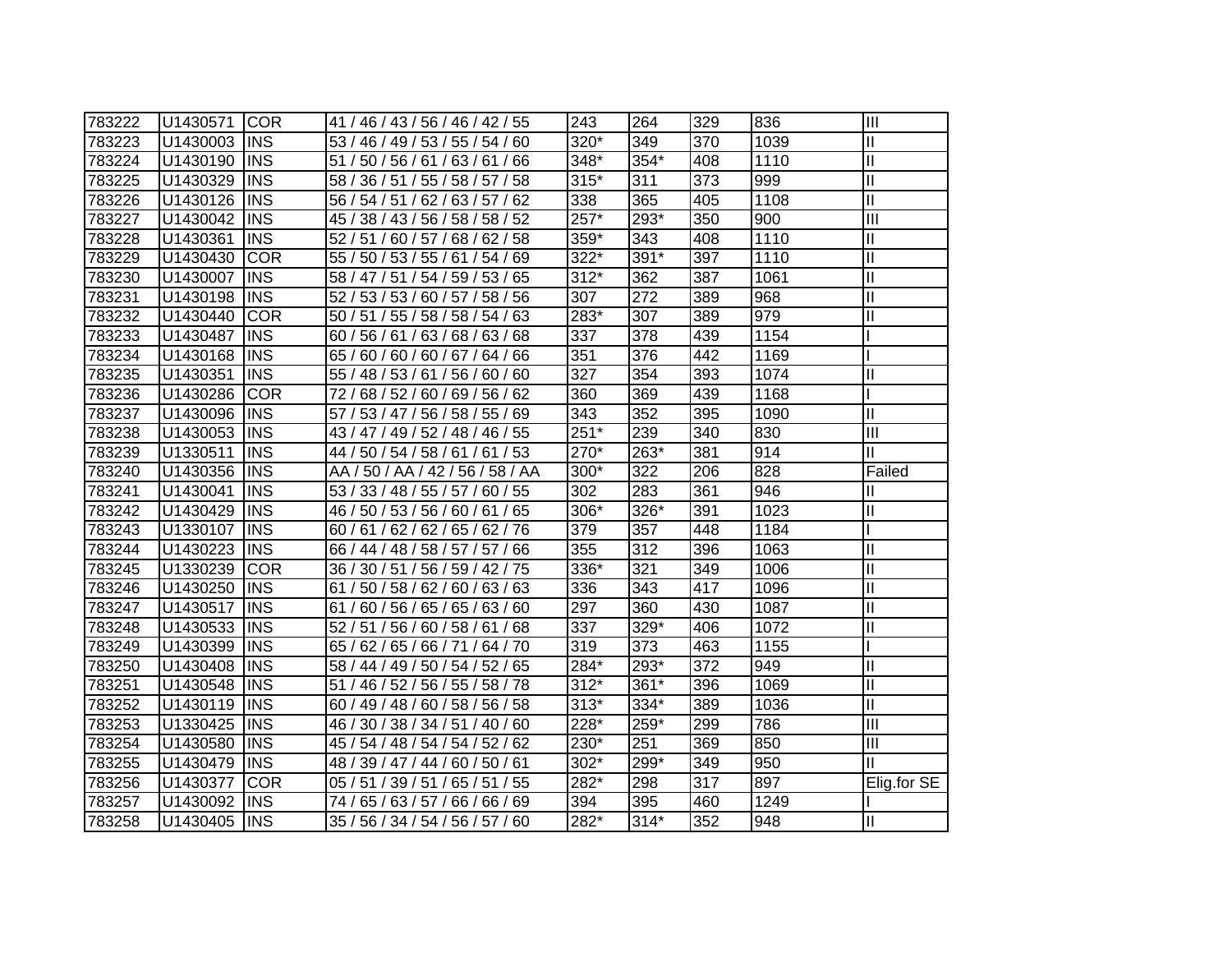| 783259 | U1430375 | <b>INS</b> | 34 / 60 / 52 / 59 / 60 / 60 / 62    | 349  | 367    | 387 | 1103 | $\mathbf{I}$  |
|--------|----------|------------|-------------------------------------|------|--------|-----|------|---------------|
| 783260 | U1430196 | <b>INS</b> | 48 / 61 / 53 / 51 / 55 / 55 / 62    | 328  | 298*   | 385 | 1011 | $\mathbf{I}$  |
| 783261 | U1430083 | <b>INS</b> | 52 / 54 / 54 / 54 / 66 / 62 / 62    | 366  | 347    | 404 | 1117 | $\mathbf{I}$  |
| 783262 | U1430158 | <b>INS</b> | 43 / 57 / 48 / 61 / 58 / 60 / 58    | 297  | 344    | 385 | 1026 | $\mathbf{I}$  |
| 783263 | U1430028 | <b>INS</b> | 38 / 57 / 53 / 56 / 62 / 60 / 75    | 305* | 328    | 401 | 1034 | $\mathbf{I}$  |
| 783264 | U1430427 | <b>COR</b> | 45 / 61 / 62 / 56 / 57 / 55 / 67    | 357  | 384    | 403 | 1144 |               |
| 783265 | U1330546 | <b>INS</b> | 41 / 51 / 44 / 48 / 54 / 56 / 60    | 270* | 302*   | 354 | 926  | $\mathbf{I}$  |
| 783266 | U1430285 | <b>INS</b> | 45 / 29 / 28 / 32 / 51 / 39 / 56    | 292* | $272*$ | 280 | 844  | Failed        |
| 783267 | U1430386 | <b>INS</b> | 30 / 53 / 49 / 48 / 57 / 54 / 53    | 259  | 267    | 344 | 870  | Ш             |
| 783268 | U1430570 | <b>INS</b> | 43 / 51 / 54 / 48 / 56 / 54 / 55    | 267  | 293    | 361 | 921  | Ш             |
| 783269 | U1430586 | <b>INS</b> | 15 / 49 / 45 / 50 / 44 / 53 / 69    | 271  | 306    | 325 | 902  | Elig.for SE   |
| 783270 | U1430516 | <b>INS</b> | 51 / 54 / 53 / 53 / 57 / 67<br>52 / | 335* | 339    | 387 | 1061 |               |
| 783271 | U1430495 | <b>COR</b> | 56 / 50 / 44 / 53 / 52 / 49 / 65    | 291* | 309    | 369 | 969  | Ш             |
| 783272 | U1330214 | <b>INS</b> | 61 / 56 / 48 / 54 / 49 / 56 / 62    | 312  | 346    | 386 | 1044 | $\mathbf{I}$  |
| 783273 | U1430221 | <b>INS</b> | 55 / 57 / 50 / 55 / 60 / 56 / 66    | 330  | 339*   | 399 | 1068 | $\mathbf{I}$  |
| 783274 | U1430176 | <b>INS</b> | 51/<br>62 / 52 / 60 / 54 / 62 / 66  | 346  | 331    | 407 | 1084 | $\mathbf{I}$  |
| 783275 | U1430150 | <b>INS</b> | 44 / 54 / 39 / 58 / 62 / 60 / 62    | 325* | 311    | 379 | 1015 | $\mathbf{I}$  |
| 783276 | U1230486 | <b>INS</b> | 30 / 49 / 41 / 54 / 54 / 53 / 54    | 238* | 256    | 335 | 829  | III           |
| 783277 | U1430455 | <b>INS</b> | 32 / 55 / 44 / 58 / 60 / 58 / 58    | 264  | 306    | 365 | 935  | Ш             |
| 783278 | U1430280 | <b>INS</b> | 42 / 60 / 56 / 46 / 58 / 57 / 61    | 331  | 343    | 380 | 1054 | $\mathbf{I}$  |
| 783279 | U1430128 | <b>COR</b> | 54 / 53 / 51 / 51 / 62 / 55 / 58    | 286  | 335    | 384 | 1005 | $\mathbf{I}$  |
| 783280 | U1430306 | <b>INS</b> | 54 / 46 / 54 / 55 / 63 / 58 / 62    | 330  | 360*   | 392 | 1082 | $\mathbf{I}$  |
| 783281 | U1430313 | <b>INS</b> | 61 / 63 / 68 / 65 / 63 / 64 / 66    | 344  | 389    | 450 | 1183 |               |
| 783282 | U1430315 | <b>INS</b> | 61 / 55 / 53 / 64 / 63 / 64 / 63    | 307  | 331    | 423 | 1061 | $\mathbf{I}$  |
| 783283 | U1430124 | <b>INS</b> | 56 / 53 / 53 / 56 / 66 / 61 / 59    | 320  | 349    | 404 | 1073 | $\mathbf{I}$  |
| 783284 | U1430482 | <b>INS</b> | 51 / 46 / 45 / 62 / 63 / 58 / 58    | 293  | 314    | 383 | 990  | $\mathbf{I}$  |
| 783285 | U1430050 | <b>INS</b> | 60 / 60 / 56 / 65 / 64 / 62 / 71    | 369  | 379    | 438 | 1186 |               |
| 783286 | U1430544 | <b>INS</b> | 45 / 39 / 54 / 57 / 63 / 58 / 62    | 311  | 328    | 378 | 1017 | $\mathbf{I}$  |
| 783287 | U1430136 | <b>INS</b> | 43 / 42 / 58 / 52 / 54 / 52 / 58    | 273  | 300*   | 359 | 932  | $\mathbf{I}$  |
| 783288 | U1430581 | <b>INS</b> | 46 / 50 / 60 / 61 / 54 / 58 / 62    | 340  | 356    | 391 | 1087 | $\mathbf{I}$  |
| 783289 | U1430415 | <b>INS</b> | 56 / 50 / 58 / 56 / 59 / 54 / 60    | 318  | 338    | 393 | 1049 | $\mathbf{I}$  |
| 783290 | U1430316 | <b>INS</b> | 62 / 64 / 60 / 67 / 64 / 64 / 66    | 329* | 386    | 447 | 1162 |               |
| 783291 | U1430254 | <b>INS</b> | 57 / 51 / 54 / 56 / 56 / 60 / 60    | 346* | 337*   | 394 | 1077 | $\mathbf{I}$  |
| 783292 | U1430273 | <b>INS</b> | 62 / 58 / 61 / 64 / 61 / 65 / 68    | 370  | 369    | 439 | 1178 |               |
| 783293 | U1430231 | <b>INS</b> | 37 / 40 / 45 / 46 / 48 / 52 / 55    | 296* | 278*   | 323 | 897  | III           |
| 783294 | U1430244 | <b>INS</b> | 40 / 35 / 49 / 51 / 54 / 48 / 56    | 258* | 256*   | 333 | 847  | Ш             |
| 783295 | U1430015 | <b>INS</b> | 44 / 52 / 49 / 53 / 45 / 53 / 64    | 285  | 320    | 360 | 965  | $\mathbf{II}$ |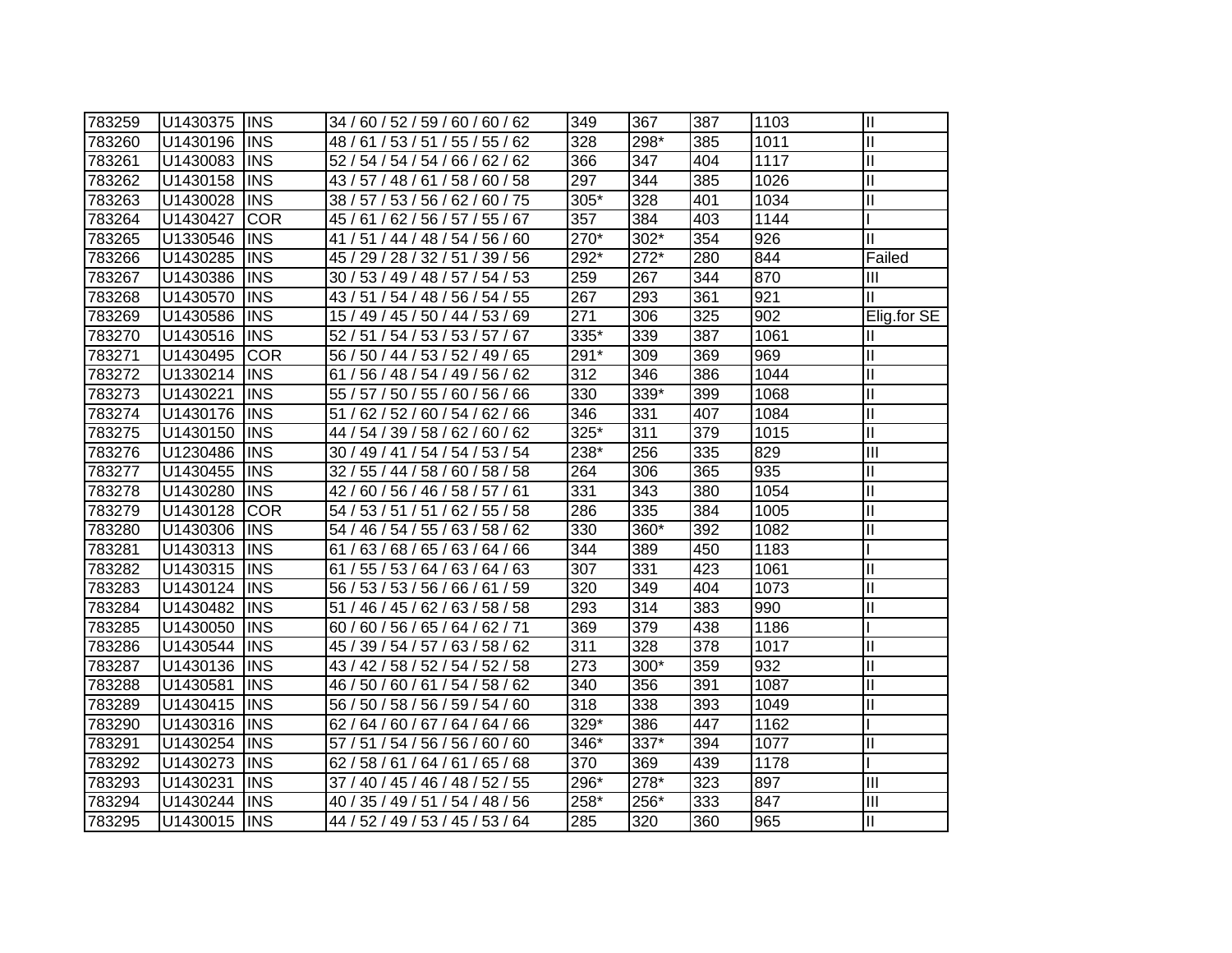| 783296 | U1430503 | <b>INS</b>  | 43 / 46 / 47 / 55 / 49 / 44 / 60      | 294    | $300*$ | 344 | 938  | $\mathbf{I}$   |
|--------|----------|-------------|---------------------------------------|--------|--------|-----|------|----------------|
| 783297 | U1430372 | <b>INS</b>  | 35 / 43 / 49 / 56 / 54 / 56 / 56      | 304*   | 333    | 349 | 986  | $\mathbf{I}$   |
| 783298 | U1330504 | <b>INS</b>  | 40 / 33 / 52 / 51 / 42 / 43 / 55      | 304    | 300    | 316 | 920  | $\mathbf{I}$   |
| 783299 | U1430376 | <b>INS</b>  | 56 / 47 / 43 / 63 / 62 / 57 / 68      | 342    | 373    | 396 | 1111 | $\mathbf{I}$   |
| 783300 | U1430310 | <b>COR</b>  | 46 / 47 / 54 / 56 / 62 / 53 / 62      | 310    | 367*   | 380 | 1057 | $\mathbf{I}$   |
| 783301 | U1430141 | <b>INS</b>  | 44 / 47 / 54 / 53 / 54 / 58 / 58      | 323    | 340    | 368 | 1031 | $\mathbf{I}$   |
| 783302 | U1430056 | <b>INS</b>  | 55 / 50 / 61 / 61 / 60 / 57 / 63      | 362    | 368    | 407 | 1137 | $\mathbf{I}$   |
| 783303 | U1430209 | <b>INS</b>  | 50 / 42 / 51 / 60 / 58 / 56 / 62      | 357    | 358    | 379 | 1094 | $\mathbf{I}$   |
| 783304 | U1430187 | <b>INS</b>  | 51 / 73 / 57 / 65 / 61 / 57 / 66      | 369    | 371    | 430 | 1170 |                |
| 783305 | U1430542 | <b>INS</b>  | 41 / 45 / 44 / 52 / 50 / 51 / 59      | 269*   | 286    | 342 | 897  | Ш              |
| 783306 | U1330111 | <b>INS</b>  | 60 / 64 / 55 / 55 / 50 / 70<br>43/    | 286    | 285*   | 397 | 968  | $\mathbf{I}$   |
| 783307 | U1430557 | <b>INS</b>  | 40 / 45 / 53 / 54 / 48 / 54 / 58      | 264    | 290    | 352 | 906  | Ш              |
| 783308 | U1430085 | <b>INS</b>  | 66 / 64 / 58 / 56 / 58 / 52 / 63      | 337    | 341    | 417 | 1095 | $\mathbf{I}$   |
| 783309 | U1430403 | <b>INS</b>  | 54 / 62 / 62 / 57 / 55 / 54 / 60      | 337*   | 335*   | 404 | 1076 | Ш              |
| 783310 | U1430449 | <b>INS</b>  | 53/63/61/60/61/57/61                  | $326*$ | 360    | 416 | 1102 | $\mathbf{I}$   |
| 783311 | U1430038 | <b>INS</b>  | 61 / 71 / 63 / 64 / 62 / 55 / 59      | $344*$ | $313*$ | 435 | 1092 | $\mathbf{I}$   |
| 783312 | U1430385 | <b>INS</b>  | 61 / 64 / 62 / 61 / 63 / 62 / 64      | 323    | 325    | 437 | 1085 | Ш              |
| 783313 | U1430488 | <b>COR</b>  | 52 / 68 / 65 / 58 / 71 / 60 / 63      | 350    | 373    | 437 | 1160 |                |
| 783314 | U1430395 | <b>IINS</b> | 55 / 68 / 60 / 57 / 55 / 50 / 60      | 288    | 327    | 405 | 1020 | Ш              |
| 783315 | U1430569 | <b>IINS</b> | 40 / 61 / 65 / 61 / 58 / 56 / 66      | 331*   | 329*   | 407 | 1067 | Ш              |
| 783316 | U1230204 | <b>IINS</b> | 53 / 57 / 50 / 60 / 60 / 50 / 60      | 248*   | 270*   | 390 | 908  | $\mathbf{III}$ |
| 783317 | U1330079 | <b>BKG</b>  | 43 / 58 / 56 / 54 / 46 / 45 / 56      | 262*   | 260    | 358 | 880  | Ш              |
| 783318 | U1330278 | <b>COR</b>  | 51 / 66 / 66 / 62 / 49 / 53 / 66      | 292    | 362    | 413 | 1067 | Ш              |
| 783319 | U1330373 | <b>INS</b>  | 41 / 41 / 53 / 53 / 53 / 53 / 58      | 262    | 281*   | 352 | 895  | Ш              |
| 783320 | U1230394 | <b>INS</b>  | 46 / 45 / 55 / 55 / 50 / 50 / 61      | 225*   | 246    | 362 | 833  | $\mathbf{III}$ |
| 783321 | U1330075 | <b>INS</b>  | 60 / 65 / 58 / 60 / 57 / 65 /<br>47 / | 386*   | 316    | 412 | 1114 | Ш              |
| 783322 | U1330352 | <b>INS</b>  | 31 / 41 / 47 / 52 / 56 / 47 / 55      | 244    | $303*$ | 329 | 876  | Ш              |
| 783323 | U1430169 | <b>INS</b>  | 57 / 56 / 56 / 55 / 54 / 53 / 62      | 335*   | 297*   | 393 | 1025 | Ш              |
| 784001 | U1430432 | <b>INS</b>  | 61 / 50 / 61 / 63 / 66 / 64 / 75      | 325    | 371    | 440 | 1136 | $\mathbf{I}$   |
| 784002 | U1430162 | <b>INS</b>  | 73 / 70 / 70 / 66 / 64 / 66 / 80      | 388    | 422    | 489 | 1299 |                |
| 784003 | U1430055 | <b>INS</b>  | 57 / 68 / 58 / 58 / 47 / 60 / 64      | 345    | 371    | 412 | 1128 | $\mathbf{I}$   |
| 784004 | U1330100 | <b>INS</b>  | 67 / 60 / 71 / 66 / 64 / 66 / 75      | 249    | 303    | 469 | 1021 | $\mathbf{I}$   |
| 784005 | U1430431 | <b>INS</b>  | 57 / 58 / 54 / 58 / 50 / 56 / 67      | 307    | 344    | 400 | 1051 | Ш              |
| 784006 | U1330087 | <b>INS</b>  | 41 / 48 / 64 / 58 / 58 / 62 / 60      | 300*   | 299    | 391 | 990  | Ш              |
| 784007 | U1430305 | <b>INS</b>  | 73 / 55 / 65 / 63 / 60 / 66 / 65      | 349    | 379    | 447 | 1175 |                |
| 784008 | U1430018 | <b>INS</b>  | 56 / 50 / 66 / 61 / 53 / 60 / 64      | 266    | 331    | 410 | 1007 | $\mathbf{I}$   |
| 784009 | U1430120 | <b>COR</b>  | 61 / 58 / 71 / 66 / 65 / 65 / 78      | 399    | 414    | 464 | 1277 |                |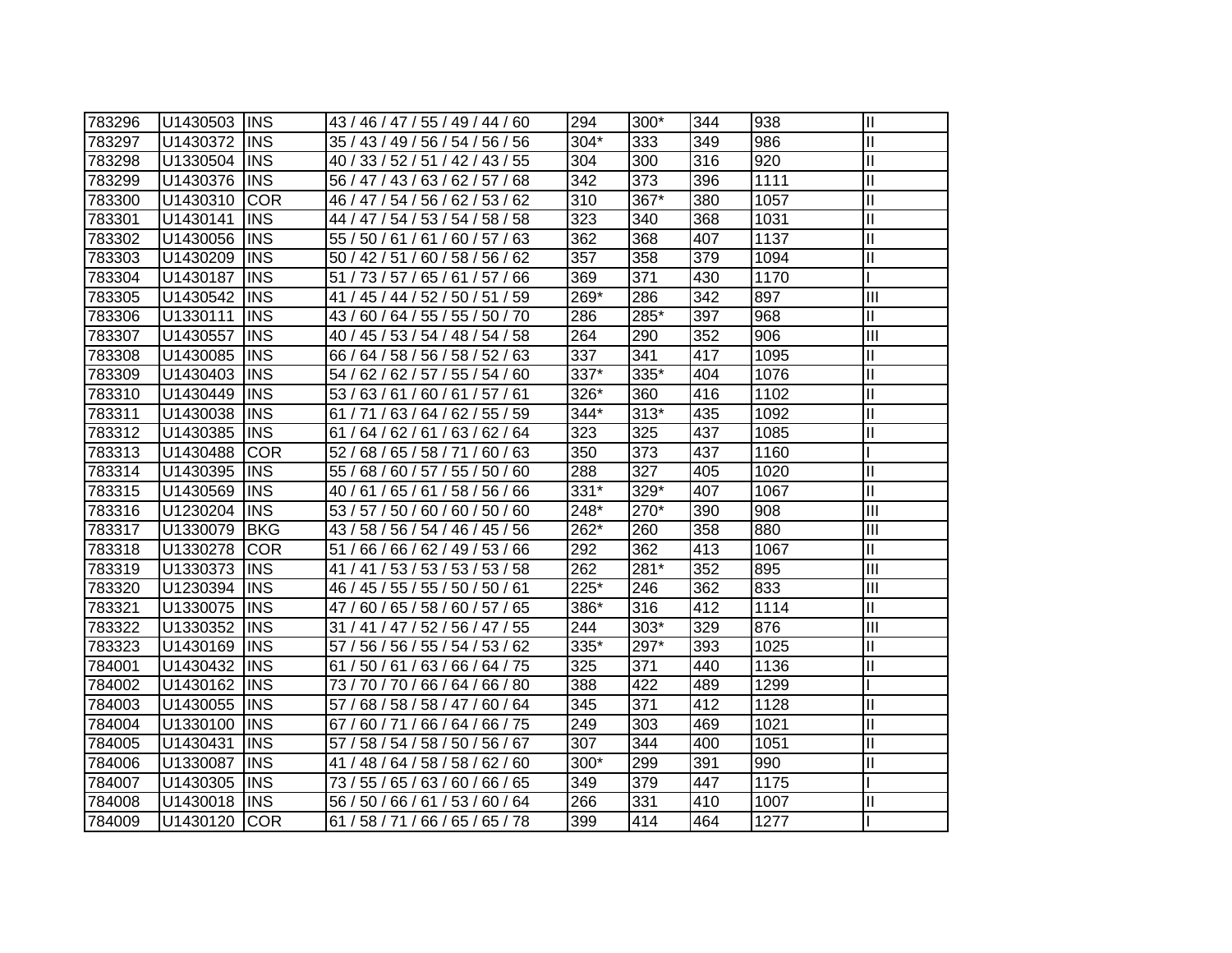| 784010 | U1430102 | <b>INS</b> | 46 / 35 / 60 / 55 / 54 / 53 / 76   | 328  | 332    | 379 | 1039 | $\mathbf{I}$ |
|--------|----------|------------|------------------------------------|------|--------|-----|------|--------------|
| 784011 | U1330005 | <b>INS</b> | 58 / 54 / 68 / 61 / 57 / 64 / 78   | 367  | 404    | 440 | 1211 |              |
| 784012 | U1430554 | <b>INS</b> | 52 / 53 / 65 / 64 / 58 / 64 / 61   | 316  | 340    | 417 | 1073 | Ш            |
| 784013 | U1430556 | <b>INS</b> | 67 / 66 / 73 / 70 / 66 / 65 / 73   | 244  | 410    | 480 | 1134 | $\mathbf{I}$ |
| 784014 | U1430208 | <b>COR</b> | 47 / 56 / 62 / 62 / 59 / 60 / 78   | 308  | 322    | 424 | 1054 | $\mathbf{I}$ |
| 784015 | U1430183 | <b>INS</b> | 55 / 58 / 63 / 60 / 62 / 63 / 66   | 318  | 358    | 427 | 1103 | Ш            |
| 784016 | U1430071 | <b>INS</b> | 65 / 63 / 64 / 66 / 66 / 66 / 78   | 411  | 391    | 468 | 1270 |              |
| 784017 | U1430031 | <b>INS</b> | 58 / 50 / 60 / 58 / 51 / 61 / 64   | 357  | 347    | 402 | 1106 | $\mathbf{I}$ |
| 784018 | U1430095 | <b>INS</b> | 60 / 65 / 56 / 54 / 60 / 68<br>60/ | 363  | 399    | 423 | 1185 |              |
| 784019 | U1430027 | <b>INS</b> | 52 / 46 / 58 / 53 / 47 / 56 / 70   | 321  | 340    | 382 | 1043 | $\mathbf{I}$ |
| 784020 | U1430197 | <b>INS</b> | 43/56/64/61/60/57/66               | 251  | 324    | 407 | 982  | $\mathbf{I}$ |
| 784021 | U1430241 | <b>INS</b> | 43 / 56 / 58 / 52 / 56 / 60<br>51/ | 275  | 280*   | 376 | 931  | $\mathbf{I}$ |
| 784022 | U1430039 | <b>INS</b> | 56 / 49 / 57 / 58 / 56 / 55 / 64   | 339  | 351    | 395 | 1085 | $\mathbf{I}$ |
| 784023 | U1430142 | <b>COR</b> | 44 / 48 / 64 / 60 / 64 / 56 / 65   | 324  | 306*   | 401 | 1031 | $\mathbf{I}$ |
| 784024 | U1430067 | <b>INS</b> | 58 / 49 / 64 / 64 / 63 / 57 / 74   | 391  | 357    | 429 | 1177 |              |
| 784025 | U1430191 | <b>INS</b> | 54 / 45 / 66 / 63 / 58 / 56 / 75   | 332  | 352    | 417 | 1101 | Ш            |
| 784026 | U1430541 | <b>INS</b> | 56 / 51 / 68 / 65 / 64 / 63 / 63   | 334  | $351*$ | 430 | 1115 | $\mathbf{I}$ |
| 784027 | U1430419 | <b>INS</b> | 54 / 49 / 67 / 60 / 53 / 61 / 62   | 305  | 344    | 406 | 1055 | Ш            |
| 784028 | U1430087 | <b>INS</b> | 58 / 54 / 68 / 58 / 66 / 62 / 79   | 395  | 392    | 445 | 1232 |              |
| 784029 | U1330397 | <b>COR</b> | 53 / 68 / 63 / 62 / 58 / 68<br>61/ | 374  | 370    | 433 | 1177 |              |
| 784030 | U1430078 | <b>INS</b> | 58 / 56 / 63 / 61 / 61 / 65 / 67   | 382  | 371    | 431 | 1184 |              |
| 784031 | U1430266 | <b>INS</b> | 57 / 49 / 68 / 51 / 59 / 62 / 66   | 336  | 379    | 412 | 1127 | Ш            |
| 784032 | U1430546 | <b>COR</b> | 56 / 36 / 61 / 51 / 63 / 50 / 68   | 335  | 371    | 385 | 1091 | $\mathbf{I}$ |
| 784033 | U1430450 | <b>INS</b> | 25 / 36 / 50 / 50 / 57 / 63 / 66   | 334* | 336    | 347 | 1017 | $\mathbf{I}$ |
| 784034 | U1430545 | <b>INS</b> | 38 / 30 / 52 / 37 / 47 / 54 / 79   | 292  | 366    | 337 | 995  | $\mathbf{I}$ |
| 784035 | U1430172 | <b>COR</b> | 38 / 54 / 54 / 49 / 59 / 54 / 68   | 307  | 311    | 376 | 994  | Ш            |
| 784036 | U1430521 | <b>INS</b> | 70 / 38 / 60 / 48 / 52 / 56 / 68   | 309  | 300    | 392 | 1001 | Ш            |
| 784037 | U1430497 | <b>INS</b> | 26 / 26 / 62 / 54 / 57 / 61 / 62   | 330* | 333    | 348 | 1011 | Elig.for SE  |
| 784038 | U1430491 | <b>INS</b> | 62 / 60 / 61 / 60 / 57 / 60 / 63   | 300  | 362    | 423 | 1085 | Ш            |
| 784039 | U1430436 | <b>INS</b> | 49 / 47 / 66 / 67 / 66 / 60 / 74   | 375  | 368    | 429 | 1172 |              |
| 784040 | U1430086 | <b>INS</b> | 45 / 55 / 68 / 66 / 66 / 64 / 78   | 391  | 418    | 442 | 1251 |              |
| 784041 | U1430514 | <b>INS</b> | 36 / 38 / 62 / 66 / 56 / 62 / 59   | 307  | 341    | 379 | 1027 | Ш            |
| 784042 | U1430566 | <b>INS</b> | 32 / 25 / 55 / 40 / 43 / 52 / 61   | 320  | 323    | 308 | 951  | Ш            |
| 784043 | U1430506 | <b>COR</b> | 31 / 25 / 63 / 71 / 53 / 55 / 60   | 338  | 374    | 358 | 1070 | Ш            |
| 784044 | U1430539 | <b>INS</b> | 22 / 39 / 41 / 60 / 53 / 49 / 70   | 282  | 300    | 334 | 916  | Elig.for SE  |
| 784045 | U1430057 | <b>INS</b> | 49 / 33 / 65 / 70 / 63 / 55 / 63   | 350  | 346    | 398 | 1094 | Ш            |
| 784046 | U1430509 | <b>INS</b> | 52 / 47 / 60 / 70 / 65 / 60 / 74   | 355  | 382    | 428 | 1165 |              |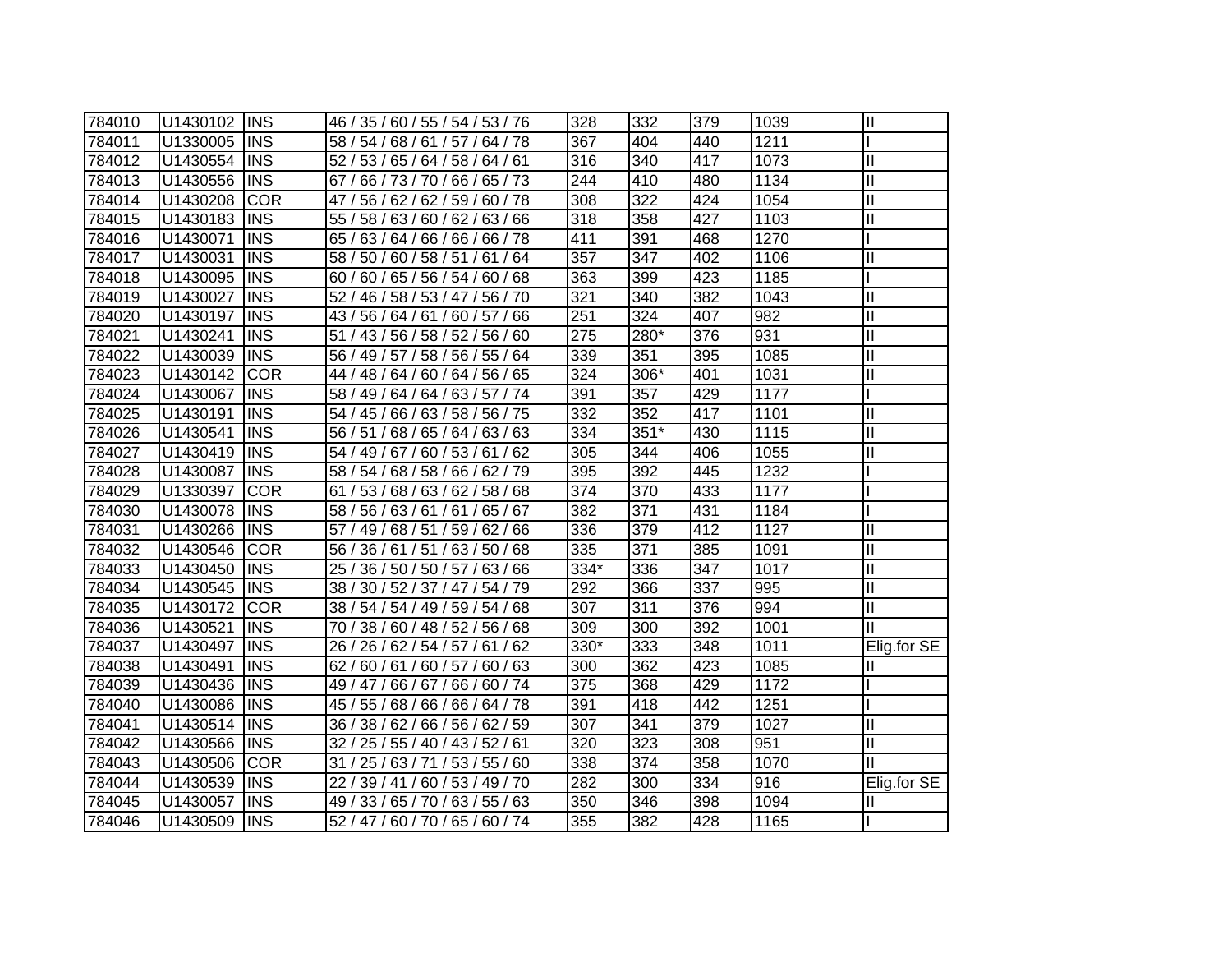| 784047 | U1430260 | <b>INS</b> | 37 / 38 / 56 / 63 / 59 / 61 / 66     | 330    | 366    | 380 | 1076             | $\mathbf{I}$               |
|--------|----------|------------|--------------------------------------|--------|--------|-----|------------------|----------------------------|
| 784048 | U1430549 | <b>INS</b> | 24 / 38 / 54 / 50 / 42 / 48 / 70     | 293    | 336    | 326 | 955              | Elig.for SE                |
| 784049 | U1430032 | <b>INS</b> | 48 / 55 / 61 / 62 / 59 / 61 / 70     | 387    | 371    | 416 | 1174             |                            |
| 784050 | U1430216 | <b>INS</b> | 38 / 52 / 63 / 69 / 66 / 64 / 68     | 378    | 376    | 420 | 1174             |                            |
| 784051 | U1430061 | <b>INS</b> | 36 / 20 / 56 / 66 / 50 / 62 / 66     | $362*$ | 356*   | 356 | 1074             | Elig.for SE                |
| 784052 | U1430161 | <b>INS</b> | 44 / 40 / 58 / 51 / 53 / 63 / 64     | 300    | 349    | 373 | 1022             | Ш                          |
| 784053 | U1430159 | <b>INS</b> | 27/<br>50 / 64 / 61 / 57 / 65 / 65   | 335    | 370    | 389 | 1094             | Ш                          |
| 784054 | U1430084 | <b>INS</b> | 52/<br>51 / 63 / 69 / 63 / 54 / 61   | 360    | 408    | 413 | 1181             |                            |
| 784055 | U1430401 | <b>COR</b> | 54 / 54 / 61 / 61 / 72 / 58 / 72     | 364    | 402    | 432 | 1198             |                            |
| 784056 | U1330525 | <b>INS</b> | 24 / 31 / 50 / 29 / 42 / 55 / 50     | 261    | 283    | 281 | 825              | Failed                     |
| 784057 | U1430369 | <b>COR</b> | 48 / 65 / 53 / 59 / 57 / 65<br>32/   | $363*$ | 361*   | 379 | 1103             | Ш                          |
| 784058 | U1430253 | <b>INS</b> | 46 / 32 / 55 / 42 / 40 / 55 / 52     | 292*   | 285    | 322 | 899              | $\overline{\mathbf{III}}$  |
| 784059 | U1430207 | <b>INS</b> | 41 / 51 / 66 / 46 / 58 / 60<br>47 /  | 324    | 347    | 369 | 1040             | Ш                          |
| 784060 | U1430110 | <b>INS</b> | 22/<br>50 / 64 / 46 / 42 / 63 / 64   | 371    | 415*   | 351 | 1137             | Elig.for SE                |
| 784061 | U1430308 | <b>INS</b> | 37 / 30 / 62 / 53 / 45 / 46 / 60     | 308*   | 256*   | 333 | 897              | Ш                          |
| 784062 | U1430200 | <b>INS</b> | 55 / 42 / 45 / 52 / 59 / 56 / 62     | 333*   | 300    | 371 | 1004             | Ш                          |
| 784063 | U1430489 | <b>INS</b> | 36 / 38 / 46 / 49 / 47 / 43 / 60     | $312*$ | 329*   | 319 | 960              | Ш                          |
| 784064 | U1330008 | <b>INS</b> | 48 / 42 / 60 / 73 / 59 / 57 / 65     | 351    | 380    | 404 | 1135             | Ш                          |
| 784065 | U1430182 | <b>INS</b> | 29 / 53 / 58 / 54 / 59 / 60 / 50     | 305    | 332    | 363 | 1000             | Ш                          |
| 784066 | U1430063 | <b>INS</b> | 53 / 53 / 71 / 57 / 73 / 62<br>51    | 373    | 354    | 420 | 1147             |                            |
| 784067 | U1430127 | IINS       | 41 / 60 / 68 / 58 / 64 / 68<br>47 /  | 352    | 406    | 406 | 1164             |                            |
| 784068 | U1430560 | <b>INS</b> | 28/<br>36 / 55 / 57 / 48 / 61<br>/60 | $354*$ | 315    | 345 | 1014             | Ш                          |
| 784069 | U1430008 | <b>INS</b> | 22/<br>36 / 42 / 56 / 41 / 48 / 72   | 328    | 312    | 317 | 957              | Elig.for SE                |
| 784070 | U1430518 | <b>INS</b> | 51<br>/ 48 / 66 / 74 / 62 / 72 / 62  | 357    | 401    | 435 | 1193             |                            |
| 784071 | U1430255 | <b>INS</b> | 36 / 23 / 66 / 68 / 62 / 61 / 60     | 349    | 360    | 376 | 1085             | Elig.for SE                |
| 784072 | U1430314 | <b>INS</b> | 23/41/66/64/60/68/70                 | 335    | 317    | 392 | 1044             | Elig.for SE                |
| 784073 | U1430527 | <b>INS</b> | 38 / 24 / 63 / 41 / 50 / 66 / 61     | 356    | 348    | 343 | $\frac{1}{1047}$ | Elig.for SE                |
| 784074 | U1430461 | <b>INS</b> | 13 / 15 / 35 / 29 / 40 / 37 / 52     | $241*$ | 247*   | 221 | 709              | Failed                     |
| 784075 | U1430281 | <b>INS</b> | 44 / 41 / 64 / 72 / 63 / 68 / 65     | 350*   | 374    | 417 | 1141             |                            |
| 784076 | U1430009 | <b>INS</b> | 50 / 44 / 60 / 61 / 62 / 68 / 71     | 370    | 383    | 416 | 1169             |                            |
| 784077 | U1430561 | <b>INS</b> | 32 / 36 / 59 / 54 / 55 / 62 / 69     | 378    | 387    | 367 | 1132             | Ш                          |
| 784078 | U1430490 | <b>INS</b> | 42/<br>36 / 52 / 58 / 58 / 72 / 63   | 355    | 363    | 381 | 1099             | $\mathbf{I}$               |
| 784079 | U1430202 | <b>COR</b> | 47 / 45 / 58 / 57 / 64 / 64 / 65     | 327    | 345*   | 400 | 1072             | $\mathbf{I}$               |
| 784080 | U1430535 | <b>INS</b> | 36 / 36 / 42 / 39 / 56 / 60 / 52     | 272    | $271*$ | 321 | 864              | Ш                          |
| 784081 | U1430367 | <b>INS</b> | 48 / 60 / 55 / 58 / 53 / 60 / 51     | 323    | 333    | 385 | 1041             | $\mathop{\rm II}\nolimits$ |
| 784082 | U1430282 | <b>INS</b> | /74/48/66/60/50/64<br>41             | 308    | 372    | 403 | 1083             |                            |
| 784083 | U1330531 | <b>INS</b> | 23 / 42 / 30 / 47 / 50 / 50 / 53     | 283    | 290    | 295 | 868              | Elig.for SE                |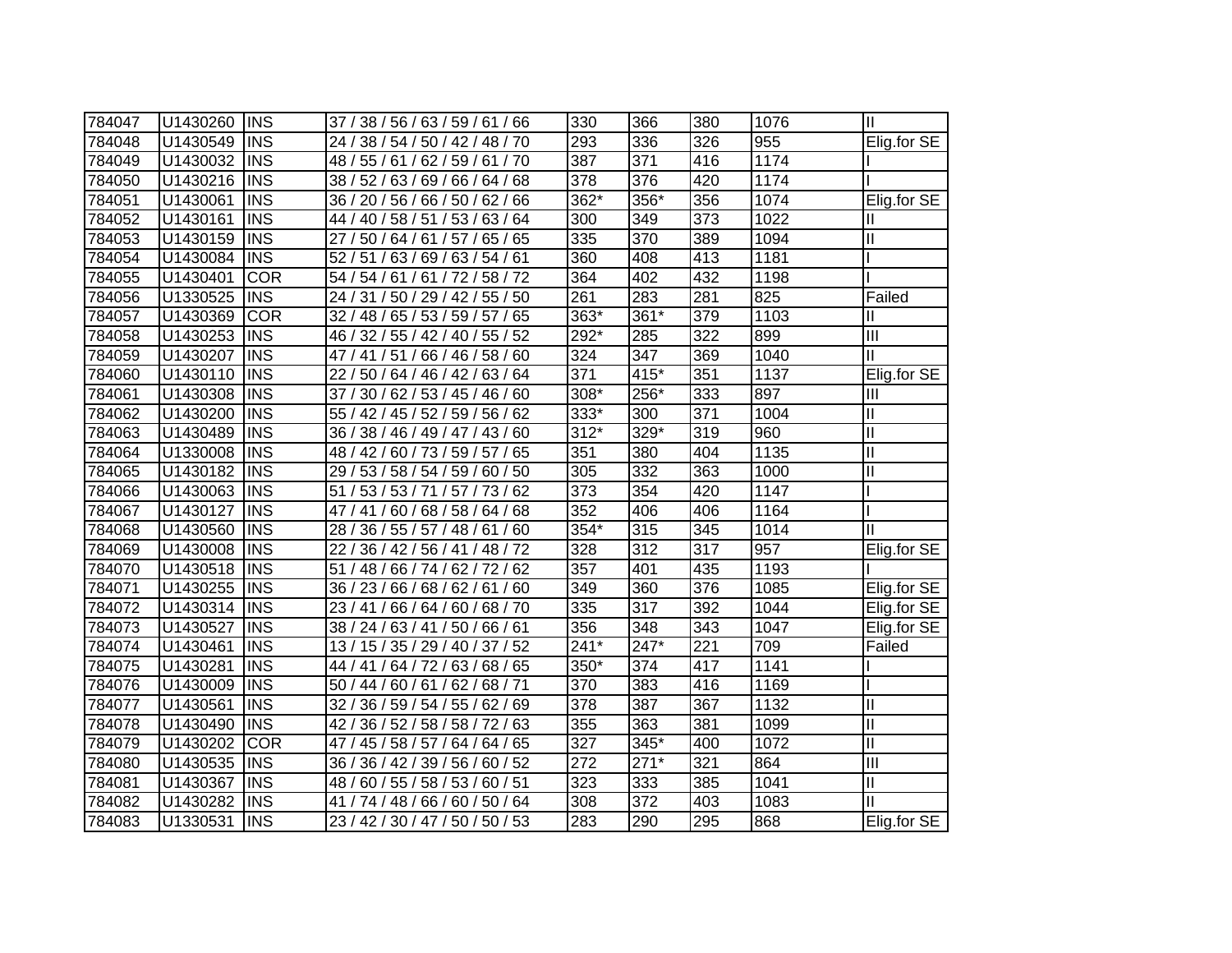| 784084 | U1430240             | <b>INS</b> | 37 / 67 / 51 / 58 / 45 / 57 / 66                 | 301              | 334              | 381 | 1016 | Ш            |
|--------|----------------------|------------|--------------------------------------------------|------------------|------------------|-----|------|--------------|
| 784085 | U1430445             | <b>COR</b> | 28 / 44 / 30 / 27 / 63 / 47 / 61                 | $253*$           | 280              | 300 | 833  | Failed       |
| 784086 | U1430267             | <b>INS</b> | 37 / 70 / 50 / 70 / 51 / 52 / 63                 | 360              | 350              | 393 | 1103 | Ш            |
| 784087 | U1330138             | <b>COR</b> | 30 / 48 / 48 / 62 / 67 / 60 / 64                 | 309              | 312              | 379 | 1000 | Ш            |
| 784088 | U1430001             | <b>INS</b> | 29 / 60 / 42 / 51 / 50 / 47 / 67                 | 342              | 376              | 346 | 1064 | Ш            |
| 784089 | U1330168             | <b>INS</b> | 05 / 45 / 38 / 48 / 51 / 62 / 55                 | 311              | 274              | 304 | 889  | Elig.for SE  |
| 784090 | U1430371             | <b>INS</b> | 25 / 51 / 37 / 50 / 53 / 60 / 68                 | 317              | 257              | 344 | 918  | Ш            |
| 784091 | U1430076             | <b>INS</b> | 64 / 50 / 61 / 48 / 62 / 78<br>50/               | $\overline{318}$ | 364*             | 413 | 1095 | Ш            |
| 784092 | U1230552             | <b>INS</b> | 18 / 51 / 33 / 51 / 45 / 55 / 55                 | 298              | 295              | 308 | 901  | Elig.for SE  |
| 784093 | U1430069             | <b>INS</b> | 66 / 65 / 67 / 72 / 61 / 61<br>36/               | 376              | 343              | 428 | 1147 |              |
| 784094 | U1430457             | <b>INS</b> | 55 / 48 / 50 / 62 / 61 / 55<br>36/               | $319*$           | 298              | 367 | 984  | Ш            |
| 784095 | U1430106             | <b>INS</b> | 67/<br>60 / 62 / 72 / 61 / 68<br>28 <sub>1</sub> | 357              | 390              | 418 | 1165 |              |
| 784096 | U1430135             | <b>INS</b> | 64 / 53 / 62 / 57 / 62 / 74<br>38/               | $358*$           | 387              | 410 | 1155 |              |
| 784097 | U1330046             | <b>INS</b> | 52 / 38 / 45 / 52 / 58 / 59<br>07/               | 282              | 304              | 311 | 897  | Elig.for SE  |
| 784098 | U1430132             | <b>INS</b> | 44 / 33 / 57 / 49 / 51 / 63<br>27 /              | 281              | 338              | 324 | 943  | Ш            |
| 784099 | U1430294             | <b>INS</b> | 36 / 57 / 45 / 56 / 44 / 62 / 62                 | 332              | 349              | 362 | 1043 | Ш            |
| 784100 | U1430543             | <b>INS</b> | 39 / 63 / 45 / 57 / 56 / 60 / 70                 | 346              | 337              | 390 | 1073 | $\mathbf{I}$ |
| 784101 | U1430394             | <b>INS</b> | 60 / 51 / 58 / 56 / 61<br>44 /<br>/75            | $\overline{324}$ | $\overline{371}$ | 405 | 1100 | $\mathbf{I}$ |
| 784102 | U1430204             | <b>INS</b> | 66 / 52 / 56 / 73 / 63 / 64<br>47                | 336              | $322*$           | 421 | 1079 | $\mathbf{I}$ |
| 784103 | U1430331             | <b>INS</b> | 61 / 48 / 63 / 65 / 61 / 61<br>41                | 333              | 352              | 400 | 1085 | $\mathbf{I}$ |
| 784104 | U1430330             | <b>INS</b> | 43 / 45 / 33 / 59 / 43 / 63 / 70                 | 360              | 377              | 356 | 1093 | $\mathbf{I}$ |
| 784105 | U1430189             | <b>INS</b> | 44 / 61 / 50 / 55 / 59 / 61 / 72                 | 335              | 335              | 402 | 1072 | Ш            |
| 784106 | U1430508             | <b>INS</b> | 56 / 48 / 65 / 61 / 58 / 68<br>31                | 319              | 347              | 387 | 1053 | Ш            |
| 784107 | U1330582             | <b>INS</b> | 23 / 49 / 55 / 52 / 62 / 61 / 71                 | 342              | 346              | 373 | 1061 | Elig.for SE  |
| 784108 | U1330598             | <b>INS</b> | 54 / 63 / 60 / 66 / 62 / 64 / 50                 | 267              | 252              | 419 | 938  | Ш            |
| 784109 | U1430146             | <b>INS</b> | 61<br>50 / 63 / 64 / 58 / 62 / 62                | 360              | 385              | 420 | 1165 |              |
| 784110 | U1330593             | <b>INS</b> | 46 / 46 / 60 / 53 / 69 / 54 / 60                 | 322              | 331              | 388 | 1041 | $\mathbf{I}$ |
| 784111 | U1430465             | <b>INS</b> | 48 / 50 / 65 / 61 / 62 / 62 / 61                 | 337              | 328              | 409 | 1074 | $\mathbf{I}$ |
| 784112 | U1430105             | <b>INS</b> | 48 / 55 / 57 / 55 / 58 / 61 / 52                 | 283              | 305*             | 386 | 974  | Ш            |
| 784113 | U1430390             | <b>INS</b> | 58 / 52 / 58 / 65 / 55 / 58 / 59                 | 338              | 337              | 405 | 1080 | $\mathbf{I}$ |
| 784114 | U1430288             | <b>INS</b> | 46 / 46 / 58 / 58 / 63 / 58 / 58                 | 311              | 329              | 387 | 1027 | Ш            |
| 784115 | U1430494             | <b>INS</b> | 52 / 41 / 52 / 50 / 60 / 57 / 55                 | $273*$           | 308              | 367 | 948  | $\mathbf{I}$ |
| 784116 | U <sub>1430070</sub> | <b>INS</b> | 56 / 67 / 63 / 66 / 63 / 72<br>61                | 393              | 360              | 448 | 1201 |              |
| 784117 | U1430442             | <b>INS</b> | 55 / 44 / 52 / 56 / 60 / 52 / 51                 | $259*$           | 287              | 370 | 916  | Ш            |
| 784118 | U1430492             | <b>INS</b> | 63 / 64 / 67 / 67 / 64 / 64 / 51                 | $322*$           | 323              | 440 | 1085 | Ш            |
| 784119 | U1430456             | <b>INS</b> | 34 / AA / AA / AA / AA / AA / AA                 | 279*             | 283              | 34  | 596  | Failed       |
| 784120 | U1430025             | <b>INS</b> | 62/60/60/61/60/60/52                             | $233*$           | 253*             | 415 | 901  | III          |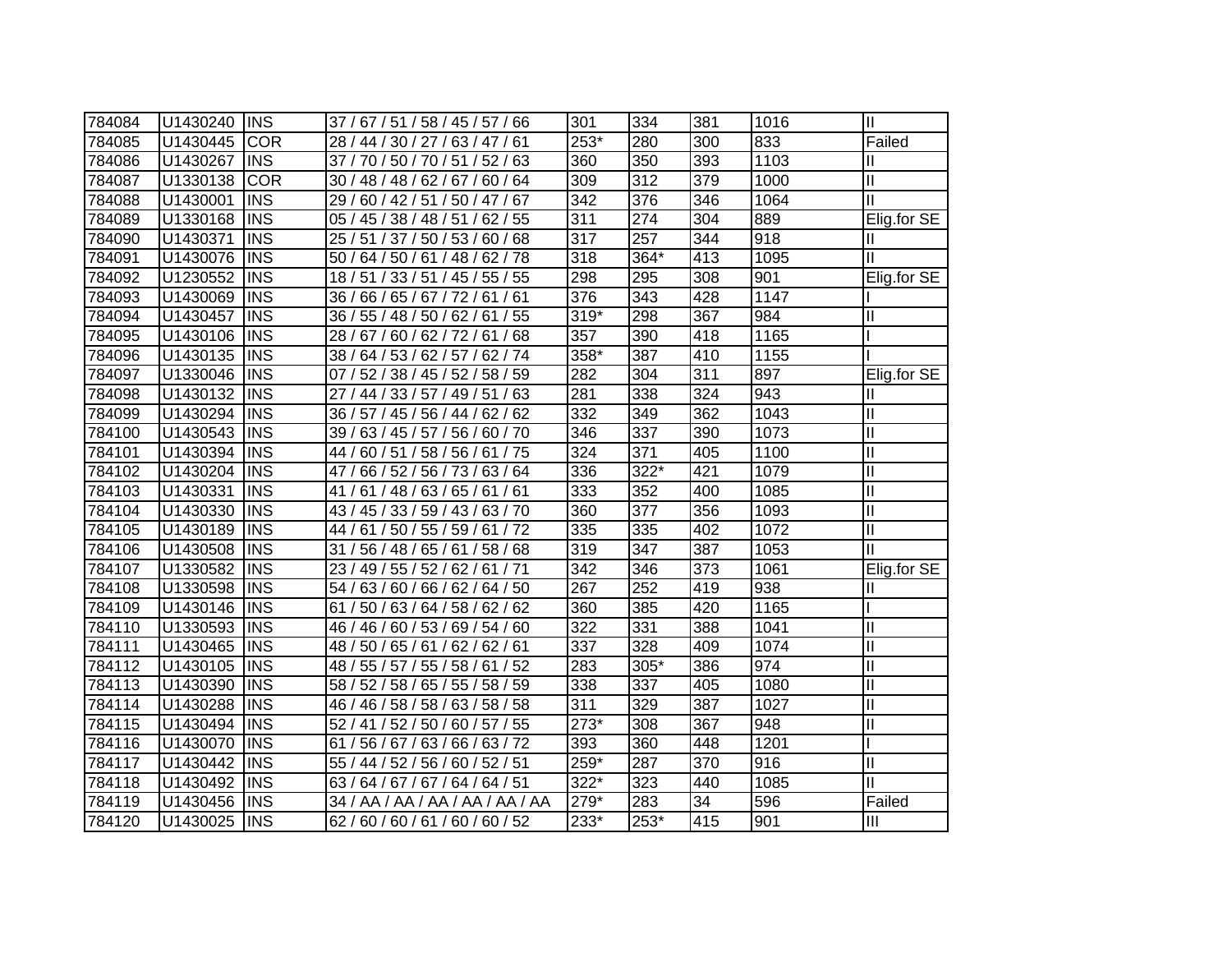| 784121 | U1430192 | <b>INS</b>  | 51 / 54 / 54 / 62 / 63 / 60 / 60    | 330    | 364  | 404 | 1098 | $\mathbf{II}$ |
|--------|----------|-------------|-------------------------------------|--------|------|-----|------|---------------|
| 784122 | U1430532 | <b>INS</b>  | 60 / 49 / 62 / 60 / 66 / 64 / 68    | 325    | 337  | 429 | 1091 | $\mathbf{I}$  |
| 784123 | U1430239 | <b>INS</b>  | 37 / 42 / 56 / 57 / 63 / 58 / 65    | 303    | 335  | 378 | 1016 | $\mathbf{I}$  |
| 784124 | U1430194 | <b>INS</b>  | 58 / 56 / 60 / 62 / 70 / 63 / 60    | 339    | 364  | 429 | 1132 | $\mathbf{I}$  |
| 784125 | U1430525 | <b>INS</b>  | 55 / 47 / 61 / 54 / 63 / 58 / 62    | 322    | 352  | 400 | 1074 | $\mathbf{I}$  |
| 784126 | U1430579 | <b>INS</b>  | 58 / 54 / 60 / 61 / 65 / 61 / 70    | 337    | 379  | 429 | 1145 |               |
| 784127 | U1430341 | <b>INS</b>  | 40 / 38 / 42 / 42 / 50 / 58 / 55    | 261    | 249  | 325 | 835  | III           |
| 784128 | U1430473 | <b>INS</b>  | 63/60/70/66/70/63/66                | 350    | 406  | 458 | 1214 |               |
| 784129 | U1330505 | <b>INS</b>  | 22 / 48 / 50 / 47 / 54 / 54 / 78    | 296    | 306  | 353 | 955  | Elig.for SE   |
| 784130 | U1430474 | <b>INS</b>  | 47 / 56 / 55 / 58 / 66 / 61 / 77    | 320    | 393  | 420 | 1133 | Ш             |
| 784131 | U1430058 | <b>INS</b>  | 48 / 52 / 57 / 62 / 65 / 56 / 60    | 288    | 342  | 400 | 1030 | Ш             |
| 784132 | U1430567 | <b>INS</b>  | 63/61/61<br>55 / 57 / 61 / 57 /     | 340    | 347  | 415 | 1102 | $\mathbf{I}$  |
| 784133 | U1430460 | <b>INS</b>  | 46 / 41 / 50 / 54 / 55 / 55 / 55    | 286    | 334* | 356 | 976  | $\mathbf{I}$  |
| 784134 | U1430400 | <b>INS</b>  | 51 / 54 / 56 / 55 / 60 / 54 / 66    | 317    | 361  | 396 | 1074 | $\mathbf{I}$  |
| 784135 | U1430332 | <b>INS</b>  | 46 / 47 / 56 / 60 / 63 / 62 / 59    | 325    | 372  | 393 | 1090 | $\mathbf{I}$  |
| 784136 | U1430471 | <b>INS</b>  | 50 / 53 / 60 / 65 / 64 / 63 / 58    | 304    | 340  | 413 | 1057 | $\mathbf{I}$  |
| 784137 | U1430217 | <b>INS</b>  | 63/50/61/64/66/63/72                | 362    | 373  | 439 | 1174 |               |
| 784138 | U1430475 | <b>INS</b>  | 53 / 51 / 60 / 60 / 63 / 60 / 68    | 298    | 378  | 415 | 1091 | Ш             |
| 784139 | U1330160 | <b>IINS</b> | 45 / 56 / 52 / 60 / 60 / 61 / 60    | 294    | 365  | 394 | 1053 | $\mathbf{I}$  |
| 784140 | U1430391 | <b>INS</b>  | 51 / 58 / 54 / 61 / 54 / 62 / 58    | 330    | 383  | 398 | 1111 | $\mathbf{I}$  |
| 784141 | U1430052 | <b>IINS</b> | 58 / 57 / 60 / 63 / 58 / 62 / 53    | 350    | 353  | 411 | 1114 | $\mathbf{I}$  |
| 784142 | U1430235 | <b>COR</b>  | 60 / 57 / 68<br>50 / 51 / 57 / 57 / | 271    | 389  | 400 | 1060 | $\mathbf{I}$  |
| 784143 | U1430148 | <b>INS</b>  | 55 / 40 / 47 / 53 / 47 / 57 / 62    | 297    | 292  | 361 | 950  | $\mathbf{I}$  |
| 784144 | U1430225 | <b>COR</b>  | 50 / 52 / 61 / 62 / 63 / 67 / 65    | 299    | 374  | 420 | 1093 | $\mathbf{I}$  |
| 784145 | U1430153 | <b>INS</b>  | 43 / 45 / 46 / 50 / 58 / 51 / 60    | 327    | 304  | 353 | 984  | $\mathbf{I}$  |
| 784146 | U1430211 | <b>INS</b>  | 47 / 39 / 48 / 47 / 53 / 55 / 55    | 291    | 283  | 344 | 918  | $\mathbf{I}$  |
| 784147 | U1430099 | <b>INS</b>  | 61 / 60 / 61 / 65 / 60 / 65 / 58    | 393    | 379  | 430 | 1202 |               |
| 784148 | U1430515 | <b>INS</b>  | 52 / 46 / 51 / 53 / 53 / 60 / 52    | $310*$ | 343* | 367 | 1020 | $\mathbf{I}$  |
| 784149 | U1430392 | <b>INS</b>  | 49 / 50 / 53 / 61 / 61 / 62 / 76    | 318    | 378  | 412 | 1108 | $\mathbf{I}$  |
| 784150 | U1430453 | <b>COR</b>  | 51 / 43 / 62 / 56 / 61 / 58 / 73    | 305    | 315  | 404 | 1024 | $\mathbf{I}$  |
| 784151 | U1430048 | <b>INS</b>  | 68 / 63 / 65 / 66 / 66 / 65 / 55    | 351    | 384  | 448 | 1183 |               |
| 784152 | U1430520 | <b>INS</b>  | 50 / 44 / 55 / 53 / 63 / 58 / 70    | 337*   | 334  | 393 | 1064 | $\mathbf{I}$  |
| 784153 | U1430098 | <b>INS</b>  | 58 / 42 / 50 / 51 / 57 / 58 / 65    | 327    | 343  | 381 | 1051 | $\mathbf{I}$  |
| 784154 | U1430175 | <b>COR</b>  | 46 / 47 / 49 / 48 / 55 / 55 / 60    | 270*   | 269  | 360 | 899  | Ш             |
| 784155 | U1430186 | <b>INS</b>  | 50 / 51 / 47 / 54 / 62 / 58 / 66    | 283    | 304  | 388 | 975  | $\mathbf{I}$  |
| 784156 | U1430335 | <b>COR</b>  | 62 / 64 / 62 / 61 / 61 / 64 / 58    | 349    | 388  | 432 | 1169 |               |
| 784157 | U1430382 | <b>INS</b>  | 52 / 56 / 60 / 55 / 45 / 52 / 57    | 305    | 297  | 377 | 979  | Ш             |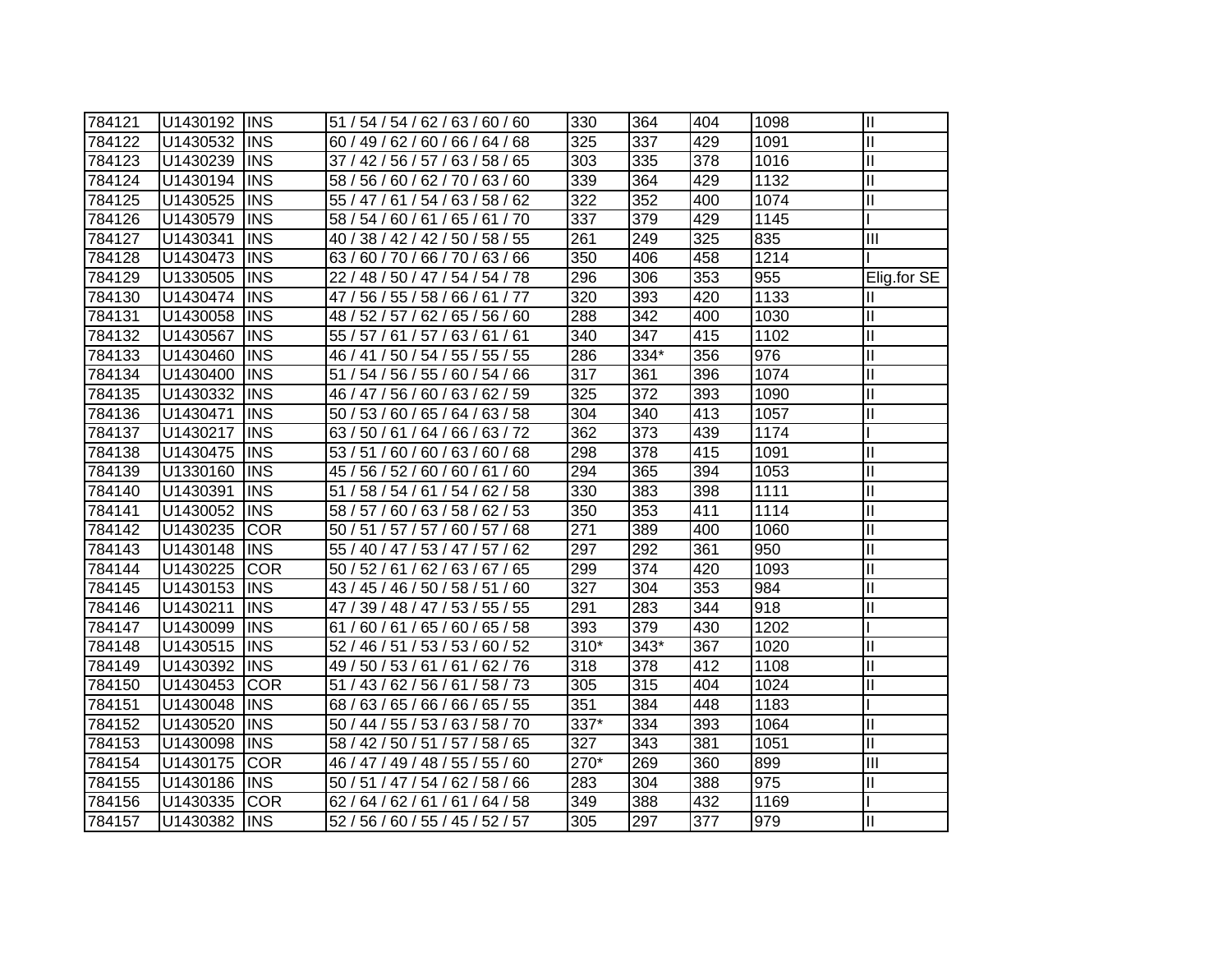| 784158 | U1430425 | <b>INS</b> | 53 / 58 / 64 / 60 / 61 / 61 / 62    | 345                | 399  | 419 | 1163             |                  |
|--------|----------|------------|-------------------------------------|--------------------|------|-----|------------------|------------------|
| 784159 | U1430218 | <b>INS</b> | 50 / 49 / 50 / 59 / 61 / 57 / 60    | 292                | 329  | 386 | 1007             | $\mathbf{II}$    |
| 784160 | U1430584 | <b>COR</b> | 45 / 31 / 36 / 34 / 51 / 60 / 62    | 256*               | 281  | 319 | 856              | III              |
| 784161 | U1430364 | <b>COR</b> | 48 / 32 / 25 / 43 / 41 / 41 / 59    | 242                | 258  | 289 | 789              | Elig.for SE      |
| 784162 | U1430407 | <b>INS</b> | 54 / 60 / 35 / 51 / 55 / 47 / 58    | 292                | 293  | 360 | 945              | Ш                |
| 784163 | U1430466 | <b>INS</b> | 42 / 53 / 64 / 57 / 54 / 60 / 55    | 312                | 340  | 385 | 1037             | Ш                |
| 784164 | U1430129 | <b>INS</b> | 61 / 52 / 63 / 61 / 61 / 63 / 65    | 345                | 368  | 426 | 1139             | Ш                |
| 784165 | U1430540 | <b>COR</b> | 49 / 53 / 36 / 51 / 56 / 63 / 52    | $\overline{270^*}$ | 261* | 360 | 891              | $\overline{III}$ |
| 784166 | U1430137 | <b>INS</b> | 69/61/62/60/54/64/71                | 354                | 373  | 441 | 1168             |                  |
| 784167 | U1430213 | <b>INS</b> | 60 / 63 / 60 / 60 / 60 / 62 / 61    | $\overline{345}$   | 363  | 426 | 1134             | $\mathbf{I}$     |
| 784168 | U1430246 | <b>INS</b> | 58 / 57 / 65 / 60 / 62 / 63 / 65    | 331                | 388  | 430 | 1149             |                  |
| 784169 | U1430064 | <b>INS</b> | 64 / 60 / 63 / 53 / 60 / 65<br>60/  | 384                | 350  | 425 | 1159             |                  |
| 784170 | U1430459 | <b>COR</b> | 49 / 51 / 45 / 52 / 57 / 39 / 79    | 294                | 348  | 372 | 1014             | Ш                |
| 784171 | U1430122 | <b>INS</b> | 64 / 58 / 60 / 54 / 63 / 64 / 73    | 366                | 401  | 436 | 1203             |                  |
| 784172 | U1430016 | <b>COR</b> | 65 / 55 / 30 / 50 / 55 / 66 / 69    | 339*               | 306* | 390 | 1035             | $\mathbf{I}$     |
| 784173 | U1430220 | <b>INS</b> | 53 / 56 / 45 / 54 / 52 / 49 / 72    | 307                | 359* | 381 | 1047             | $\mathbf{I}$     |
| 784174 | U1430179 | <b>INS</b> | 49 / 45 / 45 / 55 / 60 / 60 / 62    | 343*               | 341  | 376 | 1060             | $\mathbf{I}$     |
| 784175 | U1430526 | <b>INS</b> | 49 / 56 / 40 / 56 / 66 / 58 / 60    | 310*               | 316  | 385 | 1011             | $\mathbf{I}$     |
| 784176 | U1430177 | <b>COR</b> | 68 / 64 / 42 / 47 /<br>58 / 72 / 63 | 294                | 332* | 414 | 1040             | $\mathbf{I}$     |
| 784177 | U1430426 | <b>INS</b> | 64 / 60 / 56 / 63 / 62 / 70<br>61/  | 343                | 377  | 436 | 1156             |                  |
| 784178 | U1330089 | <b>INS</b> | 49 / 50 / 40 / 54 / 45 / 55 / 58    | 291*               | 270* | 351 | 912              | $\mathbf{I}$     |
| 784179 | U1430082 | <b>INS</b> | 56 / 61 / 58 / 63 / 58 / 58 / 55    | 366                | 376  | 409 | 1151             |                  |
| 784180 | U1430237 | <b>INS</b> | 58 / 64 / 54 / 62 / 63 / 62 / 57    | 323                | 390  | 420 | 1133             | $\mathbf{I}$     |
| 784181 | U1430585 | <b>INS</b> | 54 / 52 / 70 / 63 / 54 / 64 / 71    | 343*               | 353  | 428 | 1124             | $\mathbf{I}$     |
| 784182 | U1430505 | <b>INS</b> | 48 / 55 / 63 / 63 / 63 / 58 / 62    | 329*               | 356  | 412 | 1097             | Ш                |
| 784183 | U1430014 | <b>INS</b> | 43 / 45 / 53 / 55 / 50 / 58 / 76    | 299*               | 330  | 380 | 1009             | Ш                |
| 784184 | U1430044 | <b>INS</b> | 63/61/66/62/66/66/58                | 355                | 395  | 442 | 1192             |                  |
| 784185 | U1430144 | <b>INS</b> | 47 / 55 / 63 / 64 / 65 / 60 / 64    | 349*               | 379  | 418 | 1146             |                  |
| 784186 | U1430300 | <b>COR</b> | 48 / 45 / 60 / 58 / 56 / 72 / 68    | 314                | 388  | 407 | 1109             | Ш                |
| 784187 | U1430156 | <b>INS</b> | 48 / 53 / 49 / 54 / 60 / 52 / 62    | $313*$             | 294  | 378 | 985              | $\mathbf{I}$     |
| 784188 | U1430534 | <b>INS</b> | 56 / 51 / 60 / 61 / 57 / 57 / 58    | 298                | 329  | 400 | 1027             | $\mathbf{I}$     |
| 784189 | U1430166 | <b>BKG</b> | AA / AA / AA / AA / AA / AA / AA    | 306                | 314  | AA  | 620              | A                |
| 784190 | U1430274 | <b>INS</b> | 52 / 51 / 49 / 55 / 46 / 60 / 63    | 326                | 384  | 376 | 1086             | $\mathbf{I}$     |
| 784191 | U1430068 | <b>INS</b> | 62 / 54 / 54 / 60 / 54 / 58 / 61    | 376                | 354  | 403 | 1133             | $\mathbf{I}$     |
| 784192 | U1430171 | <b>INS</b> | 52 / 61 / 56 / 56 / 66 / 60 / 64    | 330                | 357* | 415 | $\frac{1}{1102}$ | $\mathbf{I}$     |
| 784193 | U1430507 | <b>INS</b> | 42 / 53 / 53 / 61 / 40 / 51 / 70    | 258                | 294  | 370 | 922              | $\mathbf{I}$     |
| 784194 | U1430467 | <b>INS</b> | 57 / 63 / 53 / 63 / 60 / 56 / 63    | $297*$             | 305  | 415 | 1017             | Ш                |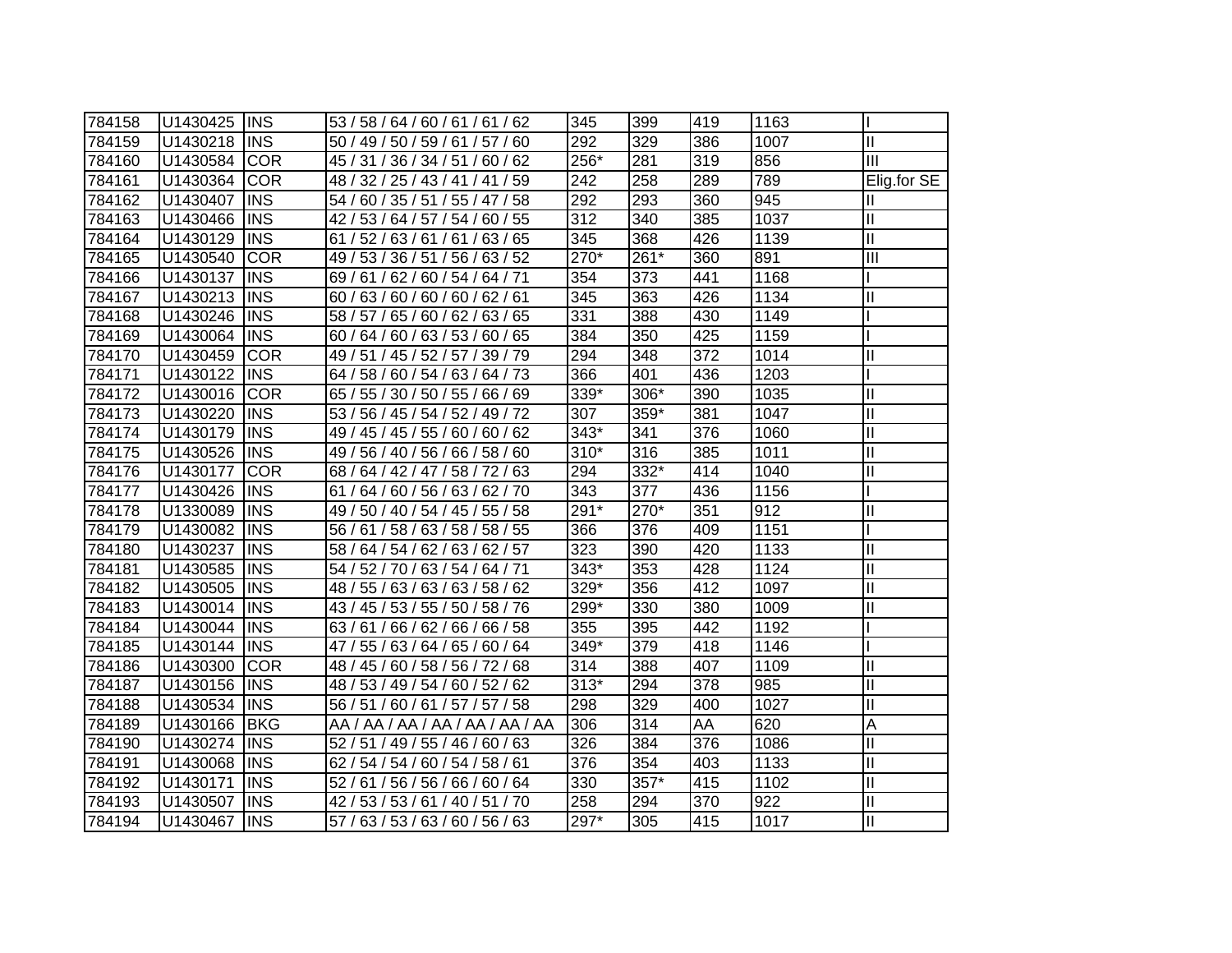| 784195 | U1330524 INS |             | 48 / 42 / 44 / 44 / 47 / 51 / 62 | 268*   | 306* | 338 | 912  | $\mathbf{  }$           |
|--------|--------------|-------------|----------------------------------|--------|------|-----|------|-------------------------|
| 784196 | U1430387     | <b>INS</b>  | 47 / 48 / 38 / 40 / 48 / 59 / 64 | 304    | 293  | 344 | 941  | $\mathbf{I}$            |
| 784197 | U1430412     | <b>INS</b>  | 61 / 60 / 62 / 68 / 62 / 63 / 64 | 340    | 355  | 440 | 1135 | $\mathbf{I}$            |
| 784198 | U1430402     | <b>INS</b>  | 62/63/60/60/62/65/72             | 388    | 412  | 444 | 1244 |                         |
| 784199 | U1430458     | <b>INS</b>  | 62/60/60/63/56/65/60             | $317*$ | 345* | 426 | 1088 | $\mathbf{I}$            |
| 784200 | U1330247     | <b>INS</b>  | 44 / 43 / 51 / 53 / 49 / 57 / 55 | 316*   | 251  | 352 | 919  | $\mathbf{I}$            |
| 784201 | U1430435     | <b>COR</b>  | 49 / 44 / 52 / 55 / 54 / 55 / 58 | 304*   | 308* | 367 | 979  | $\mathbf{I}$            |
| 784202 | U1430575     | <b>INS</b>  | 47 / 52 / 48 / 52 / 56 / 58 / 65 | 301    | 328  | 378 | 1007 | $\mathbf{I}$            |
| 784203 | U1430193     | <b>INS</b>  | 43 / 54 / 55 / 56 / 63 / 61 / 56 | 290    | 351  | 388 | 1029 | $\mathbf{I}$            |
| 784204 | U1430463     | <b>INS</b>  | 53 / 56 / 57 / 55 / 52 / 63 / 60 | 326    | 360  | 396 | 1082 | $\mathbf{I}$            |
| 784205 | U1430551     | <b>INS</b>  | 48 / 45 / 52 / 51 / 49 / 60 / 70 | 290    | 317  | 375 | 982  | $\mathbf{I}$            |
| 784206 | U1430362     | <b>COR</b>  | 48 / 51 / 61 / 62 / 61 / 50 / 70 | 317    | 357* | 403 | 1077 | $\overline{\mathsf{I}}$ |
| 784207 | U1430081     | <b>INS</b>  | 55 / 60 / 61 / 60 / 56 / 61 / 67 | 381    | 376  | 420 | 1177 |                         |
| 784208 | U1430418     | <b>INS</b>  | 54 / 60 / 57 / 61 / 59 / 60 / 65 | 326    | 357  | 416 | 1099 | $\mathbf{I}$            |
| 784209 | U1330576     | <b>INS</b>  | 47 / 47 / 68 / 46 / 47 / 54 / 50 | 282*   | 289* | 359 | 930  | $\mathbf{I}$            |
| 784210 | U1430519     | <b>COR</b>  | 60 / 55 / 65 / 63 / 65 / 66 / 71 | 308*   | 342  | 445 | 1095 | $\mathbf{I}$            |
| 784211 | U1430010     | <b>INS</b>  | 53 / 55 / 60 / 61 / 61 / 58 / 67 | 321    | 368  | 415 | 1104 | $\overline{\mathsf{I}}$ |
| 784212 | U1430123     | <b>INS</b>  | 64 / 55 / 62 / 60 / 55 / 61 / 60 | 377    | 383  | 417 | 1177 |                         |
| 784213 | U1330477     | <b>INS</b>  | 53 / 48 / 56 / 43 / 45 / 53 / 61 | 298    | 322* | 359 | 979  | $\mathbf{I}$            |
| 784214 | U1430265     | <b>INS</b>  | 62 / 60 / 66 / 62 / 58 / 60 / 65 | 365    | 410  | 433 | 1208 |                         |
| 784215 | U1430011     | <b>INS</b>  | 57 / 45 / 68 / 58 / 55 / 60 / 52 | 301    | 318  | 395 | 1014 | $\mathbf{I}$            |
| 784216 | U1430012     | <b>INS</b>  | 59 / 56 / 61 / 63 / 60 / 58 / 58 | 356    | 388  | 415 | 1159 |                         |
| 784217 | U1430576     | <b>INS</b>  | 62 / 49 / 57 / 59 / 54 / 60 / 75 | 294    | 350  | 416 | 1060 | $\mathbf{I}$            |
| 784218 | U1430026     | <b>INS</b>  | 63 / 51 / 61 / 58 / 60 / 61 / 55 | 322    | 341  | 409 | 1072 | $\mathbf{I}$            |
| 784219 | U1430002     | <b>INS</b>  | 60 / 52 / 60 / 57 / 49 / 62 / 56 | 337    | 344  | 396 | 1077 | $\mathbf{I}$            |
| 784220 | U1430344     | <b>INS</b>  | 50 / 38 / 59 / 51 / 51 / 54 / 58 | 343*   | 295* | 361 | 999  | $\mathbf{I}$            |
| 784221 | U1430420     | <b>INS</b>  | 51 / 51 / 58 / 59 / 59 / 56 / 68 | 291    | 363  | 402 | 1056 | $\mathbf{I}$            |
| 784222 | U1430444     | <b>INS</b>  | 57 / 50 / 50 / 51 / 52 / 64 / 58 | 342    | 345  | 382 | 1069 | $\mathbf{I}$            |
| 784223 | U1430004     | <b>INS</b>  | 59 / 52 / 60 / 55 / 58 / 61 / 60 | 342    | 364  | 405 | 1111 | $\mathbf{I}$            |
| 784224 | U1230551     | <b>INS</b>  | AA / AA / AA / AA / AA / AA / AA | 337*   | 362* | AA  | 699  | Α                       |
| 784225 | U1230214     | <b>INS</b>  | 64 / 60 / 62 / 62 / 68 / 64 / 75 | 382    | 403  | 455 | 1240 |                         |
| 785001 | J1430001     | <b>INS</b>  | 57 / 55 / 60 / 55 / 60 / 60 / 65 | 365    | 362  | 412 | 1139 | Ш                       |
| 785002 | J1430002     | <b>INS</b>  | 55 / 51 / 51 / 44 / 52 / 60 / 62 | 347    | 336  | 375 | 1058 | $\mathbf{I}$            |
| 785003 | J1430003     | <b>INS</b>  | 37 / 42 / 46 / 52 / 53 / 60 / 58 | 354    | 301  | 348 | 1003 | $\mathbf{I}$            |
| 785004 | J1430004     | <b>INS</b>  | 50 / 48 / 44 / 47 / 49 / 52 / 60 | 232    | 294  | 350 | 876  | Ш                       |
| 785005 | J1430005     | <b>INS</b>  | 54 / 47 / 52 / 54 / 56 / 60 / 55 | 345    | 347  | 378 | 1070 | $\mathbf{I}$            |
| 785006 | J1430006     | <b>IINS</b> | 55 / 48 / 48 / 48 / 53 / 61 / 60 | 319    | 300  | 373 | 992  | $\mathbf{I}$            |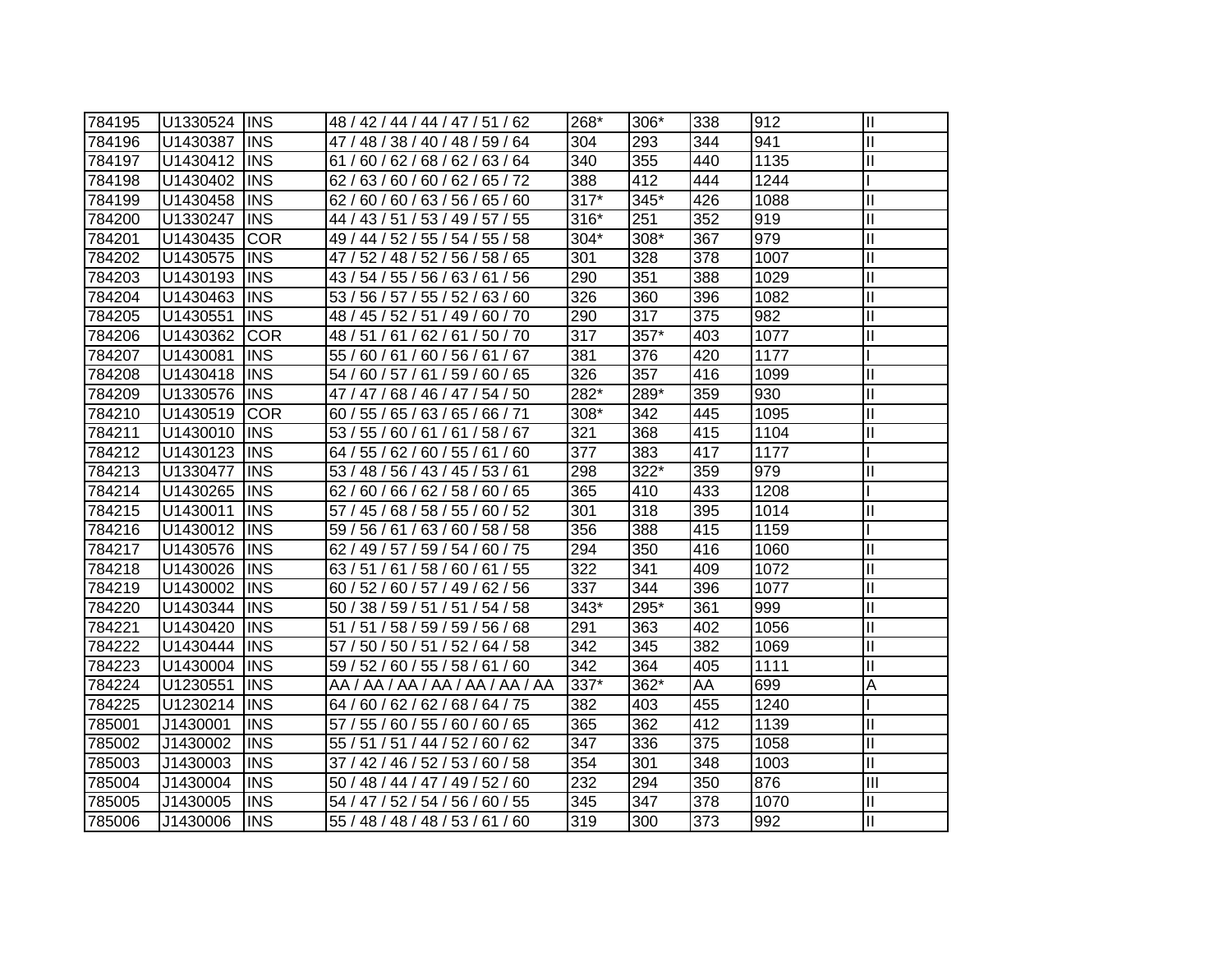| 785007 | J1230006 | <b>IINS</b> | 46 / 48 / 07 / 44 / 48 / 52 / 52    | 293    | 251  | 297 | 841  | Elig.for SE   |
|--------|----------|-------------|-------------------------------------|--------|------|-----|------|---------------|
| 785008 | J1430007 | <b>INS</b>  | 58 / 54 / 58 / 57 / 64 / 61 / 69    | 366    | 369  | 421 | 1156 |               |
| 785009 | J1430008 | <b>INS</b>  | 46 / 60 / 45 / 50 / 60 / 55 / 58    | 298    | 302* | 374 | 974  | $\mathbf{I}$  |
| 785010 | J1430009 | <b>INS</b>  | 46 / 39 / 49 / 51 / 53 / 53 / 60    | 297    | 324  | 351 | 972  | $\mathbf{I}$  |
| 785011 | J1430010 | <b>INS</b>  | 51 / 45 / 54 / 51 / 52 / 49 / 65    | 317    | 304  | 367 | 988  | $\mathbf{I}$  |
| 785012 | J1430011 | <b>INS</b>  | 62 / 61 / 53 / 54 / 62 / 57 / 60    | 327    | 359  | 409 | 1095 | $\mathbf{I}$  |
| 785013 | J1330009 | <b>INS</b>  | 60 / 51 / 52 / 55 / 50 / 52<br>51/  | 309    | 320  | 371 | 1000 | Ш             |
| 785014 | J1430012 | <b>INS</b>  | 49 / 52 / 50 / 62 / 58 / 52 / 52    | 296    | 302* | 375 | 973  | Ш             |
| 785015 | J1430013 | <b>INS</b>  | 52 / 51 / 47 / 55 / 48 / 55<br>37/  | 333    | 310  | 345 | 988  | $\mathbf{I}$  |
| 785016 | J1430014 | <b>INS</b>  | 58 / 60 / 61 / 63 / 63 / 56<br>57 / | 380    | 390  | 418 | 1188 |               |
| 785017 | J1430015 | <b>INS</b>  | 58 / 57 / 58<br>59 / 57 / 53 / 57 / | 358    | 326  | 399 | 1083 | $\mathbf{I}$  |
| 785018 | J1330012 | <b>INS</b>  | 55 / 53 / 57 / 57<br>51/<br>53/51   | 301    | 302  | 377 | 980  | $\mathbf{I}$  |
| 785019 | J1430016 | <b>INS</b>  | 46 / 56 / 53 / 61 / 64 / 65<br>59/  | 366    | 343  | 404 | 1113 | $\mathbf{I}$  |
| 785020 | J1430017 | <b>INS</b>  | 53 / 48 / 52 / 53 / 56 / 58 / 57    | 303    | 348* | 377 | 1028 | $\mathbf{I}$  |
| 785021 | J1430018 | <b>INS</b>  | 52 / 56 / 51 / 57 / 63 / 61 / 65    | 328    | 332  | 405 | 1065 | $\mathbf{I}$  |
| 785022 | J1430019 | <b>INS</b>  | 49 / 60 / 54 / 62 / 60 / 61 / 55    | 304    | 304  | 401 | 1009 | $\mathbf{I}$  |
| 785023 | J1430020 | <b>INS</b>  | 53 / 48 / 66 / 54 / 65 / 62 / 58    | 310    | 376  | 406 | 1092 | $\mathbf{I}$  |
| 785024 | J1430021 | <b>INS</b>  | 58 / 50 / 60 / 62 / 66 / 62 / 60    | 308    | 336  | 418 | 1062 | $\mathbf{I}$  |
| 785025 | J1330019 | <b>INS</b>  | 53 / 48 / 49 / 55 / 57 / 54 / 59    | 279    | 301  | 375 | 955  | $\mathbf{I}$  |
| 785026 | J1330020 | <b>INS</b>  | 59 / 63 / 54 / 62 / 60 / 66 / 58    | 262    | 362  | 422 | 1046 | $\mathbf{I}$  |
| 785027 | J1430022 | <b>INS</b>  | 62 / 58 / 61 / 59 / 65 / 60 / 70    | 342    | 376  | 435 | 1153 |               |
| 785028 | J1430023 | <b>INS</b>  | 49 / 46 / 54 / 52 / 51 / 62 / 68    | 288*   | 352  | 382 | 1022 | $\mathbf{  }$ |
| 785029 | J1430024 | <b>INS</b>  | 51 / 51 / 51 / 45 / 55 / 48 / 56    | 290*   | 276  | 357 | 923  | $\mathbf{II}$ |
| 785030 | J1430025 | <b>INS</b>  | 64 / 54 / 61 / 63 / 55 / 59 / 66    | 294    | 354  | 422 | 1070 | $\mathbf{II}$ |
| 785031 | J1430026 | <b>INS</b>  | 52 / 45 / 51 / 44 / 57 / 48 / 55    | 276*   | 307* | 352 | 935  | $\mathbf{I}$  |
| 785032 | J1430027 | <b>INS</b>  | 46 / 38 / 53 / 41 / 51 / 50 / 58    | $315*$ | 318  | 337 | 970  | $\mathbf{I}$  |
| 785033 | J1430028 | <b>INS</b>  | 53 / 44 / 40 / 46 / 53 / 47 / 60    | 281*   | 308  | 343 | 932  | $\mathbf{I}$  |
| 785034 | J1330024 | <b>INS</b>  | 55 / 58 / 50 / 49 / 54 / 60 / 58    | 314    | 356* | 384 | 1054 | $\mathbf{I}$  |
| 785035 | J1430031 | <b>INS</b>  | 53 / 57 / 60 / 55 / 61 / 57 / 56    | 302    | 359  | 399 | 1060 | $\mathbf{I}$  |
| 785036 | J1430032 | <b>INS</b>  | 47 / 46 / 50 / 49 / 53 / 46 / 58    | 271    | 308  | 349 | 928  | $\mathbf{I}$  |
| 785037 | J1430034 | <b>INS</b>  | 50 / 55 / 56 / 55 / 57 / 60 / 56    | 285    | 322  | 389 | 996  | $\mathbf{I}$  |
| 785038 | J1430035 | <b>INS</b>  | 55 / 51 / 49 / 56 / 57 / 61 / 56    | 346*   | 342  | 385 | 1073 | $\mathbf{I}$  |
| 785039 | J1430036 | <b>INS</b>  | 58 / 57 / 60 / 57 / 58 / 55 / 60    | 312    | 315  | 405 | 1032 | $\mathbf{I}$  |
| 785040 | J1430037 | <b>INS</b>  | 60 / 58 / 54 / 55 / 62 / 58 / 58    | 334    | 304  | 405 | 1043 | $\mathbf{I}$  |
| 785041 | J1430038 | <b>INS</b>  | 62 / 56 / 58 / 60 / 58 / 54<br>60/  | 327    | 374  | 408 | 1109 | $\mathbf{I}$  |
| 785042 | J1430039 | <b>INS</b>  | 44 / 59 / 40 / 48 / 56 / 62 / 52    | 292    | 291  | 361 | 944  | $\mathbf{I}$  |
| 785043 | J1430041 | <b>INS</b>  | 57 / 54 / 57 / 59 / 62 / 63 / 53    | 353    | 356  | 405 | 1114 | Ш             |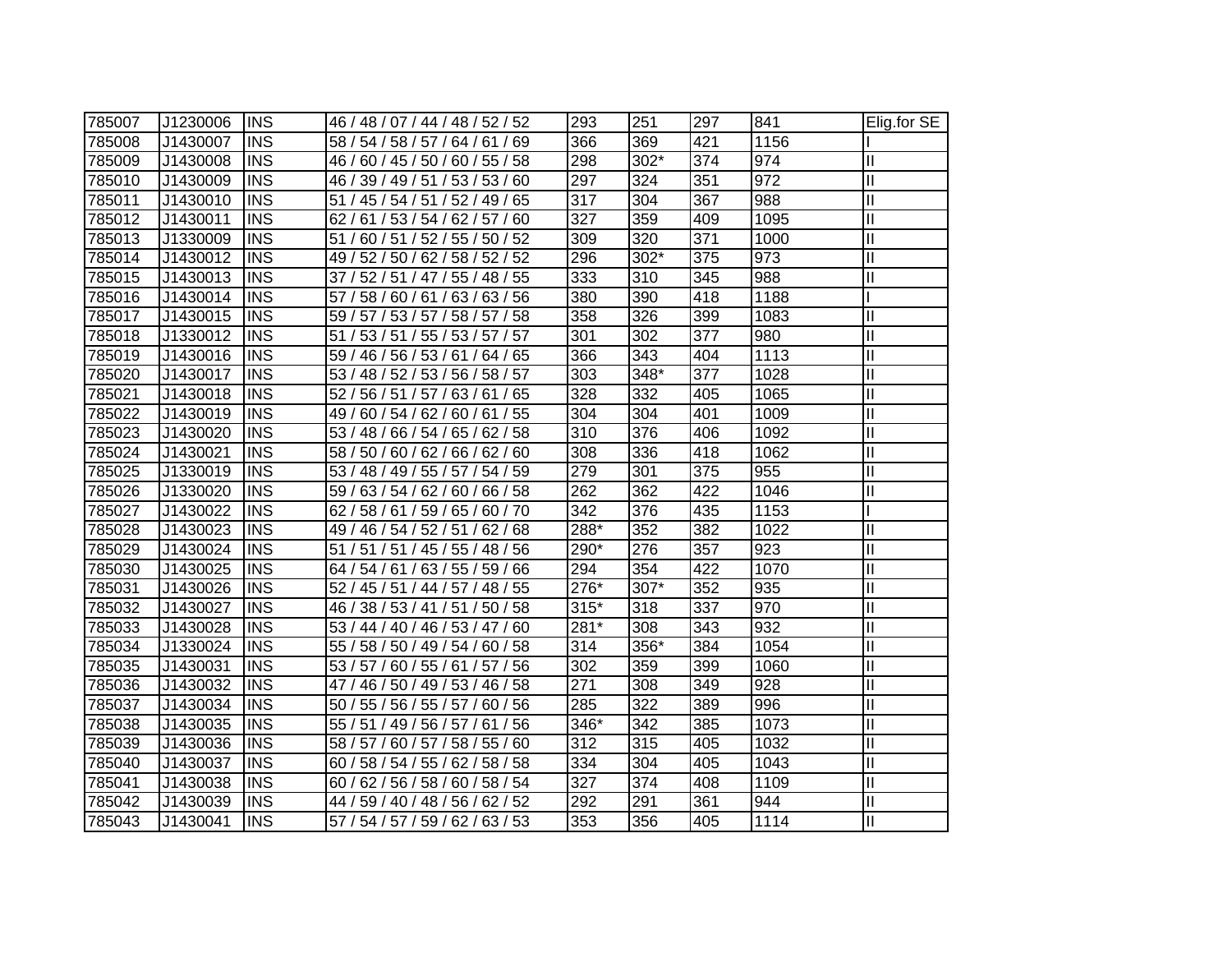| 785044 | J1430042 | <b>INS</b> | 48 / 54 / 60 / 65 / 66 / 61 / 62      | 323* | 324  | 416 | 1063 | $\mathbf{  }$              |
|--------|----------|------------|---------------------------------------|------|------|-----|------|----------------------------|
| 785045 | J1430043 | <b>INS</b> | 55 / 69 / 55 / 55 / 56 / 60 / 58      | 315  | 317  | 408 | 1040 | $\mathbf{I}$               |
| 785046 | J1330037 | <b>INS</b> | 45 / 44 / 47 / 49 / 54 / 49 / 60      | 285  | 295  | 348 | 928  | $\mathbf{I}$               |
| 785047 | J1430045 | <b>INS</b> | 41 / 20 / 45 / 43 / 49 / 43 / 55      | 272  | 261  | 296 | 829  | Elig.for SE                |
| 785048 | J1430047 | <b>INS</b> | 61 / 60 / 60 / 48 / 56 / 57 / 56      | 369  | 342  | 398 | 1109 | Ш                          |
| 785049 | J1430048 | <b>INS</b> | 47 / 52 / 48 / 60 / 58 / 58 / 54      | 341  | 314  | 377 | 1032 | Ш                          |
| 785050 | J1430049 | <b>INS</b> | 57 / 53 / 48 / 45 / 58 / 55 / 53      | 331  | 287  | 369 | 987  | $\mathbf{I}$               |
| 785051 | J1430050 | <b>INS</b> | 53 / 56 / 47 / 62 / 57 / 63 / 55      | 317  | 315  | 393 | 1025 | $\mathbf{I}$               |
| 785052 | J1430051 | <b>INS</b> | 58 / 48 / 53 / 57 / 56 / 60 / 54      | 370  | 354  | 386 | 1110 | $\mathbf{I}$               |
| 785053 | J1430052 | <b>INS</b> | 59 / 51 / 55 / 55 / 58 / 60 / 60      | 330  | 342  | 398 | 1070 | $\mathbf{I}$               |
| 785054 | J1430054 | <b>INS</b> | 40 / 26 / 40 / 44 / 50 / 47 / 54      | 330  | 279  | 301 | 910  | $\overline{III}$           |
| 785055 | J1430055 | <b>INS</b> | 49 / 48 / 54 / 62 / 60 / 60<br>48 /   | 367  | 340  | 381 | 1088 | $\mathop{\rm II}\nolimits$ |
| 785056 | J1430056 | <b>INS</b> | 62/55/<br>58 / 61 / 62 / 60<br>59/    | 340  | 362  | 417 | 1119 | $\mathbf{I}$               |
| 785057 | J1430057 | <b>INS</b> | 51/<br>48 / 51<br>/ 57 / 60 / 55 / 54 | 319  | 342  | 376 | 1037 | $\mathbf{I}$               |
| 785058 | J1430058 | <b>INS</b> | 50 / 40 / 49 / 56 / 64 / 58 / 57      | 301  | 319  | 374 | 994  | $\mathbf{I}$               |
| 785059 | J1330054 | <b>INS</b> | 51/<br>40 / 53 / 53 / 50 / 56 / 55    | 290  | 276  | 358 | 924  | $\mathbf{I}$               |
| 785060 | J1430059 | <b>INS</b> | 36 / 50 / 56 / 65 / 62 / 63 / 60      | 321  | 355  | 392 | 1068 | Ш                          |
| 785061 | J1330058 | <b>INS</b> | 24 / 50 / 60 / 42 / 58 / 60 / 54      | 308* | 345  | 348 | 1001 | Elig.for SE                |
| 785062 | J1430060 | <b>INS</b> | 30 / 55 / 55 / 69 / 65 / 60 / 57      | 307  | 347  | 391 | 1045 |                            |
| 785063 | J1230052 | <b>INS</b> | 08 / 43 / 47 / 41 / 43 / 48 / 52      | 309  | 264  | 282 | 855  | Elig.for SE                |
| 785064 | J1430061 | <b>INS</b> | 12 / 51 / 51 / 57 / 60 / 61 / 51      | 280  | 312  | 343 | 935  | Elig.for SE                |
| 785065 | J1430063 | <b>INS</b> | 13 / 42 / 49 / 42 / 55 / 45 / 54      | 279  | 274  | 300 | 853  | Elig.for SE                |
| 785066 | J1430064 | <b>INS</b> | 28 / 57 / 62 / 63 / 62 / 62 / 59      | 352  | 364  | 393 | 1109 |                            |
| 785067 | J1330067 | <b>INS</b> | 20 / 51 / 57 / 66 / 61 / 61 / 57      | 309  | 320  | 373 | 1002 | Elig.for SE                |
| 785068 | J1430065 | <b>INS</b> | 16 / 57 / 64 / 74 / 65 / 68 / 55      | 357  | 330  | 399 | 1086 | Elig.for SE                |
| 785069 | J1430068 | <b>INS</b> | 41/<br>46 / 45 / 56 / 66 / 47 / 53    | 303  | 322  | 354 | 979  | Ш                          |
| 785070 | J1430069 | <b>INS</b> | 29 / 46 / 58 / 56 / 58 / 55 / 54      | 269  | 265  | 356 | 890  | III                        |
| 785071 | J1430070 | <b>INS</b> | 23 / 49 / 54 / 50 / 55 / 53 / 53      | 313  | 314  | 337 | 964  | Elig.for SE                |
| 785072 | J1330069 | <b>INS</b> | 18 / 50 / 55 / 61 / 65 / 54 / 52      | 268* | 279  | 355 | 902  | Elig.for SE                |
| 785073 | J1430071 | <b>INS</b> | 11 / 39 / 46 / 44 / 54 / 41 / 52      | 256* | 277  | 287 | 820  | Elig.for SE                |
| 785074 | J1430072 | <b>INS</b> | 36 / 53 / 61 / 69 / 66 / 61 / 62      | 334  | 345  | 408 | 1087 |                            |
| 785075 | J1430073 | <b>INS</b> | 24 / 53 / 52 / 68 / 62 / 62 / 58      | 319  | 347  | 379 | 1045 | Elig.for SE                |
| 785076 | J1330074 | <b>INS</b> | 43 / 53 / 55 / 67 / 60 / 64 / 51      | 344  | 341  | 393 | 1078 |                            |
| 785077 | J1430074 | <b>INS</b> | 19 / 55 / 54 / 43 / 58 / 53 / 54      | 279  | 331  | 336 | 946  | Elig.for SE                |
| 785078 | J1330077 | <b>INS</b> | 21 / 25 / 51 / 50 / AA / 50 / AA      | 248  | 259* | 197 | 704  | Failed                     |
| 785079 | J1430075 | <b>INS</b> | 32/<br>60 / 62 / 55 / 56 / 58 / 62    | 342  | 353  | 385 | 1080 | Ш                          |
| 785080 | J1430077 | <b>INS</b> | 28 / 46 / 60 / 59 / 62 / 57 / 55      | 309  | 315  | 367 | 991  | $\mathbf{I}$               |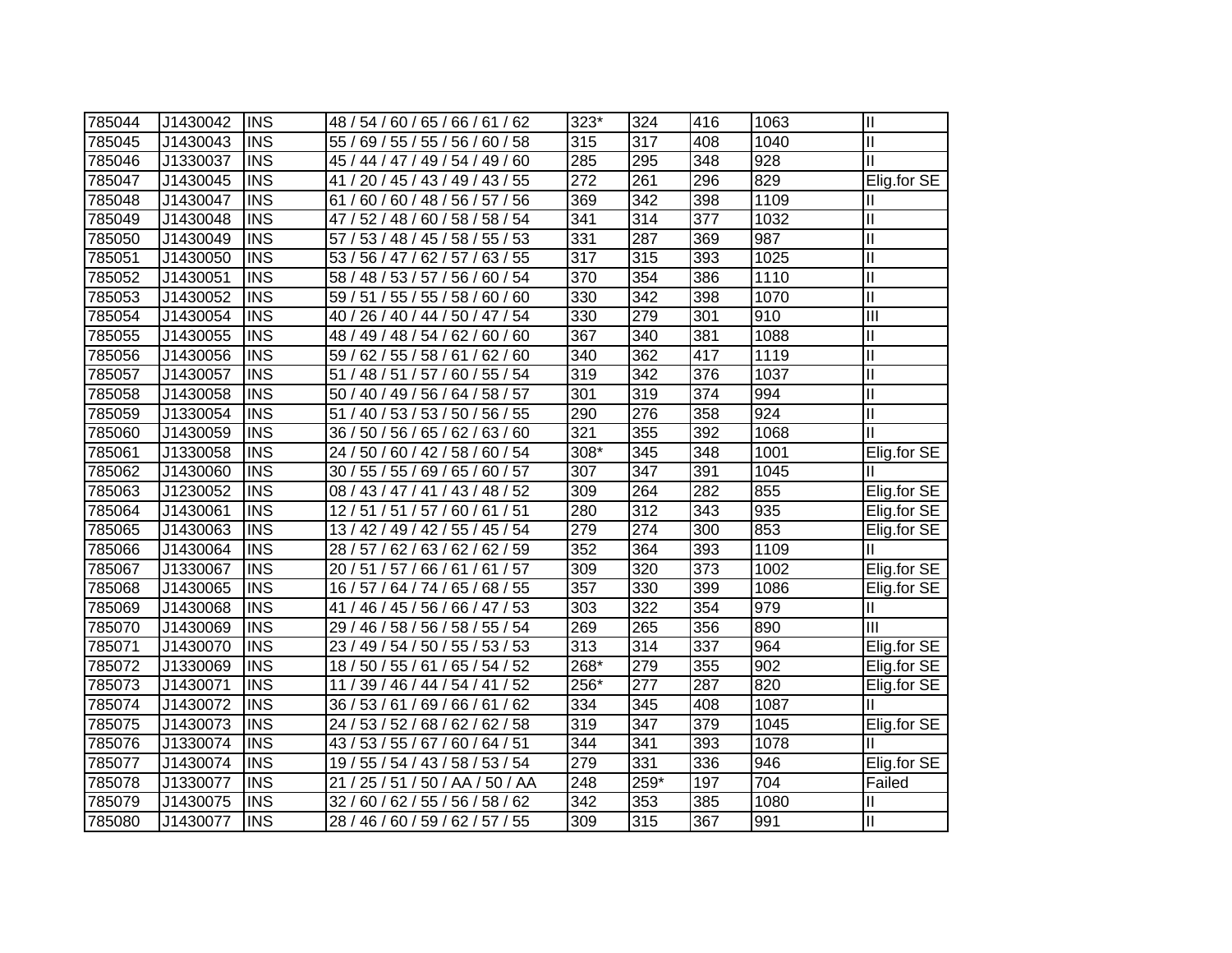| 785081 | J1430078 | <b>INS</b> | 36 / 51 / 53 / 61 / 64 / 60 / 56   | 296  | 330    | 381 | 1007 | $\mathbf{I}$              |
|--------|----------|------------|------------------------------------|------|--------|-----|------|---------------------------|
| 785082 | J1430079 | <b>INS</b> | 49 / 57 / 53 / 61 / 63 / 64 / 61   | 360  | 384    | 408 | 1152 |                           |
| 785083 | J1430080 | <b>INS</b> | 37 / 48 / 56 / 66 / 62 / 61 / 60   | 358  | 336    | 390 | 1084 | Ш                         |
| 785084 | J1430081 | <b>INS</b> | 28 / 49 / 47 / 60 / 60 / 58 / 56   | 324  | 353    | 358 | 1035 | $\mathbf{I}$              |
| 785085 | J1430082 | <b>INS</b> | 52 / 48 / 60 / 61 / 62 / 61 / 54   | 292* | 325*   | 398 | 1015 | $\overline{\mathbb{I}}$   |
| 785086 | J1330082 | <b>INS</b> | 40 / 27 / 47 / 49 / 40 / 42 / 53   | 236* | 271    | 298 | 805  | $\overline{\mathbf{III}}$ |
| 785087 | J1430083 | <b>INS</b> | 47 / 29 / 58 / 55 / 55 / 61 / 53   | 285* | 273    | 358 | 916  | Ш                         |
| 785088 | J1430085 | <b>INS</b> | 52 / 48 / 57 / 52 / 54 / 60 / 53   | 257  | 288    | 376 | 921  | Ш                         |
| 785089 | J1430086 | <b>INS</b> | 50 / 42 / 58 / 61 / 53 / 52 / 55   | 279  | 320    | 371 | 970  | $\mathbf{I}$              |
| 785090 | J1430087 | <b>INS</b> | 64 / 56 / 61 / 63 / 58 / 63 / 58   | 352  | 362    | 423 | 1137 | $\mathbf{I}$              |
| 785091 | J1430088 | <b>INS</b> | 53 / 48 / 56 / 61 / 58 / 61 / 57   | 286  | 309*   | 394 | 989  | $\mathbf{I}$              |
| 785092 | J1430089 | <b>INS</b> | 56 / 51 / 57 / 56 / 56 / 60 / 52   | 271  | 337    | 388 | 996  | $\mathbf{I}$              |
| 785093 | J1430090 | <b>INS</b> | 33 / 47 / 57 / 61 / 54 / 54 / 55   | 295  | 347    | 361 | 1003 | $\mathbf{I}$              |
| 785094 | J1430091 | <b>INS</b> | 66 / 62 / 60 / 64 / 62 / 62 / 57   | 355* | 354    | 433 | 1142 |                           |
| 785095 | J1430093 | <b>INS</b> | 64 / 65 / 65 / 63 / 62 / 65<br>67/ | 357* | 378    | 451 | 1186 |                           |
| 785096 | J1430094 | <b>INS</b> | 50 / 53 / 60 / 61 / 61 / 62 / 63   | 325* | 337    | 410 | 1072 | $\mathbf{I}$              |
| 785097 | J1430095 | <b>INS</b> | 56 / 45 / 56 / 55 / 56 / 56 / 53   | 292  | 302    | 377 | 971  | $\mathbf{I}$              |
| 785098 | J1430096 | <b>INS</b> | 39 / 48 / 53 / 58 / 60 / 56 / 54   | 340  | 344    | 368 | 1052 | Ш                         |
| 785099 | J1430097 | <b>INS</b> | 45 / 43 / 55 / 51 / 60 / 61 / 53   | 309  | 324    | 368 | 1001 | Ш                         |
| 785100 | J1430101 | <b>INS</b> | 40 / 40 / 54 / 57 / 60 / 62 / 54   | 298  | 286    | 367 | 951  | Ш                         |
| 785101 | J1430102 | <b>INS</b> | 58 / 51 / 57 / 61 / 57 / 62 / 54   | 333  | 357    | 400 | 1090 | $\mathbf{I}$              |
| 785102 | J1430103 | <b>INS</b> | 57 / 49 / 61 / 64 / 63 / 64 / 58   | 330  | 352    | 416 | 1098 | $\mathbf{I}$              |
| 785103 | J1430105 | <b>INS</b> | 49 / 47 / 52 / 60 / 55 / 63 / 45   | 319  | 314    | 371 | 1004 | $\mathbf{I}$              |
| 785104 | J1430106 | <b>INS</b> | 60 / 50 / 46 / 60 / 59 / 62 / 47   | 301  | 297    | 384 | 982  | Ш                         |
| 785105 | J1430107 | <b>INS</b> | 42 / 33 / 48 / 46 / 41 / 57 / 50   | 288* | 265*   | 317 | 870  | III                       |
| 785106 | J1430108 | <b>INS</b> | 46 / 33 / 53 / 48 / 45 / 56 / 49   | 301  | $314*$ | 330 | 945  | Ш                         |
| 785107 | J1430109 | <b>INS</b> | 61 / 51 / 61 / 62 / 60 / 66 / 62   | 368  | 372    | 423 | 1163 |                           |
| 785108 | J1430110 | <b>INS</b> | 51 / 38 / 51 / 48 / 58 / 53 / 50   | 271  | 300    | 349 | 920  | Ш                         |
| 785109 | J1430111 | <b>INS</b> | 61 / 61 / 61 / 60 / 66 / 67 / 51   | 245  | 323*   | 427 | 995  | Ш                         |
| 785110 | J1430113 | <b>INS</b> | 26 / 62 / 43 / 48 / 52 / 58 / 50   | 298* | 281    | 339 | 918  | Ш                         |
| 785111 | J1430114 | <b>INS</b> | 30 / 39 / 55 / 39 / 47 / 60 / 67   | 266* | 292    | 337 | 895  | III                       |
| 785112 | J1430115 | <b>INS</b> | 38 / 73 / 57 / 60 / 56 / 62 / 55   | 348  | 360    | 401 | 1109 | Ш                         |
| 785113 | J1430116 | <b>INS</b> | 31<br>54 / 55 / 53 / 60 / 57 / 53  | 308  | 306    | 363 | 977  | Ш                         |
| 785114 | J1130062 | <b>INS</b> | 19 / 48 / 51 / 55 / 52 / 52 / 52   | 298  | 252*   | 329 | 879  | Elig.for SE               |
| 785115 | J1330108 | <b>INS</b> | 22 / 52 / 53 / 60 / 63 / 62 / 50   | 303  | 331*   | 362 | 996  | Elig.for SE               |
| 785116 | J1330116 | <b>INS</b> | 06 / 47 / 48 / 46 / 50 / 54 / 49   | 305  | 302    | 300 | 907  | Elig.for SE               |
| 785117 | J1130111 | <b>INS</b> | 26 / 45 / 47 / 51 / 61 / 50 / 45   | 240  | 269*   | 325 | 834  | Ш                         |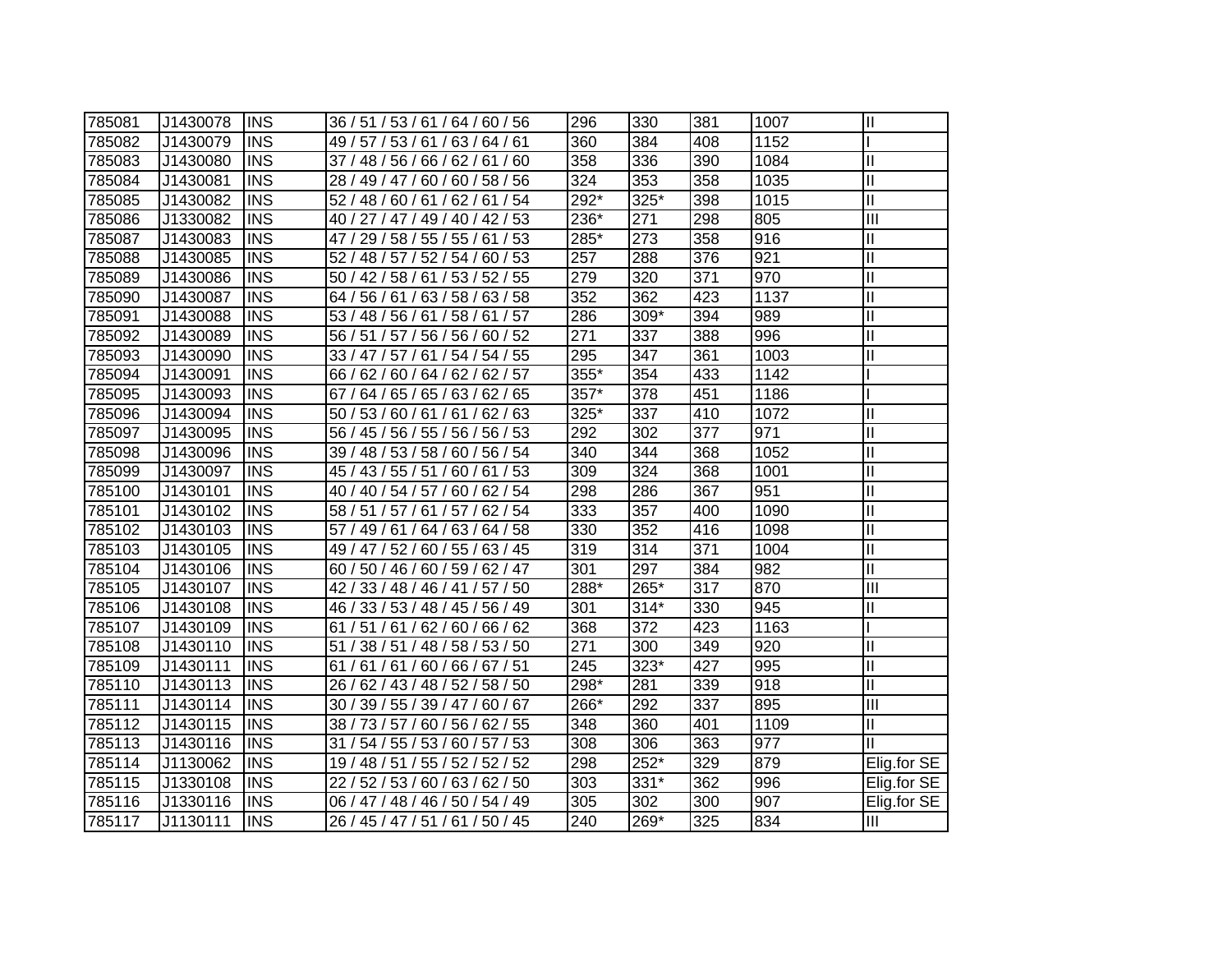| 785501 | H1430001 | <b>INS</b> | 05 / 50 / 55 / 56 / 55 / 60 / 50               | 343              | 298  | 331 | 972  | Elig.for SE             |
|--------|----------|------------|------------------------------------------------|------------------|------|-----|------|-------------------------|
| 785502 | H1430002 | <b>INS</b> | 14 / 48 / 52 / 46 / 58 / 56 / 58               | 278              | 292* | 332 | 902  | Elig.for SE             |
| 785503 | H1430004 | <b>INS</b> | AA / AA / AA / AA / AA / AA / AA               | 258              | 315  | AA  | 573  | Α                       |
| 785504 | H1330006 | <b>INS</b> | 16 / 54 / 55 / 52 / 54 / 58 / 50               | 264*             | 300* | 339 | 903  | Elig.for SE             |
| 785505 | H1330007 | <b>INS</b> | 11 / 53 / 55 / 47 / 58 / 60 / 55               | 292              | 309  | 339 | 940  | Elig.for SE             |
| 785506 | H1330008 | <b>INS</b> | 20 / 67 / 61 / 60 / 53 / 57 / 52               | 263              | 292  | 370 | 925  | Elig.for SE             |
| 785507 | H1430006 | <b>INS</b> | 26 / 45 / 57 / 54 / 50 / 58 / 55               | 300              | 268  | 345 | 913  | Ш                       |
| 785508 | H1430008 | <b>INS</b> | 25/<br>50 / 45 / 61 / 63 / 61 / 53             | 259              | 294  | 358 | 911  | $\overline{III}$        |
| 785509 | H1430009 | <b>INS</b> | 14 / 42 / 55 / 57 / 52 / 57 / 55               | 291              | 309  | 332 | 932  | Elig.for SE             |
| 785510 | H1430010 | <b>INS</b> | 25/<br>51 / 58 / 58 / 61 / 61 / 56             | 228              | 256  | 370 | 854  | III                     |
| 785511 | H1330010 | <b>INS</b> | 61/63/54<br>26/<br>50/57/<br>57/               | $291*$           | 308  | 368 | 967  | Ш                       |
| 785512 | H1330012 | <b>INS</b> | 60 / 58 / 62 / 55<br>63/57/<br>38/             | 313              | 298  | 393 | 1004 | $\mathsf{II}$           |
| 785513 | H1330015 | <b>INS</b> | 58 / 54 / 50 / 52<br>31 <sub>1</sub><br>45/61  | $\overline{337}$ | 268  | 351 | 956  | Ш                       |
| 785514 | H1430014 | <b>INS</b> | 57 / 52 / 50 / 54 / 61 / 50<br>23/             | 237*             | 285* | 347 | 869  | Elig.for SE             |
| 785515 | H1330017 | <b>INS</b> | 48 / 50 / 51 / 48 / 62 / 52<br>31/             | 287              | 277  | 342 | 906  | $\mathbf{III}$          |
| 785516 | H1330018 | <b>INS</b> | 26 / 36 / 48 / 44 / 54 / 61 / 56               | 292              | 319  | 325 | 936  | Ш                       |
| 785517 | H1230015 | <b>INS</b> | 36 / 64 / 57 / 52 / 60 / 58 / 54               | 305              | 334  | 381 | 1020 | $\mathsf{II}$           |
| 785518 | H1430017 | <b>INS</b> | 55 / 58 / 55 / 60 / 57 / 53<br>39/             | 289              | 280  | 377 | 946  | $\mathbf{I}$            |
| 785519 | H1330019 | <b>INS</b> | 36 / 48 / 54 / 54 / 53 / 49<br>48 /            | 262              | 292  | 342 | 896  | $\overline{\mathbb{I}}$ |
| 785520 | H1330020 | <b>INS</b> | 53 / 38 / 58 / 60 / 56 / 48<br>57 <sub>1</sub> | 268              | 329* | 370 | 967  | Ш                       |
| 785521 | H1330022 | <b>INS</b> | 45 / 46 / 49 / 53 / 51 / 54 / 50               | 256              | 298* | 348 | 902  | $\overline{\mathbb{I}}$ |
| 785522 | H1430019 | <b>INS</b> | 65 / 50 / 51 / 62 / 54 / 63 / 54               | 316              | 286  | 399 | 1001 | $\mathbf{I}$            |
| 785523 | H1430021 | <b>INS</b> | 55 / 42 / 57 / 64 / 60 / 67 / 53               | 337              | 340  | 398 | 1075 | $\mathbf{I}$            |
| 785524 | H1430022 | <b>INS</b> | 57 / 49 / 55 / 63 / 55 / 60 / 56               | 332              | 311  | 395 | 1038 | $\mathbf{II}$           |
| 785525 | H1430024 | <b>INS</b> | 60 / 48 / 55 / 66 / 64 / 62 / 53               | 326              | 330  | 408 | 1064 | $\mathbf{I}$            |
| 785526 | H1330024 | <b>INS</b> | 51<br>45 / 43 / 58 / 56 / 58 / 52              | 252              | 315  | 363 | 930  | $\mathbf{I}$            |
| 785527 | H1330025 | <b>INS</b> | 34 / 36 / 40 / 49 / 54 / 49 / 49               | 223              | 268* | 311 | 802  | Ш                       |
| 785528 | H1430025 | <b>INS</b> | 41<br>/ 41 / 34 / 46 / 52 / 55 / AA            | 250*             | 262  | 269 | 781  | Elig.for SE             |
| 785529 | H1430026 | <b>INS</b> | 65 / 60 / 61 / 65 / 62 / 65 / 46               | 278              | 378  | 424 | 1080 | II                      |
| 785530 | H1430029 | <b>INS</b> | 51 / 56 / 60 / 64 / 58 / 50<br>61              | 343              | 346  | 400 | 1089 | $\mathbf{I}$            |
| 785531 | H1430031 | <b>INS</b> | 43 / 39 / 49 / 47 / 49 / 53 / 48               | 250*             | 268  | 328 | 846  | Ш                       |
| 785532 | H1430032 | <b>BKG</b> | 55 / 51 / 42 / 55 / 56 / 61 / 59               | 333              | 327  | 379 | 1039 | Ш                       |
| 785533 | H1430034 | <b>INS</b> | 63/63/55<br>63/<br>52 / 49 / 61 /              | 282              | 321  | 406 | 1009 | $\mathbf{II}$           |
| 785534 | H1430037 | <b>INS</b> | 49 / 52 / 53 / 62 / 50 / 49<br>45/             | 265              | 301  | 360 | 926  | $\mathbf{II}$           |
| 785535 | H1330031 | <b>INS</b> | 55 / 54 / 58 / 58 / 61 / 46<br>60              | 301              | 336* | 392 | 1029 | $\mathbf{II}$           |
| 785536 | H1330033 | <b>INS</b> | 33/<br>34 / 41 / 45 / 54 / 55 / 49             | $258*$           | 294* | 311 | 863  | Ш                       |
| 785537 | H1330035 | <b>INS</b> | 40 / 51 / 47 / 50 / 55 / 55 / 55               | 300*             | 260* | 353 | 913  | $\mathbf{I}$            |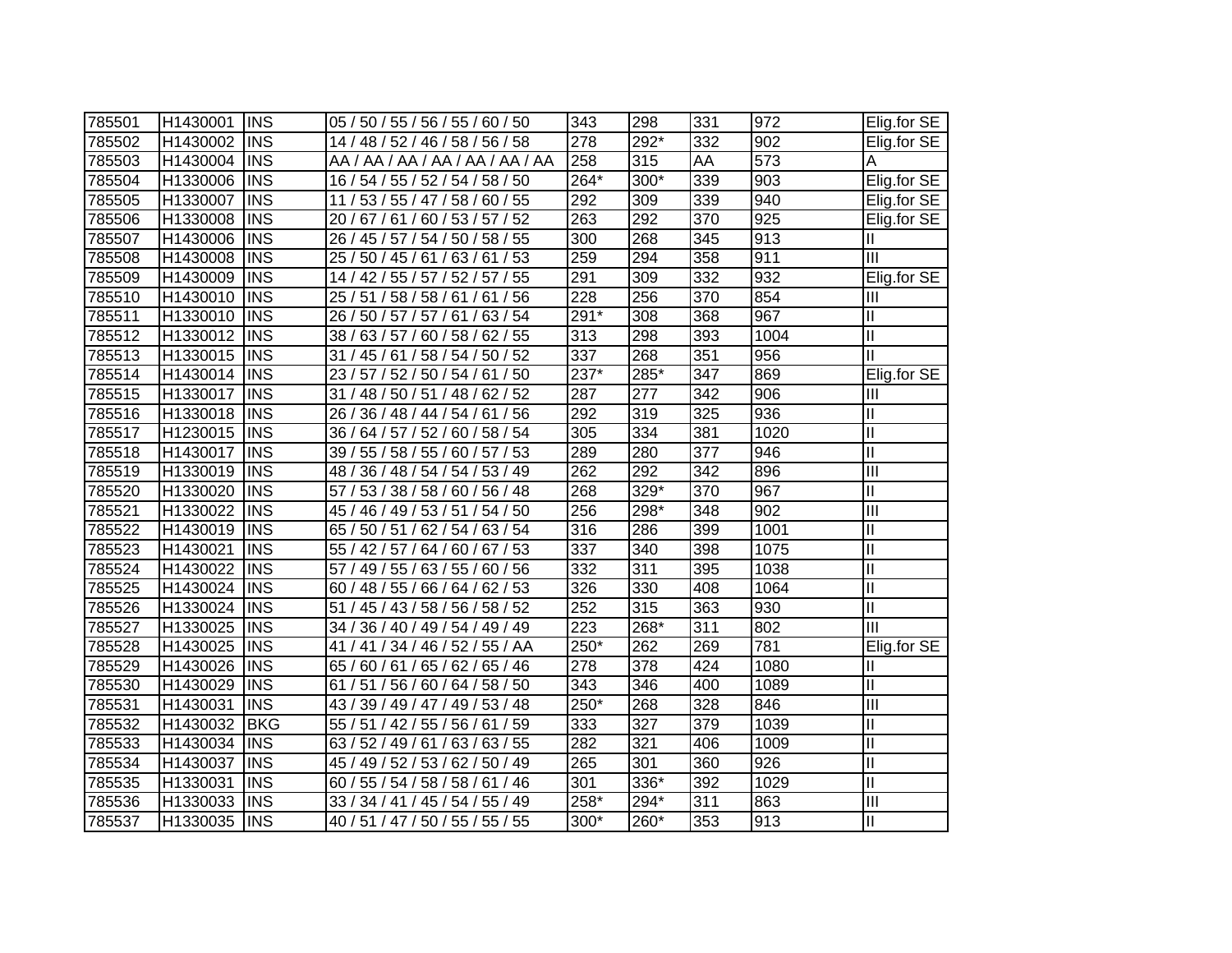| 785538 | H1430038 | <b>INS</b> | 60 / 50 / 55 / 64 / 50 / 60 / 60               | 335    | 328              | 399 | 1062 | $\mathbf{  }$           |
|--------|----------|------------|------------------------------------------------|--------|------------------|-----|------|-------------------------|
| 785539 | H1430040 | <b>INS</b> | 58 / 47 / 51 / 61 / 54 / 61 / 58               | 334    | 335              | 390 | 1059 | $\mathbf{I}$            |
| 785540 | H1230041 | <b>INS</b> | 44 / 35 / 39 / 41 / 40 / 55 / 55               | $257*$ | 245              | 309 | 811  | Ш                       |
| 785541 | H1330041 | <b>INS</b> | 40 / 34 / 45 / 49 / 57 / 51 / 45               | 238    | 293*             | 321 | 852  | Ш                       |
| 785542 | H1330042 | <b>INS</b> | 42 / 51 / 35 / 52 / 61 / 58 / 50               | 295*   | 262*             | 349 | 906  | $\overline{\mathbb{H}}$ |
| 785543 | H1430044 | <b>INS</b> | AA / AA / AA / AA / AA / AA / AA               | 237    | 281              | AA  | 518  | A                       |
| 785544 | H1330047 | <b>INS</b> | 41 / 46 / 39 / 13 / 44 / 58 / 52               | 242*   | 297              | 293 | 832  | Elig.for SE             |
| 785545 | H1430045 | <b>INS</b> | 60 / 44 / 47 / 47 / 55 / 61 / 54               | 345    | 306              | 368 | 1019 | Ш                       |
| 785546 | H1430048 | <b>INS</b> | 60 / 56 / 56 / 54 / 62 / 55<br>59/             | 399    | 328              | 402 | 1129 | Ш                       |
| 785547 | H1430049 | <b>INS</b> | 55/<br>62 / 56 / 53 / 45 / 61 / 56             | 366    | 343              | 388 | 1097 | Ш                       |
| 785548 | H1430051 | <b>INS</b> | 36 / 35 / 55 / 54<br>43/<br>43/46/             | 248*   | 269              | 312 | 829  | $\overline{\mathbb{I}}$ |
| 785549 | H1430052 | <b>INS</b> | 45 / 57 / 47<br>35 / 56 / 43 /<br>19/          | 328    | 312              | 302 | 942  | Elig.for SE             |
| 785550 | H1430053 | <b>INS</b> | 51 / 48 / 49 / 55 / 61 / 49<br>55/             | 346    | 323              | 368 | 1037 | Ш                       |
| 785551 | H1430054 | <b>INS</b> | 42 / 42 / 51 / 49 / 42 / 56 / 53               | 354    | 308              | 335 | 997  | Ш                       |
| 785552 | H1430055 | <b>INS</b> | 40 / 58 / 51<br>45 / 42 / 53 / 47 /            | 318    | 289              | 336 | 943  | $\mathbf{I}$            |
| 785553 | H1330057 | <b>INS</b> | 43 / 52 / 48 / 31 /<br>46 / 58 / 49            | 296    | 295              | 327 | 918  | $\mathbf{I}$            |
| 785554 | H1430056 | <b>INS</b> | 58 / 52 / 56 / 52 / 59 / 64 / 54               | 370    | 341              | 395 | 1106 | II                      |
| 785555 | H1430057 | <b>BKG</b> | 59 / 53 / 45 / 57 / 60 / 55<br>64 <sub>1</sub> | 379    | $\overline{374}$ | 393 | 1146 |                         |
| 785556 | H1430058 | <b>INS</b> | 38 / 37 / 33 / 46 / 59 / 50<br>41              | 346    | 272              | 304 | 922  | Ш                       |
| 785557 | H1430059 | <b>INS</b> | 30 / 40 / 10 / 42 / 47 / 46<br>31              | 289    | 257              | 246 | 792  | Elig.for SE             |
| 785558 | H1430061 | <b>COR</b> | 30 / 45 / 53 / 53 / 27 / 48<br>42/             | 312    | 275*             | 298 | 885  | Ш                       |
| 785559 | H1430062 | <b>INS</b> | / 30 / 48 / 24 / 41 / 56 / 48<br>51            | 326    | 286*             | 298 | 910  | Elig.for SE             |
| 785560 | H1430063 | <b>INS</b> | 47 / 37 / 51 / 12 / 43 / 52 / 47               | 276    | 287*             | 289 | 852  | Elig.for SE             |
| 785561 | H1430064 | <b>INS</b> | 46 / 02 / 46 / 28 / 37 / 49 / 45               | 285    | $275*$           | 253 | 813  | Failed                  |
| 785562 | H1430067 | <b>INS</b> | 58 / 41 / 47 / 42 / 53 / 62 / 50               | 331    | $311*$           | 353 | 995  |                         |
| 785563 | H1430068 | <b>INS</b> | 64 / 48 / 53 / 19 / 36 / 60 / 48               | 346    | 267              | 328 | 941  | Elig.for SE             |
| 785564 | H1430069 | <b>INS</b> | 66 / 55 / 60 / 68 / 48 / 62 / 49               | 375    | 325              | 408 | 1108 | Ш                       |
| 785565 | H1430070 | <b>INS</b> | AA / AA / AA / AA / AA / AA / AA               | $274*$ | $253*$           | AA  | 527  | А                       |
| 785566 | H1430071 | <b>INS</b> | 30 / 12 / 34 / 23 / 39 / 33 / 48               | 258    | 250              | 219 | 727  | Failed                  |
| 785567 | H1230007 | <b>INS</b> | 45 / 46 / 45 / 35 / 49 / 56 / 47               | 331    | 308*             | 323 | 962  |                         |
| 785568 | H1230022 | <b>INS</b> | 40 / 21 / 38 / 31 / 45 / 55 / 46               | 301    | $272*$           | 276 | 849  | Elig.for SE             |
| 785569 | H1230025 | <b>INS</b> | 54 / 44 / 51 / 31 / 44 / 58 / 59               | 297    | $313*$           | 341 | 951  | Ш                       |
| 786001 | S1430001 | <b>INS</b> | 65 / 67 / 61 / 59 / 62 / 50<br>71              | 360    | 366              | 435 | 1161 |                         |
| 786002 | S1430002 | <b>INS</b> | 64 / 60 / 59 / 62 / 53<br>57/<br>61/           | 344    | 376              | 416 | 1136 | Ш                       |
| 786003 | S1430003 | <b>INS</b> | 54/54/50<br>48 / 44 / 50 /<br>40               | 282    | 278              | 340 | 900  | Ш                       |
| 786004 | S1430005 | <b>INS</b> | 55<br>56/56/64/<br>60/64/51                    | 336    | 342              | 406 | 1084 | $\mathbf{I}$            |
| 786005 | S1430006 | <b>INS</b> | 58 / 55 / 56 / 60 / 63 / 61 / 60               | 369    | 357              | 413 | 1139 | $\mathbf{I}$            |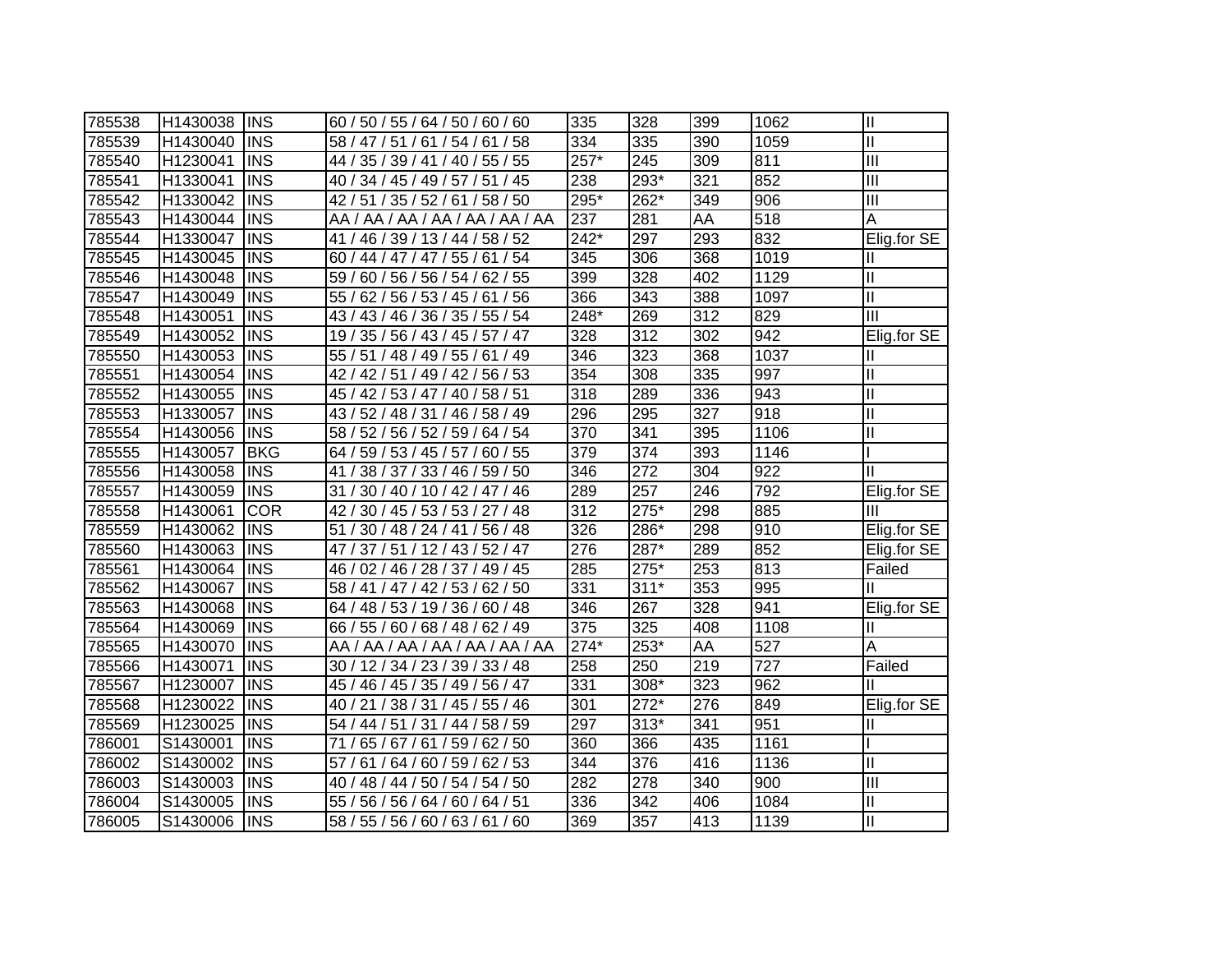| 786006 | S1430007 | <b>INS</b> | 66 / 61 / 55 / 60 / 65 / 52 / 54              | 299              | 267 | 413 | 979  | $\mathbf{I}$            |
|--------|----------|------------|-----------------------------------------------|------------------|-----|-----|------|-------------------------|
| 786007 | S1430008 | <b>INS</b> | 52/60/60/61/71/61/70                          | 369              | 336 | 435 | 1140 |                         |
| 786008 | S1430009 | <b>INS</b> | 50 / 58 / 61 / 64 / 64 / 61 / 60              | 353              | 345 | 418 | 1116 | Ш                       |
| 786009 | S1430010 | <b>INS</b> | 55 / 56 / 55 / 54 / 55 / 57 / 59              | $\overline{350}$ | 335 | 391 | 1076 | $\mathbf{I}$            |
| 786010 | S1430014 | <b>INS</b> | 52 / 51 / 50 / 53 / 60 / 56 / 63              | 290              | 283 | 385 | 958  | $\mathbf{I}$            |
| 786011 | S1330013 | <b>INS</b> | 58 / 61 / 61 / 61 / 61 / 58 / 61              | 298              | 340 | 421 | 1059 | $\mathbf{I}$            |
| 786012 | S1430015 | <b>INS</b> | 76 / 58 / 74 / 52 / 65 / 55 / 75              | 334              | 323 | 455 | 1112 | $\mathbf{I}$            |
| 786013 | S1430016 | <b>INS</b> | 58 / 58 / 66 / 65 / 71 / 65 / 65              | 369              | 411 | 448 | 1228 |                         |
| 786014 | S1430018 | <b>INS</b> | 60 / 60 / 52 / 66 / 62 / 60<br>57/            | 359              | 336 | 417 | 1112 | Ш                       |
| 786015 | S1430019 | <b>INS</b> | 58 / 58 / 65 / 61 / 63 / 60 / 58              | 356              | 362 | 423 | 1141 |                         |
| 786016 | S1430020 | <b>INS</b> | 54 / 68 / 67 /<br>66 / 62 / 60<br>61/         | $\overline{357}$ | 380 | 438 | 1175 |                         |
| 786017 | S1430021 | <b>INS</b> | 58 / 57 / 53 / 62 / 57 / 61<br>55/            | 359              | 328 | 403 | 1090 | Ш                       |
| 786018 | S1430022 | <b>INS</b> | 58 / 65 / 61 /<br>69/60/57<br>57 <sub>1</sub> | 367              | 338 | 427 | 1132 | $\mathbf{I}$            |
| 786019 | S1430023 | <b>INS</b> | 61/60/60/63/60/58<br>60/                      | 360              | 364 | 422 | 1146 |                         |
| 786020 | S1430024 | <b>INS</b> | 57 / 55 / 57 /<br>61/58/57<br>52/             | 351              | 305 | 397 | 1053 | $\mathbf{I}$            |
| 786021 | S1430025 | <b>INS</b> | 50 / 53 / 52 / 43 / 50 / 51 / 56              | 292              | 312 | 355 | 959  | $\mathbf{I}$            |
| 786022 | S1330025 | <b>INS</b> | 51 / 53 / 53 / 50 / 55 / 51 / 55              | $241*$           | 281 | 368 | 890  | $\overline{\mathbb{H}}$ |
| 786023 | S1430026 | <b>INS</b> | 54 / 60 / 55 / 57 / 65 / 60 / 55              | 307              | 349 | 406 | 1062 | $\mathbf{I}$            |
| 786024 | S1430027 | <b>INS</b> | 51/<br>55 / 53 / 55 / 58 / 53 / 53            | 330              | 330 | 378 | 1038 | $\mathbf{I}$            |
| 786025 | S1430028 | <b>INS</b> | 53 / 51 / 60 / 54 / 56 / 61 / 52              | 324              | 284 | 387 | 995  | $\mathbf{I}$            |
| 786026 | S1430030 | <b>INS</b> | 56 / 53 / 55 / 62 / 62 / 61 / 53              | 329              | 317 | 402 | 1048 | $\mathbf{I}$            |
| 786027 | S1430031 | <b>INS</b> | 38 / 39 / 30 / 51 / 46 / 55<br>19/            | $250*$           | 258 | 278 | 786  | Elig.for SE             |
| 786028 | S1430032 | <b>INS</b> | 32 / 44 / 57 / 62 / 42 / 59 / 50              | 290              | 278 | 346 | 914  |                         |
| 786029 | S1330031 | <b>INS</b> | 04 / 29 / 48 / 44 / 40 / 56 / 60              | 240              | 249 | 281 | 770  | Elig.for SE             |
| 786030 | S1330035 | <b>INS</b> | 16/36/51<br>/ 56 / 54 / 58 / 50               | 226              | 309 | 321 | 856  | Elig.for SE             |
| 786031 | S1430035 | <b>INS</b> | 27 / 46 / 52 / 68 / 56 / 60 / 52              | 320              | 340 | 361 | 1021 | Ш                       |
| 786032 | S1430036 | <b>INS</b> | 39 / 50 / 57 / 61 / 54 / 63 / 60              | $\overline{312}$ | 352 | 384 | 1048 | $\mathbf{I}$            |
| 786033 | S1430037 | <b>INS</b> | 30 / 53 / 56 / 65 / 52 / 62 / 50              | 328              | 323 | 368 | 1019 | $\mathbf{II}$           |
| 786034 | S1430039 | <b>INS</b> | 36 / 44 / 54 / 66 / 62 / 65 / 60              | 340              | 290 | 387 | 1017 | $\mathbf{I}$            |
| 786035 | S1430040 | <b>INS</b> | 41 / 48 / 55 / 58 / 49 / 63 / 60              | 329              | 324 | 374 | 1027 | $\mathbf{I}$            |
| 786036 | S1430041 | <b>INS</b> | 37 / 38 / 49 / 61 / 52 / 61 / 61              | 315              | 319 | 359 | 993  | $\mathbf{I}$            |
| 786037 | S1430043 | <b>INS</b> | 36 / 52 / 54 / 62 / 57 / 61<br>/50            | 275              | 347 | 372 | 994  | $\mathbf{I}$            |
| 786038 | S1430044 | <b>INS</b> | 23 / 51 / 50 / 47 / 50 / 54 / 58              | 260              | 361 | 333 | 954  | Elig.for SE             |
| 786039 | S1430045 | <b>INS</b> | 12 / 43 / 46 / 56 / 53 / 58 / 55              | $239*$           | 308 | 323 | 870  | Elig.for SE             |
| 786040 | S1430046 | <b>INS</b> | 36 / 48 / 60 / 61 / 58 / 65 / 58              | 329              | 364 | 386 | 1079 | Ш                       |
| 786041 | S1430047 | <b>INS</b> | 39 / 56 / 55 / 66 / 53 / 63 / 61              | 356              | 384 | 393 | 1133 | $\mathbf{I}$            |
| 786042 | S1430048 | <b>INS</b> | 36 / 43 / 50 / 67 / 61 / 62 / 60              | 359              | 360 | 379 | 1098 | $\overline{\mathsf{I}}$ |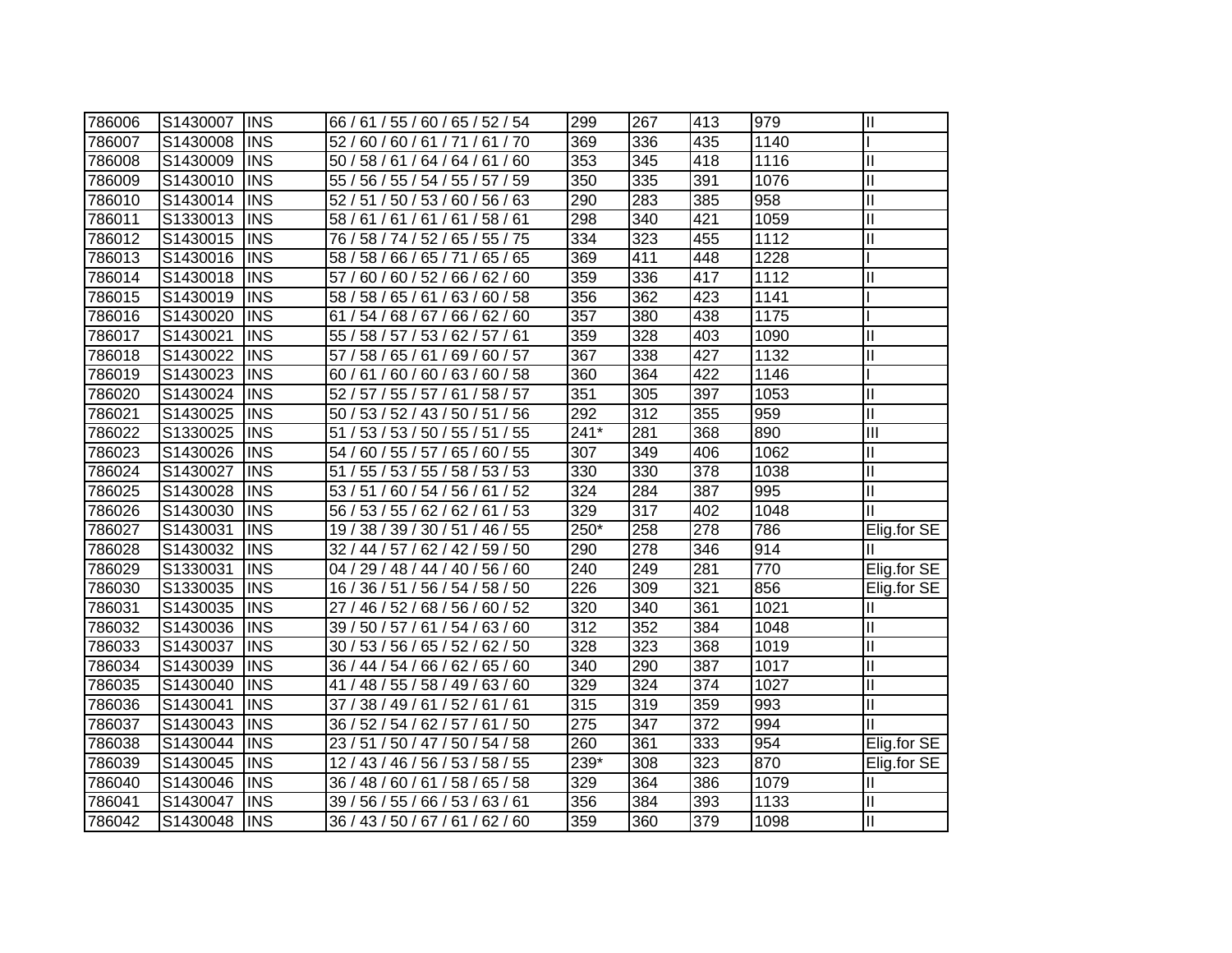| 786043 | S1330055 | <b>IINS</b>             | 18 / 49 / 47 / 50 / 50 / 60 / 50      | 263              | 311  | 324 | 898  | Elig.for SE    |
|--------|----------|-------------------------|---------------------------------------|------------------|------|-----|------|----------------|
| 786044 | S1430049 | <b>INS</b>              | 10 / 37 / 43 / 46 / 46 / 53 / 50      | 314              | 299  | 285 | 898  | Elig.for SE    |
| 786045 | S1430050 | <b>INS</b>              | 43 / 51 / 55 / 60 / 59 / 62 / 56      | 318              | 347  | 386 | 1051 | Ш              |
| 786046 | S1430051 | <b>INS</b>              | 36 / 54 / 62 / 65 / 52 / 60 / 60      | 291              | 351  | 389 | 1031 | Ш              |
| 786047 | S1430052 | $\overline{\text{INS}}$ | 16 / 42 / 50 / 49 / 54 / 61 / 52      | $254*$           | 288* | 324 | 866  | Elig.for SE    |
| 786048 | S1430053 | $\overline{\text{INS}}$ | 40 / 45 / 60 / 60 / 60 / 60 / 50      | $\overline{275}$ | 313  | 375 | 963  | Ш              |
| 786049 | S1430054 | <b>INS</b>              | 25 / 41 / 52 / 52 / 50 / 55 / 56      | 278              | 357  | 331 | 966  | Ш              |
| 786050 | S1430056 | <b>INS</b>              | 21 / 33 / 61 / 48 / 58 / 57 / 60      | 365              | 382  | 338 | 1085 | Elig.for SE    |
| 786051 | S1430057 | <b>INS</b>              | 48 / 61 / 58 / 62 / 67 / 66 / 62      | 371              | 388  | 424 | 1183 |                |
| 786052 | S1430059 | <b>INS</b>              | 46 / 41 / 52 / 65 / 59 / 64 / 55      | 279              | 306* | 382 | 967  | Ш              |
| 786053 | S1430060 | <b>INS</b>              | 52 / 60 / 71 / 62 / 63 / 58<br>72/    | 329              | 390  | 438 | 1157 |                |
| 786054 | S1430061 | <b>INS</b>              | 66 / 49 / 56 / 66 / 53 / 57 / 50      | 279              | 336  | 397 | 1012 | $\mathbf{I}$   |
| 786055 | S1430062 | <b>INS</b>              | 36 / 55 / 54 / 56 / 60 / 53<br>49 /   | $292*$           | 319  | 363 | 974  | $\mathbf{I}$   |
| 786056 | S1330075 | <b>INS</b>              | 57/<br>46 / 33 / 58 / 58 / 52 / 64    | 267*             | 318  | 368 | 953  | II             |
| 786057 | S1430064 | <b>INS</b>              | 58 / 39 / 35 / 48 / 51 / 52 / 50      | 309*             | 297  | 333 | 939  | $\mathbf{I}$   |
| 786058 | S1330078 | <b>INS</b>              | 60 / 25 / 30 / 57 / 51 / 60 / 52      | 290*             | 297  | 335 | 922  | $\mathbf{I}$   |
| 786059 | S1430065 | <b>INS</b>              | 57 / 39 / 41 / 50 / 48 / 55 / 60      | 283              | 331* | 350 | 964  | $\mathbf{I}$   |
| 786060 | S1430066 | <b>INS</b>              | 33 / 30 / 33 / 48 / 49 / 50 / 62      | 324*             | 350  | 305 | 979  | Ш              |
| 786061 | S1430067 | <b>INS</b>              | 70 / 44 / 50 / 57 / 53 / 58 / 63      | 328              | 317  | 395 | 1040 | Ш              |
| 786062 | S1430068 | INS                     | 58 / 36 / 53 / 57 / 55 / 57 / 60      | 344              | 324  | 376 | 1044 | Ш              |
| 786063 | S1430069 | <b>INS</b>              | 59 / 37 / 56 / 57 / 48 / 58 / 56      | 328              | 312  | 371 | 1011 | Ш              |
| 786064 | S1330085 | <b>INS</b>              | 60 / 24 / 50 / 53 / 54 / 60 / 55      | 276              | 339  | 356 | 971  | Elig.for SE    |
| 786065 | S1430071 | <b>INS</b>              | 36 / 35 / 52 / 56 / 61<br>/52<br>67 / | $293*$           | 260  | 359 | 912  | Ш              |
| 786066 | S1430074 | <b>INS</b>              | 52 / 30 / 47 / 62 / 51 / 54 / 60      | 334*             | 307  | 356 | 997  | $\mathbf{I}$   |
| 786067 | S1430075 | <b>INS</b>              | 56 / 36 / 37 / 46 / 38 / 48 / 60      | 297              | 325* | 321 | 943  | $\mathbf{I}$   |
| 786068 | S1430076 | <b>INS</b>              | 59 / 45 / 40 / 51 / 52 / 53 / 56      | 307              | 337* | 356 | 1000 | $\mathbf{I}$   |
| 786069 | S1430079 | <b>INS</b>              | 63 / 38 / 60 / 63 / 59 / 60 / 58      | 313              | 297  | 401 | 1011 | $\mathbf{I}$   |
| 786070 | S1430080 | <b>INS</b>              | 59 / 37 / 40 / 60 / 45 / 57 / 55      | 326*             | 288  | 353 | 967  | $\mathbf{I}$   |
| 786071 | S1430082 | <b>INS</b>              | 57 / 36 / 40 / 49 / 51 / 45 / 50      | 230*             | 269  | 328 | 827  | $\mathbf{III}$ |
| 786072 | S1430083 | <b>INS</b>              | 55 / 36 / 40 / 58 / 55 / 55 / 62      | 300              | 308  | 361 | 969  | $\mathbf{I}$   |
| 786073 | S1430084 | <b>INS</b>              | 56 / 43 / 60 / 66 / 57 / 60 / 55      | 331              | 357  | 397 | 1085 | $\mathbf{I}$   |
| 786074 | S1430085 | <b>INS</b>              | 60 / 40 / 50 / 60 / 57 / 60 / 58      | 319              | 352  | 385 | 1056 | Ш              |
| 786075 | S1430086 | <b>INS</b>              | 71<br>38 / 58 / 63 / 61 / 63 / 60     | 352              | 363  | 414 | 1129 | $\mathbf{I}$   |
| 786076 | S1430087 | <b>INS</b>              | 65 / 38 / 50 / 59 / 56 / 55 / 61      | 308              | 321  | 384 | 1013 | $\mathbf{I}$   |
| 786077 | S1430088 | <b>INS</b>              | 53 / 37 / 50 / 51 /<br>52 / 42 / 59   | 255              | 311  | 344 | 910  | Ш              |
| 786078 | S1430089 | <b>INS</b>              | / 32 / 50 / 64 /<br>66/51/54<br>60    | 358              | 315  | 377 | 1050 | $\mathbf{I}$   |
| 786079 | S1430090 | <b>INS</b>              | 74 / 39 / 40 / 57 / 60 / 50 / 55      | 298              | 315  | 375 | 988  | $\mathbf{I}$   |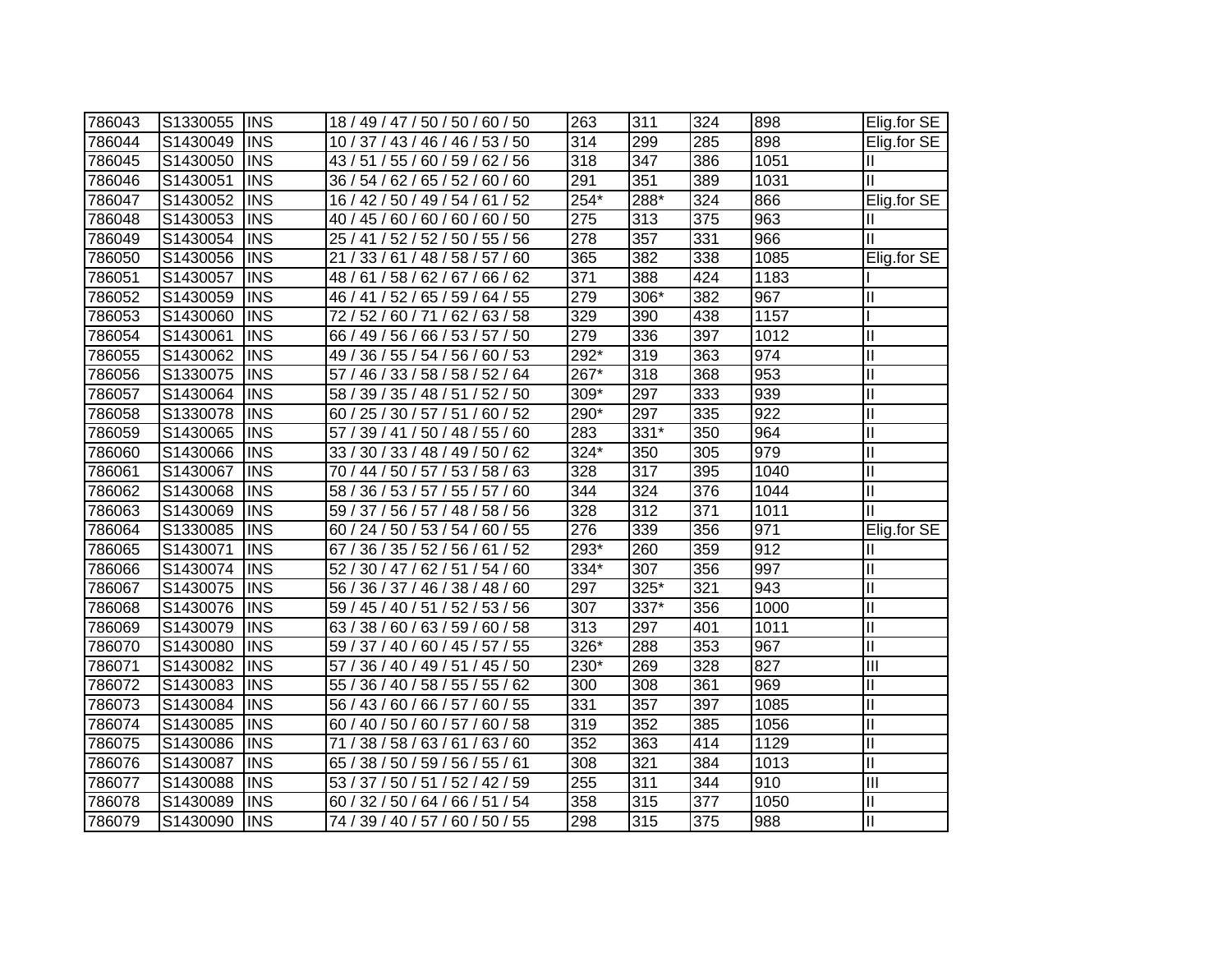| 786080 | S1430091 | <b>INS</b> | 62 / 42 / 48 / 55 / 61 / 46 / 57                | 286              | 308  | 371 | 965  | $\mathbf{II}$             |
|--------|----------|------------|-------------------------------------------------|------------------|------|-----|------|---------------------------|
| 786081 | S1430092 | <b>INS</b> | 53 / 36 / 43 / 59 / 57 / 46 / 50                | 280*             | 310  | 344 | 934  | Ш                         |
| 786082 | S1430093 | <b>INS</b> | 68 / 37 / 45 / 55 / 61 / 52 / 54                | 296*             | 336  | 372 | 1004 | Ш                         |
| 786083 | S1430094 | <b>INS</b> | 61 / 45 / 66 / 62 / 65 / 55 / 60                | 322*             | 360  | 414 | 1096 | Ш                         |
| 786084 | S1430096 | <b>INS</b> | 58 / 24 / 50 / 58 / 58 / 57 / 58                | 330              | 339  | 363 | 1032 | Elig.for SE               |
| 786085 | S1430098 | <b>INS</b> | 50 / 27 / 60 / 51 / 57 / 47 / 62                | 278              | 327  | 354 | 959  | Ш                         |
| 786086 | S1430099 | <b>INS</b> | 64 / 36 / 50 / 62 / 63 / 50 / 63                | 337              | 328  | 388 | 1053 | Ш                         |
| 786087 | S1430100 | <b>INS</b> | 33 / 52 / 59 / 56 / 54 / 64<br>61               | $303*$           | 314  | 379 | 996  | Ш                         |
| 786088 | S1430101 | <b>INS</b> | 30 / 18 / 21 / 41 / 45 / 36 / 58                | 307              | 324  | 249 | 880  | Failed                    |
| 786089 | S1330084 | <b>INS</b> | 55 / 27 / 39 / 48 / 62 / 43 / 50                | 331*             | 376  | 324 | 1031 | Ш                         |
| 786501 | G1430001 | <b>INS</b> | 08 / 22 / 57 / 44 / 39 / 50<br>48 /             | 248*             | 275  | 268 | 791  | Failed                    |
| 786502 | G1430002 | <b>INS</b> | 16 / 30 / 50 / 49 / 38 / 58<br>43/              | 270*             | 319* | 284 | 873  | Elig.for SE               |
| 786503 | G1430006 | <b>INS</b> | 30 / 44 / 54 / 56 / 45 / 57<br>47 /             | 281              | 322  | 333 | 936  |                           |
| 786504 | G1430007 | <b>INS</b> | 39 / 19 / 50 / 51 / 54 / 44 / 55                | 281*             | 325* | 312 | 918  | Elig.for SE               |
| 786505 | G1430008 | <b>INS</b> | 55 / 28 / 30 / 50 / 60 / 49 / 53                | 270*             | 360* | 325 | 955  | Ш                         |
| 786506 | G1430009 | <b>INS</b> | 52/<br>30 / 30 / 59 / 55 / 42 / 52              | 253*             | 323  | 320 | 896  | III                       |
| 786507 | G1430011 | <b>INS</b> | 43 / 30 / 30 / 54 / 57 / 44 / 50                | $251*$           | 317  | 308 | 876  | $\mathbf{III}$            |
| 786508 | G1430014 | <b>INS</b> | 55 / 41 / 30 / 49 / 49 / 53 / 50                | 265              | 303* | 327 | 895  | III                       |
| 786509 | G1430016 | <b>INS</b> | 19 / 14 / 40 / 51 / 43 / 54<br>46 /             | $241*$           | 249* | 267 | 757  | Failed                    |
| 786510 | G1330011 | <b>INS</b> | 53 <sub>1</sub><br>/ 60 / 52 / 40 / 50<br>06/21 | 258*             | 303* | 282 | 843  | Failed                    |
| 786511 | G1430018 | <b>INS</b> | 40 / 47 / 54 / 58 / 43 / 55<br>61               | $272*$           | 307* | 358 | 937  | Ш                         |
| 786512 | G1330020 | <b>INS</b> | 56 / 52 / 30 / 56 / 61 / 50 / 50                | 296              | 343  | 355 | 994  | $\mathbf{I}$              |
| 786513 | G1430019 | <b>INS</b> | 50 / 61 / 57 / 61 / 62 / 61<br>61               | 317              | 349  | 413 | 1079 | $\mathbf{I}$              |
| 786514 | G1430020 | <b>INS</b> | 33 / 41 / 53 / 46 / 47 / 54<br>45/              | $272*$           | 279* | 319 | 870  | Ш                         |
| 786515 | G1430021 | <b>COR</b> | 63 / 47 / 65 / 64 / 63 / 47 / 58                | 341              | 352  | 407 | 1100 | Ш                         |
| 786516 | G1430022 | <b>INS</b> | 59 / 42 / 49 / 55 / 58 / 57 / 50                | 246              | 311  | 370 | 927  | Ш                         |
| 786517 | G1430023 | <b>INS</b> | 62/<br>45 / 42 / 56 / 53 / 57 / 50              | 248*             | 306  | 365 | 919  | Ш                         |
| 786518 | G1330026 | <b>INS</b> | 39 / 25 / 33 / 44 / 37 / 33 / 47                | 243              | 248  | 258 | 749  | Elig.for SE               |
| 786519 | G1430025 | <b>INS</b> | 62 / 52 / 63 / 62 / 56 / 61<br>/57              | 297              | 372  | 413 | 1082 | Ш                         |
| 786520 | G1430026 | <b>INS</b> | 55 / 49 / 60 / 64 / 60 / 63 / 62                | 332*             | 376* | 413 | 1121 | $\mathbf{I}$              |
| 786521 | G1430027 | <b>INS</b> | 44 / 38 / 44 / 54 / 61 / 54 / 47                | 237*             | 265  | 342 | 844  | $\mathbf{III}$            |
| 786522 | G1430028 | <b>INS</b> | 47 / 47 / 44 / 49 / 51 / 52 / 51                | 263              | 322* | 341 | 926  | Ш                         |
| 786523 | G1330030 | <b>INS</b> | 62 / 53 / 54 / 61 / 56 / 52<br>62/              | $237*$           | 364  | 400 | 1001 | П                         |
| 786524 | G1430029 | <b>INS</b> | 54 / 42 / 51 / 55 / 51 / 56 / AA                | 284              | 296  | 309 | 889  | Elig.for SE               |
| 786525 | G1430032 | <b>INS</b> | 48 / 46 / 40 / 57 / 54 / 51 / 50                | 233*             | 274  | 346 | 853  | $\mathbf{III}$            |
| 786526 | G1430033 | <b>INS</b> | 36 / 51 / 61 / 55 / 56 / 55<br>45 /             | 290              | 295  | 359 | 944  | $\mathbf{I}$              |
| 786527 | G1430034 | <b>INS</b> | 39 / 43 / 52 / 42 / 42 / 54 / 53                | $\overline{242}$ | 267  | 325 | 834  | $\overline{\mathsf{III}}$ |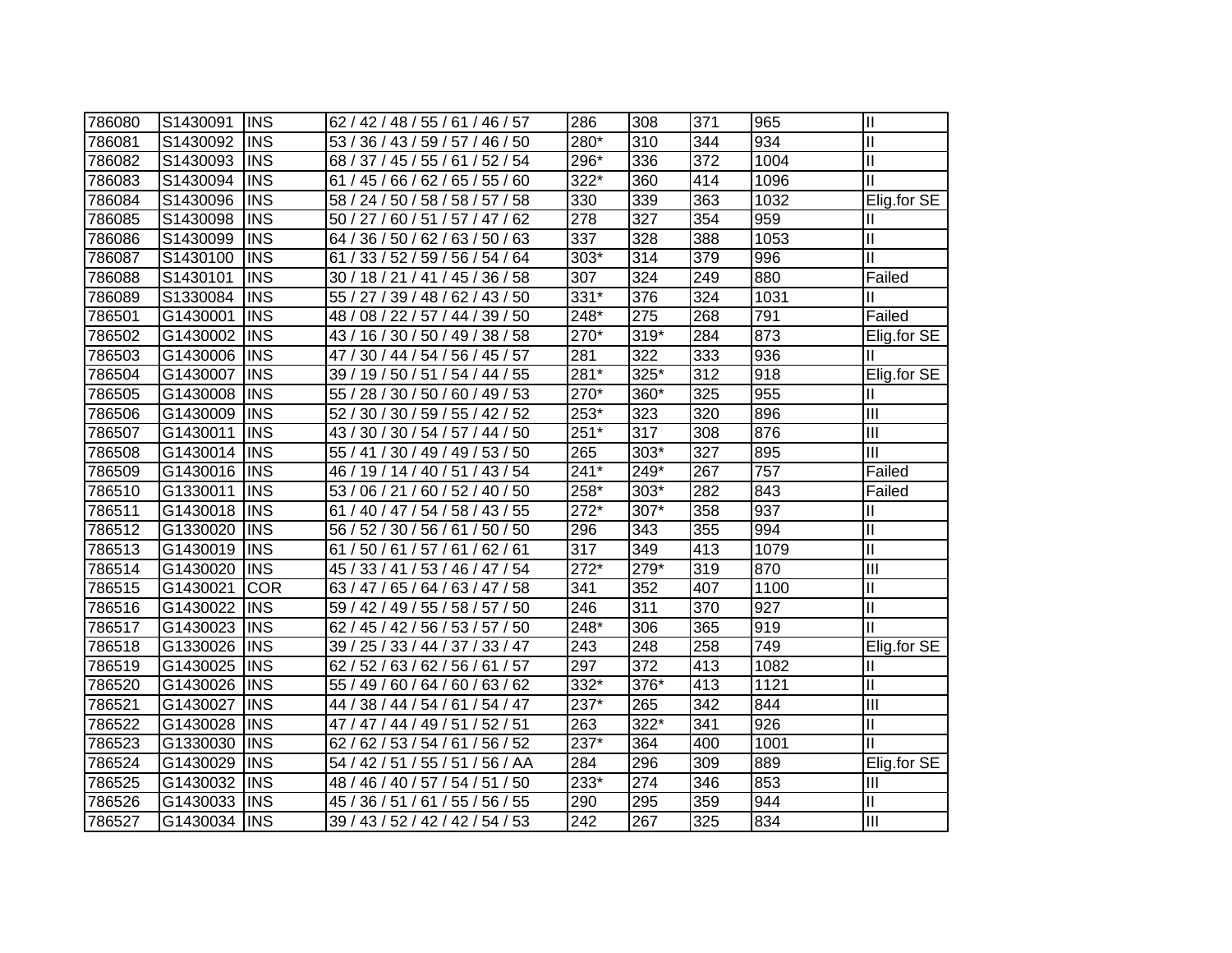| 786528 | G1430035 | <b>INS</b> | 49 / 35 / 42 / 58 / 63 / 52 / 52     | 352*               | 310    | 351 | 1013 | $\mathbf{I}$            |
|--------|----------|------------|--------------------------------------|--------------------|--------|-----|------|-------------------------|
| 786529 | G1430036 | <b>INS</b> | 57 / 43 / 54 / 58 / 51 / 60 / 58     | 310                | 342    | 381 | 1033 | $\overline{\mathbb{I}}$ |
| 786530 | G1430037 | <b>INS</b> | 42 / 48 / 52 / 51 / 47 / 52 / 51     | 235                | 285    | 343 | 863  | $\mathbf{III}$          |
| 786531 | G1430040 | <b>INS</b> | 47 / 28 / 34 / 41 / 51 / 35 / 52     | 233*               | 250*   | 288 | 771  | III                     |
| 786532 | G1430043 | <b>INS</b> | 60 / 40 / 50 / 58 / 52 / 52 / 55     | 343                | 349    | 367 | 1059 | $\overline{\mathbb{I}}$ |
| 786533 | G1430044 | <b>INS</b> | 65 / 36 / 27 / 54 / 60 / 58 / 50     | $\overline{257}$   | 268    | 350 | 875  | $\overline{III}$        |
| 786534 | G1430045 | <b>INS</b> | 59 / 48 / 40 / 55 / 63 / 54 / 51     | 233*               | 292*   | 370 | 895  | Ш                       |
| 786535 | G1330047 | <b>INS</b> | 61 / 50 / 55 / 61 / 54 / 47<br>56/   | $264*$             | 336    | 384 | 984  | Ш                       |
| 786536 | G1430047 | <b>INS</b> | 63 / 52 / 55 / 58 / 56 / 60 / 48     | 310                | 311    | 392 | 1013 | $\mathbf{I}$            |
| 786537 | G1430048 | <b>INS</b> | 24 / 38 / 18 / 48 / 52 / 48<br>47 /  | 228                | 267*   | 275 | 770  | Failed                  |
| 786538 | G1430049 | <b>INS</b> | 37 / 50 / 16 / 58 / 51 / 47<br>17/   | $232*$             | $274*$ | 276 | 782  | Failed                  |
| 786539 | G1430050 | <b>INS</b> | 54/57/<br>63/<br>62 / 50 / 49<br>19/ | 311                | 305    | 354 | 970  | Elig.for SE             |
| 786540 | G1430051 | <b>INS</b> | 60 / 46 / 55<br>08 / 49 / 64 / 64 /  | $308*$             | 309*   | 346 | 963  | Elig.for SE             |
| 786541 | G1430052 | <b>INS</b> | 16 / 53 / 63 / 70 / 66 / 57 / 65     | 325*               | 332*   | 390 | 1047 | Elig.for SE             |
| 786542 | G1430053 | <b>COR</b> | 53 / 57 / 44 / 54 / 63 / 60<br>41/   | 301                | 329    | 372 | 1002 | Ш                       |
| 786543 | G1430055 | <b>INS</b> | 43 / 51 / 38 / 48 / 45 / 53<br>17/   | $\overline{278}$   | 322    | 295 | 895  | Elig.for SE             |
| 786544 | G1430057 | <b>INS</b> | 30 / 42 / 55 / 35 / AA / 46 / 47     | $248*$             | 296*   | 255 | 799  | Elig.for SE             |
| 786545 | G1330067 | <b>INS</b> | 42 / 48 / 53 / 45 / 58 / 48 / 56     | 265                | $321*$ | 350 | 936  | Ш                       |
| 786546 | G1330070 | <b>INS</b> | 29/<br>28 / 47 / 37 / 56 / 47 / 60   | $\overline{273}$   | 283*   | 304 | 860  | Elig.for SE             |
| 786547 | G1430058 | <b>INS</b> | 68 / 48 / 60 / 53 / 62 / 56 / 60     | $\overline{357}$   | 349    | 407 | 1113 | Ш                       |
| 786548 | G1430059 | <b>INS</b> | 25 / 44 / 47 / 40 / 54 / 45 / 58     | $286*$             | $325*$ | 313 | 924  | Ш                       |
| 786549 | G1330072 | <b>INS</b> | 18 / 48 / 60 / 40 / 64 / 53 / 52     | 270                | 298    | 335 | 903  | Elig.for SE             |
| 786550 | G1430060 | <b>INS</b> | 39 / 50 / 57 / 41 / 60 / 57 / 60     | 379                | $338*$ | 364 | 1081 | Ш                       |
| 786551 | G1430061 | <b>INS</b> | 02 / 38 / 51 / 40 / 54 / 53 / 55     | $\overline{327}^*$ | 299    | 293 | 919  | Elig.for SE             |
| 786552 | G1430062 | <b>INS</b> | 30 / 41 / 47 / 40 / 60 / 45 / 46     | 262                | 259    | 309 | 830  | $\mathbf{III}$          |
| 786553 | G1430063 | <b>INS</b> | 28 / 50 / 40 / 30 / 57 / 43 / 48     | 298                | 275    | 296 | 869  | $\mathbf{III}$          |
| 786554 | G1430064 | <b>INS</b> | 16 / 39 / 44 / 35 / 45 / 44 / 53     | 283*               | 282*   | 276 | 841  | Elig.for SE             |
| 786555 | G1330079 | <b>INS</b> | 08 / 33 / 57 / 33 / 43 / 47 / 55     | $271*$             | 314    | 276 | 861  | Elig.for SE             |
| 786556 | G1430065 | <b>INS</b> | 31 / 54 / 51 / 41 / 62 / 55 / 53     | 288                | 283    | 347 | 918  | Ш                       |
| 786557 | G1430066 | <b>INS</b> | 31<br>46 / 52 / 41 / 58 / 53 / 58    | 265                | 287    | 339 | 891  | $\mathbf{III}$          |
| 786558 | G1430069 | <b>INS</b> | 30 / 34 / 46 / 30 / 54 / 51 / 53     | 260*               | 280    | 298 | 838  | Ш                       |
| 786559 | G1430070 | <b>INS</b> | 16 / 41 / 54 / 40 / 54 / 50 / 52     | 291*               | 303*   | 307 | 901  | Elig.for SE             |
| 786560 | G1430073 | <b>INS</b> | 33 / 49 / 51 / 48 / 62 / 49 / 52     | 330                | 328    | 344 | 1002 | Ш                       |
| 786561 | G1430074 | <b>INS</b> | 25 / 47 / 50 / 39 / 51 / 47 / 56     | $232*$             | 287    | 315 | 834  | III                     |
| 786562 | G1230102 | <b>INS</b> | 29<br>/ 57 / 46 / 53 / 46 / 45 / 54  | 294                | 299    | 330 | 923  | Ш                       |
| 786563 | G1330092 | <b>INS</b> | 54/58/<br>63/40/53<br>55/<br>51/     | 332                | 289    | 374 | 995  | $\mathbf{I}$            |
| 786564 | G1430075 | <b>INS</b> | 39 / 56 / 40 / 55 / 48 / 39 / 52     | 310*               | 296    | 329 | 935  | Ш                       |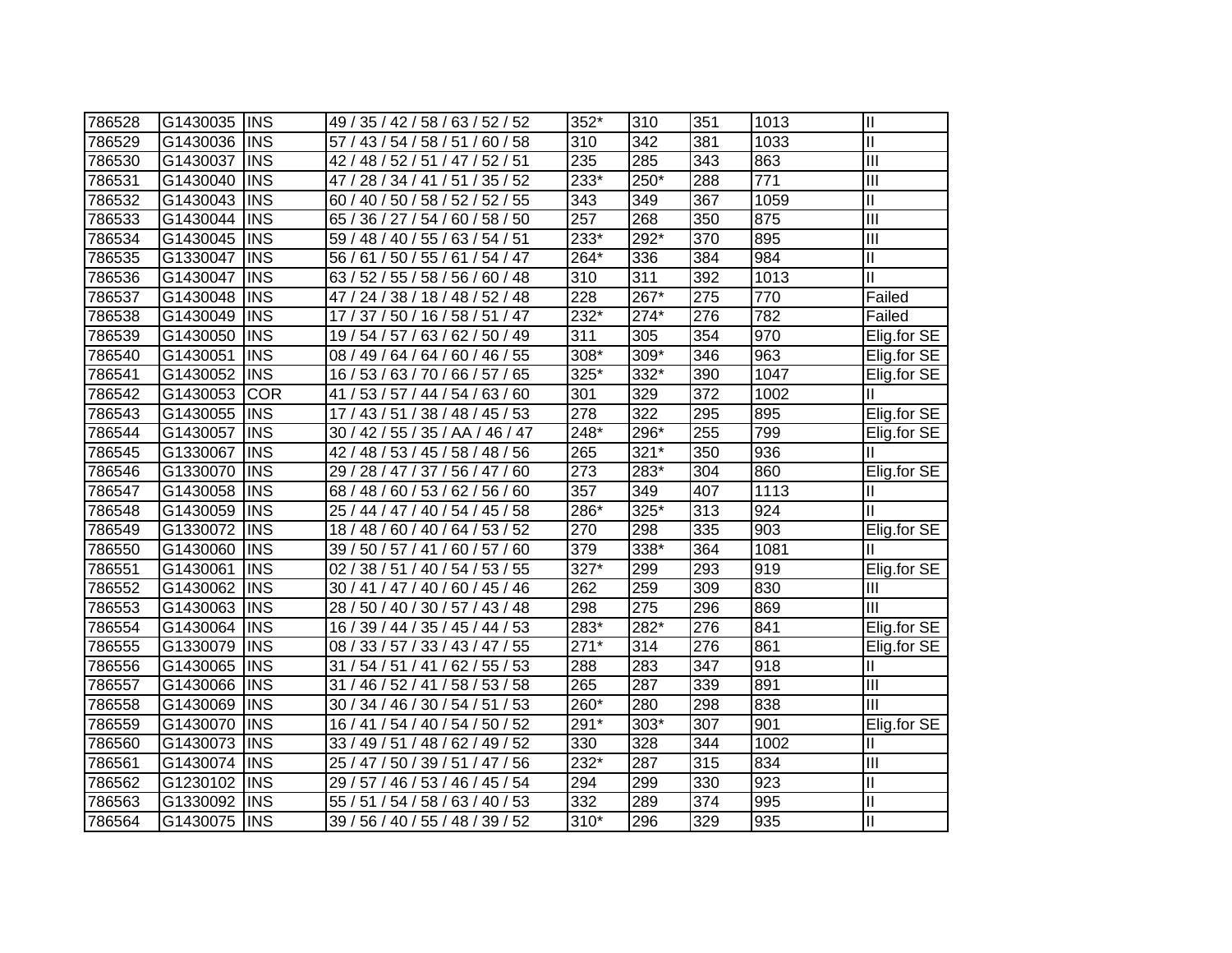| 786565 | G1330094  INS |             | 13 / 30 / 43 / 48 / 51 / 45 / 53 | 293                | $311*$ | 283 | 887  | Elig.for $SE$              |
|--------|---------------|-------------|----------------------------------|--------------------|--------|-----|------|----------------------------|
| 786566 | G1430076      | <b>IINS</b> | 63/60/60/62/60/61/55             | 353                | 312    | 421 | 1086 | Ш                          |
| 786567 | G1430077      | <b>INS</b>  | 61 / 51 / 58 / 60 / 60 / 58 / 54 | 345                | 337    | 402 | 1084 | $\ensuremath{\mathsf{II}}$ |
| 786568 | G1330098      | <b>INS</b>  | 39 / 42 / 42 / 52 / 51 / 50 / 48 | 233*               | 283    | 324 | 840  | III                        |
| 786569 | G1330099      | <b>INS</b>  | 56 / 52 / 50 / 55 / 54 / 51 / 53 | 252                | 279    | 371 | 902  | $\overline{\mathbb{H}}$    |
| 786570 | G1330100      | <b>INS</b>  | 60 / 60 / 63 / 60 / 63 / 61 / 53 | $\overline{242^*}$ | 269*   | 420 | 931  | $\mathbf{I}$               |
| 786571 | G1430078      | <b>INS</b>  | 40 / 44 / 45 / 55 / 59 / 61 / 55 | 272                | 306    | 359 | 937  | $\mathbf{I}$               |
| 786572 | G1430079      | <b>INS</b>  | 53 / 55 / 54 / 55 / 54 / 60 / 54 | 306*               | 317    | 385 | 1008 | $\mathbf{I}$               |
| 786573 | G1430080      | <b>INS</b>  | AA / AA / AA / AA / AA / AA / AA | 262*               | 308    | AA  | 570  | A                          |
| 786574 | G1430081      | <b>INS</b>  | AA / AA / AA / AA / AA / AA / AA | 329*               | 333    | AA  | 662  | A                          |
| 786575 | G1430082      | <b>INS</b>  | 30 / 44 / 37 / 51 / 57 / 50 / 54 | 247                | $251*$ | 323 | 821  | $\overline{III}$           |
| 786576 | G1430083      | <b>INS</b>  | 49 / 56 / 55 / 62 / 58 / 62 / 60 | 327                | 325    | 402 | 1054 | $\mathsf{II}$              |
| 786577 | G1430085      | <b>INS</b>  | 37 / 41 / 47 / 55 / 52 / 55 / 55 | 235                | 292    | 342 | 869  | $\overline{\mathbb{I}}$    |
| 786578 | G1430087      | <b>INS</b>  | 44 / 52 / 57 / 57 / 54 / 60 / 51 | 299                | 332    | 375 | 1006 | $\mathbf{I}$               |
| 786579 | G1430088      | <b>INS</b>  | 51 / 42 / 55 / 55 / 54 / 60 / 56 | 280                | 332    | 373 | 985  | $\mathbf{I}$               |
| 786580 | G1430090      | <b>INS</b>  | 39 / 44 / 53 / 60 / 56 / 53 / 64 | 285                | 300    | 369 | 954  | $\mathbf{I}$               |
| 786581 | G1430092      | <b>IINS</b> | 52 / 53 / 50 / 56 / 54 / 63 / 57 | $312*$             | 321    | 385 | 1018 | $\mathbf{I}$               |
| 786582 | G1430093      | <b>INS</b>  | 42 / 49 / 50 / 56 / 61 / 55 / 64 | 303*               | 342    | 377 | 1022 | Ш                          |
| 786583 | G1430094      | <b>IINS</b> | 52 / 50 / 55 / 57 / 50 / 60 / 60 | 310                | 378*   | 384 | 1072 | Ш                          |
| 786584 | G1430096      | <b>IINS</b> | 48 / 49 / 54 / 61 / 60 / 62 / 53 | 308                | 336*   | 387 | 1031 | Ш                          |
| 786585 | G1430098      | <b>IINS</b> | 37 / 42 / 54 / 54 / 53 / 50 / 54 | 287                | 302    | 344 | 933  | $\mathbf{I}$               |
| 786586 | G1430099      | <b>INS</b>  | 53 / 55 / 60 / 63 / 59 / 64 / 60 | 287                | 343    | 414 | 1044 | Ш                          |
| 786587 | G1430100      | <b>INS</b>  | 49 / 52 / 49 / 56 / 62 / 61 / 62 | 274                | 332    | 391 | 997  | $\mathbf{I}$               |
| 786588 | G1430102      | <b>INS</b>  | AA / 36 / 47 / 50 / 52 / 48 / AA | 305*               | 294    | 233 | 832  | Failed                     |
| 786589 | G1430103      | <b>INS</b>  | 35 / 40 / 39 / 41 / 50 / 54 / 45 | 281                | 276    | 304 | 861  | $\mathbf{III}$             |
| 786590 | G1430105      | <b>INS</b>  | 48 / 53 / 57 / 55 / 53 / 58 / 50 | 284*               | 298*   | 374 | 956  | $\mathbf{I}$               |
| 786591 | G1430106      | <b>INS</b>  | 62 / 56 / 60 / 57 / 63 / 62 / 50 | 266                | 350    | 410 | 1026 | $\mathbf{I}$               |
| 786592 | G1430107      | <b>INS</b>  | 60 / 60 / 53 / 57 / 61 / 58 / 54 | 318                | 363    | 403 | 1084 | $\mathbf{I}$               |
| 786593 | G1430108      | <b>INS</b>  | 54 / 52 / 58 / 45 / 47 / 51 / 53 | 266                | 294*   | 360 | 920  | $\mathbf{I}$               |
| 786594 | G1430109      | <b>INS</b>  | 51 / 63 / 56 / 51 / 61 / 55 / 52 | $310*$             | 301    | 389 | 1000 | $\mathbf{I}$               |
| 786595 | G1430110      | <b>INS</b>  | 57 / 52 / 53 / 55 / 68 / 61 / 51 | 262*               | 315    | 397 | 974  | $\mathbf{I}$               |
| 786596 | G1430111      | <b>INS</b>  | 51 / 50 / 56 / 61 / 63 / 57 / 54 | 289                | 343    | 392 | 1024 | Ш                          |
| 786597 | G1430114      | <b>INS</b>  | 60 / 58 / 64 / 62 / 67 / 64 / 55 | $312*$             | 329    | 430 | 1071 | $\mathbf{I}$               |
| 786598 | G1430115      | <b>INS</b>  | 65 / 46 / 41 / 50 / 51 / 49 / 56 | 287*               | $319*$ | 358 | 964  | $\mathbf{I}$               |
| 786599 | G1430118      | <b>INS</b>  | 55 / 69 / 50 / 51 / 56 / 55 / 59 | 295*               | 350*   | 395 | 1040 | Ш                          |
| 786600 | G1430119      | <b>INS</b>  | 60 / 60 / 61 / 63 / 70 / 60 / 60 | 249                | 291    | 434 | 974  | $\mathbf{I}$               |
| 786601 | G1430120      | <b>INS</b>  | 56 / 46 / 47 / 52 / 58 / 57 / 55 | 285                | 333    | 371 | 989  | Ш                          |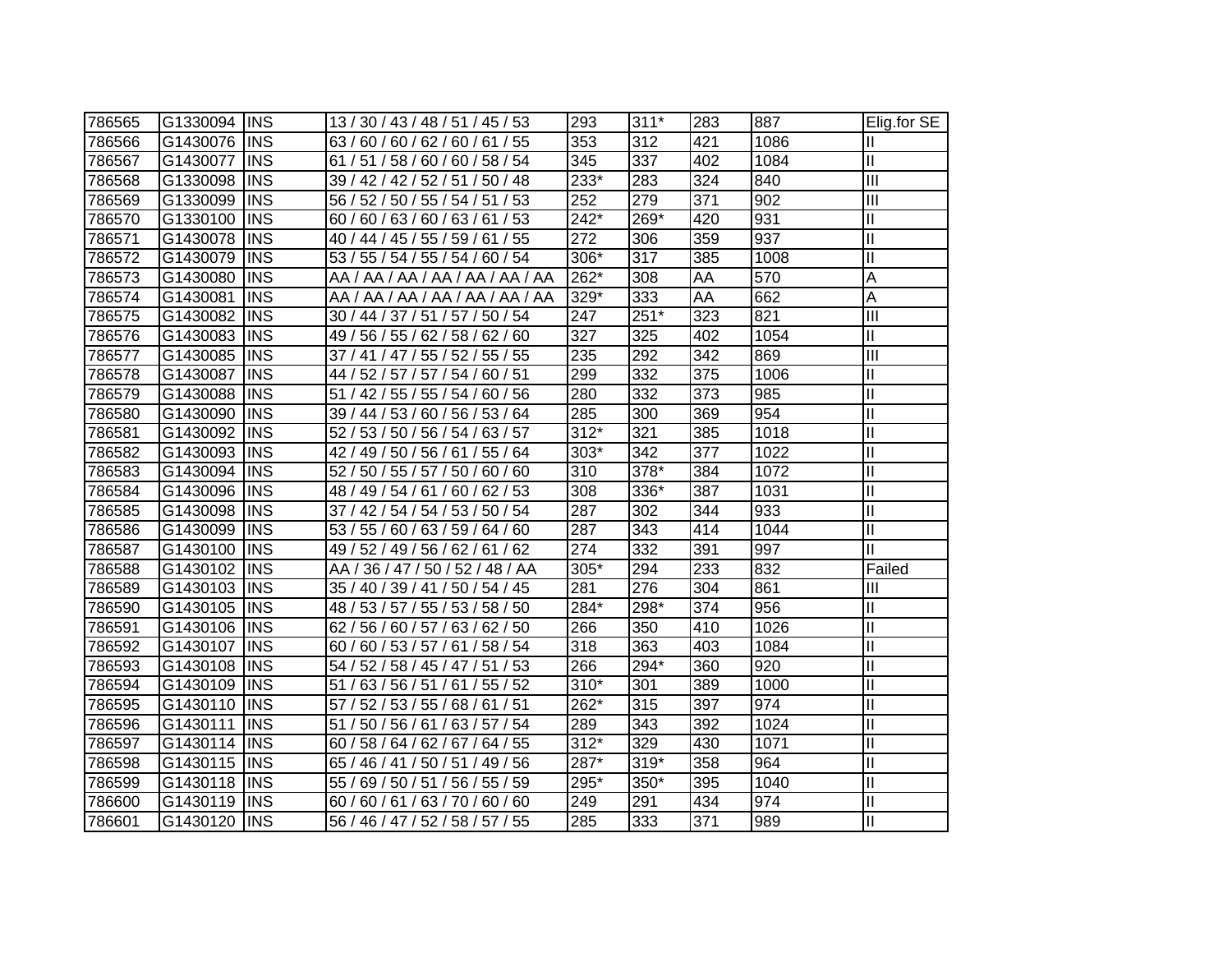| 786602 | G1330153 | <b>INS</b> | 59 / 55 / 55 / 57 / 57 / 52 / 51    | 269              | 339    | 386 | 994              | $\mathbf{I}$               |
|--------|----------|------------|-------------------------------------|------------------|--------|-----|------------------|----------------------------|
| 786603 | G1430121 | <b>INS</b> | 49 / 57 / 55 / 53 / 62 / 56 / 54    | 300              | 316    | 386 | 1002             | $\mathbf{I}$               |
| 786604 | G1430122 | <b>INS</b> | 69 / 77 / 56 / 57 / 64 / 60 / 53    | 305              | 339    | 436 | 1080             | $\mathbf{I}$               |
| 786605 | G1430123 | <b>INS</b> | 67 / 52 / 60 / 67 / 61 / 63 / 58    | 292              | 332    | 428 | 1052             | $\mathbf{I}$               |
| 786606 | G1430124 | <b>INS</b> | 51 / 55 / 43 / 53 / 57 / 60 / 57    | 287*             | 289    | 376 | 952              | $\mathbf{I}$               |
| 786607 | G1430126 | <b>INS</b> | 62 / 68 / 62 / 62 / 63 / 61 / 60    | 269              | 348    | 438 | 1055             | $\mathbf{I}$               |
| 786608 | G1430127 | <b>INS</b> | 66 / 62 / 55 / 60 / 63 / 61 / 58    | 318*             | 341    | 425 | 1084             | $\mathbf{I}$               |
| 786609 | G1430128 | <b>INS</b> | 59 / 66 / 48 / 55 / 57 / 47 / 55    | $310*$           | $311*$ | 387 | 1008             | $\overline{\mathbb{I}}$    |
| 786610 | G1330155 | <b>INS</b> | 59 / 56 / 48 / 55 / 62 / 60 / 50    | 275*             | 262    | 390 | 927              | $\mathbf{I}$               |
| 786611 | G1430132 | <b>INS</b> | 61 / 50 / 55 / 60 / 56 / 55<br>49 / | 275*             | 295    | 386 | $\overline{956}$ | $\overline{\mathbb{I}}$    |
| 786612 | G1430135 | <b>INS</b> | 50 / 44 / 55 / 59 / 55 / 45<br>48 / | 245              | 294*   | 356 | 895              | $\overline{III}$           |
| 786613 | G1430136 | <b>INS</b> | 36 / 39 / 40 / 51 / 49 / 50<br>33/  | 266*             | 243    | 298 | 807              | $\overline{\mathbb{I}}$    |
| 786614 | G1430138 | <b>INS</b> | 61 / 56 / 46<br>65 / 57 / 49 / 54 / | 304*             | 331*   | 388 | 1023             | $\mathbf{I}$               |
| 786615 | G1330165 | <b>INS</b> | 50 / 52 / 53 / 46 / 55 / 55 / 48    | 299              | 300    | 359 | 958              | $\mathbf{I}$               |
| 786616 | G1330172 | <b>INS</b> | 61 / 46 / 61 / 58 / 61 / 58 / 60    | $315*$           | 311    | 405 | 1031             | $\mathbf{I}$               |
| 786617 | G1430141 | <b>INS</b> | 64 / 63 / 63 / 64 / 63 / 62 / 48    | 282*             | 287*   | 427 | 996              | $\mathbf{I}$               |
| 786618 | G1430142 | <b>INS</b> | 48 / 34 / 57 / 58 / 65 / 58 / 50    | 275              | 320*   | 370 | 965              | $\mathbf{I}$               |
| 786619 | G1430144 | <b>INS</b> | 58 / 49 / 62 / 64 / 58 / 62 / 55    | $\overline{311}$ | 372    | 408 | 1091             | Ш                          |
| 786620 | G1430148 | <b>INS</b> | 42 / 24 / 50<br>/ 50 / 52 / 56 / 70 | 287*             | 294*   | 344 | 925              | Elig.for SE                |
| 786621 | G1330178 | <b>INS</b> | 46 / 35 / 56 / 57 /<br>60 / 55 / 50 | 279*             | 271    | 359 | 909              | Ш                          |
| 786622 | G1330182 | <b>INS</b> | 55 / 34 / 52 / 51 / 58 / 60 / 52    | 284*             | 307    | 362 | 953              | Ш                          |
| 786623 | G1430150 | <b>INS</b> | 64 / 41 / 60 / 61 / 57 / 58 / 54    | 305*             | 311    | 395 | 1011             | $\mathbf{I}$               |
| 786624 | G1430151 | <b>INS</b> | 46 / 38 / 60 / 52 / 57 / 60 / 52    | 302*             | 292    | 365 | 959              | $\mathbf{I}$               |
| 786625 | G1430152 | <b>INS</b> | 64 / 60 / 51 / 62 / 65 / 52 / 53    | 308*             | 346    | 407 | 1061             | $\mathbf{I}$               |
| 786626 | G1430154 | <b>INS</b> | 45 / 37 / 54 / 53 / 55 / 50 / 55    | 279*             | 295*   | 349 | 923              | $\mathbf{I}$               |
| 786627 | G1430155 | <b>INS</b> | 60 / 50 / 63 / 66 / 61 / 66 / 60    | 345              | 402    | 426 | 1173             |                            |
| 786628 | G1430156 | <b>INS</b> | 55 / 39 / 60 / 60 / 54 / 60 / 50    | 275              | 329    | 378 | 982              | $\mathbf{I}$               |
| 786629 | G1430157 | <b>INS</b> | 39 / 39 / 60 / 55 / 59 / 60 / 49    | 305*             | 309    | 361 | 975              | $\mathop{\rm II}\nolimits$ |
| 786630 | G1430158 | <b>INS</b> | 69 / 41 / 62 / 65 / 60 / 58 / 65    | 370*             | 390    | 420 | 1180             |                            |
| 786631 | G1430160 | <b>INS</b> | 40 / 37 / 53 / 50 / 51 / 55 / 50    | $277*$           | 279*   | 336 | 892              | Ш                          |
| 786632 | G1430162 | <b>INS</b> | 35 / 33 / 53 / 46 / 55 / 54 / 60    | 265*             | 259    | 336 | 860              | $\mathbf{III}$             |
| 786633 | G1430163 | <b>INS</b> | 56 / 55 / 64 / 63 / 57 / 64 / 55    | 319              | 318    | 414 | 1051             | $\mathbf{I}$               |
| 786634 | G1430164 | <b>INS</b> | 53 / 38 / 60 / 61 / 58 / 62 / 51    | $327*$           | 321    | 383 | 1031             | Ш                          |
| 786635 | G1430166 | <b>INS</b> | / 40 / 47 / 53 / 56 / 54 / 52<br>50 | 263              | 320    | 352 | 935              | Ш                          |
| 786636 | G1430167 | <b>INS</b> | 43 / 48 / 52 / 47 / 46 / 52 / 51    | 300*             | 290    | 339 | 929              | Ш                          |
| 786637 | G1430168 | <b>INS</b> | 42 / 40 / 62 / 53 / 56 / 61 / 55    | 332              | 322    | 369 | 1023             | $\mathbf{I}$               |
| 786638 | G1430170 | <b>INS</b> | 46 / 41 / 51 / 52 / 57 / 55 / 50    | $297*$           | $301*$ | 352 | 950              | $\mathbf{I}$               |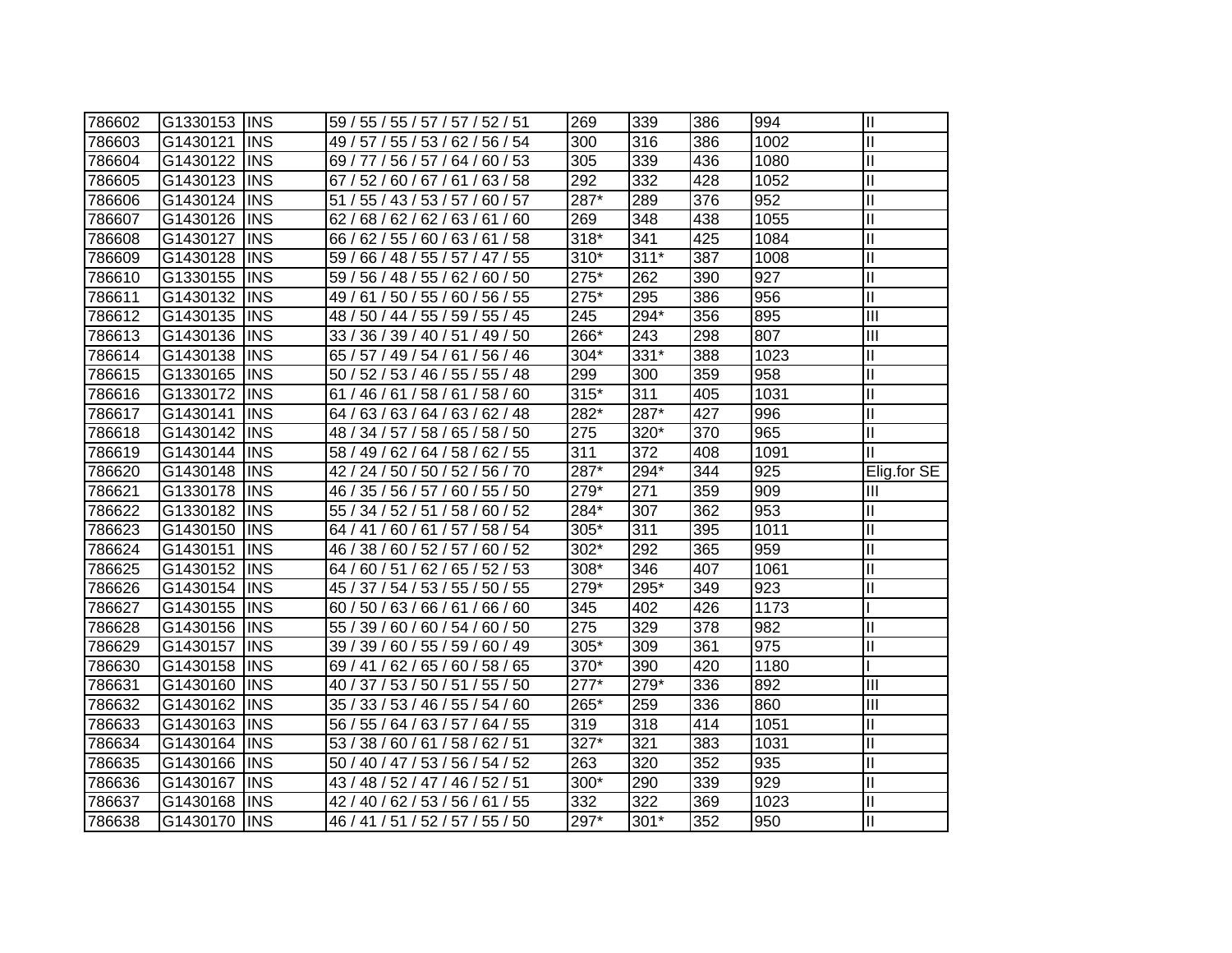| 786639 | G1430173 | <b>IINS</b> | 52 / 60 / 62 / 66 / 64 / 60 / 54    | 318    | 322    | 418 | 1058 | $\mathbf{  }$              |
|--------|----------|-------------|-------------------------------------|--------|--------|-----|------|----------------------------|
| 786640 | G1330193 | <b>INS</b>  | 71 / 64 / 66 / 64 / 65 / 64 / 60    | 288    | 336    | 454 | 1078 | Ш                          |
| 786641 | G1430174 | <b>INS</b>  | 43 / 40 / 42 / 55 / 55 / 55 / 55    | 240    | 271    | 345 | 856  | Ш                          |
| 786642 | G1430175 | <b>COR</b>  | 53 / 50 / 43 / 52 / 47 / 34 / 59    | 286*   | 284    | 338 | 908  | $\mathbf{III}$             |
| 786643 | G1430176 | <b>INS</b>  | 60 / 55 / 63 / 63 / 61 / 58 / 55    | 333    | 308    | 415 | 1056 | $\mathbf{I}$               |
| 786644 | G1430177 | <b>INS</b>  | 51 / 33 / 30 / 60 / 61 / 53 / 52    | $312*$ | 286    | 340 | 938  | $\mathbf{I}$               |
| 786645 | G1430178 | <b>INS</b>  | 51 / 39 / 56 / 56 / 45 / 56 / 54    | 318    | 322    | 357 | 997  | $\mathbf{I}$               |
| 786646 | G1330201 | <b>INS</b>  | 52 / 50 / 58 / 52 / 61 / 45<br>57 / | $273*$ | 285*   | 375 | 933  | $\overline{\mathbb{I}}$    |
| 786647 | G1330203 | <b>INS</b>  | 55 / 35 / 56 / 60 / 51 / 56 / 50    | 266    | 280    | 363 | 909  | $\overline{\mathbf{III}}$  |
| 786648 | G1430182 | <b>INS</b>  | 60 / 51 / 62 / 54 / 55 / 56<br>54 / | 334    | 344    | 392 | 1070 | $\mathbf{I}$               |
| 786649 | G1430183 | <b>INS</b>  | 60 / 69 / 63 / 61 / 63 / 55<br>62/  | 329    | 368    | 433 | 1130 | $\mathbf{I}$               |
| 786650 | G1430184 | <b>INS</b>  | 61/56/56<br>57/<br>46 / 47 / 47 /   | 281    | 297    | 370 | 948  | $\mathbf{I}$               |
| 786651 | G1430186 | <b>INS</b>  | 64 / 52 / 57 / 63 / 52 / 60 / 60    | 351    | 376    | 408 | 1135 | $\mathbf{I}$               |
| 786652 | G1430187 | <b>INS</b>  | 60 / 51 / 55 / 53 / 58 / 56 / 58    | 336*   | 319*   | 391 | 1046 | $\mathbf{I}$               |
| 786653 | G1330216 | <b>INS</b>  | 63 / 64 / 67 / 63 / 61 / 64 / 55    | 256    | 278*   | 437 | 971  | $\mathbf{I}$               |
| 786654 | G1430189 | <b>INS</b>  | 61 / 50 / 56 / 54 / 58 / 53 / 58    | 300*   | 339*   | 390 | 1029 | $\mathbf{I}$               |
| 786655 | G1430190 | <b>INS</b>  | 55 / 40 / 52 / 57 / 59 / 52 / 52    | 286    | 359    | 367 | 1012 | $\mathbf{I}$               |
| 786656 | G1430191 | <b>COR</b>  | 50 / 46 / 60 / 62 / 54 / 30 / 60    | 298    | 348    | 362 | 1008 | II                         |
| 786657 | G1430192 | <b>INS</b>  | 65 / 58 / 50<br>47/51/52/64/        | 299    | 343    | 387 | 1029 | $\mathsf{II}$              |
| 786658 | G1430193 | <b>INS</b>  | 57 / 48 / 60 / 66 / 54 / 66 / 70    | 333    | 381    | 421 | 1135 | $\mathsf{II}$              |
| 786659 | G1430194 | <b>INS</b>  | 49 / 39 / 50 / 58 / 58 / 60 / 65    | 284    | 306    | 379 | 969  | $\mathbf{I}$               |
| 786660 | G1330226 | <b>INS</b>  | 56 / 38 / 56 / 56 / 57 / 60 / 60    | $277*$ | 284    | 383 | 944  | $\mathbf{I}$               |
| 786661 | G1430198 | <b>INS</b>  | 51 / 42 / 52 / 55 / 59 / 57 / 51    | 270*   | $314*$ | 367 | 951  | $\mathbf{I}$               |
| 786662 | G1430199 | <b>INS</b>  | 52 / 52 / 55 / 56 / 49 / 57 / 63    | 322*   | 326    | 384 | 1032 | $\mathbf{I}$               |
| 786663 | G1430200 | <b>INS</b>  | 40 / 41 / 52 / 54 / 57 / 53 / 50    | 263*   | 268    | 347 | 878  | $\mathbf{III}$             |
| 786664 | G1430201 | <b>INS</b>  | 54 / 48 / 53 / 57 / 55 / 57 / 51    | 288    | 346    | 375 | 1009 | $\mathop{\rm II}\nolimits$ |
| 786665 | G1330232 | <b>INS</b>  | 39 / 33 / 55 / 52 / 47 / 56 / 49    | 312    | 305    | 331 | 948  | $\mathop{\rm II}\nolimits$ |
| 786666 | G1430202 | <b>INS</b>  | 56 / 49 / 56 / 61 / 57 / 58 / 55    | 302    | 349    | 392 | 1043 | $\mathop{\rm II}\nolimits$ |
| 786667 | G1430203 | <b>INS</b>  | 46 / 46 / 55 / 61 / 60 / 56 / 50    | 268    | 322    | 374 | 964  | $\mathbf{I}$               |
| 786668 | G1430204 | <b>INS</b>  | 58 / 50 / 61 / 64 / 63 / 61 / 51    | 342    | 342    | 408 | 1092 | $\mathbf{I}$               |
| 786669 | G1430205 | <b>INS</b>  | 49 / 50 / 57 / 58 / 57 / 60 / 55    | 287*   | $303*$ | 386 | 976  | $\mathbf{I}$               |
| 786670 | G1230023 | <b>INS</b>  | 40 / 43 / 50 / 53 / 52 / 56 / 45    | 300*   | 275    | 339 | 914  | Ш                          |
| 786671 | G1130032 | <b>INS</b>  | 52 / 46 / 52 / 57 / 66 / 58 / 54    | 258    | 316*   | 385 | 959  | Ш                          |
| 786672 | G1330198 | <b>INS</b>  | 40 / 51 / 44 / 57 /<br>60/57/60     | 260    | 306    | 369 | 935  | Ш                          |
| 787001 | D1430001 | <b>INS</b>  | 65 / 48 / 51 / 49 / 60 / 50 / 60    | 312    | 309*   | 383 | 1004 | Ш                          |
| 787002 | D1430002 | <b>INS</b>  | 48 / 52 / 52 / 64 / 63 / 60 / 54    | 267    | 341    | 393 | 1001 | $\mathbf{I}$               |
| 787003 | D1330002 | <b>INS</b>  | 39 / 50 / 56 / 50 / 57 / 55 / 55    | 285    | 311    | 362 | 958  | $\mathbf{I}$               |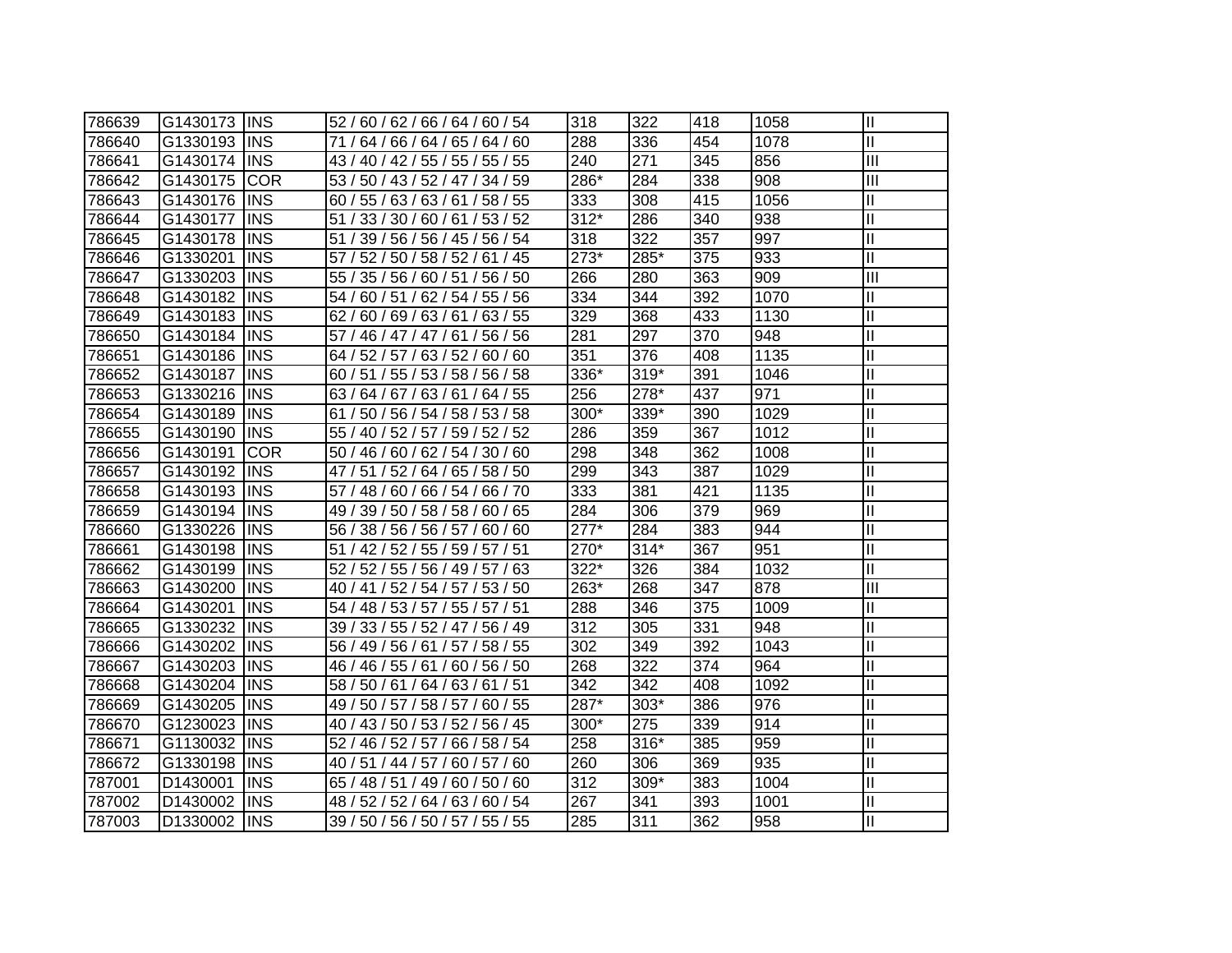| 787004 | D1430004 | <b>INS</b> | 49 / 56 / 50 / 57 / 63 / 57 / 61      | 280              | 315              | 393 | 988              | $\mathbf{I}$            |
|--------|----------|------------|---------------------------------------|------------------|------------------|-----|------------------|-------------------------|
| 787005 | D1430006 | <b>INS</b> | 65 / 63 / 73 / 64 / 63 / 63 / 59      | 295*             | 384              | 450 | 1129             | $\mathbf{I}$            |
| 787006 | D1330003 | <b>INS</b> | 59 / 52 / 49 / 61 / 60 / 60 / 54      | 260              | 269              | 395 | 924              | $\overline{\mathsf{I}}$ |
| 787007 | D1430007 | <b>INS</b> | 54 / 49 / 50 / 54 / 64 / 56 / 58      | 231              | 276              | 385 | 892              | Ш                       |
| 787008 | D1430009 | <b>INS</b> | 60 / 45 / 48 / 60 / 62 / 52 / 60      | 307              | 352              | 387 | 1046             | $\mathbf{II}$           |
| 787009 | D1330010 | <b>INS</b> | 36 / 33 / 51 / 47 / 60 / 55 / 55      | 249              | 279              | 337 | 865              | $\overline{III}$        |
| 787010 | D1430013 | <b>INS</b> | 51 / 48 / 50 / 60 / 65 / 55 / 45      | 316              | 340              | 374 | 1030             | Ш                       |
| 787011 | D1430015 | <b>INS</b> | 66 / 55 / 50<br>55 / 39 / 52 / 61 /   | 244              | 308              | 378 | 930              | $\overline{\mathsf{I}}$ |
| 787012 | D1430017 | <b>INS</b> | 50 / 55 / 49 / 63 / 55 / 52<br>44 /   | $283*$           | 333              | 368 | 984              | $\overline{\mathsf{I}}$ |
| 787013 | D1430019 | <b>INS</b> | 45 / 38 / 55 / 55 / 64 / 47 / 59      | $269*$           | 255*             | 363 | 887              | $\overline{\mathbf{m}}$ |
| 787014 | D1430020 | <b>INS</b> | 141/51/61/<br>62/58/55<br>50/         | 293              | 322              | 378 | 993              | Ш                       |
| 787015 | D1330017 | <b>INS</b> | 63/50/53<br>35 / 41 / 61 / 51 /       | 256              | 333              | 354 | 943              | $\overline{\mathsf{I}}$ |
| 787016 | D1430022 | <b>INS</b> | 66 / 58 / 50<br>50 / 53 / 63 /<br>61/ | $\overline{327}$ | 363              | 401 | 1091             | Ш                       |
| 787017 | D1330018 | <b>INS</b> | 54 / 31 / 55 / 50 / 63 / 60 / 54      | 307*             | 340              | 367 | 1014             | Ш                       |
| 787018 | D1430025 | <b>INS</b> | 50 / 41 / 52 / 47 / 63 / 55 / 54      | 298              | $\overline{327}$ | 362 | 987              | $\mathbf{I}$            |
| 787019 | D1430026 | <b>INS</b> | 39 / 49 / 56 / 50 / 63 / 55 / 63      | 297              | 321              | 375 | 993              | $\mathbf{I}$            |
| 787020 | D1330022 | <b>INS</b> | 12 / 46 / 53 / 49 / 61 / 60 / 50      | 305              | 303              | 331 | 939              | Elig.for SE             |
| 787021 | D1430028 | <b>INS</b> | 37 / 39 / 53 / 54 / 67 / 57 / 52      | 279              | 320              | 359 | 958              | Ш                       |
| 787022 | D1430029 | <b>INS</b> | 40 / 41 / 56 / 50 / 63 / 61<br>/50    | 302              | 315              | 361 | 978              | Ш                       |
| 787023 | D1430030 | <b>INS</b> | 14 / 52 / 57 / 52 / 60 / 54 / 45      | 291              | 355              | 334 | 980              | Elig.for SE             |
| 787024 | D1230022 | <b>INS</b> | 06 / 41 / 30 / 37 / 44 / 22 / AA      | $257*$           | $275*$           | 180 | $\overline{712}$ | Failed                  |
| 787025 | D1430031 | <b>INS</b> | 53 / 61 / 47 / 48 / 62 / 49 / 52      | 271              | 331              | 372 | 974              | $\mathbf{I}$            |
| 787026 | D1430033 | <b>INS</b> | 50 / 38 / 47 / 48 / 56 / 55 / 50      | 323              | 319              | 344 | 986              | Ш                       |
| 787027 | D1430035 | <b>INS</b> | 41 / 47 / 44 / 44 / 52 / 40 / 55      | 276              | 294              | 323 | 893              | $\overline{\mathbb{H}}$ |
| 787028 | D1330027 | <b>COR</b> | 30 / 43 / 54 / 44 / 51 / 43 / 50      | 249              | 288              | 315 | 852              | III                     |
| 787029 | D1330028 | <b>INS</b> | 30 / 38 / 44 / 43 / 50 / 46 / 51      | 269              | 274              | 302 | 845              | $\overline{III}$        |
| 787030 | D1430036 | <b>INS</b> | 34 / 36 / 43 / 41 / 52 / 43 / 51      | $317*$           | 289*             | 300 | 906              | III                     |
| 787031 | D1430038 | <b>INS</b> | 33 / 42 / 42 / 46 / 58 / 43 / 51      | 323*             | 296              | 315 | 934              | Ш                       |
| 787032 | D1430039 | <b>INS</b> | 42 / 45 / 56 / 60 / 60 / 56 / 50      | 328*             | 326*             | 369 | 1023             | $\mathbf{I}$            |
| 787033 | D1430040 | <b>INS</b> | 12 / 35 / 39 / 38 / 47 / 24 / 52      | 246*             | 302              | 247 | 795              | Failed                  |
| 787034 | D1430041 | <b>INS</b> | 33 / 46 / 40 / 49 / 44 / 46 / 55      | 281*             | 281              | 313 | 875              | Ш                       |
| 787035 | D1430045 | <b>INS</b> | 37 / 46 / 52 / 43 / 56 / 45 / 56      | 250              | 301              | 335 | 886              | Ш                       |
| 787036 | D1430046 | <b>INS</b> | 42 / 43 / 58 / 54 / 64 / 52 / 60      | 290              | 320              | 373 | 983              | Ш                       |
| 787037 | D1230001 | <b>INS</b> | 30 / 37 / 42 / 39 / 46 / 32 / 52      | $266*$           | 256              | 278 | 800              | Ш                       |
| 787038 | D1430047 | <b>INS</b> | 19 / 40 / 42 / 49 / 55 / 39 / 50      | 318              | 303              | 294 | 915              | Elig.for SE             |
| 787039 | D1430048 | <b>INS</b> | 46 / 63 / 52 / 64 / 48 / 52<br>31/    | 296              | 337              | 356 | 989              | Ш                       |
| 787040 | D1230036 | <b>INS</b> | 38 / 38 / 37 / 39 / 54 / 32 / 50      | $293*$           | 335              | 288 | 916              | Ш                       |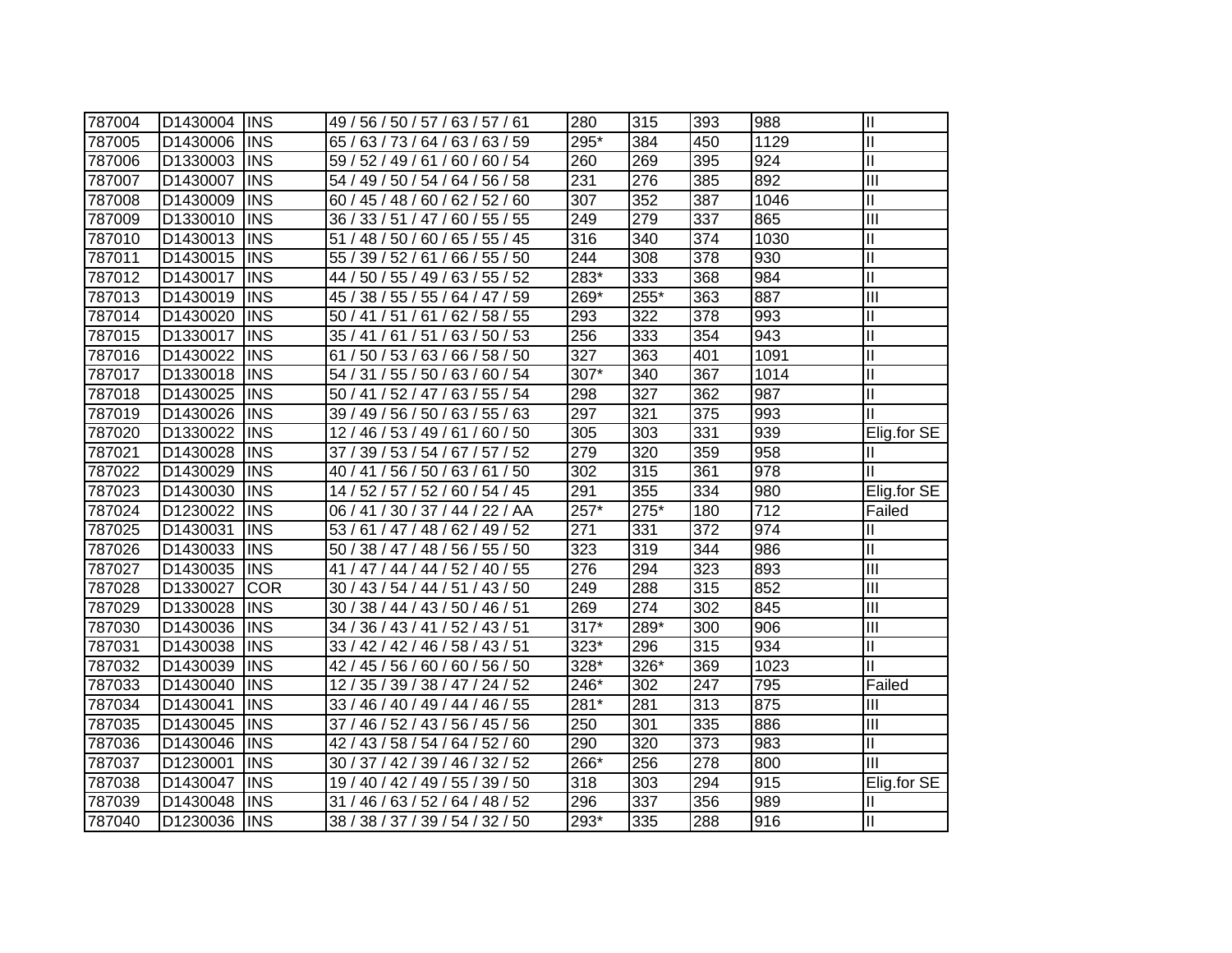| 787041 | D1430050 | <b>INS</b> | 40 / 44 / 50 / 48 / 62 / 55 / 51    | 327*               | 315  | 350              | 992  | Ш                          |
|--------|----------|------------|-------------------------------------|--------------------|------|------------------|------|----------------------------|
| 787042 | D1430051 | <b>INS</b> | 10 / 40 / 52 / 27 / 54 / 25 / 50    | $321*$             | 296  | 258              | 875  | Failed                     |
| 787043 | D1330047 | <b>INS</b> | 31 / 45 / 47 / 32 / 52 / 46 / 55    | $254*$             | 293  | 308              | 855  | Ш                          |
| 787044 | D1430053 | <b>INS</b> | 48 / 55 / 54 / 48 / 53 / 48 / 60    | 288                | 323  | 366              | 977  | Ш                          |
| 787045 | D1430054 | <b>INS</b> | 50 / 45 / 49 / 40 / 56 / 46 / 55    | 284                | 284  | 341              | 909  | $\overline{III}$           |
| 787046 | D1430055 | <b>INS</b> | 32 / 35 / 50 / 24 / 50 / 44 / 52    | 328*               | 283  | 287              | 898  | Elig.for SE                |
| 787047 | D1430056 | <b>INS</b> | 51 / 49 / 53 / 51 / 56 / 46 / 53    | $305*$             | 297  | 359              | 961  | Ш                          |
| 787048 | D1430058 | <b>INS</b> | 56 / 52 / 51 / 50 / 57 / 54 / 50    | $309*$             | 312* | 370              | 991  | $\mathbf{  }$              |
| 787049 | D1430059 | <b>INS</b> | 20<br>48 / 54 / 53 / 61 / 60 / 53   | 289*               | 331  | 349              | 969  | Elig.for SE                |
| 787050 | D1430061 | <b>INS</b> | 56 / 53 / 60 / 52 /<br>68 / 54 / 57 | 313                | 326  | 400              | 1039 | Ш                          |
| 787051 | D1430064 | <b>INS</b> | 55/52/53/<br>62/61/56<br>60         | $\overline{320}$   | 331  | 399              | 1050 | $\mathop{\rm II}\nolimits$ |
| 787052 | D1430065 | <b>COR</b> | 45 / 45 / 49 / 41 / 30 / 51<br>30   | $269*$             | 318  | 291              | 878  | $\overline{III}$           |
| 787053 | D1430067 | <b>INS</b> | 52 / 52 / 62 /<br>66/60/53<br>38/   | $316*$             | 351  | 383              | 1050 | $\mathbf{I}$               |
| 787054 | D1430068 | <b>INS</b> | 13 / 52 / 47 / 51 / 63 / 58 / 64    | 255*               | 312  | 348              | 915  | Elig.for SE                |
| 787055 | D1430069 | <b>INS</b> | 10 / 43 / 34 / 21 / 61 / 55 / 50    | $\overline{272}^*$ | 278  | $\overline{274}$ | 824  | Failed                     |
| 787056 | D1330060 | <b>BKG</b> | 30 / 24 / 46 / 29 / 52 / 45 / AA    | 226                | 228  | 226              | 680  | Failed                     |
| 787057 | D1330066 | <b>INS</b> | 35 / 43 / 49 / 47 / 54 / 55 / 50    | $\overline{277}$   | 284  | 333              | 894  | Ш                          |
| 787058 | D1330068 | <b>INS</b> | 40 / 53 / 44 / 45 / 51 / 48 / 60    | 257                | 274  | 341              | 872  | $\overline{\mathbf{III}}$  |
| 787059 | D1430072 | <b>INS</b> | 57/<br>51/60/60/68/60/64            | 305                | 355  | 420              | 1080 | Ш                          |
| 787060 | D1430074 | <b>INS</b> | 33 / 54 / 51 / 44 / 57 / 55 / 55    | 302                | 288  | 349              | 939  | $\mathbf{I}$               |
| 787061 | D1430076 | <b>INS</b> | 55 / 52 / 48 / 38 / 67 / 58 / 56    | 303                | 319  | 374              | 996  | $\mathbf{I}$               |
| 787062 | D1430078 | <b>INS</b> | 51 / 43 / 42 / 43 / 54 / 51<br>/58  | $\overline{275}$   | 310  | 342              | 927  | $\mathbf{II}$              |
| 787063 | D1430079 | <b>INS</b> | 06 / 52 / 43 / 49 / 63 / 57 / 50    | 302                | 325  | 320              | 947  | Elig.for SE                |
| 787064 | D1430080 | <b>INS</b> | 03 / 60 / 47 / 41 / 58 / 45 / 64    | $264*$             | 233  | 318              | 815  | Elig.for SE                |
| 787065 | D1430081 | <b>INS</b> | 48 / 53 / 46 / 52 / 63 / 56 / 56    | 323                | 301  | 374              | 998  | Ш                          |
| 787066 | D1330074 | <b>INS</b> | 45 / 50 / 46 / 45 / 54 / 52 / 50    | 260                | 276  | 342              | 878  | $\overline{\mathbb{H}}$    |
| 787067 | D1430082 | <b>INS</b> | 39 / 38 / 50 / 58 / 61 / 58 / 56    | 305                | 317  | 360              | 982  | $\mathbf{II}$              |
| 787068 | D1430084 | <b>INS</b> | 38 / 56 / 58 / 57 / 66 / 61<br>/58  | 296                | 316  | 394              | 1006 | $\mathbf{II}$              |
| 787069 | D1430085 | <b>INS</b> | 44 / 39 / 48 / 43 / 54 / 50 / 55    | 276*               | 253* | 333              | 862  | $\overline{\mathsf{III}}$  |
| 787070 | D1430086 | <b>INS</b> | 56 / 47 / 61 / 62 / 65 / 60 / 60    | 327                | 335  | 411              | 1073 | $\mathbf{II}$              |
| 787071 | D1430087 | <b>INS</b> | 45 / 34 / 49 / 54 / 63 / 53 / 52    | 308                | 286  | 350              | 944  | $\mathbf{II}$              |
| 787072 | D1430088 | <b>INS</b> | 51 / 48 / 53 / 46 / 70 / 58 / 50    | 312                | 327  | 376              | 1015 | $\mathbf{II}$              |
| 787073 | D1430089 | <b>INS</b> | 52 / 49 / 57 / 53 / 63 / 58 / 52    | 316                | 307  | 384              | 1007 | $\mathbf{II}$              |
| 787074 | D1430090 | <b>INS</b> | 60 / 63 / 64 / 63 / 62 / 53<br>63/  | 323                | 336  | 428              | 1087 | $\mathbf{II}$              |
| 787075 | D1330080 | <b>INS</b> | 39 / 50 / 49 / 57 / 53 / 53<br>48   | 299                | 326* | 349              | 974  | $\mathbf{II}$              |
| 787076 | D1430094 | <b>INS</b> | 143/62/62/<br>63 / 57 / 50<br>46 /  | $318*$             | 282* | 383              | 983  | $\mathbf{II}$              |
| 787077 | D1430096 | <b>INS</b> | 60 / 60 / 60 / 65 / 62 / 60 / 55    | 286                | 290* | 422              | 998  | $\mathbf{II}$              |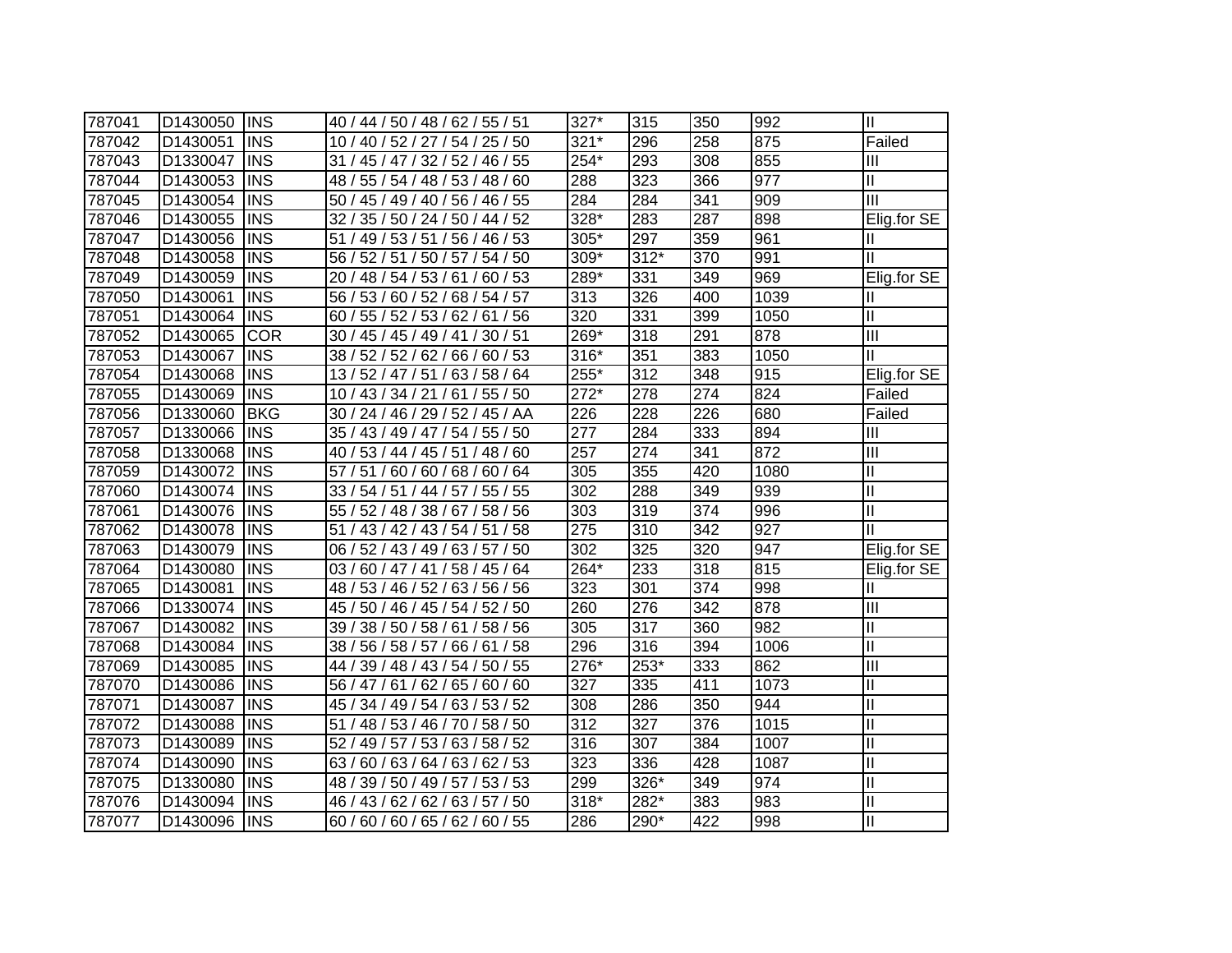| 787078 | D1430097 | <b>INS</b> | 50 / 46 / 57 / 60 / 49 / 56 / 60     | 298                | 297              | 378 | 973  | $\mathbf{I}$            |
|--------|----------|------------|--------------------------------------|--------------------|------------------|-----|------|-------------------------|
| 787079 | D1430098 | <b>INS</b> | 51 / 45 / 58 / 64 / 50 / 58 / 58     | 338                | 336              | 384 | 1058 | $\mathbf{I}$            |
| 787080 | D1430099 | <b>INS</b> | 48 / 45 / 60 / 58 / 52 / 60 / 55     | 331                | 359*             | 378 | 1068 | $\overline{\mathsf{I}}$ |
| 787081 | D1430100 | <b>INS</b> | 46 / 41 / 51 / 52 / 48 / 51 / 55     | 292                | 309              | 344 | 945  | $\mathbf{I}$            |
| 787082 | D1430101 | <b>INS</b> | 41 / 45 / 58 / 55 / 43 / 57 / 50     | 283                | 279              | 349 | 911  | Ш                       |
| 787083 | D1430102 | <b>INS</b> | 58 / 45 / 56 / 54 / 51 / 55 / 55     | 286                | 334              | 374 | 994  | $\mathbf{I}$            |
| 787084 | D1430103 | <b>INS</b> | 54 / 50 / 56 / 58 / 50 / 57 / 52     | 313                | 323              | 377 | 1013 | Ш                       |
| 787085 | D1430104 | <b>INS</b> | 50 / 41 / 54 / 55 / 48 / 53 / 52     | 297                | $\overline{302}$ | 353 | 952  | $\overline{\mathsf{I}}$ |
| 787086 | D1330094 | <b>INS</b> | 38 / 33 / 40 / 37 / 50 / 52 / 55     | $\overline{242^*}$ | $239*$           | 305 | 786  | $\overline{\mathbf{m}}$ |
| 787087 | D1330096 | <b>INS</b> | 39 / 42 / 44 / 42 / 36 / 52<br>41 /  | $251*$             | $272*$           | 296 | 819  | $\overline{III}$        |
| 787088 | D1430105 | <b>INS</b> | 37 / 48 / 50 / 52 / 55 / 50<br>30/   | $\overline{277}$   | 278              | 322 | 877  | $\overline{III}$        |
| 787089 | D1330101 | <b>INS</b> | 34 / 40 / 42 / 38 / 40 / 53<br>35/   | $239*$             | 287              | 282 | 808  | $\overline{III}$        |
| 787090 | D1330104 | <b>INS</b> | 39 / 58 / 65 / 55 / 58 / 59<br>51/   | 225                | 348*             | 385 | 958  | Ш                       |
| 787091 | D1430107 | <b>INS</b> | 56 / 48 / 51 / 52 / 51 / 50 / 52     | 296                | 305              | 360 | 961  | $\mathbf{I}$            |
| 787092 | D1430109 | <b>INS</b> | 57 / 19 / 58 / 52 / 44 / 56 / 50     | $263*$             | 298              | 336 | 897  | Elig.for SE             |
| 787093 | D1430111 | <b>INS</b> | 50 / 45 / 62 / 53 / 47 / 62 / 71     | 292                | 345              | 390 | 1027 | Ш                       |
| 787094 | D1430112 | <b>INS</b> | 56 / 36 / 53 / 53 / 52 / 57 / 60     | 284                | 349              | 367 | 1000 | $\mathbf{I}$            |
| 787095 | D1430113 | <b>INS</b> | 51 / 49 / 53 / 52 / 50 / 60 / 62     | $\overline{317}$   | 366              | 377 | 1060 | $\mathbf{I}$            |
| 787096 | D1230087 | <b>INS</b> | 31/<br>30 / 44 / 52 / 48 / 51<br>/50 | 216                | 281              | 306 | 803  | $\overline{III}$        |
| 787097 | D1430116 | <b>INS</b> | 32 / 57 / 48 / 52 / 64 / 61<br>/55   | 278                | $377*$           | 369 | 1024 | $\mathbf{I}$            |
| 787098 | D1430117 | <b>INS</b> | 35 / 50 / 51 / 50 / 52 / 55 / 58     | 308                | 319              | 351 | 978  | Ш                       |
| 787099 | D1430119 | <b>INS</b> | 39 / 43 / 52 / 57 / 62 / 58 / 51     | 313                | 322              | 362 | 997  | Ш                       |
| 787100 | D1430120 | <b>INS</b> | 44 / 38 / 53 / 43 / 40 / 53 / 55     | 316                | $321*$           | 326 | 963  | Ш                       |
| 787101 | D1430121 | <b>INS</b> | 30 / 46 / 60 / 52 / 51 / 58 / 55     | 324                | 357              | 352 | 1033 | Ш                       |
| 787102 | D1330110 | <b>INS</b> | 03 / 32 / 50 / 50 / 47 / 48 / 52     | 232*               | 225              | 282 | 739  | Elig.for SE             |
| 787103 | D1430123 | <b>INS</b> | AA / 20 / AA / AA / AA / AA / AA     | 281                | 249*             | 20  | 550  | Failed                  |
| 787104 | D1430124 | <b>INS</b> | 30 / 43 / 49 / 49 / 56 / 60 / 58     | 301*               | 350              | 345 | 996  | Ш                       |
| 787105 | D1430125 | <b>INS</b> | 16 / 30 / 40 / 44 / 45 / 45 / 56     | 264*               | 257              | 276 | 797  | Elig.for SE             |
| 787106 | D1430128 | <b>INS</b> | 38 / 37 / 46 / 51 / 55 / 48 / 58     | 302*               | 320              | 333 | 955  | Ш                       |
| 787107 | D1430129 | <b>INS</b> | <b>UFM</b>                           | $294*$             | 275              |     |      | <b>UFM</b>              |
| 787108 | D1430130 | <b>INS</b> | 57 / 52 / 50 / 51 / 50 / 60 / 62     | $324*$             | 318              | 382 | 1024 | Ш                       |
| 787109 | D1430131 | <b>INS</b> | 48 / 42 / 60 / 61 / 61 / 58 / 60     | 336                | 367              | 390 | 1093 | Ш                       |
| 787110 | D1430134 | <b>INS</b> | 46 / 49 / 55 / 56 / 59 / 57 / 54     | 295                | 334              | 376 | 1005 | $\mathbf{I}$            |
| 787111 | D1430137 | <b>COR</b> | 59 / 43 / 46 / 53 / 48 / 48 / 62     | 304                | 317              | 359 | 980  | $\mathbf{I}$            |
| 787112 | D1430138 | <b>INS</b> | 58 / 60 / 60 / 53 / 55 / 58 / 58     | $293*$             | 358              | 402 | 1053 | $\mathbf{I}$            |
| 787113 | D1430142 | <b>INS</b> | 30 / 59 / 65 / 62 / 64 / 64 / 57     | 284                | 368              | 401 | 1053 | $\mathbf{I}$            |
| 787114 | D1430143 | <b>INS</b> | 51 / 63 / 49 / 49 / 58 / 52 / 54     | 324                | 334              | 376 | 1034 | Ш                       |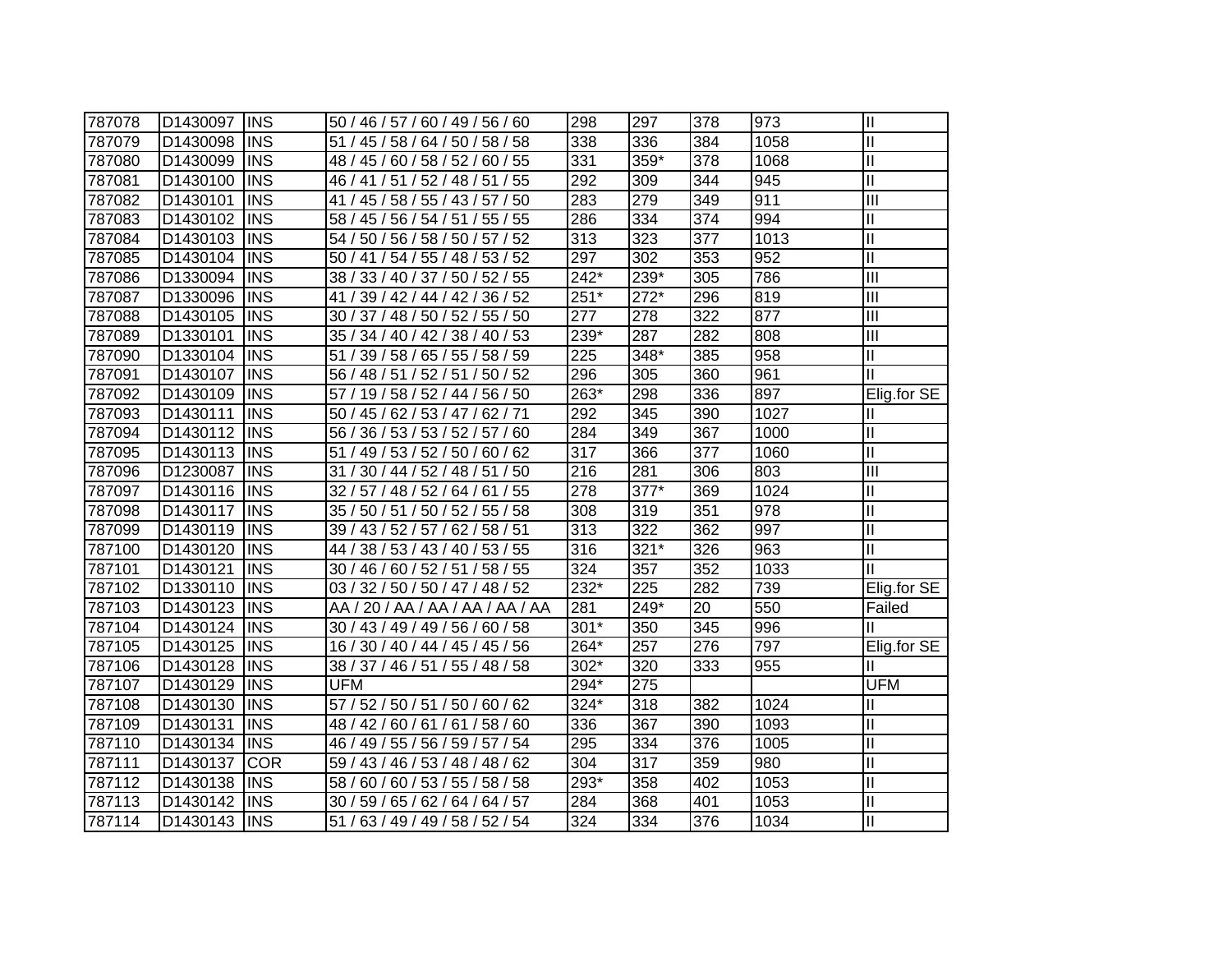| 787115 | D1430145 | <b>INS</b> | 47 / 46 / 54 / 56 / 59 / 56 / 52    | 284*             | 308  | 370 | 962  | Ш                          |
|--------|----------|------------|-------------------------------------|------------------|------|-----|------|----------------------------|
| 787116 | D1430147 | <b>INS</b> | 56 / 62 / 53 / 50 / AA / 60 / 58    | 327*             | 323  | 339 | 989  | Elig.for SE                |
| 787117 | D1430150 | <b>INS</b> | 35 / 46 / 47 / 58 / 56 / 48 / 52    | 283              | 292  | 342 | 917  | Ш                          |
| 787118 | D1430153 | <b>INS</b> | 39 / 44 / 48 / 52 / 61 / 57 / 50    | 304              | 287  | 351 | 942  | $\mathbf{I}$               |
| 787119 | D1430157 | <b>INS</b> | 48 / 43 / 53 / 52 / 59 / 50 / 55    | 282              | 297  | 360 | 939  | $\mathbf{I}$               |
| 787120 | D1430160 | <b>INS</b> | <b>UFM</b>                          | $\overline{307}$ | 335  |     |      | <b>UFM</b>                 |
| 787121 | D1430161 | <b>INS</b> | 65 / 50 / 51 / 59 / 54 / 62 / 52    | 351              | 344  | 393 | 1088 | Ш                          |
| 787122 | D1430163 | <b>INS</b> | 54 / 45 / 53 / 46 / 56 / 53 / 54    | $293*$           | 293  | 361 | 947  | $\mathbf{I}$               |
| 787123 | D1430164 | <b>INS</b> | 46 / 39 / 47 / 61 / 58 / 54 / 55    | 329*             | 296* | 360 | 985  | $\mathbf{I}$               |
| 787124 | D1430165 | <b>INS</b> | 51 / 46 / 51 / 25 / 53 / 56 / 75    | 293*             | 294* | 357 | 944  | $\mathop{\rm II}\nolimits$ |
| 787125 | D1430169 | <b>INS</b> | 52 / 44 / 49 / 52 / 50 / 48 / 62    | 263              | 293  | 357 | 913  | $\mathbf{I}$               |
| 787126 | D1430170 | <b>INS</b> | 58 / 48 / 46 / 41 / 53 / 50 / 58    | 280              | 273  | 354 | 907  | $\overline{III}$           |
| 787127 | D1430171 | <b>INS</b> | 49 / 47 / 52<br>54/33/<br>46/41/    | 255              | 327  | 322 | 904  | $\overline{\mathbb{I}}$    |
| 787128 | D1430172 | <b>INS</b> | 60 / 53 / 75<br>65 / 46 / 43 / 59 / | 304              | 374  | 401 | 1079 | $\mathbf{I}$               |
| 787129 | D1430174 | <b>INS</b> | 58 / 55 / 60<br>55 / 40 / 50 / 51 / | 278*             | 313  | 369 | 960  | $\mathbf{I}$               |
| 787130 | D1430176 | <b>INS</b> | 76 / 39 / 48 / 54 / 58 / 55 / 65    | 287*             | 330* | 395 | 1012 | $\mathbf{I}$               |
| 787131 | D1430177 | <b>INS</b> | 40 / 49 / 47 / 48 / 64 / 60 / 60    | 297              | 354  | 368 | 1019 | $\mathbf{I}$               |
| 787132 | D1430180 | <b>INS</b> | 49 / 48 / 45 / 49 / 56 / 49 / 58    | 254*             | 312  | 354 | 920  | Ш                          |
| 787133 | D1430181 | <b>INS</b> | 64 / 56 / 58 / 60 / 61 / 60 / 62    | 339              | 340  | 421 | 1100 | Ш                          |
| 787134 | D1430182 | <b>INS</b> | 57 / 45 / 56 / 55 / 62 / 63 / 57    | 328*             | 337  | 395 | 1060 | Ш                          |
| 787135 | D1430183 | <b>INS</b> | 70 / 52 / 53 / 52 / 66 / 62 / 58    | 320              | 353  | 413 | 1086 | $\mathbf{I}$               |
| 787136 | D1430186 | <b>INS</b> | 49 / 47 / 58 / 53 / 57 / 58 / 60    | 288*             | 286  | 382 | 956  | $\mathbf{II}$              |
| 787137 | D1430187 | <b>INS</b> | 50 / 50 / 51 / 59 / 59 / 62 / 56    | $292*$           | 361* | 387 | 1040 | $\overline{\mathbb{I}}$    |
| 787138 | D1430188 | <b>INS</b> | 51 / 49 / 41 / 41 / 56 / 54 / 57    | $233*$           | 280  | 349 | 862  | $\overline{\mathbb{I}}$    |
| 787139 | D1430189 | <b>INS</b> | 36 / 49 / 42 / 60 / 51 / 57<br>41/  | 251              | 279  | 336 | 866  | III                        |
| 787140 | D1430191 | <b>INS</b> | 59 / 45 / 49 / 51 / 59 / 58 / 64    | 287*             | 330  | 385 | 1002 | П                          |
| 787141 | D1430193 | <b>INS</b> | 47 / 35 / 23 / 44 / 48 / 50 / 65    | 293              | 285  | 312 | 890  | Elig.for SE                |
| 787142 | D1430194 | <b>INS</b> | 58 / 54 / 50 / 60 / 58 / 63 / 78    | $329*$           | 355  | 421 | 1105 | Ш                          |
| 787143 | D1430195 | <b>INS</b> | 56 / 51 / 50 / 52 / 56 / 56 / 60    | $282*$           | 324  | 381 | 987  | $\mathbf{I}$               |
| 787144 | D1430196 | <b>COR</b> | 63 / 60 / 48 / 56 / 51 / 53 / 62    | 329*             | 364* | 393 | 1086 | $\mathbf{I}$               |
| 787145 | D1430197 | <b>INS</b> | 38 / 50 / 48 / 54 / 57 / 55 / 60    | $291*$           | 313  | 362 | 966  | Ш                          |
| 787146 | D1330186 | <b>INS</b> | 25 / 27 / 45 / 33 / 50 / 49 / 65    | 264*             | 285* | 294 | 843  | Elig.for SE                |
| 787147 | D1430205 | <b>INS</b> | 53 / 54 / 58 / 63 / 61 / 64<br>51   | 319              | 338  | 404 | 1061 | Ш                          |
| 787148 | D1430206 | <b>INS</b> | 53 / 48 / 50 / 58 / 61 / 62 / 64    | 334              | 348  | 396 | 1078 |                            |
| 787149 | D1430209 | <b>INS</b> | 50 / 45 / 58 / 63 / 58 / 60<br>20   | $303*$           | 358  | 354 | 1015 | Elig.for SE                |
| 787150 | D1430212 | <b>INS</b> | 45 / 46 / 58 / 61 / 60 / 58<br>57/  | 296*             | 360  | 385 | 1041 | Ш                          |
| 787151 | D1430213 | <b>INS</b> | 62 / 61 / 48 / 60 / 66 / 64 / 62    | $348*$           | 335  | 423 | 1106 | $\mathbf{I}$               |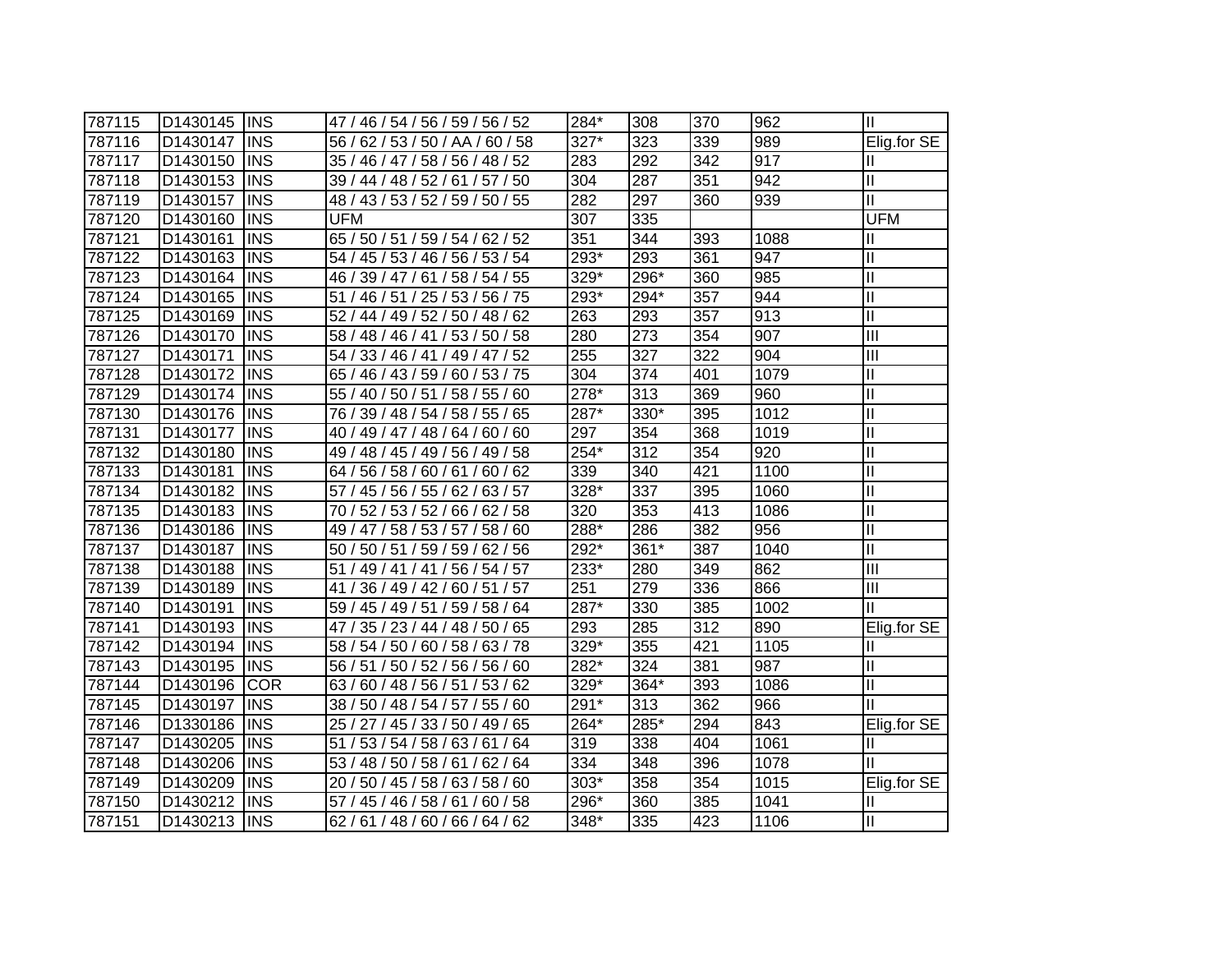| 787152 | D1430215             | <b>INS</b> | 54 / 46 / 44 / 48 / 63 / 62 / 65    | 333  | 370    | 382 | 1085 | $\mathbf{I}$            |
|--------|----------------------|------------|-------------------------------------|------|--------|-----|------|-------------------------|
| 787153 | D1430216             | <b>INS</b> | 44 / 36 / 47 / 49 / 56 / 48 / 76    | 339* | 310    | 356 | 1005 | $\mathbf{I}$            |
| 787154 | D1430219             | <b>INS</b> | 30 / 48 / 51 / 52 / 58 / 49 / 58    | 286  | 306    | 346 | 938  | $\overline{\mathbb{I}}$ |
| 787155 | D1430220             | <b>INS</b> | 56 / 44 / 54 / 51 / 55 / 55 / 68    | 310  | 321    | 383 | 1014 | $\mathbf{I}$            |
| 787156 | D1430221             | <b>INS</b> | 49 / 41 / 51 / 47 / 42 / 52 / 54    | 261* | $318*$ | 336 | 915  | $\overline{\mathbb{I}}$ |
| 787157 | D1430223             | <b>INS</b> | 42 / 40 / 47 / 45 / 44 / 49 / 51    | 244  | 273*   | 318 | 835  | $\overline{\mathbb{H}}$ |
| 787158 | D1430226             | <b>INS</b> | 34 / 47 / 40 / 51 / 48 / 50 / 55    | 247* | 291    | 325 | 863  | III                     |
| 787159 | D1430228             | <b>INS</b> | 39 / 40 / 40 / 51 / 51 / 48 / 53    | 306  | 308*   | 322 | 936  | $\overline{\mathbb{I}}$ |
| 787160 | D1430229             | <b>INS</b> | 46 / 40 / 39 / 39 / 40 / 43 / 68    | 253  | 250    | 315 | 818  | $\overline{\mathbb{H}}$ |
| 787161 | D1330201             | <b>INS</b> | 43 / 46 / 51 / 51 / 49 / 60 / 51    | 260* | 285*   | 351 | 896  | III                     |
| 787162 | D1430230             | <b>INS</b> | 43 / 42 / 44 / 50 / 48 / 55 / 53    | 273  | 290    | 335 | 898  | $\overline{\mathbf{m}}$ |
| 787163 | D1430231             | <b>INS</b> | 39 / 46 / 49 / 48 / 56 / 54 / 58    | 264  | 266    | 350 | 880  | III                     |
| 787164 | D1430232             | <b>INS</b> | 34 / 22 / 40 / 42 / 51 / 53 / 51    | 283* | 282    | 293 | 858  | Elig.for SE             |
| 787165 | D1430233             | <b>INS</b> | 56 / 45 / 40 / 55 / 51 / 50 / 60    | 301  | 320    | 357 | 978  | Ш                       |
| 787166 | D1430234             | <b>INS</b> | 56 / 46 / 54 / 53 / 48 / 57 / 62    | 367  | 315    | 376 | 1058 | Ш                       |
| 787167 | D1430235             | <b>INS</b> | 48 / 47 / 39 / 41 / 54 / 46 / 68    | 308  | 240    | 343 | 891  | Ш                       |
| 787168 | D1430236             | <b>INS</b> | 50 / 38 / 48 / 30 / 51 / 47 / 65    | 284  | 255    | 329 | 868  | III                     |
| 787169 | D1130251             | <b>INS</b> | 42 / 51 / 45 / 33 / 54 / 47 / 67    | 293* | 307    | 339 | 939  | Ш                       |
| 787170 | D1430238             | <b>INS</b> | 55 / 46 / 49 / 42 / 51 / 51 / 66    | 320* | 268    | 360 | 948  | Ш                       |
| 787171 | D1430239             | <b>INS</b> | 34 / 42 / 45 / 19 / 54 / 49 / 60    | 304  | 319    | 303 | 926  | Elig.for SE             |
| 787172 | D1430240             | <b>INS</b> | 49 / 48 / 44 / 44 / 54 / 52 / 64    | 278  | 271    | 355 | 904  | Ш                       |
| 787173 | D1430241             | <b>INS</b> | 64 / 62 / 56 / 50 / 57 / 55 / 68    | 353  | 369    | 412 | 1134 | Ш                       |
| 787174 | D1430243             | <b>INS</b> | 20 / 37 / 48 / 20 / 51 / 42 / 68    | 287  | 260    | 286 | 833  | Failed                  |
| 787175 | D1430245             | <b>INS</b> | / 54 / 51 / 54 / 51 / 55 / 64<br>61 | 357  | 362    | 390 | 1109 | Ш                       |
| 787176 | D1430247             | <b>INS</b> | 56 / 57 / 57 / 44 / 62 / 57 / 70    | 347  | 369    | 403 | 1119 | $\mathbf{I}$            |
| 787177 | D1430248             | <b>INS</b> | 58 / 56 / 61 / 54 / 65 / 57 / 68    | 356  | 378    | 419 | 1153 |                         |
| 787178 | D1330235             | <b>INS</b> | 24 / 36 / 42 / 18 / 47 / 49 / 65    | 220* | 220*   | 281 | 721  | Failed                  |
| 787179 | D1430249             | <b>INS</b> | 15 / 45 / 36 / 13 / 45 / 54 / 52    | 269  | 290    | 260 | 819  | Failed                  |
| 787180 | D1430250             | <b>COR</b> | 56 / 48 / 47 / 33 / 53 / 52 / 55    | 331  | 349    | 344 | 1024 | Ш                       |
| 787181 | D1430251             | <b>INS</b> | AA / AA / AA / AA / AA / AA / AA    | 356  | 326    | AA  | 682  | Α                       |
| 787182 | D1430252             | <b>INS</b> | 50 / 48 / 51 / 33 / 51 / 57 / 62    | 341  | 352    | 352 | 1045 | Ш                       |
| 787183 | D1430254             | <b>INS</b> | 36 / 48 / 30 / 60 / 57 / 56<br>41 / | 289  | 300    | 328 | 917  | Ш                       |
| 787184 | D <sub>1330239</sub> | <b>INS</b> | 55 / 38 / 47 / 08 / 52 / 54 / 56    | 273  | 270    | 310 | 853  | Elig.for SE             |
| 787185 | D1330240             | <b>INS</b> | 50 / 45 / 49 / 23 / 55 / 55 / 58    | 254  | 303    | 335 | 892  | Elig.for SE             |
| 787186 | D1430255             | <b>INS</b> | 48 / 35 / 50 / 30 / 44 / 52 / 78    | 301  | 275    | 337 | 913  | Ш                       |
| 787187 | D1430256             | <b>INS</b> | 49 / 41 / 53 / 36 / 56 / 58 / 57    | 320* | 311    | 350 | 981  | Ш                       |
| 787188 | D1430257             | <b>INS</b> | 56 / 44 / 47 / 40 / 49 / 52 / 62    | 248  | 330    | 350 | 928  | Ш                       |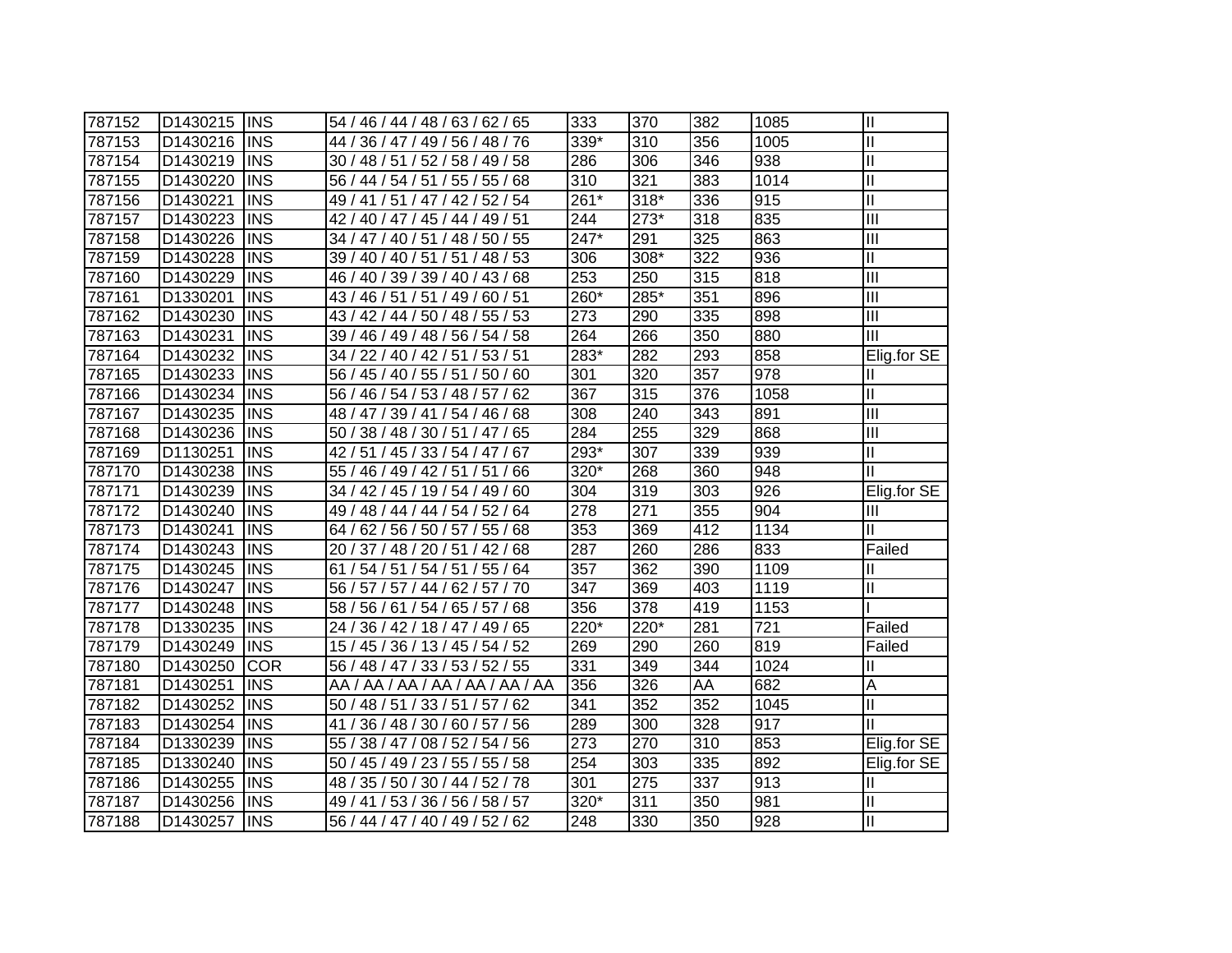| 787189 | D1430258 | <b>INS</b> | 58 / 50 / 57 / 58 / 60 / 60 / 64 | 318    | 339    | 407 | 1064 | IШ                        |
|--------|----------|------------|----------------------------------|--------|--------|-----|------|---------------------------|
| 787190 | D1430259 | <b>INS</b> | 60 / 39 / 47 / 47 / 59 / 56 / 70 | $317*$ | 341    | 378 | 1036 | $\mathbf{II}$             |
| 787191 | D1430260 | <b>INS</b> | 61 / 63 / 51 / 36 / 53 / 62 / 68 | 329    | 351    | 394 | 1074 | Ш                         |
| 787192 | D1330250 | <b>INS</b> | 39 / 35 / 43 / 17 / 52 / 48 / 64 | 231*   | 246    | 298 | 775  | Elig.for SE               |
| 787193 | D1430261 | <b>INS</b> | 57 / 50 / 54 / 36 / 55 / 53 / 62 | 301    | 346    | 367 | 1014 | Ш                         |
| 787194 | D1430262 | <b>INS</b> | 55 / 54 / 47 / 51 / 57 / 61 / 66 | 315    | 349    | 391 | 1055 | Ш                         |
| 787195 | D1430263 | <b>INS</b> | 38 / 47 / 46 / 53 / 53 / 53 / 68 | 292    | 350    | 358 | 1000 | Ш                         |
| 787196 | D1430264 | <b>INS</b> | 49 / 40 / 50 / 30 / 57 / 57 / 67 | 229    | 304    | 350 | 883  | $\overline{\mathsf{III}}$ |
| 787197 | D1430265 | <b>INS</b> | <b>UFM</b>                       | 241    | 278    |     |      | <b>UFM</b>                |
| 787198 | D1330254 | <b>INS</b> | 33 / 43 / 36 / 33 / 58 / 50 / 61 | 239*   | 234    | 314 | 787  | III                       |
| 787199 | D1430267 | <b>INS</b> | 42 / 33 / 36 / 31 / 52 / 53 / 58 | 240*   | 270    | 305 | 815  | Ш                         |
| 787200 | D1430268 | <b>INS</b> | 42 / 37 / 50 / 46 / 59 / 62 / 67 | 322    | 359    | 363 | 1044 | Ш                         |
| 787201 | D1430269 | <b>INS</b> | 63 / 61 / 50 / 33 / 60 / 62 / 60 | 297*   | 373    | 389 | 1059 | $\mathbf{I}$              |
| 787202 | D1430270 | <b>INS</b> | 44 / 38 / 17 / 37 / 56 / 58 / 53 | 286    | 299    | 303 | 888  | Elig.for SE               |
| 787203 | D1430272 | <b>INS</b> | 49 / 40 / 50 / 50 / 60 / 63 / 76 | 304    | 358    | 388 | 1050 | Ш                         |
| 787204 | D1430273 | <b>INS</b> | 48 / 37 / 51 / 47 / 55 / 55 / 71 | 253*   | 289    | 364 | 906  | Ш                         |
| 787205 | D1430274 | <b>INS</b> | 47 / 46 / 50 / 39 / 62 / 52 / 63 | 295    | 336*   | 359 | 990  | $\mathbf{I}$              |
| 787206 | D1430275 | <b>INS</b> | 45 / 46 / 52 / 30 / 60 / 51 / 64 | 284    | $313*$ | 348 | 945  | $\mathbf{I}$              |
| 787207 | D1430276 | <b>INS</b> | 60 / 60 / 46 / 38 / 48 / 47 / 63 | 296    | 304*   | 362 | 962  | $\mathbf{I}$              |
| 787208 | D1430277 | IINS       | 43 / 40 / 39 / 54 / 43 / 52 / 60 | 279    | 282    | 331 | 892  | III                       |
| 787209 | D1430278 | <b>INS</b> | 57 / 39 / 60 / 51 / 50 / 53 / 58 | 332    | 359    | 368 | 1059 | $\mathbf{I}$              |
| 787210 | D1430279 | <b>INS</b> | 56 / 44 / 62 / 49 / 52 / 62 / 63 | 351    | 344    | 388 | 1083 | Ш                         |
| 787211 | D1430280 | <b>INS</b> | 51 / 33 / 52 / 63 / 54 / 47 / 68 | 284    | 282    | 368 | 934  | $\mathbf{I}$              |
| 787212 | D1430282 | <b>INS</b> | 48 / 39 / 39 / 25 / 40 / 36 / 54 | 244*   | $271*$ | 281 | 796  | Elig.for SE               |
| 787213 | D1430283 | <b>INS</b> | 50 / 48 / 50 / 52 / 44 / 53 / 64 | 303    | 323    | 361 | 987  | Ш                         |
| 787214 | D1430284 | <b>INS</b> | 51 / 42 / 57 / 37 / 50 / 48 / 51 | 286    | 286*   | 336 | 908  | Ш                         |
| 787215 | D1430287 | <b>INS</b> | 47 / 39 / 44 / 48 / 51 / 58 / 56 | 267    | 288    | 343 | 898  | Ш                         |
| 787216 | D1430288 | <b>INS</b> | 43 / 39 / 46 / 60 / 51 / 55 / 60 | $303*$ | 313    | 354 | 970  | Ш                         |
| 787217 | D1430289 | <b>INS</b> | 54 / 52 / 51 / 66 / 51 / 45 / 51 | 306    | 311    | 370 | 987  | $\mathbf{II}$             |
| 787218 | D1430290 | <b>INS</b> | 40 / 46 / 40 / 37 / 43 / 33 / 52 | 305    | 241    | 291 | 837  | Ш                         |
| 787219 | D1330285 | <b>INS</b> | 33 / 27 / 46 / 43 / 46 / 34 / 49 | $219*$ | 259    | 278 | 756  | Ш                         |
| 787220 | D1430292 | <b>INS</b> | 53 / 51 / 58 / 64 / 58 / 53 / 52 | 296    | 273    | 389 | 958  | $\mathbf{II}$             |
| 787221 | D1430294 | <b>INS</b> | 63 / 60 / 56 / 60 / 50 / 42 / 69 | 323    | 251    | 400 | 974  | $\mathbf{II}$             |
| 787222 | D1430295 | <b>INS</b> | 52 / 48 / 52 / 57 / 43 / 42 / 54 | 287    | 285    | 348 | 920  | $\mathbf{II}$             |
| 787223 | D1430296 | <b>INS</b> | 64 / 57 / 59 / 66 / 61 / 58 / 65 | 327    | 351    | 430 | 1108 | $\mathbf{  }$             |
| 787224 | D1430297 | <b>INS</b> | 61 / 62 / 65 / 63 / 71 / 70 / 66 | 379    | 364    | 458 | 1201 |                           |
| 787225 | D1430298 | <b>INS</b> | 34 / 42 / 56 / 62 / 60 / 51 / 60 | 309    | 308*   | 365 | 982  | Ш                         |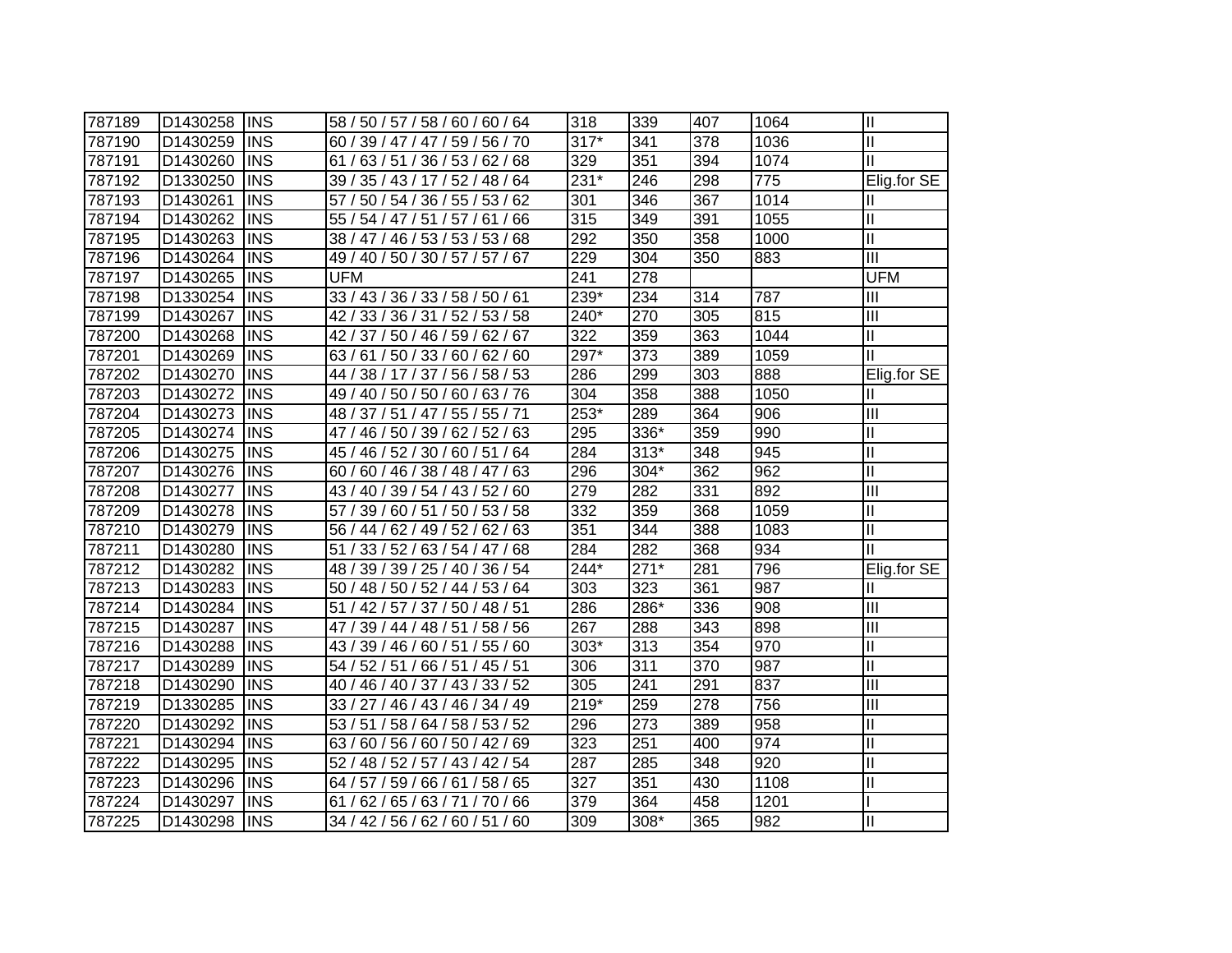| 787226 | D1430300 | <b>INS</b> | 54 / 50 / 49 / 56 / 60 / 49 / 58    | 323    | 272    | 376 | 971  | $\mathbf{I}$               |
|--------|----------|------------|-------------------------------------|--------|--------|-----|------|----------------------------|
| 787227 | D1430301 | <b>INS</b> | 52 / 44 / 58 / 55 / 45 / 44 / 56    | 320    | 274    | 354 | 948  | $\mathbf{I}$               |
| 787228 | D1430302 | <b>INS</b> | 48 / 41 / 52 / 54 / 49 / 43 / 53    | 295    | 301    | 340 | 936  | $\mathbf{I}$               |
| 787229 | D1430303 | <b>INS</b> | 56 / 54 / 59 / 58 / 60 / 52 / 58    | 313    | 355    | 397 | 1065 | $\mathbf{I}$               |
| 787230 | D1430304 | INS        | 43 / 46 / 46 / 57 / 52 / 57 / 60    | 299    | 345    | 361 | 1005 | $\mathbf{I}$               |
| 787231 | D1430305 | <b>INS</b> | 43 / 37 / 55 / 54 / 54 / 56 / 60    | 295    | $351*$ | 359 | 1005 | $\mathbf{I}$               |
| 787232 | D1430306 | <b>INS</b> | 52 / 43 / 39 / 62 / 59 / 62 / 50    | 341    | 359*   | 367 | 1067 | $\mathbf{I}$               |
| 787233 | D1430308 | <b>INS</b> | 61 / 65 / 48 / 60 / 61 / 60 / 52    | $218*$ | 279*   | 407 | 904  | $\overline{\mathbb{H}}$    |
| 787234 | D1330296 | <b>INS</b> | 36 / 36 / 53 / 57 / 56 / 58 / 48    | 243*   | 236*   | 344 | 823  | $\overline{III}$           |
| 787235 | D1430310 | <b>INS</b> | 52 / 52 / 62 / 63 / 62 / 56<br>52 / | 323    | 362    | 399 | 1084 | $\mathbf{I}$               |
| 787236 | D1430312 | <b>INS</b> | 49 / 45 / 60 / 55 / 65 / 58 / 68    | 283    | 330    | 400 | 1013 | $\mathbf{I}$               |
| 787237 | D1430315 | <b>INS</b> | 63 / 48 / 54 / 54 / 55 / 60<br>63/  | 265*   | 346*   | 397 | 1008 | $\mathbf{I}$               |
| 787238 | D1430317 | <b>INS</b> | 54 / 61 / 60 / 64 / 62 / 61<br>57/  | 274    | 339    | 419 | 1032 | $\mathbf{I}$               |
| 787239 | D1430318 | <b>INS</b> | 48 / 57 / 61 / 63 / 66 / 61 / 56    | 274    | 347    | 412 | 1033 | $\mathbf{I}$               |
| 787240 | D1430319 | <b>INS</b> | 40 / 37 / 50 / 56 / 47 / 53 / 54    | 276*   | 298    | 337 | 911  | $\overline{\mathbb{H}}$    |
| 787241 | D1430320 | <b>INS</b> | 35 / 39 / 60 / 56 / 70 / 60 / 60    | 283    | 334    | 380 | 997  | $\mathbf{I}$               |
| 787242 | D1430324 | <b>INS</b> | 43 / 56 / 54 / 61 / 61 / 61 / 52    | 274    | 311    | 388 | 973  | $\mathbf{I}$               |
| 787243 | D1430325 | <b>INS</b> | 37 / 33 / 50 / 44 / 48 / 47 / 51    | 235    | 274    | 310 | 819  | III                        |
| 787244 | D1330316 | <b>INS</b> | 14 / 39 / 45 / 51 / 45 / 49 / 48    | 220*   | $271*$ | 291 | 782  | Elig.for SE                |
| 787245 | D1430328 | <b>INS</b> | 44 / 51 / 56 / 57 / 42 / 60 / 58    | 315    | 332*   | 368 | 1015 | Ш                          |
| 787246 | D1330319 | <b>INS</b> | 44 / 41 / 48 / 56 / 53 / 56 / 56    | 262*   | 305    | 354 | 921  | $\mathbf{I}$               |
| 787247 | D1330320 | <b>INS</b> | 64 / 61 / 60 / 69 / 68 / 62 / 55    | 314    | 277    | 439 | 1030 | $\mathbf{I}$               |
| 787248 | D1430330 | <b>INS</b> | 55 / 47 / 51 / 56 / 65 / 56 / 56    | 316    | 327    | 386 | 1029 | $\mathbf{I}$               |
| 787249 | D1430332 | <b>INS</b> | 49 / 36 / 56 / 49 / 57 / 60 / 52    | 233*   | 305    | 359 | 897  | $\overline{III}$           |
| 787250 | D1430333 | <b>INS</b> | 63 / 63 / 67 / 68 / 71 / 63 / 56    | 287    | 344    | 451 | 1082 | $\mathsf{II}$              |
| 787251 | D1430335 | <b>INS</b> | 51 / 45 / 53 / 54 / 42 / 51 / 55    | 259    | 260    | 351 | 870  | $\overline{III}$           |
| 787252 | D1430336 | <b>INS</b> | 54 / 42 / 50 / 57 / 49 / 47 / 54    | 255    | 311    | 353 | 919  | $\mathop{\rm II}\nolimits$ |
| 787253 | D1330328 | <b>INS</b> | 45 / 40 / 60 / 53 / 47 / 57 / 52    | 292*   | 250    | 354 | 896  | III                        |
| 787254 | D1430341 | <b>INS</b> | AA / AA / AA / AA / AA / AA / AA    | 299*   | 306    | AA  | 605  | A                          |
| 787255 | D1430342 | <b>INS</b> | 57 / 54 / 55 / 60 / 68 / 62 / 56    | 275*   | 341    | 412 | 1028 | $\mathbf{I}$               |
| 787256 | D1430343 | <b>INS</b> | 49 / 41 / 59 / 56 / 70 / 53 / 55    | 286*   | 320    | 383 | 989  | $\mathbf{I}$               |
| 787257 | D1430344 | <b>INS</b> | 44 / 49 / 60 / 61 / 60 / 57 / 54    | 273    | 308    | 385 | 966  | $\mathbf{I}$               |
| 787258 | D1430348 | <b>INS</b> | 49 / 43 / 57 / 58 / 70 / 55 / 55    | 334    | 313    | 387 | 1034 | $\mathbf{I}$               |
| 787259 | D1430350 | <b>INS</b> | 52 / 53 / 57 / 63 / 64 / 60 / 70    | 328    | 349    | 419 | 1096 | $\mathbf{I}$               |
| 787260 | D1330337 | <b>INS</b> | 63 / 65 / 64 / 62 / 61 / 60 / 56    | 253    | 342    | 431 | 1026 | $\mathbf{I}$               |
| 787261 | D1430351 | <b>INS</b> | 37 / 53 / 54 / 54 / 51 / 55<br>41/  | 278*   | $273*$ | 345 | 896  | Ш                          |
| 787262 | D1230328 | <b>INS</b> | 35 / 29 / 50 / 48 / 51 / 36 / 48    | 218    | 274    | 297 | 789  | $\overline{III}$           |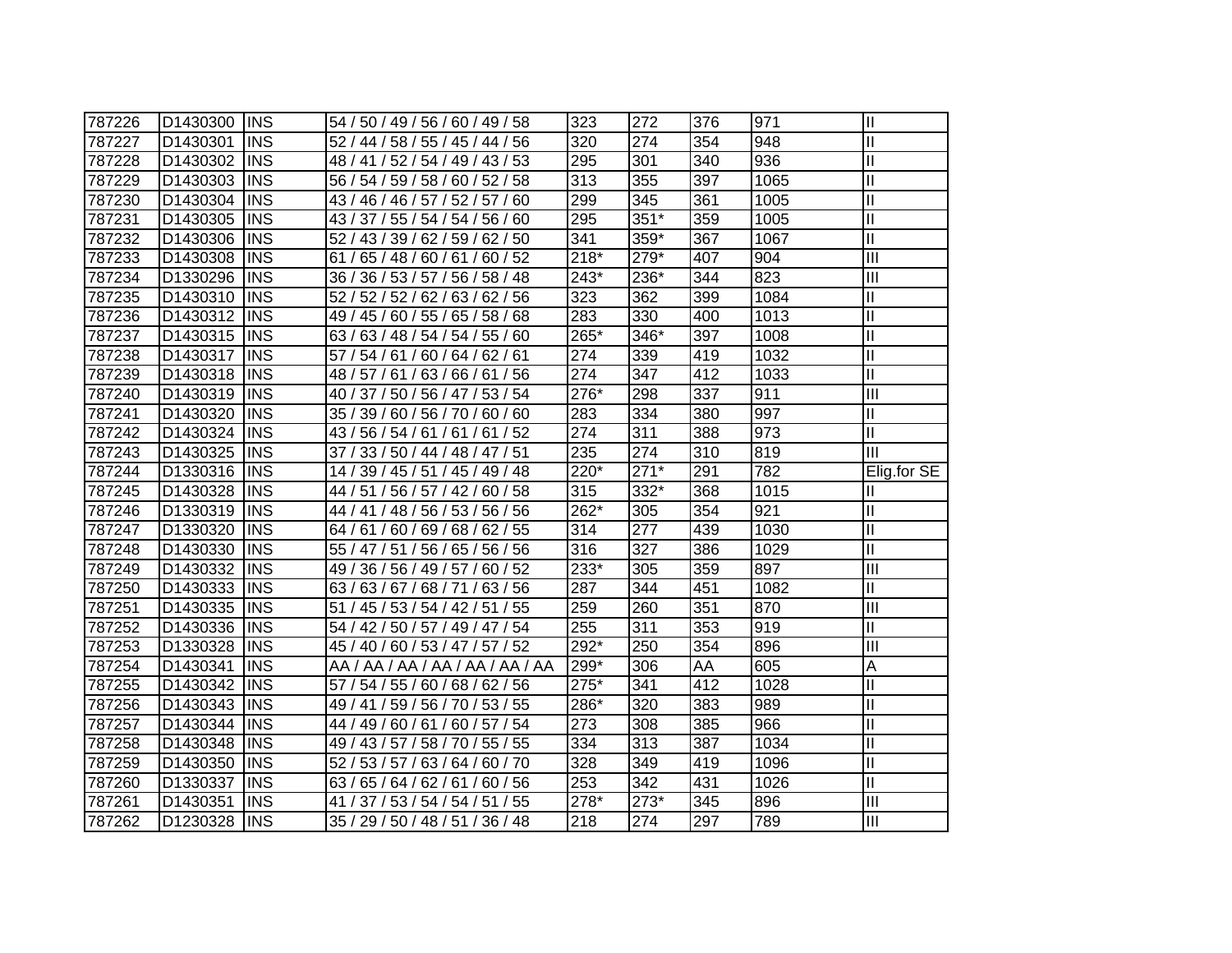| 787263 | D1430355 | <b>INS</b>  | <b>UFM</b>                       | 264    | 306    |     |      | <b>UFM</b>    |
|--------|----------|-------------|----------------------------------|--------|--------|-----|------|---------------|
| 787264 | D1430358 | <b>INS</b>  | 46 / 29 / 48 / 53 / 52 / 37 / 55 | 283*   | 270    | 320 | 873  | Ш             |
| 787265 | D1430359 | <b>INS</b>  | 62 / 36 / 56 / 57 / 60 / 63 / 54 | 293*   | 314    | 388 | 995  | $\mathbf{II}$ |
| 787266 | D1330349 | <b>INS</b>  | 47 / 40 / 47 / 54 / 54 / 53 / 55 | 267    | 261    | 350 | 878  | III           |
| 787267 | D1430361 | <b>INS</b>  | 48 / 40 / 53 / 58 / 55 / 55 / 60 | 366*   | 319*   | 369 | 1054 | $\mathbf{II}$ |
| 787268 | D1430362 | <b>INS</b>  | 18 / 44 / 47 / 52 / 48 / 19 / 48 | 298*   | 294    | 276 | 868  | Failed        |
| 787269 | D1430363 | <b>INS</b>  | 37 / 43 / 60 / 54 / 49 / 30 / 48 | 278*   | 255*   | 321 | 854  | Ш             |
| 787270 | D1430364 | <b>BKG</b>  | 41 / 49 / 43 / 47 / 51 / 57 / 50 | 268*   | 309    | 338 | 915  | Ш             |
| 787271 | D1430365 | <b>INS</b>  | 41 / 43 / 57 / 48 / 50 / 53 / 52 | 285*   | 281    | 344 | 910  | III           |
| 787272 | D1430366 | <b>INS</b>  | 50 / 47 / 51 / 54 / 58 / 54 / 56 | 336    | 346    | 370 | 1052 | Ш             |
| 787273 | D1430367 | <b>INS</b>  | 53 / 38 / 55 / 60 / 56 / 52 / 55 | 317    | 327    | 369 | 1013 | $\mathbf{I}$  |
| 787274 | D1430369 | <b>INS</b>  | 50 / 44 / 59 / 55 / 55 / 35 / 54 | 294    | 298    | 352 | 944  | $\mathbf{I}$  |
| 787275 | D1430370 | <b>INS</b>  | 50 / 49 / 48 / 56 / 56 / 63 / 56 | 335    | 326*   | 378 | 1039 | Ш             |
| 787276 | D1430371 | <b>INS</b>  | 53 / 46 / 61 / 60 / 60 / 45 / 55 | 322    | 314    | 380 | 1016 | $\mathbf{I}$  |
| 787277 | D1430373 | IINS        | 40 / 38 / 57 / 51 / 49 / 33 / 50 | 264    | 271    | 318 | 853  | III           |
| 787278 | D1430374 | <b>IINS</b> | 64 / 62 / 59 / 64 / 57 / 55 / 55 | 341    | 302    | 416 | 1059 | Ш             |
| 787279 | D1430376 | <b>IINS</b> | 41 / 53 / 58 / 55 / 53 / 48 / 56 | 307    | 308*   | 364 | 979  | $\mathbf{I}$  |
| 787280 | D1430378 | <b>INS</b>  | 66 / 57 / 63 / 64 / 62 / 69 / 64 | 355    | 373    | 445 | 1173 |               |
| 787281 | D1430379 | <b>INS</b>  | 60 / 50 / 61 / 58 / 56 / 50 / 60 | 326    | 336    | 395 | 1057 | $\mathbf{I}$  |
| 787282 | D1430380 | <b>INS</b>  | 60 / 47 / 61 / 60 / 63 / 63 / 61 | 341    | 365*   | 415 | 1121 | $\mathbf{I}$  |
| 787283 | D1430381 | <b>IINS</b> | 55 / 41 / 59 / 52 / 54 / 52 / 54 | 256    | 278*   | 367 | 901  | III           |
| 787284 | D1430382 | <b>INS</b>  | 45 / 34 / 57 / 53 / 48 / 53 / 48 | 299    | 312    | 338 | 949  | $\mathbf{I}$  |
| 787285 | D1330373 | <b>INS</b>  | 48 / 40 / 52 / 53 / 62 / 50 / 55 | $274*$ | 294    | 360 | 928  | Ш             |
| 787286 | D1430390 | <b>INS</b>  | 48 / 41 / 51 / 52 / 57 / 52 / 52 | 262    | 301    | 353 | 916  | Ш             |
| 787287 | D1430392 | <b>INS</b>  | 46 / 39 / 55 / 57 / 62 / 62 / 55 | 284*   | 296    | 376 | 956  | $\mathbf{I}$  |
| 787288 | D1430393 | <b>INS</b>  | 40 / 38 / 48 / 54 / 54 / 53 / 55 | 257    | 271    | 342 | 870  | III           |
| 787289 | D1430394 | <b>INS</b>  | 53 / 44 / 65 / 56 / 64 / 64 / 54 | 323    | 348    | 400 | 1071 | Ш             |
| 787290 | D1430396 | <b>INS</b>  | 57 / 44 / 53 / 63 / 66 / 60 / 53 | 309    | 321    | 396 | 1026 | $\mathbf{I}$  |
| 787291 | D1430397 | <b>INS</b>  | AA / AA / AA / AA / AA / AA / AA | 354    | 349    | AA  | 703  | A             |
| 787292 | D1430400 | <b>INS</b>  | AA / AA / AA / AA / AA / AA / AA | 336    | 343    | AA  | 679  | A             |
| 787293 | D1430402 | <b>INS</b>  | 52 / 49 / 55 / 61 / 64 / 64 / 60 | 335    | 332    | 405 | 1072 | Ш             |
| 787294 | D1430403 | <b>INS</b>  | 62 / 65 / 60 / 65 / 63 / 67 / 55 | 379    | 369    | 437 | 1185 |               |
| 787295 | D1430404 | <b>INS</b>  | 43 / 54 / 58 / 56 / 61 / 51 / 48 | 275    | 287    | 371 | 933  | $\mathsf{I}$  |
| 787296 | D1430405 | <b>INS</b>  | 46 / 47 / 57 / 60 / 66 / 55 / 54 | 307    | 310    | 385 | 1002 | $\mathbf{I}$  |
| 787297 | D1430407 | <b>INS</b>  | 46 / 48 / 53 / 38 / 60 / 52 / 56 | 322    | 288    | 353 | 963  | Ш             |
| 787298 | D1430408 | <b>INS</b>  | 48 / 55 / 60 / 49 / 62 / 63 / 64 | 296    | 294    | 401 | 991  | Ш             |
| 787299 | D1430409 | <b>INS</b>  | 60 / 43 / 60 / 48 / 62 / 56 / 56 | 335*   | $314*$ | 385 | 1034 | Ш             |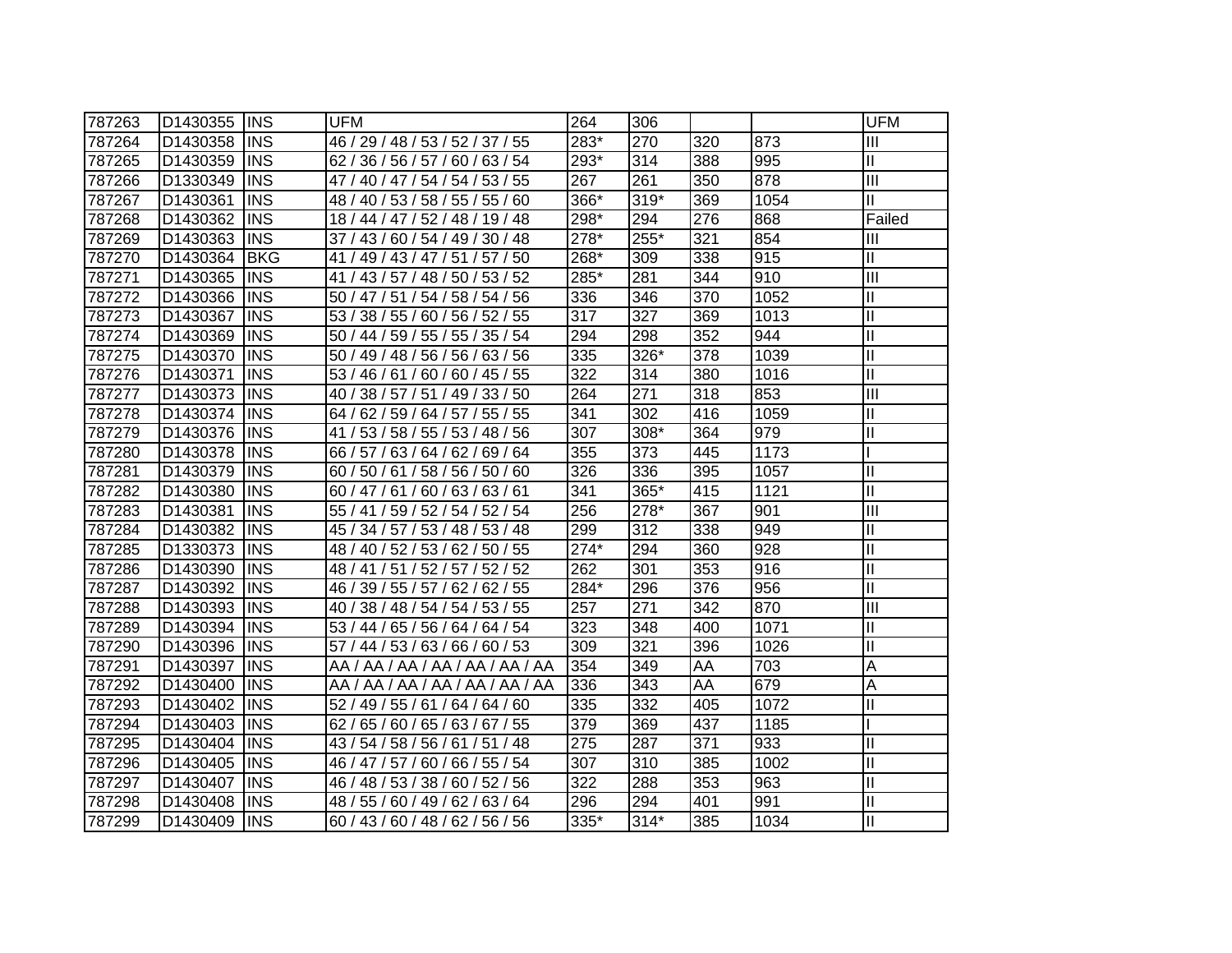| 787300 | D1430410 | <b>INS</b> | 58 / 52 / 54 / 42 / 64 / 54 / 56    | 320    | 338*   | 380 | 1038 | $\mathbf{I}$              |
|--------|----------|------------|-------------------------------------|--------|--------|-----|------|---------------------------|
| 787301 | D1430412 | <b>INS</b> | 60 / 57 / 60 / 62 / 64 / 61 / 65    | 344    | 387    | 429 | 1160 |                           |
| 787302 | D1430413 | <b>INS</b> | 54 / 57 / 51 / 56 / 70 / 57 / 60    | 339    | 341    | 405 | 1085 | Ш                         |
| 787303 | D1430414 | <b>INS</b> | 47 / 39 / 44 / 46 / 47 / 50 / 48    | 287    | 259    | 321 | 867  | III                       |
| 787304 | D1430415 | <b>INS</b> | 62 / 60 / 48 / 49 / 60 / 58 / 50    | 300    | 267    | 387 | 954  | Ш                         |
| 787305 | D1230389 | <b>BKG</b> | 44 / 50 / 50 / 51 / 43 / 61 / 50    | 297*   | 305    | 349 | 951  | $\mathbf{I}$              |
| 787306 | D1430417 | <b>INS</b> | 62 / 57 / 58 / 53 / 68 / 61 / 64    | 328    | 371    | 423 | 1122 | Ш                         |
| 787307 | D1430418 | <b>INS</b> | 43 / 37 / 40 / 40 / 52 / 50 / 48    | $264*$ | 233    | 310 | 807  | $\overline{\mathbb{H}}$   |
| 787308 | D1430421 | <b>INS</b> | 55 / 56 / 51 / 55 / 56 / 61 / 62    | 331    | 360    | 396 | 1087 | Ш                         |
| 787309 | D1430422 | <b>INS</b> | 48 / 42 / 43 / 48 / 63 / 51 / 60    | 299    | 344    | 355 | 998  | $\overline{\mathsf{I}}$   |
| 787310 | D1430425 | <b>INS</b> | 54 / 35 / 35 / 42 / 52 / 50 / 48    | 240*   | 245    | 316 | 801  | $\overline{\mathbb{H}}$   |
| 787311 | D1430426 | <b>INS</b> | 65 / 43 / 52 / 43 / 60 / 51 / 55    | 266    | 330*   | 369 | 965  | Ш                         |
| 787312 | D1430429 | <b>INS</b> | 61 / 52 / 52 / 59 / 52 / 56<br>61/  | $272*$ | $318*$ | 393 | 983  | Ш                         |
| 787313 | D1430430 | <b>INS</b> | 58 / 51 / 58 / 59 / 63 / 58 / 60    | 310    | 363    | 407 | 1080 | $\mathbf{I}$              |
| 787314 | D1430431 | <b>INS</b> | 49 / 48 / 53 / 49 / 53 / 60 / 58    | $264*$ | $323*$ | 370 | 957  | $\mathbf{I}$              |
| 787315 | D1430432 | <b>INS</b> | 57 / 54 / 50 / 59 / 61 / 63 / 65    | 307    | 355    | 409 | 1071 | Ш                         |
| 787316 | D1430433 | <b>INS</b> | 47 / 37 / 48 / 40 / 54 / 54 / 48    | 240    | 272    | 328 | 840  | $\overline{\mathbb{H}}$   |
| 787317 | D1430434 | <b>INS</b> | 58 / 52 / 52 / 52 / 63 / 56 / 65    | 299    | 369    | 398 | 1066 | Ш                         |
| 787318 | D1430435 | <b>INS</b> | / 48 / 57 / 53 / 55 / 58 / 61<br>51 | 283    | 331    | 383 | 997  | $\mathbf{I}$              |
| 787319 | D1430436 | <b>INS</b> | 57 / 51 / 52 / 51 / 61 / 53 / 55    | 270    | 309    | 380 | 959  | $\mathbf{I}$              |
| 787320 | D1430443 | <b>INS</b> | 52 / 43 / 55 / 55 / 60 / 64 / 62    | 294    | 351    | 391 | 1036 | Ш                         |
| 787321 | D1430445 | <b>INS</b> | 50 / 41 / 40 / 48 / 49 / 50 / 50    | 287    | 289    | 328 | 904  | $\overline{\mathbb{H}}$   |
| 787322 | D1430449 | <b>INS</b> | 62 / 61 / 46 / 45 / 53 / 51 / 61    | 233    | 339*   | 379 | 951  | Ш                         |
| 787323 | D1430451 | <b>INS</b> | 60 / 52 / 55 / 49 / 53 / 62 / 64    | 293    | 400    | 395 | 1088 | Ш                         |
| 787324 | D1430452 | <b>INS</b> | 58 / 47 / 63 / 49 / 54 / 59 / 62    | 291*   | 355    | 392 | 1038 | Ш                         |
| 787325 | D1430453 | <b>INS</b> | 52 / 37 / 40 / 48 / 50 / 54 / 55    | 271    | 353    | 336 | 960  | Ш                         |
| 787326 | D1430454 | <b>INS</b> | 20 / 24 / 39 / 40 / 47 / 52 / 52    | 236    | 294    | 274 | 804  | Elig.for SE               |
| 787327 | D1430455 | <b>INS</b> | 57 / 49 / 47 / 53 / 57 / 55 / 55    | 283    | 343    | 373 | 999  | Ш                         |
| 787328 | D1430456 | <b>INS</b> | 55 / 40 / 34 / 38 / 51 / 52 / 58    | 290*   | 318    | 328 | 936  | Ш                         |
| 787329 | D1330434 | <b>INS</b> | 53 / 41 / 36 / 39 / 42 / 49 / 54    | 259    | 308    | 314 | 881  | $\overline{\mathbf{III}}$ |
| 787330 | D1230431 | <b>INS</b> | 33 / 37 / 30 / 44 / 41 / 53 / 62    | 245    | 258    | 300 | 803  | $\overline{\mathbf{III}}$ |
| 787331 | D1430457 | <b>INS</b> | 53 / 48 / 49 / 49 / 61 / 60 / 62    | 331    | 375*   | 382 | 1088 | Ш                         |
| 787332 | D1430458 | <b>INS</b> | 48 / 30 / 33 / 44 / 40 / 60 / 52    | $259*$ | 291*   | 307 | 857  | III                       |
| 787333 | D1430459 | <b>INS</b> | / 29 / 30 / 43 / 51 / 47 / 48<br>30 | 231    | 236    | 278 | 745  | Ш                         |
| 787334 | D1430461 | <b>INS</b> | 36 / 49 / 19 / 47 / 51 / 58 / 48    | $301*$ | 282    | 308 | 891  | Elig.for SE               |
| 787335 | D1430465 | <b>INS</b> | 53 / 42 / 22 / 54 / 57 / 53 / 55    | 296*   | 337*   | 336 | 969  | Elig.for SE               |
| 787336 | D1330450 | <b>INS</b> | 47 / 44 / 30 / 50 / 55 / 32 / 52    | 250    | 279    | 310 | 839  | Ш                         |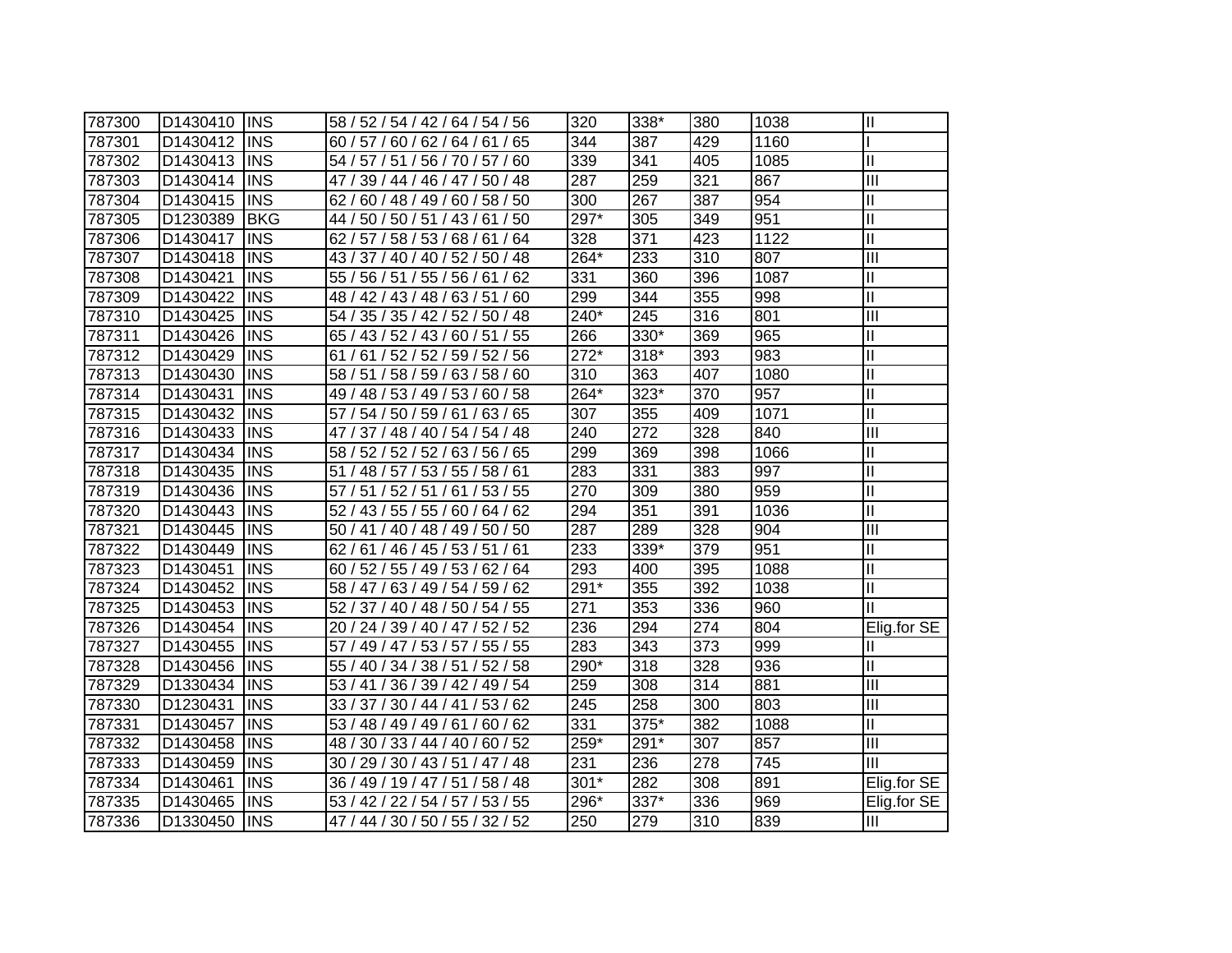| 787337 | D1430468             | <b>INS</b> | 06 / AA / AA / AA / AA / AA / AA     | 283*               | 346    | 06  | 635  | Failed         |
|--------|----------------------|------------|--------------------------------------|--------------------|--------|-----|------|----------------|
| 787338 | D1330456             | <b>INS</b> | 39 / 43 / 30 / 40 / 49 / 27 / 52     | $277*$             | 264*   | 280 | 821  | $\mathbf{III}$ |
| 787339 | D1430470             | <b>INS</b> | 51 / 44 / 45 / 54 / 58 / 63 / 56     | $272*$             | 343    | 371 | 986  | $\mathbf{II}$  |
| 787340 | D1430472             | <b>INS</b> | 45 / 37 / 34 / 49 / 43 / 34 / 48     | 288*               | 324*   | 290 | 902  | Ш              |
| 787341 | D1430473             | <b>INS</b> | 50 / 42 / 33 / 48 / 58 / 54 / 52     | $279*$             | 310    | 337 | 926  | Ξ              |
| 787342 | D1430476             | <b>INS</b> | 64 / 60 / 53 / 60 / 61 / 60 / 55     | $316*$             | 324    | 413 | 1053 | $\mathsf{II}$  |
| 787343 | D1430477             | <b>INS</b> | 48 / 44 / 40 / 51 / 58 / 48 / 48     | 314                | 306    | 337 | 957  | $\mathbf{I}$   |
| 787344 | D1330465             | <b>INS</b> | 40 / 33 / 30 / 28 / 49 / 31 / 50     | $235*$             | 243    | 261 | 739  | Elig.for SE    |
| 787345 | D1430481             | <b>INS</b> | 49 / 35 / 33 / 45 / 49 / 51 / 55     | 349*               | 292    | 317 | 958  | Ш              |
| 787346 | D1430482             | <b>INS</b> | 45 / 30 / 24 / 43 / 50 / 42 / 52     | $\overline{287}^*$ | 290*   | 286 | 863  | Elig.for SE    |
| 787347 | D1430483             | <b>INS</b> | <b>UFM</b>                           | 328                | 305    |     |      | <b>UFM</b>     |
| 787348 | D <sub>1330477</sub> | <b>INS</b> | 43 / 40 / 40 / 37 / 56 / 41 / 55     | 285                | 308    | 312 | 905  | Ш              |
| 787349 | D1430484             | <b>MKT</b> | 44 / 35 / 44 / 45 / 60 / 46 / 52     | $262*$             | 291*   | 326 | 879  | Е              |
| 787350 | D1430485             | <b>INS</b> | 64 / 47 / 55 / 52 / 57 / 60 / 58     | $341*$             | 334    | 393 | 1068 | $\mathsf{II}$  |
| 787351 | D1430486             | <b>INS</b> | /55<br>67/<br>61 / 52 / 55 / 57 / 51 | 306                | 311    | 398 | 1015 | $\mathsf{II}$  |
| 787352 | D1430488             | <b>INS</b> | 45 / 35 / 42 / 61 / 61 / 52 / 68     | 305                | 298    | 364 | 967  | $\mathbf{I}$   |
| 787353 | D1430490             | <b>INS</b> | 61 / 41 / 58 / 53 / 61 / 47 / 55     | 330                | 347    | 376 | 1053 | $\mathbf{I}$   |
| 787354 | D1430495             | <b>INS</b> | 60 / 56 / 51 / 61 / 38 / 55<br>61 /  | 295                | 263    | 382 | 940  | $\mathbf{I}$   |
| 787355 | D1330483             | <b>INS</b> | 44 / 41 / 45 / 48 / 46 / 47 / 65     | 231*               | $261*$ | 336 | 828  | Ш              |
| 787356 | D1430496             | IINS       | 48 / 43 / 49 / 22 / 44 / 33 / 55     | 299*               | 236*   | 294 | 829  | Elig.for SE    |
| 787357 | D1430498             | <b>INS</b> | 56 / 36 / 50 / 43 / 54 / 53 / 60     | 322                | 313    | 352 | 987  | Ш              |
| 787358 | D1430499             | <b>INS</b> | 55 / 43 / 50 / 33 / 57 / 46 / 70     | 358                | 311    | 354 | 1023 | $\mathbf{II}$  |
| 787359 | D1430500             | <b>INS</b> | 54 / 46 / 51 / 33 / 57 / 32 / 58     | 330                | 316    | 331 | 977  | $\mathbf{II}$  |
| 787360 | D1330490             | <b>INS</b> | 51 / 44 / 56 / 50 / 63 / 17 / 69     | $311*$             | 290    | 350 | 951  | Elig.for SE    |
| 787361 | D1330491             | <b>INS</b> | 50 / 40 / 48 / 16 / 52 / 36 / 50     | 229                | 260    | 292 | 781  | Elig.for SE    |
| 787362 | D1430502             | <b>INS</b> | 49 / 43 / 53 / 41 / 55 / 56 / 65     | 322                | 316*   | 362 | 1000 |                |
| 787363 | D1430504             | <b>INS</b> | <b>UFM</b>                           | 219                | 296    |     |      | <b>UFM</b>     |
| 787364 | D1430509             | <b>INS</b> | 50 / 50 / 51 / 51 / 55 / 60 / 48     | 308                | 320    | 365 | 993  | Ш              |
| 787365 | D1430510             | <b>INS</b> | 38 / 49 / 52 / 35 / 70 / 64 / 55     | 308                | 324*   | 363 | 995  | Ш              |
| 787366 | D1330498             | <b>INS</b> | 40 / 40 / 44 / 18 / 52 / 43 / 45     | $\overline{272}^*$ | 229*   | 282 | 783  | Elig.for SE    |
| 787367 | D1330499             | <b>INS</b> | 34 / 37 / 43 / 06 / 54 / 47 / 50     | 258                | 259*   | 271 | 788  | Elig.for SE    |
| 787368 | D1330500             | <b>INS</b> | 42 / 42 / 41 / 16 / 62 / 52 / 52     | 265                | 229    | 307 | 801  | Elig.for SE    |
| 787369 | D1430517             | <b>INS</b> | 66 / 46 / 52 / 60 / 70 / 62 / 55     | 331                | 324    | 411 | 1066 | Π              |
| 787370 | D1330509             | <b>INS</b> | 49 / 43 / 52 / 43 / 59 / 55 / 48     | $\overline{274*}$  | 296*   | 349 | 919  | $\mathbf{II}$  |
| 787371 | D1430519             | <b>INS</b> | 58 / 42 / 45 / 50 / 58 / 51 / 68     | 313                | 281*   | 372 | 966  | $\mathbf{II}$  |
| 787372 | D1430520             | <b>INS</b> | 53/<br>64/53/50/<br>66 / 57 / 62     | 304                | 340*   | 405 | 1049 | $\mathbf{II}$  |
| 787373 | D1430523             | <b>INS</b> | 68/61/68/61/63/67/52                 | 305                | 301    | 440 | 1046 | II             |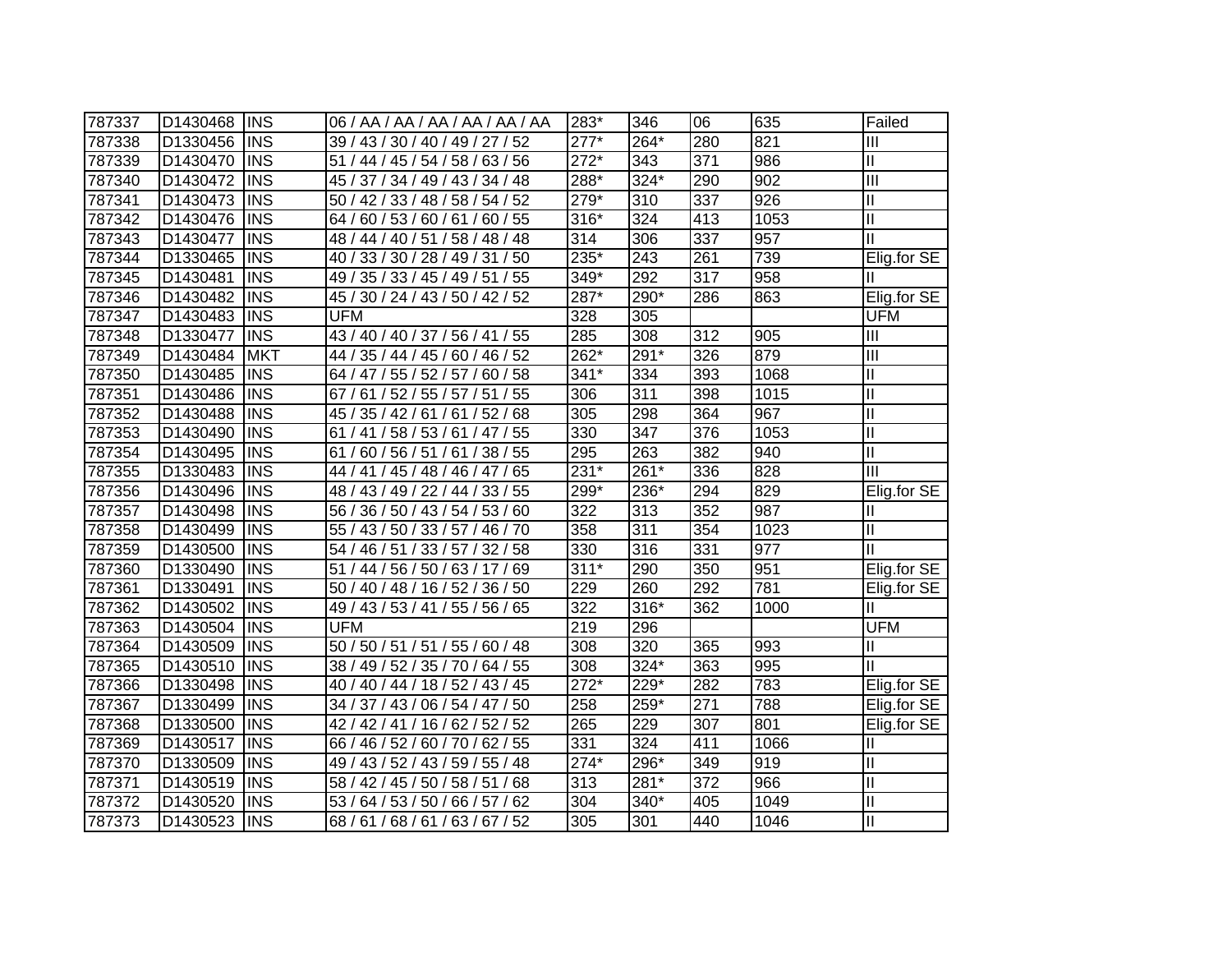| 787374 | D1430524 | <b>INS</b> | 65 / 72 / 57 / 70 / 71 / 61 / 68     | 364  | 396  | 464 | 1224 |                            |
|--------|----------|------------|--------------------------------------|------|------|-----|------|----------------------------|
| 787375 | D1330518 | <b>INS</b> | 38 / 42 / 22 / 49 / 57 / 53 / 55     | 247* | 287* | 316 | 850  | Elig.for SE                |
| 787376 | D1430527 | <b>INS</b> | 45 / 42 / 36 / 55 / 62 / 56 / 52     | 283  | 270  | 348 | 901  | Ш                          |
| 787377 | D1430530 | <b>INS</b> | 53 / 51 / 50 / 56 / 60 / 60 / 55     | 299* | 273* | 385 | 957  | Ш                          |
| 787378 | D1430531 | <b>INS</b> | 60 / 61 / 45 / 56 / 65 / 61 / 60     | 315  | 373  | 408 | 1096 | Ш                          |
| 787379 | D1430532 | <b>INS</b> | 43 / 46 / 04 / 50 / 55 / 53 / 52     | 242* | 248  | 303 | 793  | Elig.for SE                |
| 787380 | D1430533 | <b>INS</b> | 53 / 64 / 48 / 56 / 61 / 57 / 54     | 312  | 325  | 393 | 1030 | Ш                          |
| 787381 | D1430534 | <b>INS</b> | 50 / 57 / 45 / 60 / 64 / 54 / 55     | 301  | 333  | 385 | 1019 | $\mathbf{I}$               |
| 787382 | D1430535 | <b>INS</b> | 60 / 42 / 57 / 63 / 55 / 54<br>57/   | 290  | 315  | 388 | 993  | $\mathop{\rm II}\nolimits$ |
| 787383 | D1430536 | <b>INS</b> | 39 / 41 / 30 / 46 / 51 / 50 / 53     | 239  | 308  | 310 | 857  | $\overline{\mathbb{H}}$    |
| 787384 | D1430537 | <b>INS</b> | 39 / 45 / 43 / 47 / 51 / 52<br>41 /  | 273  | 267  | 318 | 858  | Ш                          |
| 787385 | D1430539 | <b>INS</b> | 50 / 37 / 56 / 68 / 58 / 54<br>51/   | 306  | 352  | 374 | 1032 | $\mathop{\rm II}\nolimits$ |
| 787386 | D1330120 | <b>INS</b> | AA / AA / AA / AA / AA / AA / AA     | 294  | 338  | AA  | 632  | A                          |
| 787387 | D1330230 | <b>INS</b> | 58 / 58 / 37 / 60 / 58 / 56 / 52     | 302  | 308  | 379 | 989  | Ш                          |
| 787388 | D1330318 | <b>INS</b> | 45 / 50 / 03 / 41 / 56 / 44 / 48     | 261  | 249* | 287 | 797  | Elig.for SE                |
| 787389 | D1230334 | <b>INS</b> | 42 / 41 / 11 / 56 / 61 / 51<br>/50   | 309* | 282* | 312 | 903  | Elig.for SE                |
| 787390 | D1330420 | <b>INS</b> | 45 / 36 / 10 / 45 / 35 / 50 / 50     | 229* | 238  | 271 | 738  | Elig.for SE                |
| 787391 | D1230455 | <b>INS</b> | 37 / 41 / 02 / 51 / 48 / 48 / 52     | 259* | 266  | 279 | 804  | Elig.for SE                |
| 787392 | D1330525 | <b>INS</b> | AA / AA / AA / AA / AA / AA / AA     | 285  | 308* | AA  | 593  | Α                          |
| 788001 | D1430540 | <b>INS</b> | 57 / 72 / 48 / 63 / 64 / 60 / 65     | 354  | 374  | 429 | 1157 |                            |
| 788002 | D1430541 | <b>INS</b> | 59 / 65 / 62 / 67 / 63 / 62 / 68     | 325  | 400  | 446 | 1171 |                            |
| 788003 | D1430542 | <b>INS</b> | 50 / 53 / 15 / 50 / 53 / 53 / 54     | 305  | 272  | 328 | 905  | Elig.for SE                |
| 788004 | D1430543 | <b>INS</b> | 57/<br>61 / 58 / 59 / 61 / 61<br>/60 | 339  | 336  | 417 | 1092 | Ш                          |
| 788005 | D1430544 | <b>INS</b> | 60 / 50 / 67 / 64 / 64 / 68<br>65/   | 350  | 369  | 438 | 1157 |                            |
| 788006 | D1430545 | <b>INS</b> | 55 / 64 / 40 / 61 / 65 / 57 / 60     | 337* | 276  | 402 | 1015 | $\mathbf{I}$               |
| 788007 | D1430546 | <b>INS</b> | 40 / 51 / 48 / 51 / 60 / 58 / 62     | 282* | 263  | 370 | 915  | Ш                          |
| 788008 | D1330548 | <b>INS</b> | 55 / 48 / 22 / 30 / 54 / 48 / 78     | 229  | 259* | 335 | 823  | Elig.for SE                |
| 788009 | D1430547 | <b>INS</b> | 60 / 64 / 53 / 62 / 61 / 61 / 73     | 355  | 339  | 434 | 1128 | Ш                          |
| 788010 | D1430548 | <b>INS</b> | 58 / 64 / 54 / 30 / 55 / 60 / 75     | 276* | 308* | 396 | 980  | $\mathbf{I}$               |
| 788011 | D1430549 | <b>INS</b> | 40 / 55 / 55 / 41 / 56 / 58 / 83     | 300  | 302  | 388 | 990  | $\mathbf{I}$               |
| 788012 | D1430550 | <b>INS</b> | 52 / 43 / 52 / 35 / 47 / 60 / 68     | 296  | 271  | 357 | 924  | Ш                          |
| 788013 | D1430551 | <b>INS</b> | 54 / 64 / 60 / 55 / 62 / 62 / 78     | 363  | 396  | 435 | 1194 |                            |
| 788014 | D1430553 | <b>INS</b> | 54 / 41 / 53 / 52 / 56 / 53 / 72     | 288  | 303  | 381 | 972  | Ш                          |
| 788015 | D1430554 | <b>INS</b> | 63 / 54 / 62 / 65 / 66 / 63 / 73     | 376  | 354  | 446 | 1176 |                            |
| 788016 | D1430555 | <b>INS</b> | 40 / 30 / 42 / 26 / 43 / 46 / 70     | 264* | 259  | 297 | 820  | III                        |
| 788017 | D1430556 | <b>INS</b> | 38 / 39 / 45 / 33 / 47 / 52 / 61     | 289  | 279* | 315 | 883  | Ш                          |
| 788018 | D1430557 | <b>INS</b> | 50 / 54 / 54 / 36 / 61 / 58 / 60     | 300  | 319  | 373 | 992  | $\mathbf{I}$               |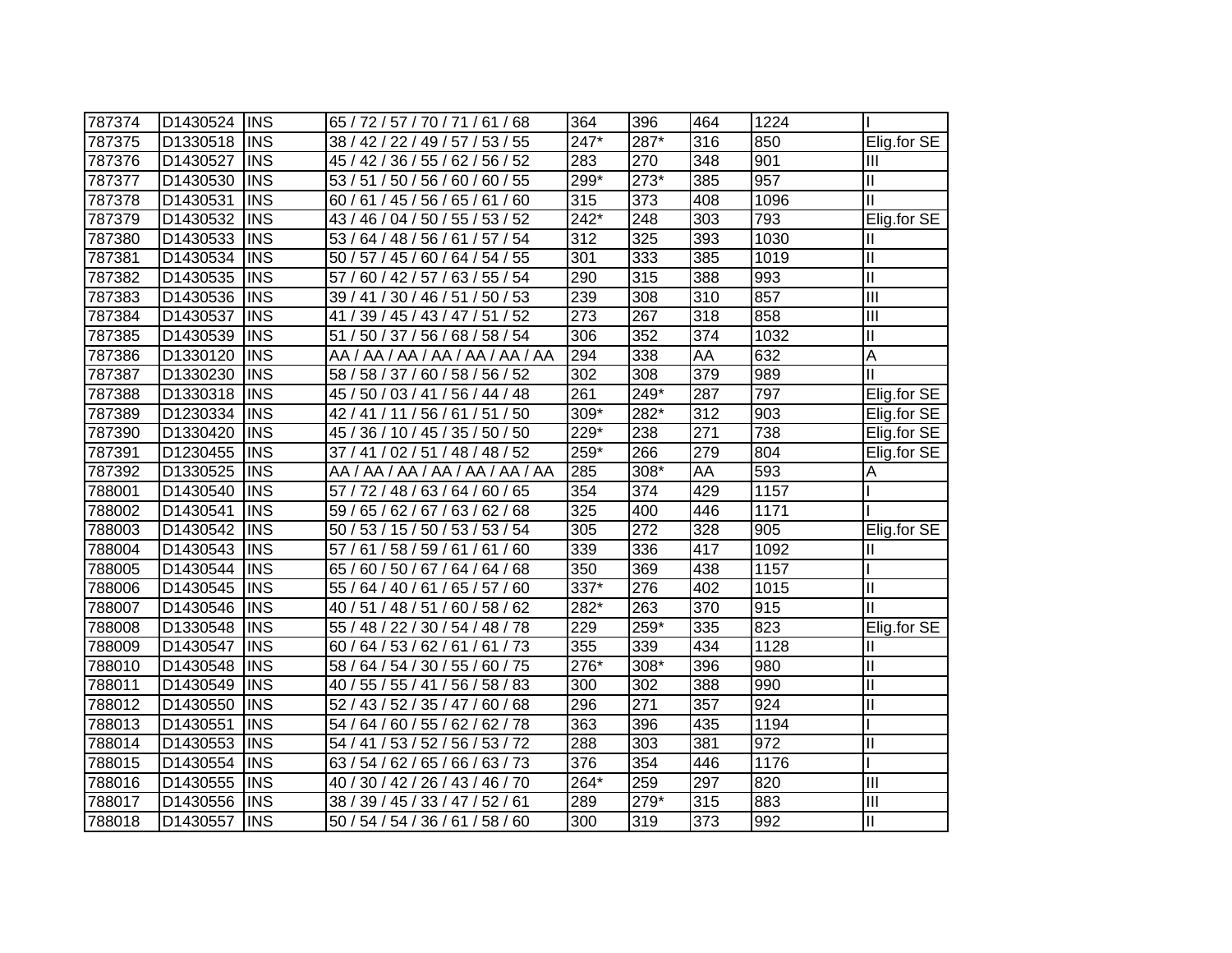| 788019 | D1430558 INS |             | 57 / 67 / 47 / 35 / 60 / 60 / 65    | 307  | 302  | 391 | 1000 | $\mathbf{I}$              |
|--------|--------------|-------------|-------------------------------------|------|------|-----|------|---------------------------|
| 788020 | D1430559     | <b>INS</b>  | 56 / 44 / 41 / 37 / 46 / 60 / 63    | 294* | 320  | 347 | 961  | Ш                         |
| 788021 | D1430560     | <b>INS</b>  | 48 / 46 / 57 / 41 / 56 / 58 / 80    | 306* | 311  | 386 | 1003 | $\mathbf{I}$              |
| 788022 | D1430561     | <b>INS</b>  | 55 / 53 / 63 / 54 / 64 / 58 / 78    | 325  | 331  | 425 | 1081 | $\mathbf{I}$              |
| 788023 | D1430562     | <b>INS</b>  | 55 / 49 / 52 / 48 / 60 / 56 / 70    | 356  | 328  | 390 | 1074 | $\mathbf{I}$              |
| 788024 | D1430563     | <b>INS</b>  | 64 / 45 / 54 / 54 / 60 / 63 / 76    | 333  | 349  | 416 | 1098 | $\mathbf{I}$              |
| 788025 | D1430564     | <b>INS</b>  | 44 / 58 / 46 / 42 / 52 / 54 / 72    | 303  | 267  | 368 | 938  | $\mathbf{I}$              |
| 788026 | D1330567     | <b>INS</b>  | 46 / 51 / 44 / 57 / 56 / 43 / 67    | 266  | 259  | 364 | 889  | $\overline{\mathbf{III}}$ |
| 788027 | D1430565     | <b>INS</b>  | 60 / 57 / 46 / 46 / 60 / 62 / 65    | 317  | 329  | 396 | 1042 | Ш                         |
| 788028 | D1430566     | <b>INS</b>  | 56 / 40 / 50 / 43 / 50 / 49 / 65    | 272  | 326  | 353 | 951  | $\mathbf{I}$              |
| 788029 | D1430567     | <b>INS</b>  | 61 / 44 / 52 / 50 / 58 / 57 / 71    | 329  | 359  | 393 | 1081 | $\mathbf{I}$              |
| 788030 | D1430568     | <b>INS</b>  | 52 / 54 / 43 / 59 / 56 / 57 / 60    | 327* | 324  | 381 | 1032 | $\mathbf{I}$              |
| 788031 | D1430570     | <b>INS</b>  | 56 / 61 / 58 / 57 / 56 / 65<br>47 / | 300  | 319  | 400 | 1019 | $\mathbf{I}$              |
| 788032 | D1430571     | <b>INS</b>  | 57 / 46 / 53 / 46 / 58 / 60 / 66    | 290  | 340  | 386 | 1016 | Ш                         |
| 788033 | D1430572     | <b>INS</b>  | 57 / 56 / 51 / 49 / 60 / 54 / 78    | 372  | 366  | 405 | 1143 |                           |
| 788034 | D1430573     | <b>INS</b>  | 69/55/56/61/61/62/77                | 372  | 390  | 441 | 1203 |                           |
| 788035 | D1430574     | <b>INS</b>  | 52 / 56 / 53 / 45 / 59 / 56 / 80    | 327  | 363  | 401 | 1091 | $\mathbf{I}$              |
| 788036 | D1430575     | <b>COR</b>  | 50 / 55 / 47 / 36 / 57 / 47 / 81    | 271  | 313  | 373 | 957  | Ш                         |
| 788037 | D1330580     | <b>COR</b>  | 53 / 44 / 52 / 32 / 50 / 46 / 82    | 274  | 262  | 359 | 895  | III                       |
| 788038 | D1430577     | IINS        | 33 / 38 / 56 / 39 / 41 / 51 / 60    | 256  | 292  | 318 | 866  | III                       |
| 788039 | D1330581     | IINS        | 46 / 36 / 52 / 32 / 52 / 53 / 70    | 278  | 270  | 341 | 889  | III                       |
| 788040 | D1430578     | <b>INS</b>  | 42 / 27 / 36 / 34 / 38 / 44 / 72    | 240  | 253  | 293 | 786  | III                       |
| 788041 | D1430579     | <b>INS</b>  | 66 / 46 / 63 / 60 / 58 / 60 / 76    | 396  | 362  | 429 | 1187 |                           |
| 788042 | D1430580     | <b>IINS</b> | 62 / 57 / 55 / 68 / 65 / 60 / 83    | 379  | 405  | 450 | 1234 |                           |
| 788043 | D1330583     | <b>INS</b>  | 47 / 54 / 41 / 34 / 47 / 55 / 68    | 248* | 260  | 346 | 854  | III                       |
| 788044 | D1430581     | <b>INS</b>  | 62 / 53 / 54 / 40 / 54 / 56 / 66    | 343  | 346  | 385 | 1074 | Ш                         |
| 788045 | D1430582     | <b>IINS</b> | 44 / 39 / 54 / 33 / 52 / 56 / 68    | 278* | 344  | 346 | 968  | Ш                         |
| 788046 | D1430583     | <b>IINS</b> | 46 / 45 / 55 / 47 / 53 / 53 / 66    | 276  | 353  | 365 | 994  | Ш                         |
| 788047 | D1430584     | <b>INS</b>  | 62 / 55 / 60 / 61 / 61 / 60 / 68    | 343  | 394  | 427 | 1164 |                           |
| 788048 | D1430585     | <b>INS</b>  | 58 / 52 / 60 / 53 / 62 / 56 / 69    | 339  | 380  | 410 | 1129 | $\mathbf{I}$              |
| 788049 | D1430586     | <b>IINS</b> | 57 / 46 / 39 / 40 / 47 / 48 / 73    | 307  | 322  | 350 | 979  | Ш                         |
| 788050 | D1330588     | <b>INS</b>  | 42 / 39 / 47 / 44 / 53 / 57 / 62    | 244  | 241  | 344 | 829  | III                       |
| 788051 | D1430588     | <b>INS</b>  | 61 / 42 / 48 / 48 / 52 / 56 / 60    | 278  | 306  | 367 | 951  | Ш                         |
| 788052 | D1230582     | <b>INS</b>  | 58 / 41 / 40 / 34 / 51 / 58 / 64    | 332  | 288* | 346 | 966  | Ш                         |
| 788053 | D1430589     | <b>INS</b>  | 64 / 54 / 57 / 37 / 60 / 57 / 72    | 306* | 342* | 401 | 1049 | $\mathbf{I}$              |
| 788054 | D1430591     | <b>INS</b>  | 59 / 53 / 58 / 62 / 64 / 63 / 67    | 335  | 364  | 426 | 1125 | $\mathbf{I}$              |
| 788055 | D1430592     | <b>INS</b>  | 70 / 55 / 64 / 56 / 63 / 60 / 66    | 350  | 380  | 434 | 1164 |                           |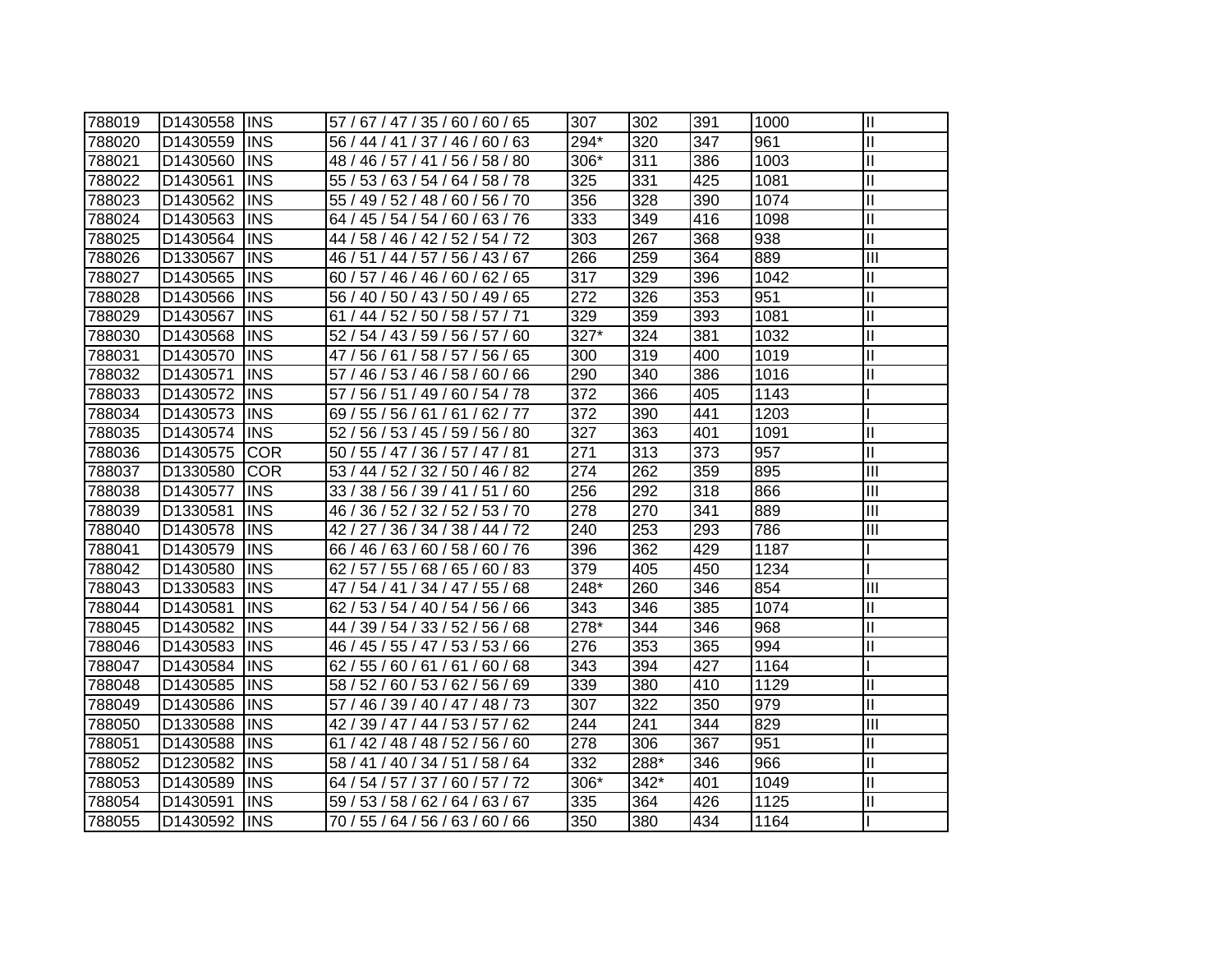| 788056 | D1430593 | <b>COR</b> | 50 / 40 / 53 / 51 / 43 / 45 / 64               | 267              | 305              | 346 | 918  | $\mathbf{I}$              |
|--------|----------|------------|------------------------------------------------|------------------|------------------|-----|------|---------------------------|
| 788057 | D1330593 | <b>INS</b> | 63/60/61/61/61/64/67                           | 269              | 256              | 437 | 962  | Ш                         |
| 788058 | D1430594 | <b>INS</b> | 58 / 54 / 55 / 61 / 60 / 60 / 67               | 335*             | 370              | 415 | 1120 | Ш                         |
| 788059 | D1330599 | <b>INS</b> | 36 / 49 / 39 / 47 / 58 / 57 / 68               | 286*             | 293              | 354 | 933  | Ш                         |
| 788060 | D1430596 | <b>INS</b> | 50 / 52 / 63 / 68 / 63 / 64 / 70               | 391              | 390              | 430 | 1211 |                           |
| 788061 | D1330600 | <b>INS</b> | 13/62/34/32/48/46/60                           | 253              | $252*$           | 295 | 800  | Elig.for SE               |
| 788062 | D1430597 | <b>INS</b> | 40 / 53 / 53 / 56 / 60 / 57 / 72               | 312              | 343              | 391 | 1046 | Ш                         |
| 788063 | D1430599 | <b>INS</b> | 27 <sub>l</sub><br>52 / 58 / 48 / 55 / 58 / 69 | 252              | 321              | 367 | 940  | Ш                         |
| 788064 | D1430601 | <b>INS</b> | 56 / 56 / 72 / 62 / 64 / 67<br>42 .            | $\overline{312}$ | 367              | 419 | 1098 | Ш                         |
| 788065 | D1130594 | <b>INS</b> | 04 / 49 / 36 / 07 / 54 / 44 / 60               | $\overline{245}$ | 237*             | 254 | 736  | Failed                    |
| 788066 | D1430605 | <b>INS</b> | 38 / 51 / 55 / 44 / 58 / 60 / 68               | $248*$           | 300              | 374 | 922  | Ш                         |
| 788067 | D1430606 | <b>INS</b> | 45 / 50 / 52 /<br>60/61/71<br>41/              | 286*             | 395              | 380 | 1061 | Ш                         |
| 788068 | D1430608 | <b>INS</b> | 38 / 52 / 54 / 54 / 58 / 71<br>23/             | $316*$           | 313              | 350 | 979  | Elig.for SE               |
| 788069 | D1430609 | <b>INS</b> | 50 / 60 / 69 / 55 / 61 / 67<br>45 /            | 361              | 355              | 407 | 1123 | Ш                         |
| 788070 | D1430610 | <b>INS</b> | 19 / 45 / 53 / 55 / 62 / 62 / 68               | 340              | 352              | 364 | 1056 | Elig.for SE               |
| 788071 | D1430611 | <b>INS</b> | 42 / 53 / 61 / 57 / 55 / 60 / 72               | 330              | 364              | 400 | 1094 | Ш                         |
| 788072 | D1430612 | <b>INS</b> | 26 / 51 / 48 / 40 / 59 / 58 / 65               | $297*$           | 321              | 347 | 965  | $\mathbf{I}$              |
| 788073 | D1430614 | <b>INS</b> | 29 / 48 / 51 / 63 / 62 / 60 / 67               | 347              | $\overline{375}$ | 380 | 1102 | Ш                         |
| 788074 | D1430615 | <b>INS</b> | 28/<br>35 / 47 / 54 / 63 / 60 / 65             | 279              | 310              | 352 | 941  | $\mathbf{I}$              |
| 788075 | D1430616 | <b>INS</b> | 30 / 42 / 46 / 34 / 48 / 39 / 72               | 230              | 257              | 311 | 798  | $\overline{\mathbf{III}}$ |
| 788076 | D1430617 | <b>INS</b> | 40 / 51 / 58 / 43 / 52 / 55 / 60               | $\overline{276}$ | 318              | 359 | 953  | Ш                         |
| 788077 | D1430618 | <b>INS</b> | 13 / 36 / 49 / 32 / 49 / 50 / 61               | $237*$           | 266              | 290 | 793  | Elig.for SE               |
| 788078 | D1430619 | <b>INS</b> | 57 / 51 / 61 / 70 / 61 / 63 / 75               | 367              | 378              | 438 | 1183 |                           |
| 788079 | D1430620 | <b>INS</b> | 24 / 41 / 55 / 66 / 52 / 58 / 63               | 321              | 338              | 359 | 1018 | Elig.for SE               |
| 788080 | D1330617 | <b>INS</b> | 26 / 42 / 48 / 24 / 57 / 56 / 70               | 270*             | 262*             | 323 | 855  | Failed                    |
| 788081 | D1430621 | <b>INS</b> | 23 / 47 / 48 / 28 / 55 / 55 / 62               | 285              | 297              | 318 | 900  | Failed                    |
| 788082 | D1430622 | <b>INS</b> | 03 / 31 / 34 / 26 / 39 / 31<br>/65             | 227              | $223*$           | 229 | 679  | Failed                    |
| 788083 | D1430623 | <b>INS</b> | 24 / 59 / 52 / 56 / 61 / 58 / 67               | 281              | 338              | 377 | 996  | Elig.for SE               |
| 788084 | D1430624 | <b>INS</b> | 49 / 58 / 60 / 54 / 60 / 60 / 65               | 372              | 342              | 406 | 1120 | Ш                         |
| 788085 | D1430626 | <b>INS</b> | 78/<br>64 / 66 / 60 / 63 / 61<br>/78           | 404              | 408              | 470 | 1282 |                           |
| 788086 | D1430627 | <b>INS</b> | 44 / 42 / 48 / 53 / 53 / 49 / 65               | $239*$           | 244              | 354 | 837  | Ш                         |
| 788087 | D1430628 | <b>INS</b> | 64 / 51 / 61 / 58 / 61 / 61 / 64               | 369              | 372              | 420 | 1161 |                           |
| 788088 | D1430631 | <b>INS</b> | 48 / 35 / 38 / 45 / 53 / 49 / 67               | 275              | 243              | 335 | 853  | III                       |
| 788089 | D1430632 | <b>INS</b> | 29 / 55 / 58 / 58 / 57 / 63<br>47 /            | 351              | 321              | 367 | 1039 | $\mathbf{I}$              |
| 788090 | D1430633 | <b>INS</b> | 58 / 51 / 57 / 59 / 61 / 60 / 64               | 310              | 293              | 410 | 1013 | $\mathbf{I}$              |
| 788091 | D1430634 | <b>INS</b> | 54 / 51 / 55 / 56 / 62 / 60<br>40              | 279              | 301              | 378 | 958  | $\mathbf{I}$              |
| 788092 | D1430635 | <b>INS</b> | 53 / 44 / 49 / 43 / 53 / 53 / 62               | 266              | 304              | 357 | 927  | Ш                         |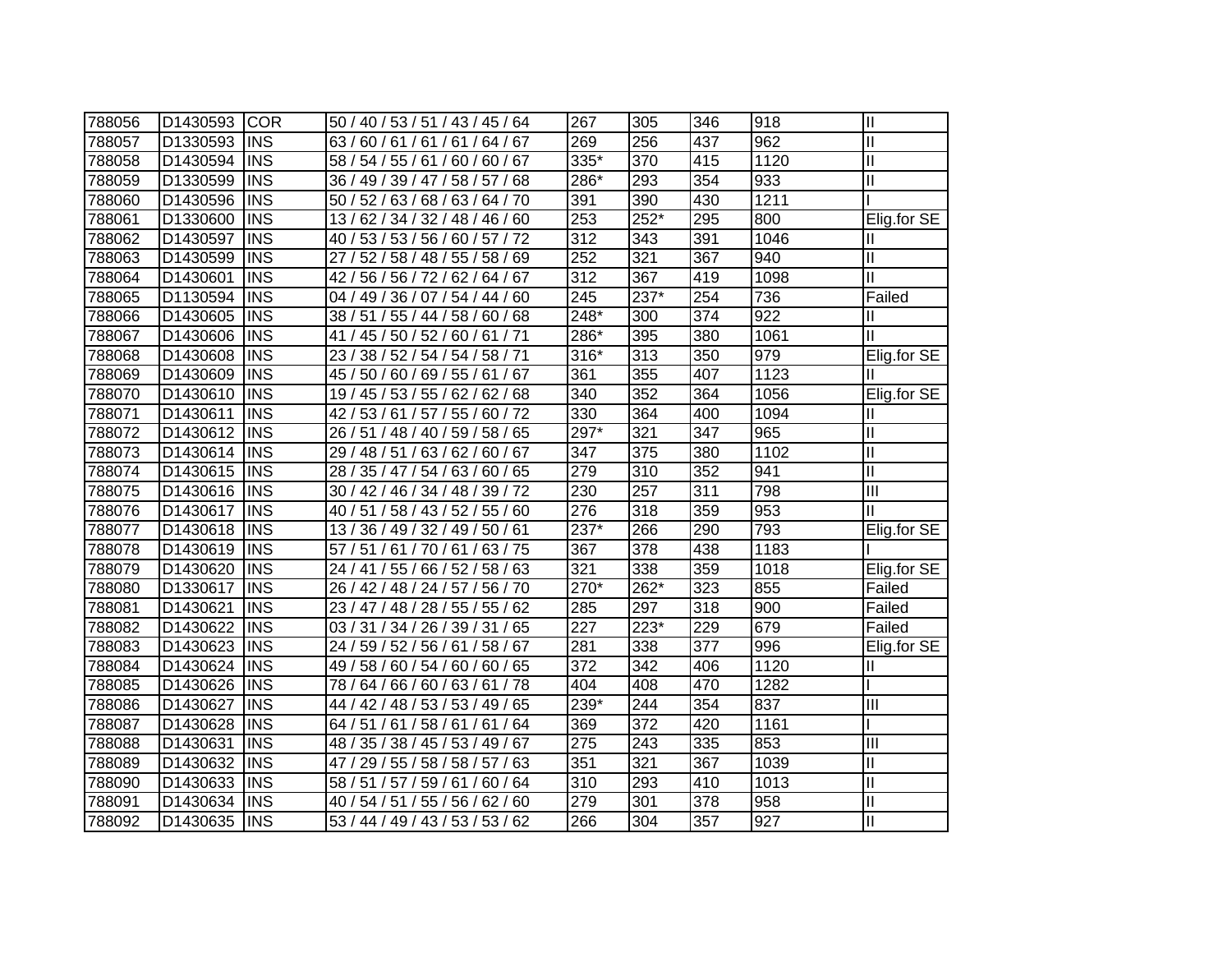| 788093 | D1430636 INS |             | 51 / 37 / 50 / 56 / 61 / 58 / 64 | $316*$ | 299  | 377 | 992  | $\mathbf{  }$  |
|--------|--------------|-------------|----------------------------------|--------|------|-----|------|----------------|
| 788094 | D1430637     | <b>INS</b>  | 44 / 50 / 61 / 53 / 60 / 58 / 64 | 307    | 325  | 390 | 1022 | $\mathbf{I}$   |
| 788095 | D1430638     | <b>INS</b>  | 81 / 44 / 62 / 57 / 61 / 63 / 62 | 335    | 399  | 430 | 1164 |                |
| 788096 | D1330638     | <b>COR</b>  | 54 / 55 / 52 / 52 / 54 / 58 / 80 | 261*   | 286  | 405 | 952  | Ш              |
| 788097 | D1430640     | <b>INS</b>  | 40 / 42 / 42 / 50 / 50 / 48 / 81 | 280*   | 254* | 353 | 887  | III            |
| 788098 | D1430641     | <b>INS</b>  | 64 / 62 / 60 / 59 / 61 / 56 / 81 | 355    | 369  | 443 | 1167 |                |
| 788099 | D1430642     | <b>INS</b>  | 68/61/46/60/63/60/80             | 358    | 390  | 438 | 1186 |                |
| 788100 | D1430643     | <b>INS</b>  | 62 / 65 / 61 / 60 / 61 / 63 / 82 | 342    | 378  | 454 | 1174 |                |
| 788101 | D1430645     | <b>INS</b>  | 56 / 51 / 57 / 62 / 62 / 64 / 75 | 318    | 358  | 427 | 1103 | $\mathbf{I}$   |
| 788102 | D1430646     | <b>INS</b>  | 54 / 42 / 49 / 48 / 55 / 49 / 78 | $274*$ | 254* | 375 | 903  | III            |
| 788103 | D1430649     | <b>INS</b>  | 72 / 54 / 63 / 63 / 60 / 66 / 82 | 359    | 406  | 460 | 1225 |                |
| 788104 | D1430652     | <b>INS</b>  | 40 / 53 / 55 / 47 / 66 / 54 / 75 | 343    | 291  | 390 | 1024 | Ш              |
| 788105 | D1430653     | <b>INS</b>  | 70 / 64 / 62 / 60 / 67 / 63 / 78 | 380    | 400  | 464 | 1244 |                |
| 788106 | D1430654     | <b>INS</b>  | 66 / 69 / 62 / 59 / 77 / 63 / 72 | 340    | 344  | 468 | 1152 |                |
| 788501 | M1430001     | <b>INS</b>  | 50 / 52 / 51 / 50 / 57 / 57 / 56 | 305    | 307  | 373 | 985  | Ш              |
| 788502 | M1430006     | <b>INS</b>  | 60/62/61/60/61/66/55             | 256*   | 247  | 425 | 928  | $\mathbf{I}$   |
| 788503 | M1430008     | <b>INS</b>  | 50 / 36 / 55 / 59 / 56 / 55 / 58 | 339*   | 320  | 369 | 1028 | $\mathbf{I}$   |
| 788504 | M1430010     | <b>INS</b>  | 47 / 51 / 58 / 56 / 57 / 62 / 54 | 304*   | 292  | 385 | 981  | $\mathbf{I}$   |
| 788505 | M1230020 INS |             | 56 / 26 / 55 / 54 / 62 / 52 / 53 | 239*   | 259  | 358 | 856  | $\mathbf{III}$ |
| 788506 | M1430011     | <b>IINS</b> | 61 / 53 / 55 / 53 / 55 / 58 / 48 | 312    | 318  | 383 | 1013 | Ш              |
| 788507 | M1430013 INS |             | 67 / 62 / 60 / 61 / 66 / 66 / 62 | 303    | 384  | 444 | 1131 | $\mathbf{I}$   |
| 788508 | M1430017     | <b>INS</b>  | 65 / 53 / 55 / 57 / 66 / 52 / 70 | 322    | 328  | 418 | 1068 | $\mathbf{II}$  |
| 788509 | M1430018 INS |             | 62/63/67/63/70/61/52             | 292    | 334  | 438 | 1064 | $\mathbf{I}$   |
| 788510 | M1430019 INS |             | 39 / 36 / 47 / 43 / 51 / 56 / 58 | 235*   | 248  | 330 | 813  | Ш              |
| 788511 | M1430020 INS |             | 53 / 50 / 68 / 55 / 66 / 63 / 57 | 317    | 341  | 412 | 1070 | $\mathbf{I}$   |
| 788512 | M1430022     | <b>INS</b>  | 50 / 41 / 51 / 51 / 56 / 51 / 59 | 280    | 290  | 359 | 929  | $\mathbf{I}$   |
| 788513 | M1430025 INS |             | 42 / 41 / 54 / 53 / 52 / 50 / 63 | 276    | 239* | 355 | 870  | Ш              |
| 788514 | M1430027     | <b>INS</b>  | 53 / 49 / 54 / 60 / 71 / 49 / 62 | 289    | 314  | 398 | 1001 | Ш              |
| 788515 | M1430032     | <b>INS</b>  | 66 / 53 / 68 / 62 / 72 / 62 / 64 | 319    | 353  | 447 | 1119 | $\mathbf{II}$  |
| 788516 | M1430036 INS |             | 57 / 55 / 57 / 55 / 66 / 61 / 75 | 306    | 350  | 426 | 1082 | $\mathbf{I}$   |
| 788517 | M1430038 INS |             | 49 / 48 / 40 / 48 / 52 / 44 / 62 | 282*   | 256  | 343 | 881  | Ш              |
| 788518 | M1430039     | <b>INS</b>  | 65 / 61 / 67 / 63 / 62 / 69 / 70 | 308    | 396  | 457 | 1161 |                |
| 788519 | M1430049     | <b>INS</b>  | 60 / 46 / 64 / 64 / 59 / 60 / 78 | 346    | 336  | 431 | 1113 | $\mathbf{I}$   |
| 788520 | M1430050     | <b>INS</b>  | 50 / 41 / 49 / 52 / 47 / 48 / 55 | 266    | 283  | 342 | 891  | III            |
| 788521 | M1430053     | <b>INS</b>  | 55 / 52 / 57 / 60 / 58 / 60 / 65 | 269    | 305  | 407 | 981  | $\mathbf{I}$   |
| 788522 | M1430054     | <b>INS</b>  | 63 / 52 / 71 / 62 / 64 / 62 / 62 | 286*   | 312  | 436 | 1034 | $\mathbf{I}$   |
| 788523 | M1430055 INS |             | 58 / 52 / 50 / 52 / 57 / 58 / 65 | 280*   | 308* | 392 | 980  | Iш             |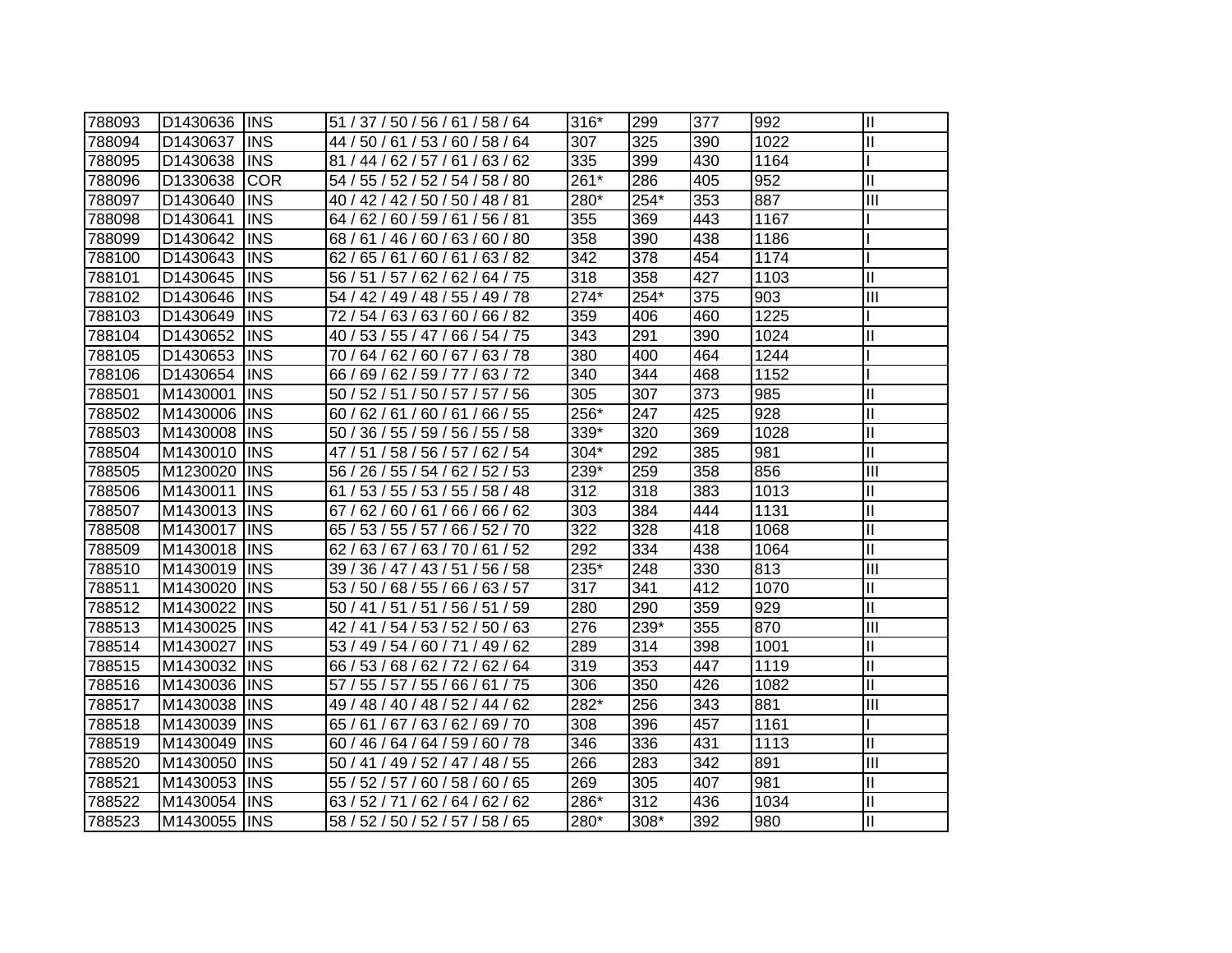| 788524 | M1430056 INS |             | 40 / 36 / 44 / 51 / 58 / 49 / 60    | 298*   | 257* | 338 | 893  | Ш                       |
|--------|--------------|-------------|-------------------------------------|--------|------|-----|------|-------------------------|
| 788525 | M1430057     | <b>INS</b>  | 57 / 52 / 53 / 58 / 60 / 64 / 73    | 277    | 341  | 417 | 1035 | $\mathbf{II}$           |
| 788526 | M1430060     | <b>INS</b>  | 52 / 54 / 53 / 57 / 54 / 58 / 67    | 324    | 331* | 395 | 1050 | $\overline{\mathbb{I}}$ |
| 788527 | M1430067     | <b>INS</b>  | 56 / 43 / 51 / 53 / 59 / 55 / 62    | 260    | 328  | 379 | 967  | $\mathbf{I}$            |
| 788528 | M1430069     | <b>INS</b>  | 53 / 53 / 66 / 62 / 60 / 60 / 56    | 317    | 335  | 410 | 1062 | $\mathbf{I}$            |
| 788529 | M1430070     | <b>INS</b>  | 61 / 48 / 57 / 64 / 58 / 58 / 57    | 305*   | 315  | 403 | 1023 | $\mathbf{I}$            |
| 788530 | M1430073     | <b>INS</b>  | 54 / 60 / 63 / 53 / 59 / 60 / 55    | 282    | 354  | 404 | 1040 | $\mathbf{I}$            |
| 788531 | M1430082     | <b>INS</b>  | 58 / 43 / 60 / 58 / 52 / 56 / 65    | 302    | 330* | 392 | 1024 | $\mathbf{I}$            |
| 788532 | M1430087     | <b>INS</b>  | 55 / 51 / 60 / 51 / 56 / 53 / 70    | 302*   | 333  | 396 | 1031 | $\mathbf{I}$            |
| 788533 | M1430089     | <b>INS</b>  | 40 / 49 / 54 / 60 / 56 / 58 / 54    | 292*   | 299  | 371 | 962  | $\mathbf{I}$            |
| 788534 | M1430090     | <b>COR</b>  | 54 / 58 / 64 / 62 / 57 / 37 / 76    | 300    | 330  | 408 | 1038 | Ш                       |
| 788535 | M1430091     | <b>INS</b>  | 43 / 40 / 54 / 51 / 55 / 43 / 45    | 247*   | 283  | 331 | 861  | III                     |
| 788536 | M1430096     | <b>INS</b>  | 63/71/60/63/68/61<br>64 /           | $317*$ | 373  | 450 | 1140 |                         |
| 788537 | M1430097     | <b>INS</b>  | 50 / 46 / 60 / 53 / 68 / 65 / 52    | 298*   | 326  | 394 | 1018 | $\mathbf{I}$            |
| 788538 | M1430098     | <b>INS</b>  | 36 / 33 / 53 / 51 / 52 / 55 / 57    | 244*   | 297  | 337 | 878  | III                     |
| 788539 | M1430100     | <b>INS</b>  | 33 / 46 / 54 / 48 / 59 / 55 / 59    | 231*   | 259* | 354 | 844  | III                     |
| 788540 | M1430102     | <b>INS</b>  | 40 / 47 / 55 / 49 / AA / AA / 70    | 270*   | 289  | 261 | 820  | Elig.for SE             |
| 788541 | M1430104     | <b>INS</b>  | 18 / 40 / 51 / 40 / 49 / 43 / 55    | 275*   | 261* | 296 | 832  | Elig.for SE             |
| 788542 | M1430105     | <b>INS</b>  | 60 / 56 / 59 / 53 / 54 / 62 / 68    | 358    | 338  | 412 | 1108 | Ш                       |
| 788543 | M1430108     | <b>BKG</b>  | 54 / 50 / 65 / 51 / 42 / 58 / 55    | $321*$ | 342  | 375 | 1038 | Ш                       |
| 788544 | M1430109     | <b>IINS</b> | 55 / 58 / 57 / 55 / 53 / 56 / 68    | 283*   | 305* | 402 | 990  | $\mathbf{I}$            |
| 788545 | M1430111     | <b>INS</b>  | 50 / 57 / 50 / 52 / 54 / 55<br>44/  | 278*   | 312  | 362 | 952  | $\mathbf{I}$            |
| 788546 | M1430118 INS |             | 63 / 62 / 69 / 60 / 62 / 61 / 57    | $274*$ | 284  | 434 | 992  | $\mathbf{I}$            |
| 788547 | M1430119 INS |             | 42 / 47 / 54 / 52 / 51 / 58 / 58    | 285*   | 319* | 362 | 966  | $\mathbf{I}$            |
| 788548 | M1430125     | <b>INS</b>  | 48 / 42 / 45 / 52 / 60 / 41 / 52    | 287*   | 305  | 340 | 932  | $\mathbf{I}$            |
| 788549 | M1330101     | <b>COR</b>  | 41 / 42 / 50 / 52 / 49 / 37 / 57    | 286    | 261  | 328 | 875  | III                     |
| 788550 | M1430128     | <b>INS</b>  | 57 / 49 / 58 / 51 / 54 / 41 / 73    | 319*   | 320  | 383 | 1022 | Ш                       |
| 788551 | M1430132     | <b>INS</b>  | 53 / 64 / 58 / 47 / 60 / 48 / 55    | 272*   | 303  | 385 | 960  | Ш                       |
| 788552 | M1430135     | <b>INS</b>  | 36 / 27 / 55 / 35 / 50 / 39 / 65    | 239*   | 286  | 307 | 832  | III                     |
| 788553 | M1430138     | <b>INS</b>  | 23 / 48 / 54 / 36 / 44 / 38 / 72    | 235    | 354* | 315 | 904  | Elig.for SE             |
| 788554 | M1430140     | <b>INS</b>  | 46 / 42 / 45 / 46 / 55 / 42 / 60    | 337    | 350  | 336 | 1023 | Ш                       |
| 788555 | M1430141     | <b>INS</b>  | 61 / 67 / 45 / 45 / 56 / 39 / 68    | 331    | 371  | 381 | 1083 | Ш                       |
| 788556 | M1430144     | <b>INS</b>  | 68 / 56 / 55 / 68 / 62 / 44 / 69    | 307    | 329  | 422 | 1058 | Ш                       |
| 788557 | M1430145     | <b>INS</b>  | 66 / 44 / 45 / 64 / 57 / 43 / 65    | 305    | 309  | 384 | 998  | Ш                       |
| 788558 | M1430150     | <b>INS</b>  | 38 / 39 / 54 / 43 / 47 / 30 / 73    | 251    | 259  | 324 | 834  | III                     |
| 788559 | M1430151     | <b>INS</b>  | 60 / 49 / 42 / 48 / 47 / 55<br>64 / | 294*   | 328  | 365 | 987  | $\mathbf{I}$            |
| 788560 | M1430152     | <b>INS</b>  | 62 / 64 / 48 / 57 / 55 / 47 / 78    | 340    | 342  | 411 | 1093 | Ш                       |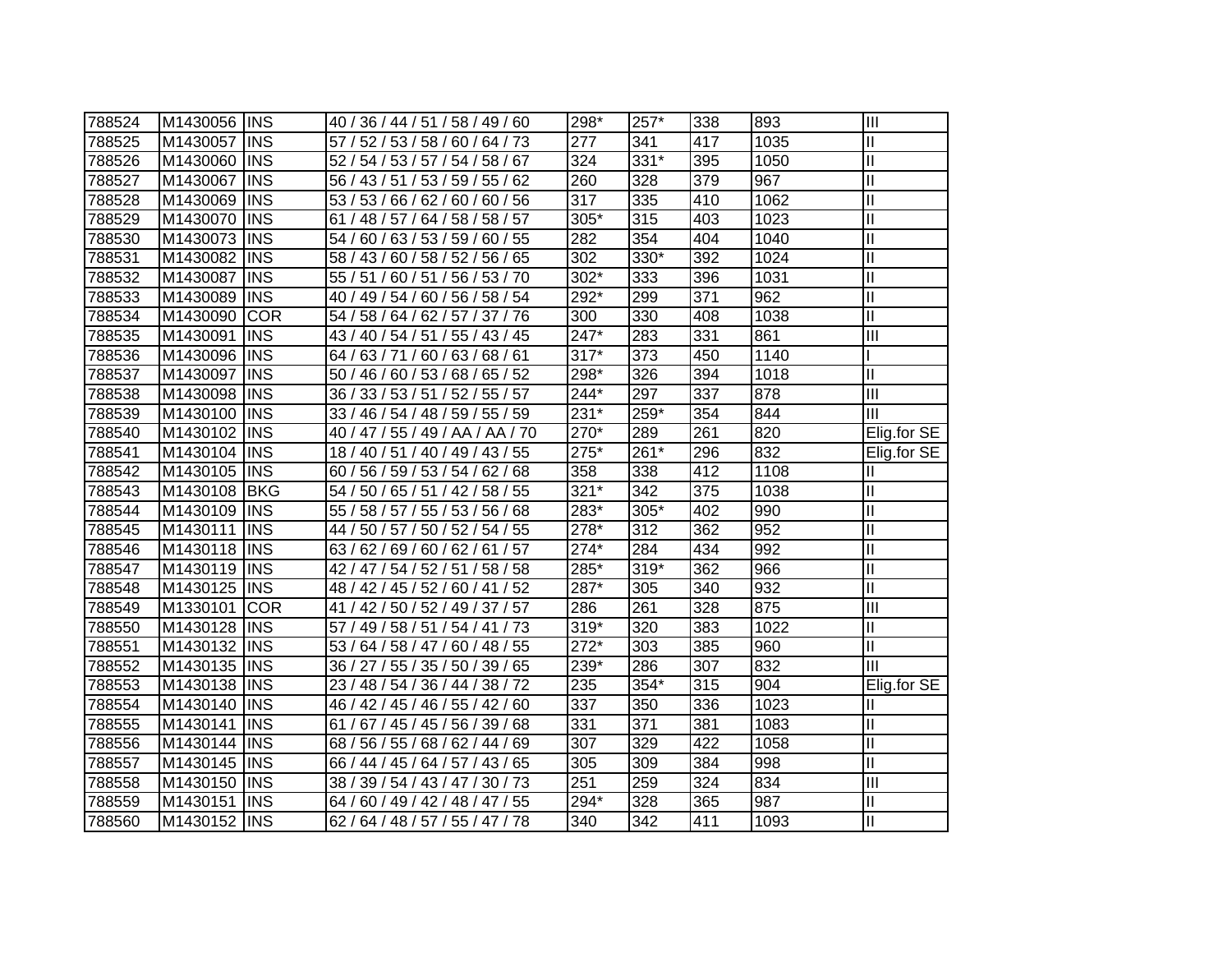| 788561 | M1430154 | <b>INS</b> | 57 / 48 / 42 / 63 / 56 / 41 / 67               | 244    | 322*   | 374 | 940  | $\mathbf{I}$            |
|--------|----------|------------|------------------------------------------------|--------|--------|-----|------|-------------------------|
| 788562 | M1430160 | <b>INS</b> | 42 / 50 / 37 / 39 / 53 / 37 / 55               | 237    | 278    | 313 | 828  | III                     |
| 788563 | M1430164 | <b>INS</b> | 54 / 62 / 42 / 44 / 57 / 45 / 76               | 270    | $277*$ | 380 | 927  | Ш                       |
| 788564 | M1430170 | <b>INS</b> | 49 / 57 / 62 / 50 / 48 / 47 / 74               | 251    | 325    | 387 | 963  | $\mathbf{I}$            |
| 788565 | M1430171 | <b>COR</b> | 38 / 50 / 45 / 40 / 44 / 46 / 52               | 286*   | 326*   | 315 | 927  | Ш                       |
| 788566 | M1330139 | <b>INS</b> | (63/42/56/52/43/72<br>50/                      | 283    | 299*   | 378 | 960  | Ш                       |
| 788567 | M1430181 | <b>INS</b> | 46 / 44 / 54 / 57 / 33 / 58<br>47 /            | 273    | 350    | 339 | 962  | $\mathbf{I}$            |
| 788568 | M1430182 | <b>INS</b> | 63 / 47 / 48 / 40 / 61 / 41 / 62               | 311    | 295    | 362 | 968  | Ш                       |
| 788569 | M1330141 | <b>INS</b> | 45 / 42 / 23 / 55 / 44 / 64<br>37/             | $293*$ | 281    | 310 | 884  | Elig.for SE             |
| 788570 | M1430193 | <b>INS</b> | 38 / 45 / 42 / 45 / 40 / 61<br>49 /            | $293*$ | $317*$ | 320 | 930  | Ш                       |
| 788571 | M1430194 | <b>INS</b> | 65 / 57 / 44 / 57 / 46 / 58<br>54 <sub>1</sub> | $294*$ | $321*$ | 381 | 996  | Ш                       |
| 788572 | M1430195 | <b>INS</b> | 60 / 57 / 60 / 64 / 51<br>/63<br>64/           | 333*   | 378*   | 419 | 1130 | Ш                       |
| 788573 | M1330144 | <b>MKT</b> | 44 / 51 / 46 / 61 / 38 / 60<br>47 /            | 273    | 289    | 347 | 909  | $\overline{\mathbb{H}}$ |
| 788574 | M1430203 | <b>INS</b> | 44 / 40 / 45 / 29 / 52 / 46 / 62               | 263*   | $302*$ | 318 | 883  | $\mathbf{III}$          |
| 788575 | M1430210 | <b>INS</b> | 66 / 57 / 60 / 61 / 51 / 57<br>67/             | 290    | 354    | 419 | 1063 | Ш                       |
| 788576 | M1330152 | <b>INS</b> | 34 / 38 / 58 / 11 / 48 / 52 / 58               | $289*$ | 258    | 299 | 846  | Elig.for SE             |
| 788577 | M1430214 | <b>INS</b> | 44 / 51 / 55 / 44 / 54 / 78<br>41/             | 284*   | 304*   | 367 | 955  | Ш                       |
| 788578 | M1330154 | <b>INS</b> | 38 / 58 / 55 / 51 / 51 / 74<br>55/             | 240    | 258    | 382 | 880  | Ш                       |
| 788579 | M1430217 | <b>INS</b> | 45 / 62 / 57 / 58 / 55 / 72<br>58/             | 276    | 355    | 407 | 1038 | Ш                       |
| 788580 | M1430219 | <b>INS</b> | 54 / 64 / 61 / 65 / 60 / 76<br>43/             | 317    | $379*$ | 423 | 1119 | $\mathbf{I}$            |
| 788581 | M1430221 | <b>INS</b> | 51 / 45 / 63 / 63 / 57 / 63 / 63               | 273    | 314    | 405 | 992  | $\mathbf{I}$            |
| 788582 | M1430225 | <b>INS</b> | 60 / 67 / 69 / 61 / 66 / 62 / 65               | 270    | 286*   | 450 | 1006 | Ш                       |
| 788583 | M1430226 | <b>INS</b> | 56 / 48 / 56 / 48 / 43 / 53 / 62               | 271    | 336    | 366 | 973  | $\mathbf{I}$            |
| 788584 | M1430227 | <b>INS</b> | 38 / 44 / 57 / 51 / 51 / 55 / 58               | 296    | 306    | 354 | 956  | Ш                       |
| 788585 | M1430228 | <b>INS</b> | 60 / 49 / 58 / 54 / 51 / 58 / 73               | $277*$ | 329    | 403 | 1009 | $\mathbf{I}$            |
| 788586 | M1430235 | <b>INS</b> | 57 / 54 / 62 / 61 / 61 / 57 / 71               | 307*   | 367    | 423 | 1097 | Ш                       |
| 788587 | M1430236 | <b>INS</b> | 54 / 55 / 62 / 57 / 52 / 60 / 74               | 277    | 357    | 414 | 1048 | Ш                       |
| 788588 | M1430239 | <b>INS</b> | 48 / 63 / 59 / 50 / 51 / 52 / 58               | 297    | 345    | 381 | 1023 | Ш                       |
| 788589 | M1430240 | <b>INS</b> | 52 / 43 / 59 / 59 / 61 / 60 / 58               | 300*   | 295    | 392 | 987  | Ш                       |
| 788590 | M1430241 | <b>INS</b> | 60 / 54 / 62 / 51 / 56 / 61 / 64               | 351    | 350    | 408 | 1109 | $\mathbf{I}$            |
| 788591 | M1430242 | <b>INS</b> | 55 / 48 / 60 / 54 / 54 / 54 / 64               | 247    | 311    | 389 | 947  | $\mathbf{I}$            |
| 788592 | M1430243 | <b>INS</b> | 35 / 53 / 52 / 53 / 56 / 67<br>51              | 303*   | 243    | 367 | 913  | Ш                       |
| 788593 | M1430248 | <b>INS</b> | 56 / 46 / 62 / 53 / 55 / 57 / 67               | 347    | 352    | 396 | 1095 | $\mathbf{I}$            |
| 788594 | M1330170 | <b>INS</b> | 38 / 57 / 46 / 52 / 51 / 52<br>45/             | 260*   | 263*   | 341 | 864  | III                     |
| 788595 | M1430256 | <b>INS</b> | 58 / 43 / 66 / 60 / 61 / 60 / 57               | 318    | 373    | 405 | 1096 | Ш                       |
| 788596 | M1330174 | <b>BKG</b> | 55 / 49 / 58 / 52 /<br>09/61/57                | 300    | 314    | 341 | 955  | Elig.for SE             |
| 788597 | M1430266 | <b>INS</b> | 45 / 48 / 60 / 49 / 58 / 56 / 60               | 280*   | 284    | 376 | 940  | Ш                       |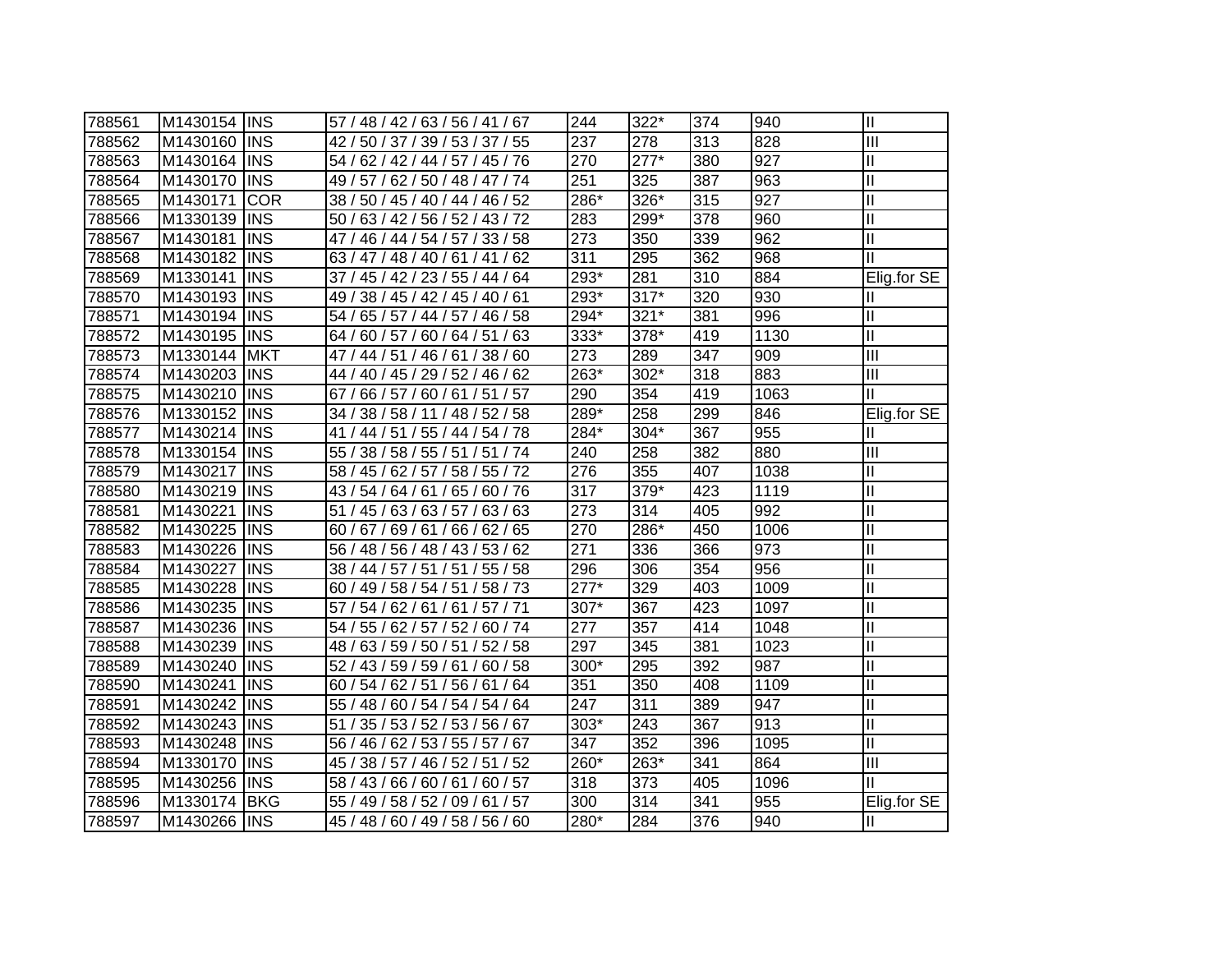| 788598 | M1430270 INS |             | 46 / 40 / 54 / 57 / 58 / 55 / 58    | 285*   | 273*   | 368 | 926  | $\mathbf{\mathsf{II}}$     |
|--------|--------------|-------------|-------------------------------------|--------|--------|-----|------|----------------------------|
| 788599 | M1430272     | <b>INS</b>  | 56 / 55 / 64 / 60 / 66 / 63 / 60    | 304    | 365*   | 424 | 1093 | $\mathbf{I}$               |
| 788600 | M1430277     | <b>INS</b>  | 48 / 36 / 50 / 48 / 67 / 56 / 54    | 266    | 296    | 359 | 921  | $\mathbf{I}$               |
| 788601 | M1430278     | <b>INS</b>  | 52 / 48 / 54 / 53 / 58 / 60 / 62    | 299    | 353    | 387 | 1039 | $\mathbf{I}$               |
| 788602 | M1330187     | <b>INS</b>  | AA / AA / AA / AA / AA / AA / AA    | 317    | $317*$ | AA  | 634  | A                          |
| 788603 | M1430287     | <b>INS</b>  | 61/63/67/61/64/62/55                | 298*   | 376    | 433 | 1107 | $\mathbf{I}$               |
| 788604 | M1430288     | <b>INS</b>  | 50 / 42 / 51 / 53 / 63 / 57 / 77    | 262    | 323    | 393 | 978  | $\mathbf{I}$               |
| 788605 | M1430294     | <b>INS</b>  | 54 / 50 / 52 / 58 / 59 / 61 / 60    | 261    | 301    | 394 | 956  | $\mathbf{I}$               |
| 788606 | M1430299     | <b>INS</b>  | 50 / 46 / 54 / 60 / 55 / 58 / 70    | $273*$ | 337    | 393 | 1003 | $\mathbf{I}$               |
| 788607 | M1430301     | <b>INS</b>  | 59 / 54 / 51 / 67 / 57 / 60 / 57    | 293    | 330    | 405 | 1028 | $\mathbf{I}$               |
| 788608 | M1430304     | <b>INS</b>  | 41 / 51 / 51 / 60 / 56 / 58 / 62    | $314*$ | 280*   | 379 | 973  | $\mathbf{I}$               |
| 788609 | M1430323     | <b>INS</b>  | 48 / 51 / 58 / 45 / 58 / 57 / 52    | 250*   | 282    | 369 | 901  | $\overline{\mathbb{I}}$    |
| 788610 | M1430325     | <b>INS</b>  | 56 / 55 / 53 / 51 /<br>60 / 58 / 58 | 282    | 271    | 391 | 944  | $\mathbf{I}$               |
| 788611 | M1430327     | <b>INS</b>  | 50 / 50 / 52 / 48 / 58 / 48 / 74    | 294    | 290    | 380 | 964  | $\mathbf{I}$               |
| 788612 | M1430329     | <b>INS</b>  | 57 / 49 / 52 / 63 / 64 / 60 / 74    | 333*   | 347*   | 419 | 1099 | $\mathbf{I}$               |
| 788613 | M1430330     | <b>INS</b>  | 41 / 43 / 42 / 46 / 49 / 52 / 58    | 239*   | 251    | 331 | 821  | $\overline{\mathbb{I}}$    |
| 788614 | M1430336     | <b>INS</b>  | 52 / 50 / 48 / 48 / 57 / 55 / 50    | 284    | 283    | 360 | 927  | $\mathbf{I}$               |
| 788615 | M1430340     | <b>COR</b>  | 68 / 58 / 46 / 56 / 61 / 71<br>/78  | 343    | 358    | 438 | 1139 | $\mathbf{I}$               |
| 788616 | M1430341     | <b>INS</b>  | 60 / 48 / 44 / 51 / 51 / 47 / 70    | 239    | 258    | 371 | 868  | $\overline{\mathbb{I}}$    |
| 788617 | M1330211     | <b>INS</b>  | 46 / 49 / 45 / 50 / 50 / 50 / 60    | 264*   | $301*$ | 350 | 915  | $\mathbf{I}$               |
| 788618 | M1430343 INS |             | 61 / 52 / 54 / 55 / 58 / 61 / 55    | 280    | 258    | 396 | 934  | $\mathbf{I}$               |
| 788619 | M1430346 INS |             | 48 / 47 / 53 / 56 / 58 / 57 / 50    | 279*   | 248    | 369 | 896  | $\overline{\mathsf{III}}$  |
| 788620 | M1430347     | <b>INS</b>  | 58 / 53 / 47 / 64 / 55 / 51 / 77    | 292    | 297    | 405 | 994  | Ш                          |
| 788621 | M1430348 INS |             | 38 / 34 / 44 / 43 / 43 / 45 / 50    | 260    | 261    | 297 | 818  | Ш                          |
| 788622 | M1430350     | <b>INS</b>  | 33 / 43 / 51 / 42 / 47 / 54 / 50    | 287    | 259    | 320 | 866  | III                        |
| 788623 | M1430351     | <b>INS</b>  | 60 / 53 / 58 / 51 / 61 / 60 / 77    | 368    | 351    | 420 | 1139 | $\mathop{\rm II}\nolimits$ |
| 788624 | M1430353 INS |             | 66 / 48 / 48 / 58 / 55 / 62 / 68    | 335    | 321    | 405 | 1061 | $\mathbf{I}$               |
| 788625 | M1330217     | <b>INS</b>  | 43 / 41 / 47 / 37 / 44 / 46 / 56    | 239*   | 233    | 314 | 786  | III                        |
| 788626 | M1430356     | <b>INS</b>  | 60 / 62 / 42 / 60 / 50 / 46 / 65    | 318    | 327    | 385 | 1030 | $\mathbf{I}$               |
| 788627 | M1430361     | <b>COR</b>  | 67 / 49 / 48 / 58 / 52 / 65 / 62    | 309    | 317    | 401 | 1027 | $\mathbf{I}$               |
| 788628 | M1430362     | <b>IINS</b> | 59 / 43 / 53 / 60 / 52 / 54 / 55    | 295    | 322*   | 376 | 993  | $\mathbf{I}$               |
| 788629 | M1430364     | <b>INS</b>  | 40 / 54 / 48 / 53 / 56 / 52 / 66    | 294    | 290*   | 369 | 953  | $\mathbf{I}$               |
| 788630 | M1430369     | <b>INS</b>  | 50 / 52 / 54 / 58 / 61 / 63 / 74    | 333    | 345    | 412 | 1090 | Ш                          |
| 788631 | M1430371     | <b>INS</b>  | 42 / 57 / 49 / 60 / 52 / 57 / 60    | 324    | 329*   | 377 | 1030 | $\mathbf{I}$               |
| 788632 | M1430372     | <b>INS</b>  | 44 / 49 / 52 / 57 / 58 / 56 / 65    | 257*   | 289    | 381 | 927  | $\mathbf{I}$               |
| 788633 | M1330239     | <b>INS</b>  | 40 / 42 / 41 / 54 / 41 / 53 / 50    | 237    | 250    | 321 | 808  | Ш                          |
| 788634 | M1430374 INS |             | 33 / 30 / 29 / 39 / 45 / 35 / 64    | $219*$ | 239    | 275 | 733  | Ш                          |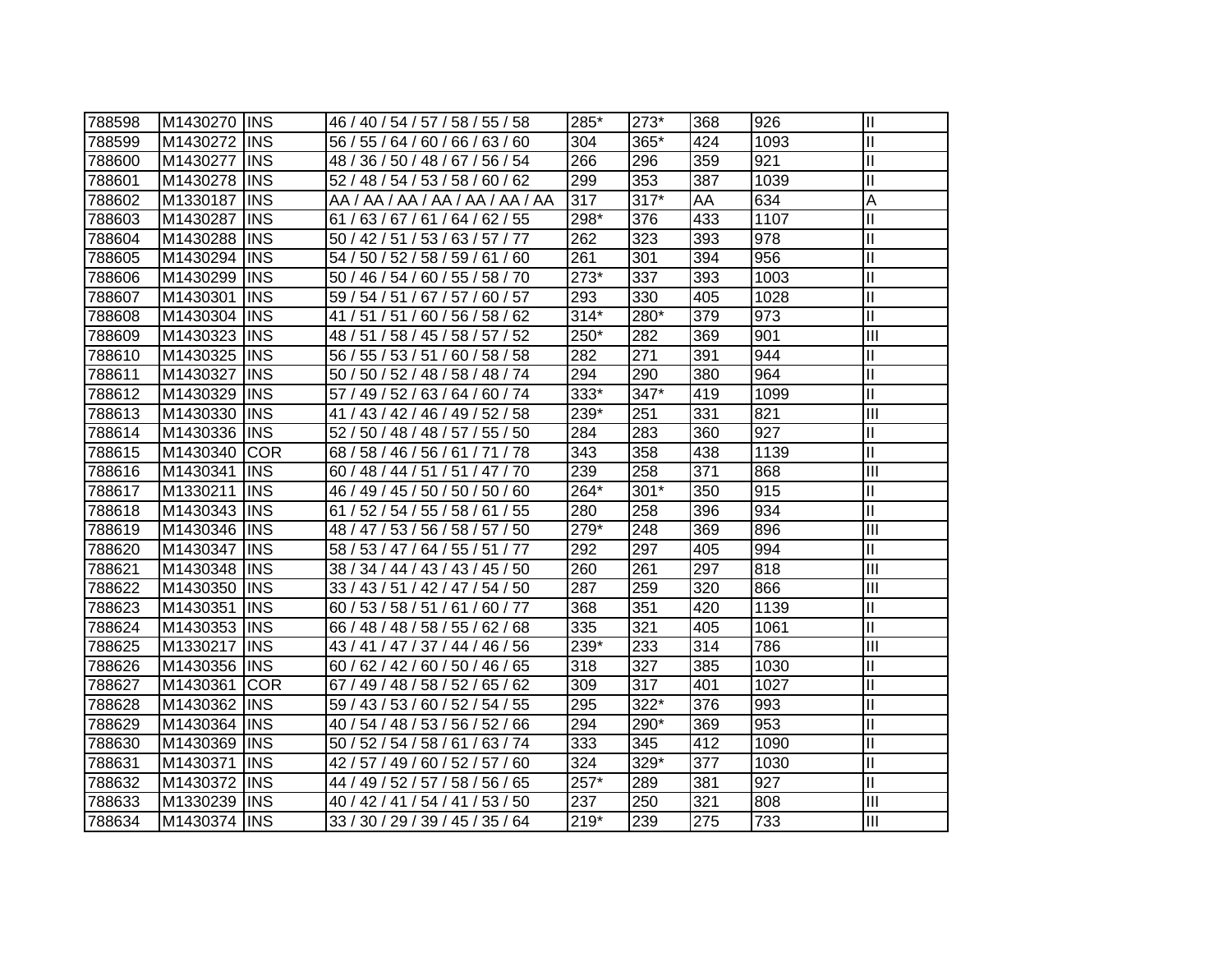| 788635 | M1430375 | <b>INS</b> | <b>UFM</b>                         | 266*   | 278    |     |      | <b>UFM</b>                |
|--------|----------|------------|------------------------------------|--------|--------|-----|------|---------------------------|
| 788636 | M1430385 | <b>INS</b> | 35 / 48 / 37 / 50 / 53 / 52 / 50   | 281*   | 291    | 325 | 897  | Ш                         |
| 788637 | M1430386 | <b>INS</b> | 42 / 57 / 55 / 56 / 58 / 56 / 65   | 262*   | 271    | 389 | 922  | $\mathbf{II}$             |
| 788638 | M1430391 | <b>INS</b> | 44 / 33 / 40 / 38 / 47 / 42 / 67   | $219*$ | 259*   | 311 | 789  | III                       |
| 788639 | M1430393 | <b>COR</b> | 48 / 56 / 50 / 41 / 42 / 34 / 65   | 232    | 252    | 336 | 820  | III                       |
| 788640 | M1330249 | <b>INS</b> | 30 / 39 / 42 / 48 / 48 / 52 / 58   | 250*   | 255    | 317 | 822  | Ш                         |
| 788641 | M1430394 | <b>INS</b> | 42 / 48 / 53 / 55 / 53 / 60 / 67   | 274    | 262    | 378 | 914  | Ш                         |
| 788642 | M1430397 | <b>INS</b> | 50 / 52 / 51 / 52 / 51 / 56 / 65   | 303    | 315    | 377 | 995  | $\overline{\mathsf{I}}$   |
| 788643 | M1430399 | <b>INS</b> | 63/63/64/63/68/64/60               | 326    | 345    | 445 | 1116 | $\overline{\mathsf{I}}$   |
| 788644 | M1330258 | <b>INS</b> | 33 / 39 / 52 / 50 / 49 / 49 / 50   | 239*   | 232    | 322 | 793  | $\overline{\mathbf{III}}$ |
| 788645 | M1430400 | <b>INS</b> | 141/52/52/<br>40/53/60<br>40 /     | 242    | 275*   | 338 | 855  | $\overline{\mathbb{H}}$   |
| 788646 | M1430401 | <b>INS</b> | 42 / 60 / 60 / 59 / 55 / 65<br>42/ | 286    | 325    | 383 | 994  | П                         |
| 788647 | M1430403 | <b>COR</b> | 54 / 54 / 60 / 47 / 52 / 45 / 65   | 239*   | 287*   | 377 | 903  | $\overline{\mathbb{I}}$   |
| 788648 | M1430405 | <b>INS</b> | 33 / 44 / 55 / 55 / 59 / 61 / 55   | 270*   | 319    | 362 | 951  | П                         |
| 788649 | M1430409 | <b>INS</b> | 58 / 56 / 64 / 60 / 57 / 62 / 78   | 357*   | 361*   | 435 | 1153 |                           |
| 788650 | M1430416 | <b>INS</b> | 48 / 55 / 55 / 49 / 55 / 56 / 65   | 285    | 347    | 383 | 1015 | $\mathbf{I}$              |
| 788651 | M1430419 | <b>INS</b> | 40 / 58 / 55 / 58 / 54 / 65<br>41/ | 245*   | 234    | 371 | 850  | III                       |
| 788652 | M1430420 | <b>INS</b> | 43 / 39 / 43 / 47 / 58 / 51 / 57   | 261*   | 250    | 338 | 849  | Ш                         |
| 788653 | M1430423 | <b>INS</b> | 46/51/<br>48 / 62 / 57 / 57 / 66   | 269    | $341*$ | 387 | 997  | Ш                         |
| 788654 | M1430425 | <b>INS</b> | 43 / 46 / 48 / 58 / 59 / 53 / 66   | 282*   | 289*   | 373 | 944  | $\mathbf{I}$              |
| 788655 | M1430427 | <b>INS</b> | 63 / 49 / 50 / 64 / 51 / 58 / 63   | 299    | 341    | 398 | 1038 | $\mathbf{I}$              |
| 788656 | M1430428 | <b>INS</b> | 48 / 51 / 40 / 60 / 54 / 57 / 70   | 246    | 303    | 380 | 929  | $\mathbf{I}$              |
| 788657 | M1430431 | <b>INS</b> | 44 / 48 / 49 / 61 / 59 / 56 / 74   | 239    | 269    | 391 | 899  | $\mathbf{III}$            |
| 788658 | M1430436 | <b>INS</b> | 45 / 54 / 54 / 60 / 52 / 60 / 60   | $321*$ | 337    | 385 | 1043 | Ш                         |
| 788659 | M1430437 | <b>COR</b> | 63/57/71<br>/64/61/66/77           | 316    | 358    | 459 | 1133 | $\mathbf{I}$              |
| 788660 | M1430439 | <b>INS</b> | 52 / 48 / 50 / 57 / 56 / 54 / 58   | 290*   | 286    | 375 | 951  | Ш                         |
| 788661 | M1430440 | <b>INS</b> | 48 / 38 / 49 / 62 / 47 / 58 / 60   | $272*$ | 262*   | 362 | 896  | $\mathbf{III}$            |
| 788662 | M1430443 | <b>INS</b> | 52 / 33 / 60 / 51 / 42 / 49 / 64   | 269*   | 301    | 351 | 921  | Ш                         |
| 788663 | M1330287 | <b>INS</b> | 37 / 52 / 51 / 66 / 54 / 60 / 59   | 291    | 282    | 379 | 952  | II                        |
| 788664 | M1330288 | <b>INS</b> | 49 / 35 / 49 / 57 / 51 / 57 / 62   | 269    | 282    | 360 | 911  | III                       |
| 788665 | M1430444 | <b>INS</b> | 54 / 43 / 50 / 57 / 60 / 62 / 58   | 274    | 355    | 384 | 1013 | Ш                         |
| 788666 | M1430446 | <b>INS</b> | 42 / 50 / 45 / 51 / 44 / 49 / 66   | $272*$ | 295    | 347 | 914  | $\mathbf{I}$              |
| 788667 | M1430451 | <b>INS</b> | 53 / 51 / 62 / 64 / 54 / 63 / 62   | 306*   | $343*$ | 409 | 1058 | $\mathsf{I}$              |
| 788668 | M1430452 | <b>INS</b> | 57 / 45 / 56 / 60 / 57 / 55 / 78   | 296    | 304    | 408 | 1008 | $\mathbf{I}$              |
| 788669 | M1330302 | <b>INS</b> | 62/<br>64/61/71/<br>69/61/66       | 233    | 267    | 454 | 954  | Ш                         |
| 788670 | M1430472 | <b>INS</b> | 45 / 45 / 48 / 60 / 56 / 52 / 65   | 236*   | $304*$ | 371 | 911  | $\mathbf{III}$            |
| 788671 | M1430475 | <b>INS</b> | 48 / 60 / 57 / 61 / 55 / 61 / 58   | 264*   | 341    | 400 | 1005 | Ш                         |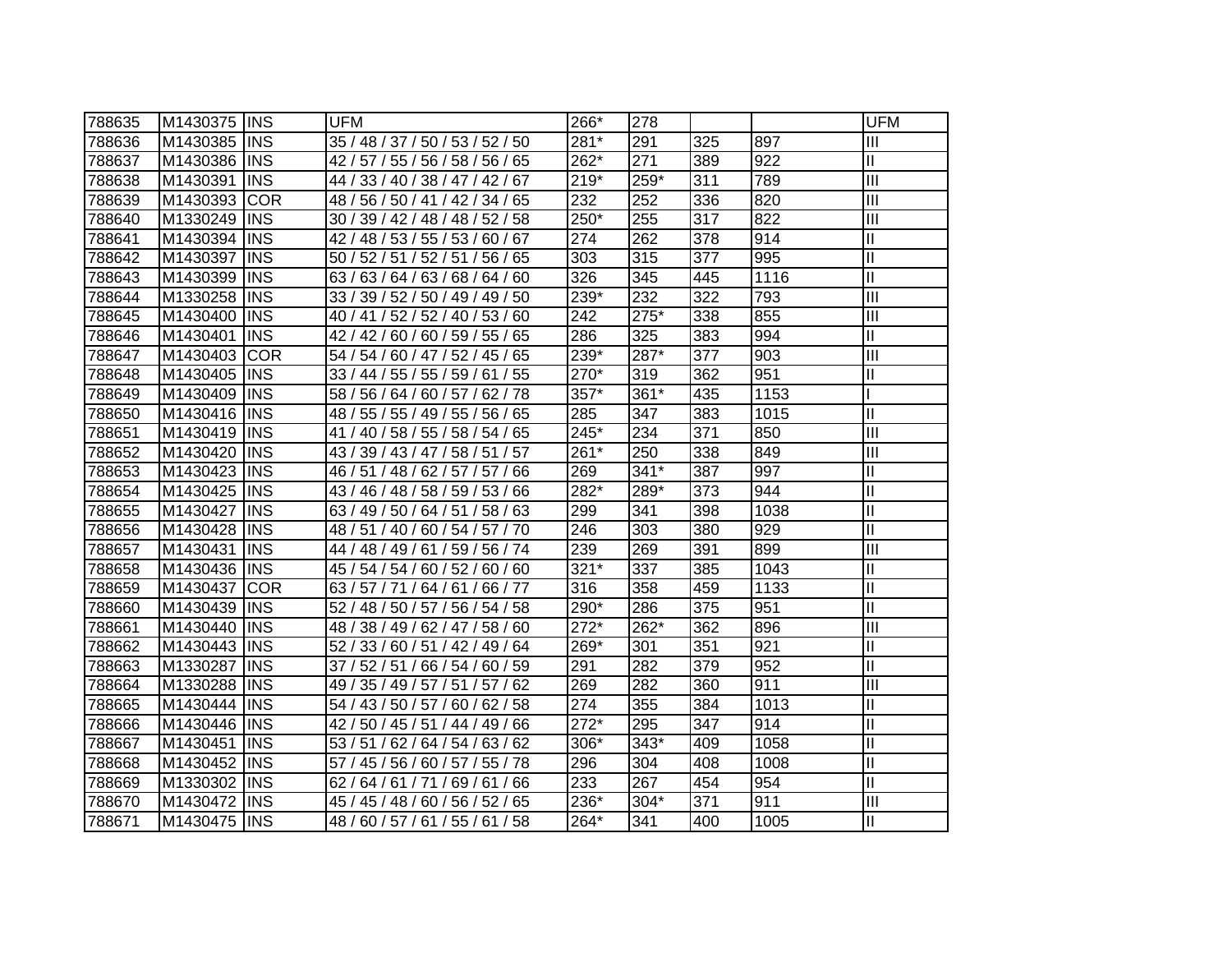| 788672 | M1430476 | <b>INS</b> | 44 / 55 / 55 / 64 / 54 / 57 / 58                  | 288              | 298    | 387 | 973  | $\mathbf{I}$            |
|--------|----------|------------|---------------------------------------------------|------------------|--------|-----|------|-------------------------|
| 788673 | M1430486 | <b>INS</b> | 46 / 37 / 54 / 64 / 49 / 62 / 64                  | 302*             | 300    | 376 | 978  | $\mathbf{I}$            |
| 788674 | M1430489 | <b>INS</b> | 40 / 43 / 50 / 66 / 61 / 52 / 65                  | 240*             | 235    | 377 | 852  | III                     |
| 788675 | M1430493 | <b>INS</b> | 60 / 64 / 63 / 73 / 72 / 63 / 50                  | 322*             | 286*   | 445 | 1053 | Ш                       |
| 788676 | M1430497 | <b>INS</b> | 49 / 48 / 52 / 60 / 47 / 48 / 62                  | 289              | 296    | 366 | 951  | $\mathbf{I}$            |
| 788677 | M1430499 | <b>INS</b> | 47 / 46 / 48 / 66 / 61 / 52 / 62                  | 315              | 343*   | 382 | 1040 | $\mathbf{I}$            |
| 788678 | M1430504 | <b>INS</b> | 43 / 51 / 51 / 54 / 58 / 60 / 72                  | 352*             | $318*$ | 389 | 1059 | $\mathbf{I}$            |
| 788679 | M1430510 | <b>INS</b> | 43 / 34 / 52 / 64 / 58 / 62<br>30/                | 289              | 303    | 343 | 935  | $\overline{\mathsf{I}}$ |
| 788680 | M1430511 | <b>INS</b> | 39 / 39 / 48 / 45 / 54 / 54 / 60                  | 246              | 304    | 339 | 889  | $\overline{\mathbb{H}}$ |
| 788681 | M1430513 | <b>INS</b> | 47 / 57 / 53 / 56 / 54 / 58<br>30/                | 264              | $300*$ | 355 | 919  | Ш                       |
| 788682 | M1430514 | <b>INS</b> | 56 / 58 / 57 /<br>63/58/58<br>30/                 | $\overline{324}$ | 340    | 380 | 1044 | $\mathbf{I}$            |
| 788683 | M1430515 | <b>COR</b> | 56 / 48 / 59 /<br>55 / 52 / 70<br>67 <sub>1</sub> | 363              | 379    | 407 | 1149 |                         |
| 788684 | M1430518 | <b>INS</b> | 55/44/<br>60 / 50 / 58<br>44 /<br>47/             | 318              | $348*$ | 358 | 1024 | $\mathbf{I}$            |
| 788685 | M1430519 | <b>INS</b> | 53 / 50 / 48 / 53 / 56 / 44 / 67                  | 292              | 326    | 371 | 989  | $\mathbf{I}$            |
| 788686 | M1430521 | <b>INS</b> | 61 / 48 / 48 / 61 / 62 / 52 / 68                  | 309              | 338    | 400 | 1047 | $\mathbf{I}$            |
| 788687 | M1430522 | <b>INS</b> | 57 / 42 / 49 / 45 / 47 / 46 / 60                  | 299              | 320    | 346 | 965  | $\mathbf{I}$            |
| 788688 | M1430523 | <b>INS</b> | 28 / 51 / 48 / 47 / 42 / 47 / 55                  | 290              | 311    | 318 | 919  | $\mathbf{I}$            |
| 788689 | M1430524 | <b>INS</b> | 30 / 46 / 57 / 54 / 55 / 49 / 59                  | 300*             | 315    | 350 | 965  | $\mathbf{I}$            |
| 788690 | M1430527 | <b>COR</b> | 32/<br>52 / 48 / 53 / 46 / 36 / 57                | 313              | 329    | 324 | 966  | $\mathbf{I}$            |
| 788691 | M1430528 | <b>INS</b> | 32 / 52 / 56 / 56 / 51 / 52 / 65                  | 328              | $320*$ | 364 | 1012 | $\mathbf{I}$            |
| 788692 | M1430529 | <b>INS</b> | 41 / 53 / 57 / 59 / 52 / 54 / 56                  | 344              | 316    | 372 | 1032 | $\mathbf{I}$            |
| 788693 | M1430530 | <b>INS</b> | 52 / 48 / 51 / 54 / 53 / 50 / 69                  | 313              | 283    | 377 | 973  | $\mathbf{I}$            |
| 788694 | M1430531 | <b>INS</b> | 53 / 50 / 48 / 59 / 52 / 34 / 68                  | 300              | 315    | 364 | 979  | Ш                       |
| 788695 | M1430532 | <b>INS</b> | 30 / 60 / 43 / 41 / 32 / 31 / 57                  | 262              | $221*$ | 294 | 777  | $\mathbf{III}$          |
| 788696 | M1430533 | <b>COR</b> | 55 / 49 / 57 / 63 / 55 / 53 / 64                  | 396              | 387    | 396 | 1179 |                         |
| 788697 | M1430535 | <b>INS</b> | 15 / 35 / 53 / 45 / 40 / 40 / 52                  | $264*$           | 235*   | 280 | 779  | Elig.for SE             |
| 788698 | M1430537 | <b>INS</b> | 31 / 47 / 57 / 52 / 47 / 45 / 60                  | 361              | 277    | 339 | 977  | Ш                       |
| 788699 | M1430539 | <b>INS</b> | 45 / 56 / 57 / 47 / 44 / 49 / 61                  | 352              | 284    | 359 | 995  | Ш                       |
| 788700 | M1330025 | <b>INS</b> | AA / AA / AA / AA / AA / AA / AA                  | $281*$           | 305    |     |      | Detained                |
| 788701 | M1330080 | <b>INS</b> | 20 / 52 / 55 / 54 / 44 / 45 / 56                  | 276*             | 330    | 326 | 932  | Elig.for SE             |
| 788702 | M1230151 | <b>INS</b> | 23 / 56 / 62 / 65 / 55 / 60 / 62                  | 288              | 281    | 383 | 952  | Elig.for SE             |
| 788703 | M1230192 | <b>INS</b> | 30 / 44 / 53 / 52 / 53 / 52 / 57                  | $274*$           | 320*   | 341 | 935  | Ш                       |
| 788704 | M1330190 | <b>INS</b> | 33 / 53 / 56 / 38 / 44 / 41 / 65                  | 274              | 263*   | 330 | 867  | Ш                       |
| 788705 | M1230328 | <b>INS</b> | 23 / 20 / 30 / 41 / 43 / 53<br>24/                | $252*$           | 260*   | 234 | 746  | Failed                  |
| 789501 | M1430014 | <b>BKG</b> | 38 / 33 / 58 / 65 / 12 / 58 / 61                  | 288              | 337    | 325 | 950  | Elig.for SE             |
| 789502 | M1430015 | <b>INS</b> | 56 / 59 / 54 / 61 / 47 / 56 / 60                  | 377              | 349    | 393 | 1119 | Ш                       |
| 789503 | M1430021 | <b>INS</b> | 59 / 62 / 48 / 70 / 52 / 60 / 57                  | 370              | 357    | 408 | 1135 | Ш                       |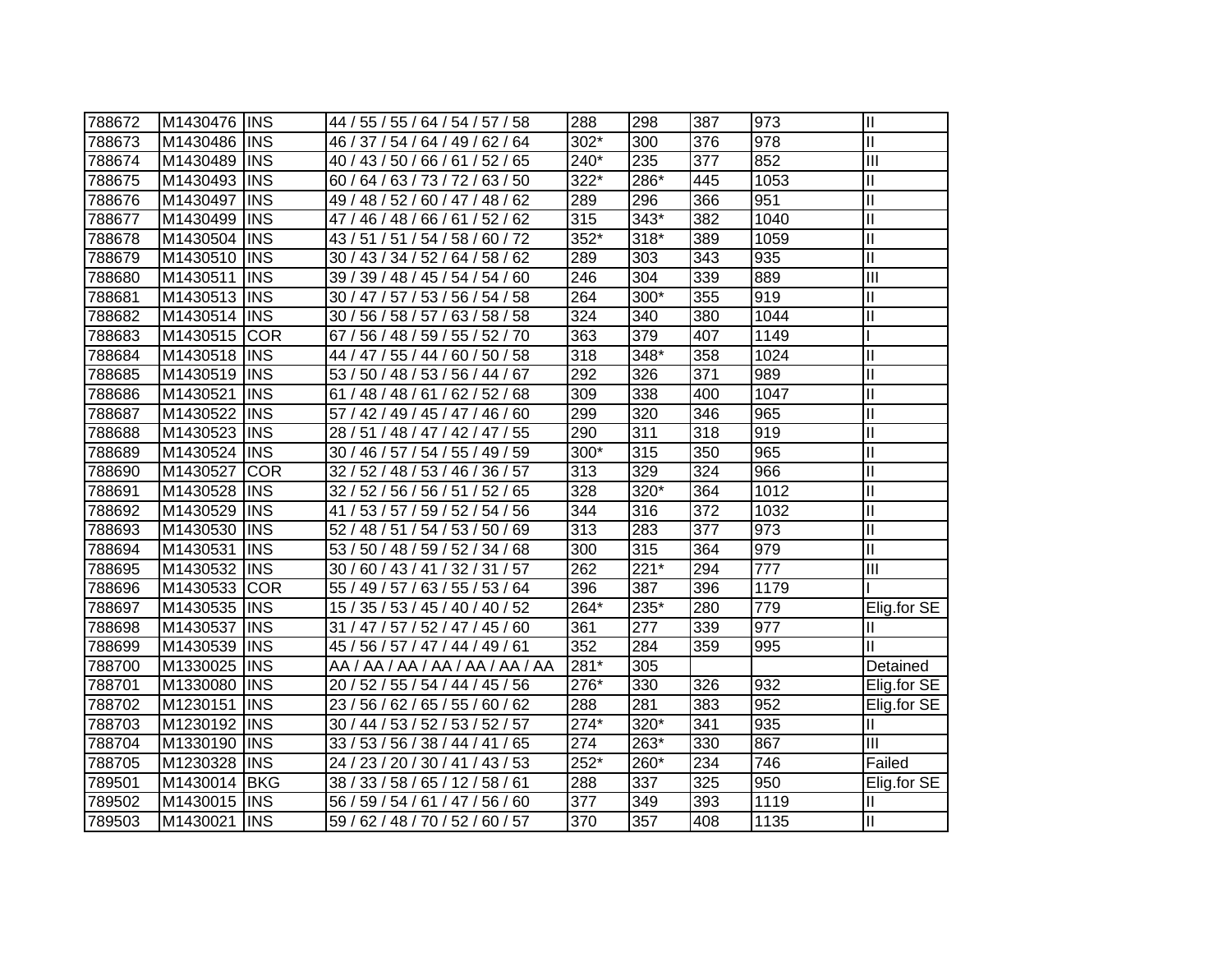| 789504 | M1430023 | <b>INS</b> | 48 / 55 / 41 / 55 / 44 / 50 / 60    | 302              | 279    | 353 | 934  | Ш                       |
|--------|----------|------------|-------------------------------------|------------------|--------|-----|------|-------------------------|
| 789505 | M1430024 | <b>INS</b> | 29 / 39 / 12 / 13 / 38 / 37 / 56    | 270              | 229    | 224 | 723  | Failed                  |
| 789506 | M1430026 | <b>COR</b> | 38 / 52 / 25 / 18 / 53 / 15 / 52    | 299              | 251    | 253 | 803  | Failed                  |
| 789507 | M1430029 | <b>INS</b> | 69 / 52 / 49 / 57 / 52 / 56 / 55    | 329              | 337    | 390 | 1056 | Ш                       |
| 789508 | M1430030 | <b>INS</b> | 37 / 47 / 30 / 40 / 40 / 40 / 53    | 258              | 266    | 287 | 811  | III                     |
| 789509 | M1430031 | <b>INS</b> | 53 / 58 / 45 / 55 / 49 / 49 / 62    | 315              | 327    | 371 | 1013 | Ш                       |
| 789510 | M1430042 | <b>INS</b> | 40 / 46 / 49 / 46 / 60 / 67<br>47 / | 312              | 306    | 355 | 973  | Ш                       |
| 789511 | M1430043 | <b>INS</b> | 53 / 55 / 58 / 55 / 61 / 70<br>57 / | $\overline{343}$ | 348    | 409 | 1100 | $\overline{\mathsf{I}}$ |
| 789512 | M1430044 | <b>INS</b> | 36 / 42 / 50 / 45 / 53 / 51 / 58    | 280              | 279    | 335 | 894  | $\overline{\mathbb{H}}$ |
| 789513 | M1430046 | <b>INS</b> | 47 / 50 / 57 / 57 / 60 / 54<br>44 / | $\overline{317}$ | 303    | 369 | 989  | Ш                       |
| 789514 | M1430058 | <b>INS</b> | 55 / 43 / 51 / 57 / 52 / 52 / 69    | 334              | 304    | 379 | 1017 | $\mathbf{I}$            |
| 789515 | M1430059 | <b>INS</b> | 48 / 18 / 55 / 61 / 52 / 58<br>51/  | 318              | 327    | 343 | 988  | Elig.for SE             |
| 789516 | M1430061 | <b>INS</b> | 59 / 51 / 42 / 60 / 48 / 51 / 55    | 304              | 316    | 366 | 986  | Ш                       |
| 789517 | M1330366 | <b>INS</b> | 50 / 39 / 41 / 57 / 52 / 56 / 70    | 306              | 300*   | 365 | 971  | Ш                       |
| 789518 | M1430063 | <b>INS</b> | 62 / 50 / 57 / 50 / 58 / 51 / 67    | 358              | 315    | 395 | 1068 | Ш                       |
| 789519 | M1430065 | <b>COR</b> | 59 / 49 / 54 / 33 / 43 / 63 / 64    | 336              | 322    | 365 | 1023 | Ш                       |
| 789520 | M1430066 | <b>INS</b> | 49 / 49 / 36 / 18 / 46 / 51 / 58    | 254              | 297    | 307 | 858  | Elig.for SE             |
| 789521 | M1430074 | <b>INS</b> | 53/<br>50 / 31 / 33 / 53 / 54 / 54  | 306              | 321    | 328 | 955  | Ш                       |
| 789522 | M1430075 | <b>INS</b> | 53/<br>35 / 43 / 34 / 55 / 54 / 56  | 287              | 278    | 330 | 895  | Ш                       |
| 789523 | M1430076 | <b>INS</b> | 38 / 32 / 02 / 15 / 49 / 48 / 60    | 242              | 270*   | 244 | 756  | Elig.for SE             |
| 789524 | M1430077 | <b>INS</b> | 45 / 43 / 20 / 49 / 51 / 50 / 56    | 308              | 313    | 314 | 935  | Elig.for SE             |
| 789525 | M1430078 | <b>INS</b> | 45 / 42 / 41 / 38 / 52 / 45 / 52    | $254*$           | 270    | 315 | 839  | $\mathbf{III}$          |
| 789526 | M1430079 | <b>INS</b> | 45 / 44 / 42 / 48 / 55 / 51 / 58    | 256              | $291*$ | 343 | 890  | $\mathbf{III}$          |
| 789527 | M1430080 | <b>INS</b> | 63 / 47 / 44 / 58 / 57 / 61 / 58    | 322              | 331    | 388 | 1041 | Ш                       |
| 789528 | M1430083 | <b>INS</b> | 52 / 44 / 51 / 56 / 62 / 62 / 61    | 355              | 323    | 388 | 1066 | Ш                       |
| 789529 | M1430085 | <b>INS</b> | 28 / 31 / 37 / 50 / 57 / 50 / 57    | 312              | 284    | 310 | 906  | $\overline{\mathbb{H}}$ |
| 789530 | M1430092 | <b>INS</b> | 84 / 54 / 61 / 67 / 63 / 69 / 60    | 382              | 355    | 458 | 1195 |                         |
| 789531 | M1430093 | <b>INS</b> | 55 / 38 / 61 / 53 / 58 / 56 / 60    | $324*$           | $274*$ | 381 | 979  | $\mathbf{I}$            |
| 789532 | M1430094 | <b>INS</b> | 62 / 61 / 62 / 61 / 60 / 64 / 57    | 387              | 321    | 427 | 1135 | Ш                       |
| 789533 | M1430095 | <b>INS</b> | 64 / 52 / 57 / 57 / 62 / 60 / 61    | $341*$           | 366    | 413 | 1120 | $\mathbf{I}$            |
| 789534 | M1430103 | <b>INS</b> | 62 / 46 / 51 / 54 / 56 / 57 / 62    | 305              | 321    | 388 | 1014 | $\mathbf{I}$            |
| 789535 | M1430107 | <b>INS</b> | 39 / 43 / 60 / 53 / 49 / 40 / 60    | 325*             | 282    | 344 | 951  | Ш                       |
| 789536 | M1430110 | <b>INS</b> | 48 / 40 / 46 / 49 / 51 / 45 / 61    | 281              | 335    | 340 | 956  | $\mathbf{I}$            |
| 789537 | M1430112 | <b>INS</b> | 37 / 49 / 57 / 58 / 44 / 58<br>51   | $279*$           | 276    | 354 | 909  | III                     |
| 789538 | M1430113 | <b>INS</b> | 60 / 44 / 55 / 57 / 54 / 52 / 57    | 364              | 342    | 379 | 1085 | Ш                       |
| 789539 | M1430114 | <b>INS</b> | 39 / 41 / 54 / 53 / 51 / 55<br>50/  | 281              | 287    | 343 | 911  | III                     |
| 789540 | M1430116 | <b>INS</b> | 43 / 46 / 49 / 51 / 58 / 46 / 66    | 306              | 320    | 359 | 985  | Ш                       |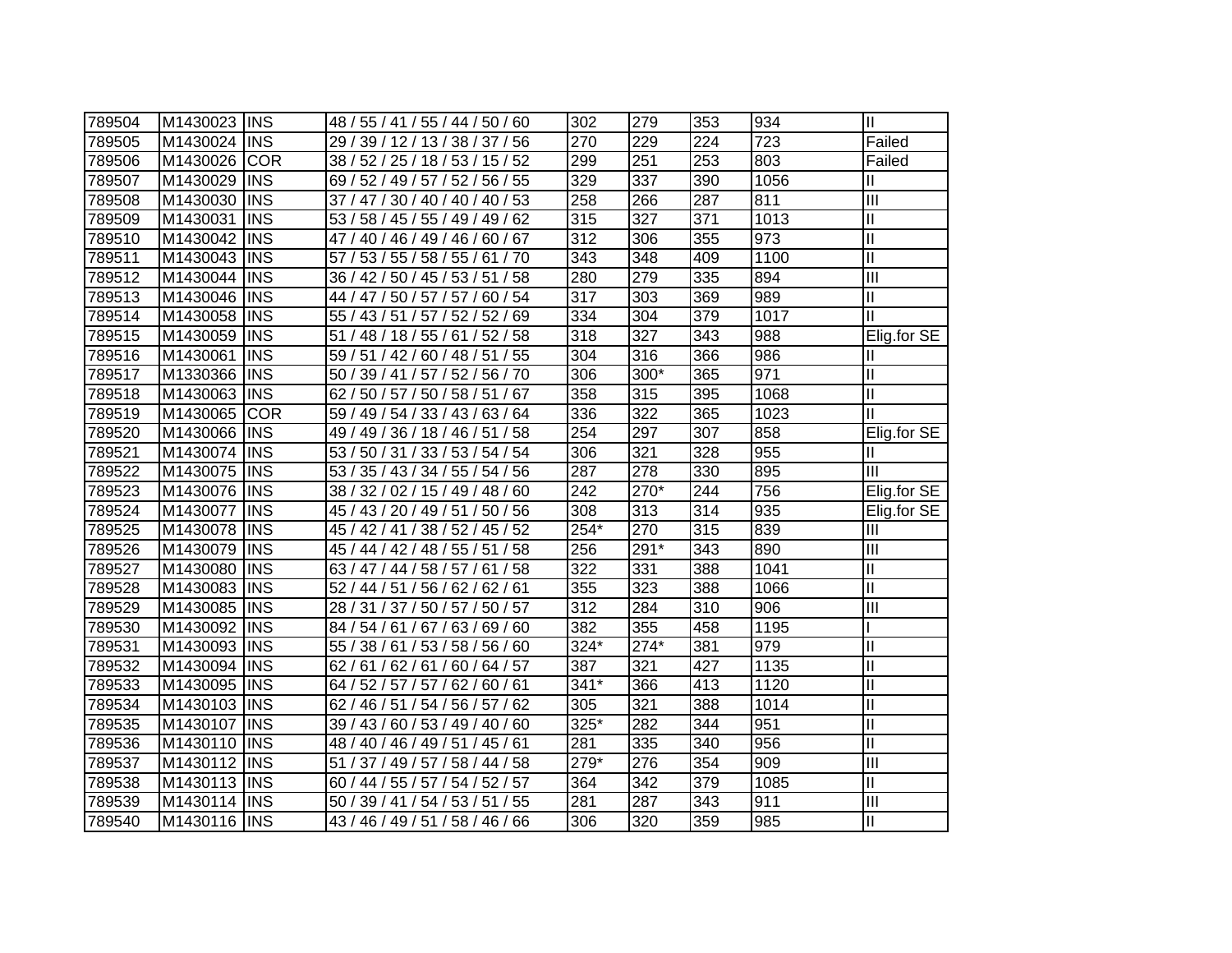| 789541 | M1430120 IINS |            | 52 / 41 / 50 / 52 / 43 / 49 / 58   | 327  | 311    | 345 | 983  | $\mathbf{I}$              |
|--------|---------------|------------|------------------------------------|------|--------|-----|------|---------------------------|
| 789542 | M1430122      | <b>INS</b> | 56 / 60 / 50 / 60 / 49 / 40 / 59   | 337  | 346    | 374 | 1057 | Ш                         |
| 789543 | M1430123      | <b>INS</b> | 65 / 44 / 57 / 52 / 60 / 47 / 62   | 331  | 349    | 387 | 1067 | Ш                         |
| 789544 | M1430124      | <b>INS</b> | 63 / 54 / 55 / 58 / 51 / 48 / 65   | 388  | 386    | 394 | 1168 |                           |
| 789545 | M1430127      | <b>INS</b> | 56 / 57 / 49 / 55 / 62 / 58 / 61   | 283* | 297    | 398 | 978  | II                        |
| 789546 | M1430130      | <b>INS</b> | 64 / 56 / 55 / 57 / 62 / 61 / 56   | 382  | 417    | 411 | 1210 |                           |
| 789547 | M1430131      | <b>COR</b> | 67 / 48 / 60 / 61 / 56 / 48 / 64   | 366  | 371    | 404 | 1141 |                           |
| 789548 | M1430136      | <b>INS</b> | 65 / 55 / 55 / 56 / 53 / 59<br>52/ | 364  | 342    | 395 | 1101 | $\mathbf{I}$              |
| 789549 | M1430139      | <b>INS</b> | 58 / 62 / 52 / 70 / 56 / 60 / 57   | 363  | 343    | 415 | 1121 | $\mathbf{I}$              |
| 789550 | M1430142      | <b>INS</b> | 46 / 30 / 45 / 40 / 49 / 43 / 56   | 245* | 264    | 309 | 818  | $\mathbf{III}$            |
| 789551 | M1430143      | <b>INS</b> | 57 / 37 / 51 / 60 / 57 / 48 / 57   | 291* | 304*   | 367 | 962  | Ш                         |
| 789552 | M1430147      | <b>INS</b> | 55 / 47 / 48 / 67 / 52 / 55 / 55   | 364  | 326*   | 379 | 1069 | Ш                         |
| 789553 | M1430148      | <b>INS</b> | 63 / 71 / 42 / 72 / 60 / 63 / 60   | 390  | 402    | 431 | 1223 |                           |
| 789554 | M1430149      | <b>INS</b> | 52 / 52 / 48 / 73 / 59 / 51 / 56   | 317  | 317    | 391 | 1025 | II                        |
| 789555 | M1430153      | <b>INS</b> | 50 / 56 / 39 / 57 / 54 / 55 / 58   | 356  | 311    | 369 | 1036 | Ш                         |
| 789556 | M1430157      | <b>INS</b> | 44 / 47 / 42 / 55 / 54 / 55 / 55   | 339  | 316    | 352 | 1007 | $\mathsf{I}$              |
| 789557 | M1430161      | <b>INS</b> | 58 / 39 / 45 / 48 / 47 / 51 / 57   | 279  | $318*$ | 345 | 942  | Ш                         |
| 789558 | M1430162      | <b>INS</b> | 63 / 45 / 52 / 61 / 62 / 55 / 61   | 348  | 367    | 399 | 1114 | $\mathbf{I}$              |
| 789559 | M1430165      | <b>INS</b> | 31 / 37 / 44 / 43 / 44 / 43 / 60   | 250  | 279*   | 302 | 831  | $\overline{\mathbb{I}}$   |
| 789560 | M1430168      | <b>INS</b> | 45 / 54 / 48 / 50 / 49 / 54 / 57   | 287  | 247    | 357 | 891  | $\mathbf{III}$            |
| 789561 | M1430169      | <b>INS</b> | 47 / 51 / 45 / 42 / 52 / 60 / 62   | 294  | 307*   | 359 | 960  | II                        |
| 789562 | M1430172      | <b>INS</b> | 57 / 53 / 39 / 69 / 62 / 69 / 60   | 337  | 359    | 409 | 1105 | $\mathsf{II}$             |
| 789563 | M1430174      | <b>INS</b> | 74 / 70 / 56 / 68 / 65 / 74 / 70   | 345  | 392    | 477 | 1214 |                           |
| 789564 | M1430175      | <b>INS</b> | 49 / 54 / 51 / 53 / 53 / 58 / 56   | 312  | 334    | 374 | 1020 | II                        |
| 789565 | M1430176      | <b>INS</b> | 47 / 55 / 57 / 50 / 59 / 54 / 60   | 315  | 336    | 382 | 1033 | $\mathbf{I}$              |
| 789566 | M1430178 INS  |            | 56 / 54 / 54 / 51 / 62 / 63 / 62   | 328  | 351    | 402 | 1081 | $\mathbf{I}$              |
| 789567 | M1330412 INS  |            | 40 / 33 / 45 / 43 / 51 / 38 / 56   | 275  | 246    | 306 | 827  | $\overline{\mathbf{III}}$ |
| 789568 | M1430179      | <b>INS</b> | 35 / 52 / 49 / 48 / 58 / 46 / 61   | 290* | 347*   | 349 | 986  | $\mathbf{I}$              |
| 789569 | M1430180      | <b>INS</b> | 42 / 59 / 54 / 56 / 57 / 46 / 58   | 306* | 315    | 372 | 993  | $\mathbf{I}$              |
| 789570 | M1430184      | <b>INS</b> | 45 / 44 / 52 / 51 / 59 / 48 / 68   | 308  | 339    | 367 | 1014 | Ш                         |
| 789571 | M1430186      | <b>INS</b> | 45 / 54 / 52 / 53 / 61 / 53 / 51   | 274  | 316    | 369 | 959  | $\mathbf{I}$              |
| 789572 | M1430188      | <b>INS</b> | 57 / 63 / 45 / 57 / 57 / 57 / 50   | 323  | 332    | 386 | 1041 | $\mathsf{II}$             |
| 789573 | M1430189      | <b>INS</b> | 57 / 38 / 68 / 50 / 58 / 56 / 53   | 287  | 350    | 380 | 1017 | $\mathbf{I}$              |
| 789574 | M1430190      | <b>INS</b> | 66 / 37 / 48 / 45 / 59 / 57 / 50   | 330* | 356*   | 362 | 1048 | Ш                         |
| 789575 | M1330421      | <b>BKG</b> | 27 / 14 / 38 / 15 / 14 / 49 / 52   | 282  | 256*   | 209 | 747  | Failed                    |
| 789576 | M1430191      | <b>COR</b> | 42 / 13 / 48 / 26 / 47 / 60 / 68   | 291  | 295    | 304 | 890  | Failed                    |
| 789577 | M1430192 INS  |            | 56 / 37 / 60 / 40 / 54 / 51 / 50   | 265  | 327*   | 348 | 940  | Ш                         |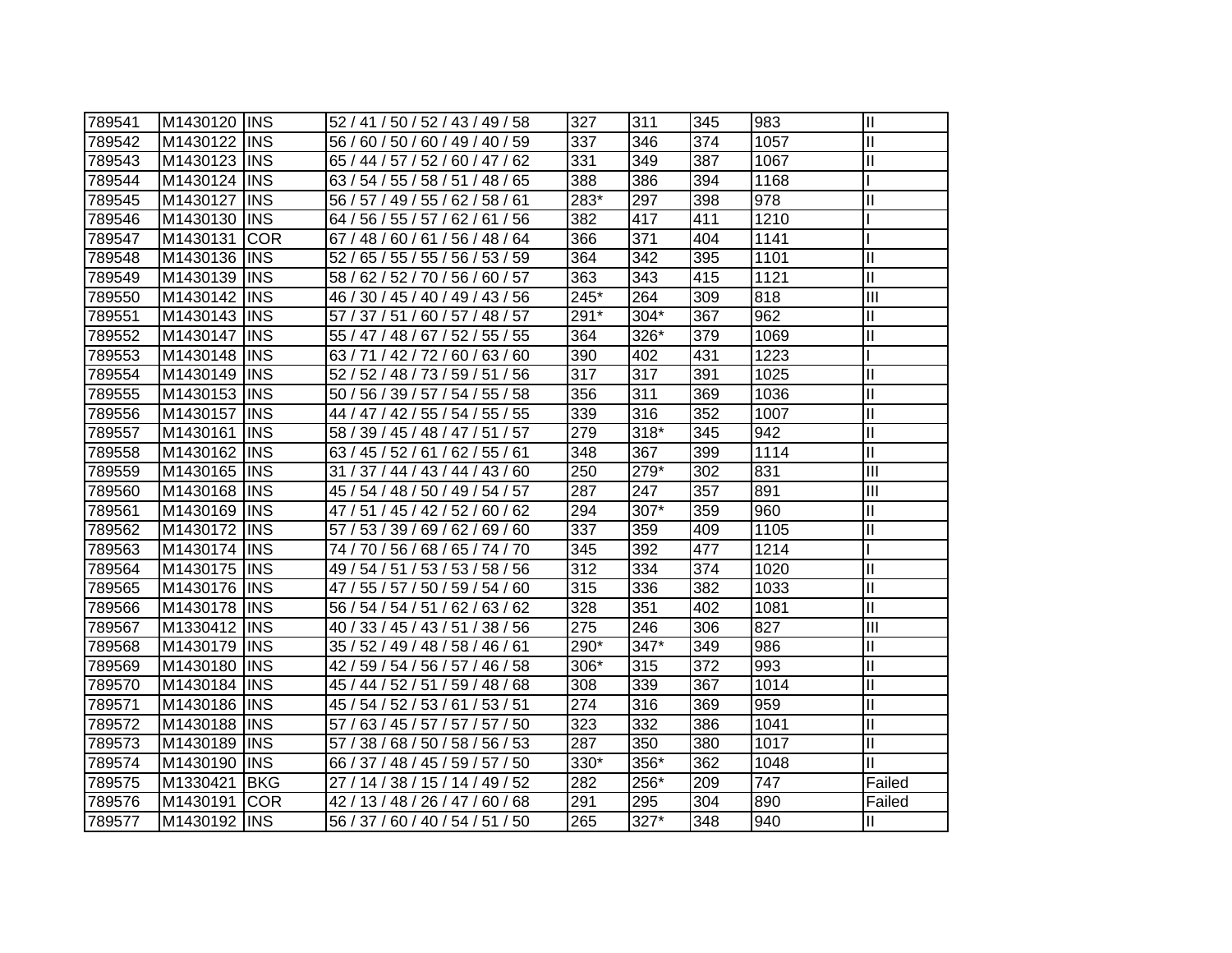| 789578 | M1430196     | <b>IINS</b> | 39 / 14 / 48 / 39 / 53 / 51 / 57    | 311    | 317  | 301 | 929  | Elig.for $SE$ |
|--------|--------------|-------------|-------------------------------------|--------|------|-----|------|---------------|
| 789579 | M1430198     | <b>INS</b>  | 61 / 38 / 57 / 58 / 63 / 61 / 66    | 358    | 381  | 404 | 1143 |               |
| 789580 | M1430205     | <b>INS</b>  | 65 / 33 / 50 / 51 / 61 / 52 / 74    | 306    | 354* | 386 | 1046 | $\mathbf{I}$  |
| 789581 | M1430206     | <b>INS</b>  | 51 / 36 / 51 / 50 / 62 / 46 / 52    | 292    | 324  | 348 | 964  | $\mathbf{I}$  |
| 789582 | M1430207     | <b>INS</b>  | 61 / 52 / 48 / 57 / 53 / 39 / 58    | $312*$ | 325  | 368 | 1005 | $\mathbf{I}$  |
| 789583 | M1430208     | <b>INS</b>  | 54 / 47 / 48 / 53 / 58 / 68 / 74    | 348*   | 361* | 402 | 1111 | $\mathbf{I}$  |
| 789584 | M1430211     | <b>INS</b>  | 56 / 36 / 57 / 60 / 60 / 38 / 50    | 322    | 339  | 357 | 1018 | $\mathbf{I}$  |
| 789585 | M1430222     | <b>INS</b>  | 25 / 54 / 40 / 57 / 56 / 56<br>61 / | 302    | 305  | 349 | 956  | $\mathbf{I}$  |
| 789586 | M1430223     | <b>INS</b>  | 62 / 40 / 67 / 66 / 72 / 70 / 57    | 384    | 364  | 434 | 1182 |               |
| 789587 | M1430224     | <b>INS</b>  | AA / AA / AA / AA / AA / AA / AA    | 307    | 362  | AA  | 669  | Α             |
| 789588 | M1430231     | <b>INS</b>  | 65 / 36 / 39 / 58 / 68 / 58 / 58    | 330    | 342  | 382 | 1054 | Ш             |
| 789589 | M1430232     | <b>INS</b>  | 55 / 24 / 51 / 41 / 58 / 44 / 51    | 302    | 321  | 324 | 947  | Elig.for SE   |
| 789590 | M1430233     | <b>INS</b>  | 48 / 36 / 55 / 43 / 52 / 48 / 70    | $257*$ | 339  | 352 | 948  | Ш             |
| 789591 | M1430247     | <b>INS</b>  | 36 / 48 / 36 / 57 / 54 / 50<br>57/  | 278*   | 287  | 338 | 903  | Ш             |
| 789592 | M1330433     | <b>INS</b>  | 30 / 53 / 50 / 58 / 53 / 53<br>42/  | 269    | 322  | 339 | 930  | Ш             |
| 789593 | M1230448     | <b>INS</b>  | 08 / 55 / 36 / 52 / 31 / 50<br>34/  | $272*$ | 249  | 266 | 787  | Elig.for SE   |
| 789594 | M1430252     | <b>INS</b>  | 65 / 31 / 55 / 58 / 62 / 58 / 63    | 288    | 340  | 392 | 1020 | Ш             |
| 789595 | M1430253     | <b>INS</b>  | 50 / 19 / 48 / 38 / 57 / 50 / 51    | 300    | 310  | 313 | 923  | Elig.for SE   |
| 789596 | M1430254     | <b>INS</b>  | 49 / 22 / 53 / 44 / 60 / 45 / 57    | 301    | 357  | 330 | 988  | Elig.for SE   |
| 789597 | M1430258     | IINS        | 64 / 46 / 57 / 47 / 62 / 60 / 58    | 342*   | 351  | 394 | 1087 | Ш             |
| 789598 | M1330437     | <b>INS</b>  | 54 / 16 / 48 / 48 / 63 / 35 / 58    | 329    | 320  | 322 | 971  | Elig.for SE   |
| 789599 | M1430259     | <b>INS</b>  | 36 / 35 / 48 / 28 / 51 / 52 / 59    | 230*   | 299  | 309 | 838  | III           |
| 789600 | M1430260     | <b>INS</b>  | 64 / 44 / 42 / 57 / 65 / 60 / 52    | 252    | 344  | 384 | 980  | Ш             |
| 789601 | M1430261     | <b>INS</b>  | 60 / 47 / 40 / 50 / 52 / 40 / 50    | 253*   | 341  | 339 | 933  | $\mathbf{I}$  |
| 789602 | M1430262     | <b>INS</b>  | 55 / 44 / 47 / 56 / 57 / 42 / 54    | 234    | 354  | 355 | 943  | $\mathbf{I}$  |
| 789603 | M1430263     | <b>INS</b>  | 63/43/51<br>/ 58 / 56 / 40 / 68     | 271    | 300* | 379 | 950  | $\mathbf{I}$  |
| 789604 | M1430264     | <b>INS</b>  | 56 / 40 / 52 / 59 / 57 / 42 / 51    | 279    | 349  | 357 | 985  | $\mathbf{  }$ |
| 789605 | M1430267     | <b>INS</b>  | 69 / 63 / 60 / 60 / 63 / 60 / 60    | 330    | 371  | 435 | 1136 | $\mathbf{II}$ |
| 789606 | M1430268     | <b>INS</b>  | 52 / 49 / 50 / 59 / 48 / 45 / 56    | 271    | 324* | 359 | 954  | $\mathbf{I}$  |
| 789607 | M1430271     | <b>INS</b>  | 55 / 46 / 64 / 61 / 62 / 60 / 61    | 333    | 347  | 409 | 1089 | $\mathbf{I}$  |
| 789608 | M1430273     | <b>INS</b>  | 67 / 54 / 60 / 53 / 65 / 60 / 65    | 339    | 369  | 424 | 1132 | $\mathbf{I}$  |
| 789609 | M1430274     | <b>INS</b>  | 67 / 46 / 58 / 61 / 58 / 61 / 56    | 280    | 362* | 407 | 1049 | $\mathbf{I}$  |
| 789610 | M1430276     | <b>INS</b>  | 72 / 58 / 61 / 62 / 63 / 65 / 65    | 313    | 382  | 446 | 1141 |               |
| 789611 | M1430280     | <b>INS</b>  | 47 / 46 / 51 / 55 / 57 / 58 / 54    | $312*$ | 357  | 368 | 1037 | Ш             |
| 789612 | M1430282     | <b>INS</b>  | 69 / 44 / 56 / 60 / 61 / 64 / 64    | 347    | 380  | 418 | 1145 |               |
| 789613 | M1430283     | <b>INS</b>  | 59 / 51 / 60 / 60 / 60 / 62 / 55    | 327    | 343  | 407 | 1077 | Ш             |
| 789614 | M1430284 INS |             | 74 / 61 / 60 / 58 / 64 / 64 / 75    | 360    | 371  | 456 | 1187 |               |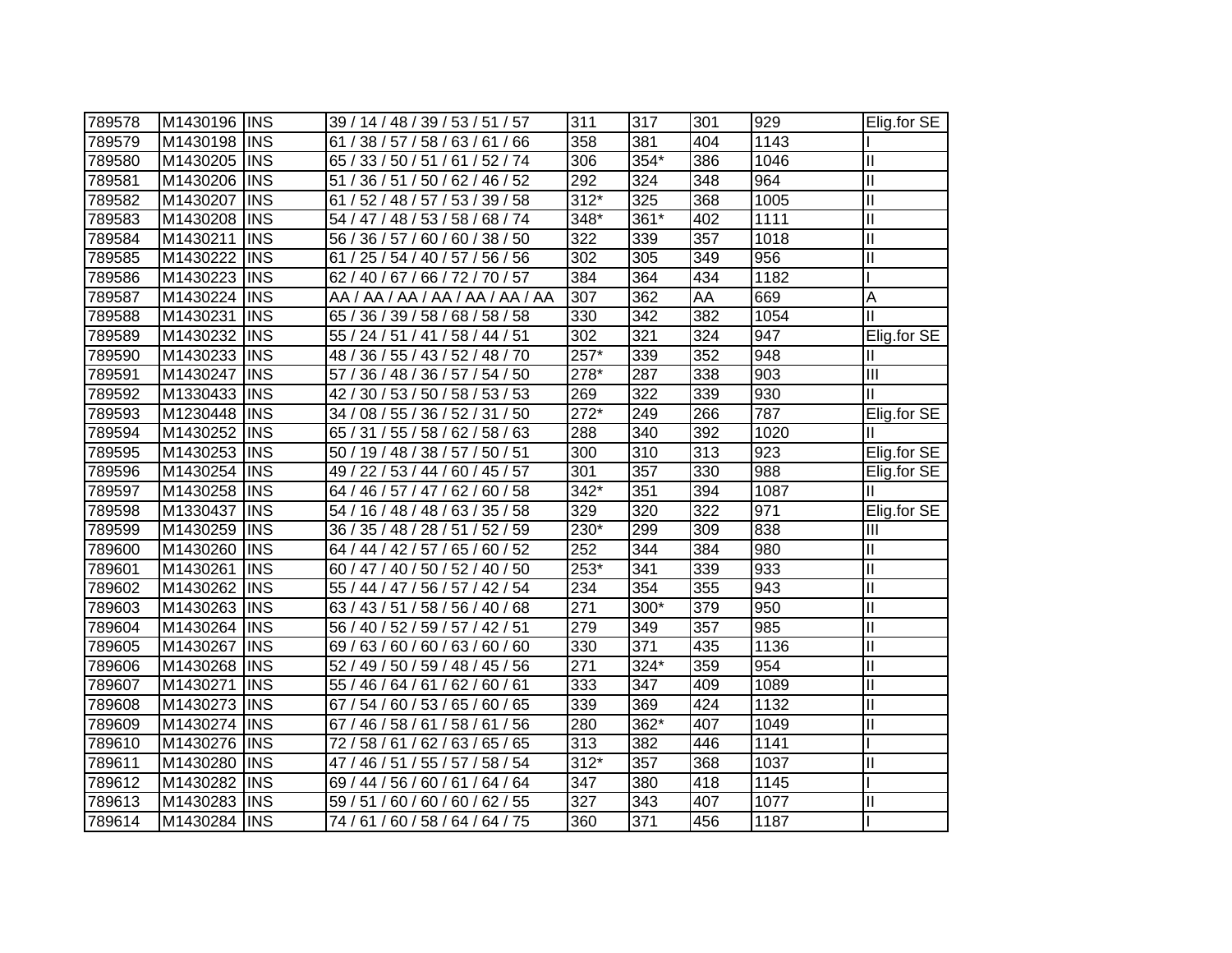| 789615 | M1430285 IINS |             | 49 / 40 / 40 / 53 / 49 / 51 / 46    | 273  | $340*$ | 328 | 941  | $\mathbf{II}$              |
|--------|---------------|-------------|-------------------------------------|------|--------|-----|------|----------------------------|
| 789616 | M1430286      | <b>INS</b>  | 61 / 50 / 52 / 56 / 63 / 56 / 60    | 319  | 348*   | 398 | 1065 | $\mathbf{I}$               |
| 789617 | M1430289      | <b>INS</b>  | 60 / 40 / 61 / 55 / 56 / 63 / 50    | 293  | 328    | 385 | 1006 | $\mathbf{I}$               |
| 789618 | M1430291      | <b>INS</b>  | 62 / 48 / 50 / 57 / 61 / 63 / 65    | 332  | 370    | 406 | 1108 | $\mathbf{I}$               |
| 789619 | M1430292      | <b>INS</b>  | 57 / 45 / 50 / 54 / 48 / 64 / 54    | 313  | 367*   | 372 | 1052 | Ш                          |
| 789620 | M1430300      | <b>INS</b>  | 83 / 58 / 54 / 61 / 58 / 62 / 68    | 353  | 396    | 444 | 1193 |                            |
| 789621 | M1430302      | <b>INS</b>  | 82/56/55/59/62/69/74                | 351  | 397    | 457 | 1205 |                            |
| 789622 | M1430305      | <b>INS</b>  | 64 / 54 / 60 / 60 / 53 / 65 / 62    | 332  | 329    | 418 | 1079 | Ш                          |
| 789623 | M1430306      | <b>INS</b>  | 45 / 34 / 44 / 60 / 41 / 49 / 50    | 292  | 251    | 323 | 866  | $\overline{\mathbf{III}}$  |
| 789624 | M1430309      | <b>INS</b>  | 60 / 69 / 54 / 61 / 54 / 64 / 54    | 378  | 342    | 416 | 1136 | $\mathbf{I}$               |
| 789625 | M1430311      | <b>INS</b>  | 59 / 44 / 50 / 49 / 53 / 55 / 50    | 353  | 325    | 360 | 1038 | $\mathbf{I}$               |
| 789626 | M1430312      | <b>INS</b>  | 52 / 59 / 52<br>52 / 43 / 54 / 61 / | 258  | 326    | 373 | 957  | $\mathbf{I}$               |
| 789627 | M1430313      | <b>INS</b>  | 48 / 49 / 42 / 44 / 37 / 47 / 50    | 254  | 290*   | 317 | 861  | $\overline{\mathbb{I}}$    |
| 789628 | M1430315      | <b>INS</b>  | 56 / 51 / 56 / 50 / 44 / 60 / 53    | 313  | 283    | 370 | 966  | $\mathbf{I}$               |
| 789629 | M1430316      | <b>INS</b>  | 59 / 46 / 60 / 52 / 50 / 60 / 51    | 306  | 337    | 378 | 1021 | $\mathbf{I}$               |
| 789630 | M1430317      | <b>INS</b>  | 54 / 45 / 61 / 53 / 52 / 60 / 54    | 329  | 309*   | 379 | 1017 | $\mathbf{I}$               |
| 789631 | M1430318      | <b>INS</b>  | 64 / 58 / 51 / 52 / 49 / 56 / 50    | 288* | 289    | 380 | 957  | $\mathbf{I}$               |
| 789632 | M1430319      | <b>COR</b>  | 56 / 58 / 55 / 55 / 56 / 60 / 57    | 352  | 321    | 397 | 1070 | $\mathsf{II}$              |
| 789633 | M1430332      | <b>INS</b>  | 51 / 48 / 56 / 49 / 48 / 59 / 55    | 268  | 274    | 366 | 908  | Ш                          |
| 789634 | M1430333      | <b>INS</b>  | 49 / 39 / 55 / 43 / 51 / 66 / 50    | 305  | 305    | 353 | 963  | II                         |
| 789635 | M1430334 INS  |             | 62 / 56 / 63 / 51 / 52 / 65 / 56    | 334  | 330    | 405 | 1069 | $\mathbf{I}$               |
| 789636 | M1430335 INS  |             | 48 / 42 / 57 / 50 / 51 / 51 / 50    | 298  | 304    | 349 | 951  | $\mathbf{I}$               |
| 789637 | M1430337      | <b>INS</b>  | 50 / 61 / 65 / 54 / 53 / 52 / 50    | 338  | 314    | 385 | 1037 | $\mathbf{I}$               |
| 789638 | M1430338 INS  |             | 43 / 59 / 55 / 49 / 45 / 57 / 50    | 282  | 330*   | 358 | 970  | $\mathbf{I}$               |
| 789639 | M1430357      | <b>COR</b>  | 62 / 47 / 55 / 47 / 51 / 56 / 50    | 293  | 294    | 368 | 955  | $\mathop{\rm II}\nolimits$ |
| 789640 | M1430358      | <b>INS</b>  | 58 / 54 / 51 / 49 / 53 / 54 / 65    | 340* | 291*   | 384 | 1015 | $\mathop{\rm II}\nolimits$ |
| 789641 | M1430359      | <b>INS</b>  | 45 / 42 / 37 / 40 / 35 / 26 / 58    | 272  | 278    | 283 | 833  | $\mathbf{III}$             |
| 789642 | M1430363      | <b>INS</b>  | 50 / 42 / 43 / 46 / 46 / 48 / 53    | 286  | 316*   | 328 | 930  | $\mathop{\rm II}\nolimits$ |
| 789643 | M1430365      | <b>INS</b>  | 52 / 41 / 51 / 48 / 55 / 49 / 60    | 323  | 333*   | 356 | 1012 | $\mathop{\rm II}\nolimits$ |
| 789644 | M1430366      | <b>IINS</b> | 54 / 51 / 56 / 54 / 50 / 60 / 55    | 310  | 333    | 380 | 1023 | $\mathbf{I}$               |
| 789645 | M1430370      | <b>IINS</b> | 40 / 45 / 41 / 49 / 46 / 46 / 50    | 308  | 266    | 317 | 891  | $\mathbf{III}$             |
| 789646 | M1430373      | <b>INS</b>  | 60 / 53 / 65 / 56 / 53 / 57 / 60    | 346  | 345    | 404 | 1095 | Ш                          |
| 789647 | M1430376      | <b>INS</b>  | 76 / 68 / 64 / 56 / 59 / 65 / 61    | 362  | 372    | 449 | 1183 |                            |
| 789648 | M1430377      | <b>INS</b>  | 66 / 52 / 60 / 54 / 57 / 56 / 60    | 354  | 378    | 405 | 1137 | $\mathbf{I}$               |
| 789649 | M1430378      | <b>INS</b>  | 56 / 45 / 55 / 46 / 47 / 49 / 50    | 330  | 323    | 348 | 1001 | Ш                          |
| 789650 | M1430379      | <b>INS</b>  | 47 / 26 / 47 / 63 / 45 / 51 / 53    | 341  | 313    | 332 | 986  | $\mathbf{I}$               |
| 789651 | M1430380 INS  |             | 49 / 27 / 32 / 47 / 41 / 34 / 50    | 310  | 305    | 280 | 895  | Ш                          |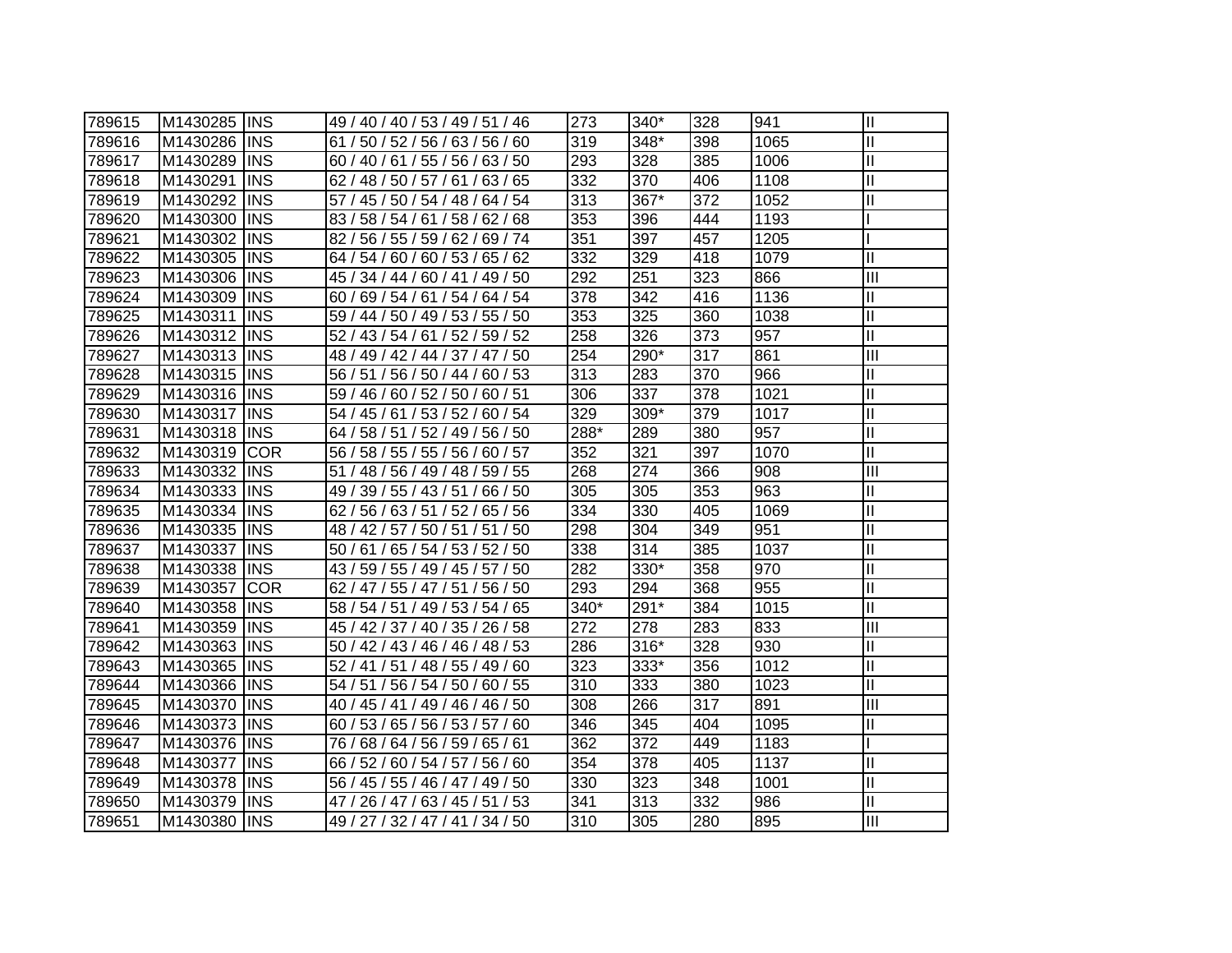| 789652 | M1430381 | <b>INS</b> | 50 / 36 / 30 / 50 / 50 / 60 / 55       | 350    | 322    | 331 | 1003 | $\mathbf{  }$              |
|--------|----------|------------|----------------------------------------|--------|--------|-----|------|----------------------------|
| 789653 | M1430387 | <b>INS</b> | 56 / 25 / 32 / 58 / 44 / 56 / 51       | 333    | 318    | 322 | 973  | Ш                          |
| 789654 | M1430389 | <b>INS</b> | 58 / 12 / 39 / 62 / 49 / 61 / 57       | 345*   | 316    | 338 | 999  | Elig.for SE                |
| 789655 | M1430396 | <b>INS</b> | 57 / 08 / 15 / 56 / 44 / 40 / 51       | 303    | 299    | 271 | 873  | Failed                     |
| 789656 | M1430406 | <b>INS</b> | 41 / 12 / 13 / 52 / 48 / 40 / 50       | 270*   | 285    | 256 | 811  | Failed                     |
| 789657 | M1330488 | <b>INS</b> | 39 / 20 / 17 / 54 / 51 / 39 / 50       | 283    | 274    | 270 | 827  | Failed                     |
| 789658 | M1430407 | <b>INS</b> | 62 / 46 / 42 / 54 / 56 / 63 / 53       | 328*   | 362    | 376 | 1066 |                            |
| 789659 | M1430418 | <b>INS</b> | 24 / 32 / 56 / 46 / 51 / 50<br>61 /    | $302*$ | 334    | 320 | 956  | Elig.for SE                |
| 789660 | M1430421 | <b>INS</b> | 36 / 36 / 60 / 48 / 64 / 57<br>69 /    | 260*   | 339    | 370 | 969  | Ш                          |
| 789661 | M1430422 | <b>INS</b> | 40 / 52 / 50 / 55 / 53 / 62<br>59/     | 308    | 336    | 371 | 1015 | $\mathop{\rm II}\nolimits$ |
| 789662 | M1430426 | <b>INS</b> | 36 / 56 / 63 / 58 / 67 / 64<br>67 ,    | 321    | 358    | 411 | 1090 | $\mathbf{I}$               |
| 789663 | M1330496 | <b>INS</b> | 58/51<br>39 / 52 / 57 /<br>/50<br>48 / | 349    | 305    | 355 | 1009 | $\mathbf{I}$               |
| 789664 | M1430432 | <b>INS</b> | 39 / 46 / 53 /<br>48 / 56 / 68<br>59/  | 274    | 383    | 369 | 1026 | $\mathbf{I}$               |
| 789665 | M1430433 | <b>INS</b> | 55 / 30 / 53 / 58 / 55 / 62 / 50       | 300    | 326    | 363 | 989  | $\mathbf{I}$               |
| 789666 | M1430434 | <b>INS</b> | AA / AA / AA / AA / AA / AA / AA       | 262    | 336*   | AA  | 598  | $\overline{A}$             |
| 789667 | M1430435 | <b>INS</b> | 52 / 40 / 52 / 56 / 57 / 60 / 56       | 303    | 334    | 373 | 1010 | $\mathbf{I}$               |
| 789668 | M1330508 | <b>INS</b> | 66 / 30 / 52 / 47 / 40 / 42 / 52       | 241    | 266    | 329 | 836  | $\overline{\mathbb{I}}$    |
| 789669 | M1430447 | <b>INS</b> | 36 / 50 / 55 / 58 / 61<br>/68<br>63/   | 328    | 373    | 391 | 1092 | $\mathbf{I}$               |
| 789670 | M1430448 | <b>INS</b> | 36 / 48 / 55 / 48 / 50<br>/50<br>58/   | 326    | 309    | 345 | 980  | Ш                          |
| 789671 | M1430449 | <b>INS</b> | 50 / 22 / 37 / 53 / 43 / 55 / 51       | 282    | 307    | 311 | 900  | Elig.for SE                |
| 789672 | M1430450 | <b>INS</b> | 45 / 22 / 48 / 47 / 46 / 52 / 55       | 241    | 294    | 315 | 850  | Elig.for SE                |
| 789673 | M1230516 | <b>INS</b> | 38 / 10 / 30 / 52 / 53 / 49 / 50       | 258*   | 271    | 282 | 811  | Elig.for SE                |
| 789674 | M1430453 | <b>INS</b> | 53 / 31 / 51 / 47 / 58 / 60 / 70       | 281    | 363    | 370 | 1014 | Ш                          |
| 789675 | M1330511 | <b>INS</b> | 38 / 30 / 37 / 50 / 56 / 48 / 53       | 292    | 282    | 312 | 886  | III                        |
| 789676 | M1430457 | <b>INS</b> | 57 / 55 / 47 / 57 / 62 / 60 / 50       | 273    | 357    | 388 | 1018 | $\mathbf{I}$               |
| 789677 | M1430458 | <b>INS</b> | 65 / 54 / 58 / 60 / 64 / 51<br>51/     | 312    | 383    | 403 | 1098 | $\mathbf{I}$               |
| 789678 | M1430459 | <b>INS</b> | 68 / 62 / 65 / 56 / 58 / 60 / 62       | 278    | 374    | 431 | 1083 | $\mathbf{I}$               |
| 789679 | M1430460 | <b>INS</b> | 65 / 57 / 48 / 47 / 62 / 53 / 63       | 318    | 379    | 395 | 1092 | $\mathbf{I}$               |
| 789680 | M1430461 | <b>COR</b> | 66 / 67 / 65 / 53 / 58 / 54 / 50       | 294    | 333    | 413 | 1040 | $\mathbf{I}$               |
| 789681 | M1330516 | <b>INS</b> | 47 / 45 / 54 / 49 / 39 / 51<br>/50     | 254    | $272*$ | 335 | 861  | $\mathbf{III}$             |
| 789682 | M1330517 | <b>INS</b> | 52 / 46 / 56 / 53 / 52 / 53 / 50       | 302*   | 297    | 362 | 961  | $\mathbf{I}$               |
| 789683 | M1430462 | <b>INS</b> | 66 / 61 / 52 / 57 / 55 / 60 / 51       | 323    | 394    | 402 | 1119 | Ш                          |
| 789684 | M1430463 | <b>INS</b> | 54 / 51 / 61 / 58 / 55 / 54 / 62       | 265    | 350*   | 395 | 1010 | $\mathbf{I}$               |
| 789685 | M1430464 | <b>INS</b> | 55 / 42 / 43 / 57 /<br>53 / 56 / 63    | 334    | 340    | 369 | 1043 | $\mathbf{I}$               |
| 789686 | M1430465 | <b>INS</b> | 62 / 59 / 58 / 62 / 66 / 52<br>63      | 322    | 354    | 422 | 1098 | Ш                          |
| 789687 | M1430466 | <b>INS</b> | 66 / 58 / 61 / 62 / 64 / 65<br>65/     | 358    | 400    | 441 | 1199 |                            |
| 789688 | M1430468 | <b>INS</b> | 67 / 54 / 61 / 53 / 58 / 61 / 63       | 348    | 341    | 417 | 1106 | Ш                          |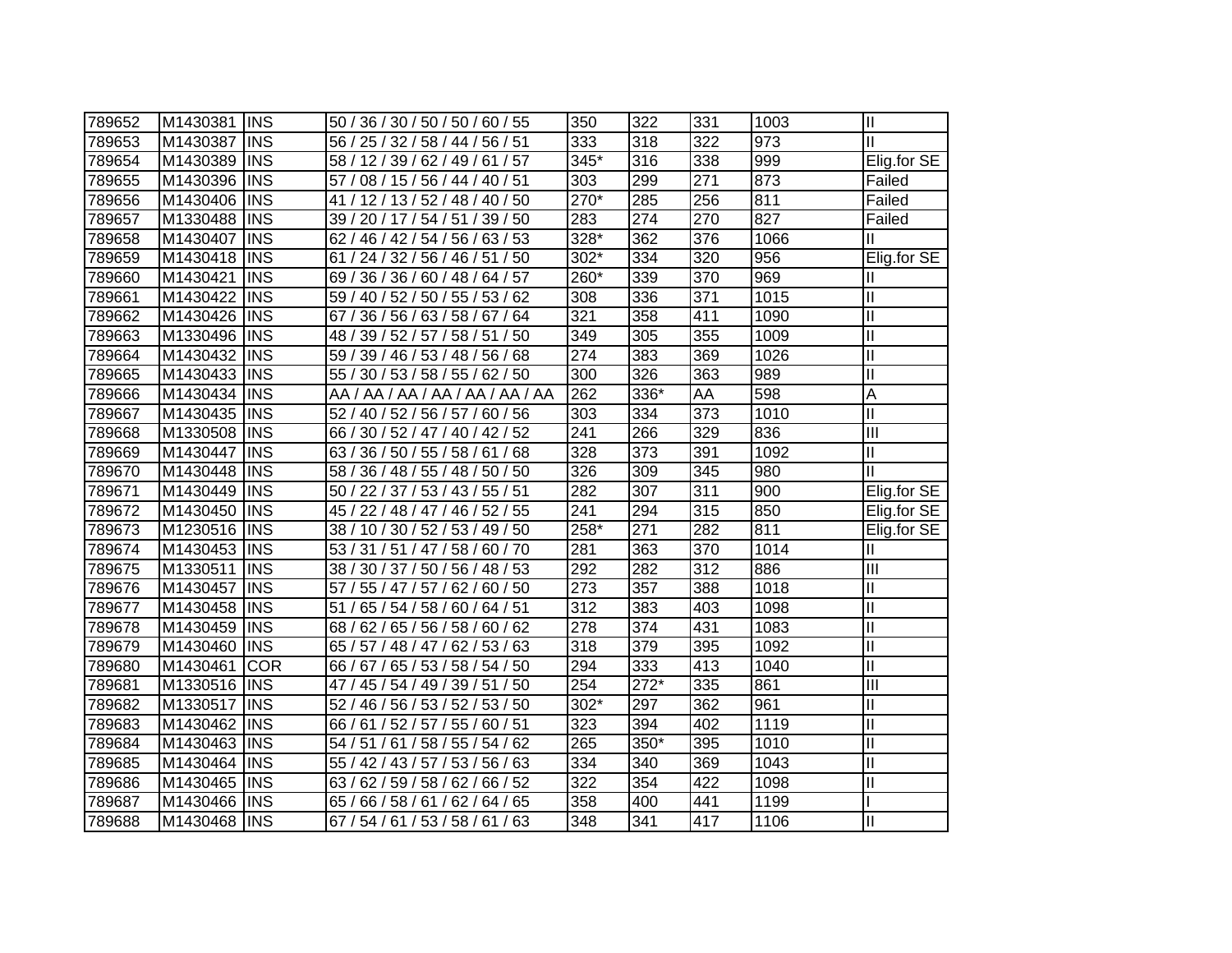| 789689 | M1430469 | <b>IINS</b> | 60 / 66 / 54 / 55 / 49 / 61 / 64     | 316  | 332    | 409 | 1057 | $\mathbf{  }$              |
|--------|----------|-------------|--------------------------------------|------|--------|-----|------|----------------------------|
| 789690 | M1430470 | <b>INS</b>  | 45 / 53 / 44 / 50 / 54 / 56 / 53     | 346  | 325*   | 355 | 1026 | Ш                          |
| 789691 | M1430471 | <b>INS</b>  | 55 / 56 / 45 / 55 / 21 / 48 / 51     | 304  | 270*   | 331 | 905  | Elig.for SE                |
| 789692 | M1430474 | <b>COR</b>  | 53 / 42 / 45 / 50 / 52 / 24 / 52     | 302  | 293    | 318 | 913  | Elig.for $SE$              |
| 789693 | M1430477 | <b>INS</b>  | 68 / 41 / 53 / 56 / 35 / 48 / 53     | 307* | 289    | 354 | 950  | Ш                          |
| 789694 | M1430478 | <b>INS</b>  | 38 / 36 / 65 / 56 / 33 / 54 / 63     | 306  | 294    | 345 | 945  | Ш                          |
| 789695 | M1430483 | <b>INS</b>  | 68 / 39 / 52 / 61 / 52 / 61 / 61     | 341  | 381    | 394 | 1116 | $\mathop{\rm II}\nolimits$ |
| 789696 | M1430484 | <b>INS</b>  | 64 / 44 / 58 / 56 / 45 / 53 / 53     | 274  | 262    | 373 | 909  | $\overline{\mathbb{H}}$    |
| 789697 | M1430485 | <b>INS</b>  | 50 / 62 / 60 / 57 / 63 / 62<br>71 /  | 331  | 370    | 425 | 1126 | Ξ                          |
| 789698 | M1430491 | <b>INS</b>  | 45 / 63 / 48 / 58 / 57 / 63<br>71.   | 321  | 357    | 405 | 1083 | $\mathsf{II}$              |
| 789699 | M1430492 | <b>INS</b>  | 63/51<br>56 / 69 / 60 / 62<br>64/    | 314  | 341    | 425 | 1080 | $\mathbf{I}$               |
| 789700 | M1430494 | <b>INS</b>  | 45 / 48 / 50 / 53 / 56 / 54<br>45/   | 284  | 295    | 351 | 930  | $\mathbf{I}$               |
| 789701 | M1430495 | <b>COR</b>  | 55 / 52 / 63 / 55 / 70 / 60<br>56/   | 313  | 357    | 411 | 1081 | $\mathbf{I}$               |
| 789702 | M1430496 | <b>INS</b>  | 58 / 57 / 63 / 62 / 61 / 65 / 63     | 304  | 326    | 429 | 1059 | $\mathbf{I}$               |
| 789703 | M1330530 | <b>COR</b>  | 43 / 42 / 53 / 63 / 50 / 18 / 50     | 248* | 280    | 319 | 847  | Elig.for SE                |
| 789704 | M1430500 | <b>INS</b>  | 46 / 46 / 60 / 60 / 54 / 61 / 68     | 322  | 320*   | 395 | 1037 | Ш                          |
| 789705 | M1430501 | <b>INS</b>  | 47 / 38 / 48 / 61 / 51 / 54 / 62     | 268  | 267*   | 361 | 896  | Ш                          |
| 789706 | M1430505 | <b>INS</b>  | 51/<br>49 / 61 / 51<br>/55/50<br>46/ | 288  | 262    | 363 | 913  | $\mathbf{I}$               |
| 789707 | M1430507 | <b>INS</b>  | 60/61<br>60 / 60 / 62 / 63<br>54/    | 333  | 292    | 420 | 1045 | $\mathbf{I}$               |
| 789708 | M1430508 | <b>COR</b>  | 56 / 52 / 60 / 66 / 44 / 70 / 60     | 322  | 325*   | 408 | 1055 | $\mathbf{I}$               |
| 789709 | M1430516 | <b>INS</b>  | 65 / 62 / 60 / 66 / 63 / 55<br>57/   | 346  | 347    | 428 | 1121 | $\mathbf{I}$               |
| 789710 | M1430534 | <b>INS</b>  | 52 / 42 / 55 / 64 / 53 / 60 / 62     | 314  | 310    | 388 | 1012 | $\mathbf{II}$              |
| 789711 | M1430536 | <b>INS</b>  | 42 / 62 / 50 / 61 / 56 / 60 / 53     | 297  | 288    | 384 | 969  | $\mathbf{II}$              |
| 790001 | 11330002 | <b>INS</b>  | 37 / 40 / 50 / 60 / 52 / 52 / 50     | 275* | 248    | 341 | 864  | $\overline{III}$           |
| 790002 | 11430001 | <b>INS</b>  | 63 / 60 / 60 / 64 / 66 / 60 / 63     | 324  | 381    | 436 | 1141 |                            |
| 790003 | 11430002 | <b>INS</b>  | 45 / 51 / 48 / 60 / 50 / 51<br>/56   | 292  | 347    | 361 | 1000 | $\mathbf{I}$               |
| 790004 | 11430003 | <b>INS</b>  | 44 / 68 / 57 / 62 / 60 / 56 / 57     | 301  | $313*$ | 404 | 1018 | $\mathbf{II}$              |
| 790005 | 11430004 | <b>INS</b>  | 55 / 67 / 55 / 60 / 56 / 57 / 51     | 301  | 327    | 401 | 1029 | $\mathbf{I}$               |
| 790006 | 11430005 | <b>INS</b>  | 51 / 69 / 60 / 60 / 58 / 58 / 52     | 297  | 322    | 408 | 1027 | $\mathbf{I}$               |
| 790007 | 11430009 | <b>INS</b>  | 50 / 57 / 52 / 57 / 52 / 54 / 50     | 273  | 271    | 372 | 916  | $\mathbf{I}$               |
| 790008 | 11430010 | <b>INS</b>  | 45 / 70 / 61<br>/ 56 / 56 / 58 / 51  | 306  | 335    | 397 | 1038 | $\mathbf{I}$               |
| 790009 | 11430011 | <b>INS</b>  | 53 / 75 / 60 / 63 / 64 / 60 / 56     | 340  | 346*   | 431 | 1117 | $\mathbf{I}$               |
| 790010 | 11430012 | <b>INS</b>  | 60 / 58 / 61 / 62 / 57 / 52<br>48 /  | 259  | 340*   | 398 | 997  | $\mathbf{I}$               |
| 790011 | 11430013 | <b>INS</b>  | 62 / 49 / 67 / 65 / 60 / 64<br>51    | 347  | 362    | 418 | 1127 | $\mathbf{I}$               |
| 790012 | 11430015 | <b>INS</b>  | 65 / 54 / 60 / 51 / 51 / 56<br>49/   | 321  | 347    | 386 | 1054 | $\mathbf{I}$               |
| 790013 | 11430016 | <b>INS</b>  | 64 / 56 / 63 / 60 / 54 / 51<br>46/   | 282  | 308    | 394 | 984  | $\mathbf{I}$               |
| 790014 | 11430017 | <b>INS</b>  | 50 / 57 / 55 / 66 / 56 / 60 / 52     | 351  | 334    | 396 | 1081 | $\mathbf{I}$               |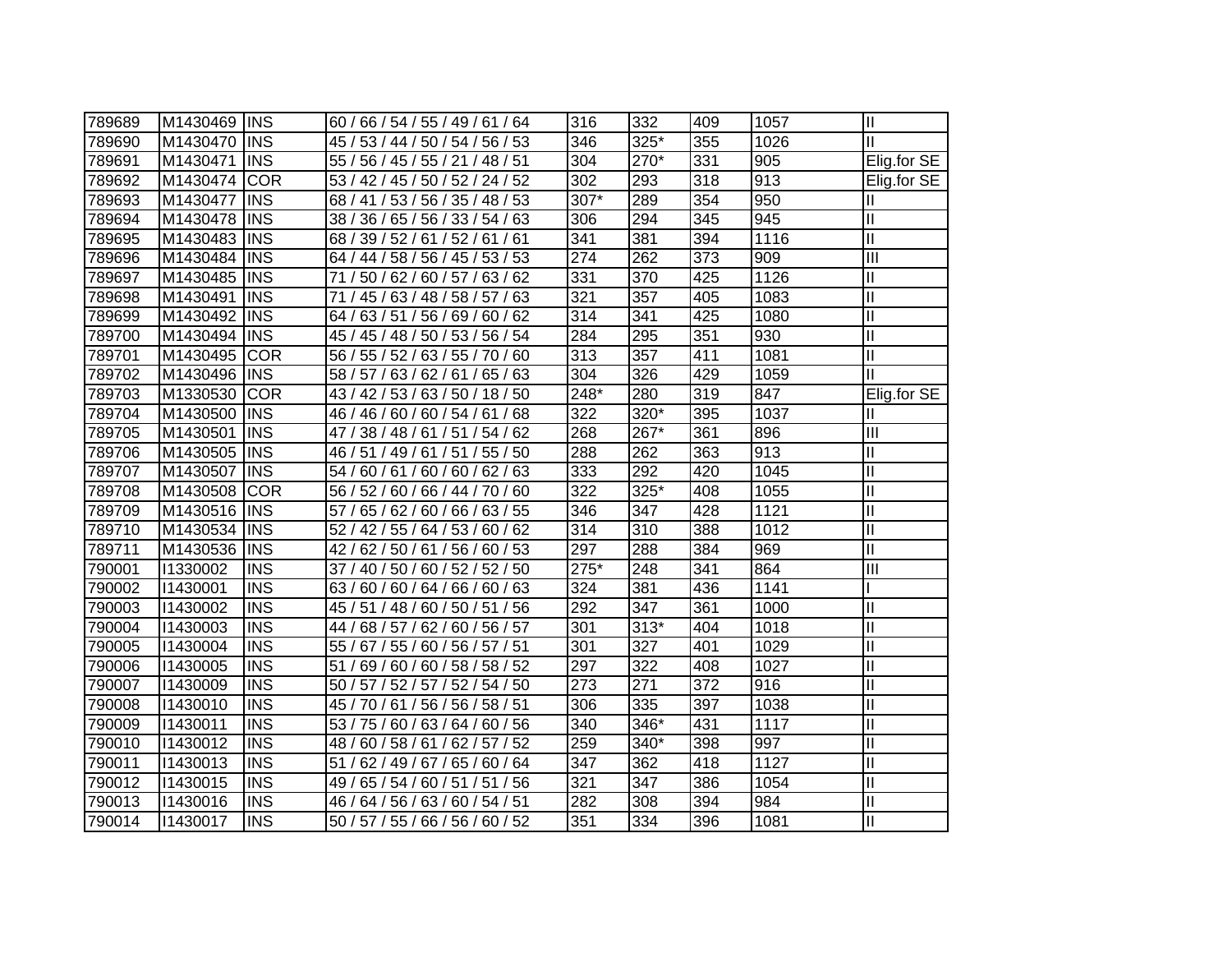| 790015 | 11430019 | <b>INS</b>              | 64 / 60 / 50 / 60 / 54 / 57 / 58    | $314*$           | 309    | 403 | 1026 | $\mathbf{I}$            |
|--------|----------|-------------------------|-------------------------------------|------------------|--------|-----|------|-------------------------|
| 790016 | 11430020 | <b>INS</b>              | 50 / 48 / 55 / 64 / 55 / 55 / 50    | 296              | 286*   | 377 | 959  | $\mathbf{I}$            |
| 790017 | 11430021 | <b>INS</b>              | 60 / 62 / 69 / 65 / 67 / 63 / 64    | 336              | $274*$ | 450 | 1060 | $\overline{\mathbb{I}}$ |
| 790018 | 11430022 | <b>INS</b>              | 35 / 35 / 54 / 56 / 55 / 53 / 68    | 275              | 273    | 356 | 904  | $\mathbf{III}$          |
| 790019 | 11430025 | <b>INS</b>              | 40 / 46 / 50 / 61 / 54 / 55 / 52    | 297              | 255    | 358 | 910  | $\mathbf{III}$          |
| 790020 | 11430028 | <b>INS</b>              | 52 / 54 / 69 / 65 / 60 / 61 / 75    | 339              | 344*   | 436 | 1119 | Ш                       |
| 790021 | 11430030 | <b>INS</b>              | 64 / 65 / 67 / 66 / 66 / 63 / 70    | 380              | 371    | 461 | 1212 |                         |
| 790022 | 11430032 | <b>INS</b>              | 56 / 54 / 63 / 65 / 57 / 65 / 56    | 364              | 349    | 416 | 1129 | $\mathbf{I}$            |
| 790023 | 11430033 | <b>INS</b>              | 55 / 47 / 57 / 57 / 54 / 61 / 58    | 343              | 315    | 389 | 1047 | $\mathbf{I}$            |
| 790024 | 11430034 | <b>INS</b>              | 62 / 45 / 63 / 61 / 57 / 60 / 60    | $\overline{345}$ | 322    | 408 | 1075 | $\mathbf{I}$            |
| 790025 | 11430035 | $\overline{\text{INS}}$ | 50 / 60 / 55 / 56 / 62 / 68<br>51/  | $\overline{334}$ | 342    | 402 | 1078 | $\mathbf{I}$            |
| 790026 | 11430036 | <b>COR</b>              | 48 / 42 / 54 / 65 / 48 / 54 / 56    | 279              | 271    | 367 | 917  | $\mathbf{I}$            |
| 790027 | 11430037 | <b>INS</b>              | 53 / 61 / 60 / 55 / 60 / 57<br>57/  | 311              | 316    | 403 | 1030 | $\mathbf{I}$            |
| 790028 | 11430038 | <b>BKG</b>              | 48 / 44 / 60 / 54 / 53 / 57 / 50    | 299              | 286    | 366 | 951  | $\mathbf{I}$            |
| 790029 | 11430039 | <b>INS</b>              | 52 / 56 / 62 / 57 / 63 / 62 / 54    | 307              | 325    | 406 | 1038 | $\mathbf{I}$            |
| 790030 | 11430040 | <b>INS</b>              | 51 / 41 / 58 / 52 / 58 / 52 / 50    | 307              | 298    | 362 | 967  | $\mathbf{I}$            |
| 790031 | 11430041 | <b>INS</b>              | 43 / 33 / 51 / 53 / 49 / 56 / 51    | 313              | 269    | 336 | 918  | $\mathsf{II}$           |
| 790032 | 11430043 | <b>INS</b>              | 51 / 48 / 54 / 63 / 55 / 56 / 50    | 318              | 292    | 377 | 987  | $\mathbf{I}$            |
| 790033 | 11430044 | <b>INS</b>              | 49 / 48 / 57 / 63 / 60 / 61<br>/50  | 327              | 332*   | 388 | 1047 | $\mathbf{I}$            |
| 790034 | 11430045 | <b>INS</b>              | 40 / 58 / 63 / 65 / 54 / 63 / 56    | 319              | 324*   | 399 | 1042 | $\mathbf{I}$            |
| 790035 | 11430047 | <b>INS</b>              | 43 / 43 / 54 / 60 / 57 / 54 / 51    | 287              | 257*   | 362 | 906  | $\overline{\mathbb{H}}$ |
| 790036 | 11430049 | <b>INS</b>              | 46 / 48 / 67 / 62 / 65 / 57 / 50    | 325              | 327    | 395 | 1047 | Ш                       |
| 790037 | 11430051 | <b>INS</b>              | 62 / 61 / 68 / 66 / 67 / 63 / 70    | 278              | 263    | 457 | 998  | $\mathbf{I}$            |
| 790038 | 11430052 | <b>INS</b>              | AA / AA / AA / AA / AA / AA / AA    | 238*             | 302*   | AA  | 540  | A                       |
| 790039 | 11430054 | <b>COR</b>              | 40 / 47 / 60 / 61 / 59 / 50 / 54    | 321              | 314    | 371 | 1006 | Ш                       |
| 790040 | 11430057 | <b>INS</b>              | 50 / 51 / 56 / 64 / 65 / 52 / 51    | 300              | 322    | 389 | 1011 | Ш                       |
| 790041 | 1330047  | <b>INS</b>              | 36 / 54 / 47 / 60 / 51 / 45 / 50    | 252*             | 256*   | 343 | 851  | Ш                       |
| 790042 | 11430063 | <b>INS</b>              | 49 / 53 / 57 / 64 / 58 / 57 / 50    | 298              | 322    | 388 | 1008 | Ш                       |
| 790043 | 11430064 | <b>INS</b>              | 21 / 34 / 54 / 49 / 34 / 35 / 50    | 229*             | 263*   | 277 | 769  | Elig.for SE             |
| 790044 | 11430065 | <b>INS</b>              | 58 / 56 / 60 / 64 / 58 / 56 / 60    | 336              | 331    | 412 | 1079 | Ш                       |
| 790045 | 11430066 | <b>INS</b>              | 44 / 39 / 57 / 59 / 60 / 49 / 54    | 280              | 280    | 362 | 922  | $\mathbf{I}$            |
| 790046 | 11430067 | <b>INS</b>              | 46 / 52 / 63 / 60 / 62 / 57 / 57    | 311              | 287    | 397 | 995  | Ш                       |
| 790047 | 11430068 | <b>INS</b>              | 38 / 48 / 56 / 58 / 56 / 58 / 56    | 248              | 242*   | 370 | 860  | III                     |
| 790048 | 11430072 | <b>INS</b>              | 53 / 54 / 63 / 60 / 52 / 58 / 59    | 321              | 298    | 399 | 1018 | $\mathbf{I}$            |
| 790049 | 11430073 | <b>COR</b>              | 48 / 50 / 57 / 61 /<br>65 / 47 / 60 | $347*$           | 304*   | 388 | 1039 | $\mathbf{I}$            |
| 790050 | 11430075 | <b>INS</b>              | 60/63/66/61/<br>69/62/56            | 298              | 349    | 437 | 1084 | $\mathbf{I}$            |
| 790051 | 11430076 | <b>INS</b>              | 54 / 60 / 64 / 69 / 67 / 64 / 58    | 328              | 345    | 436 | 1109 | Ш                       |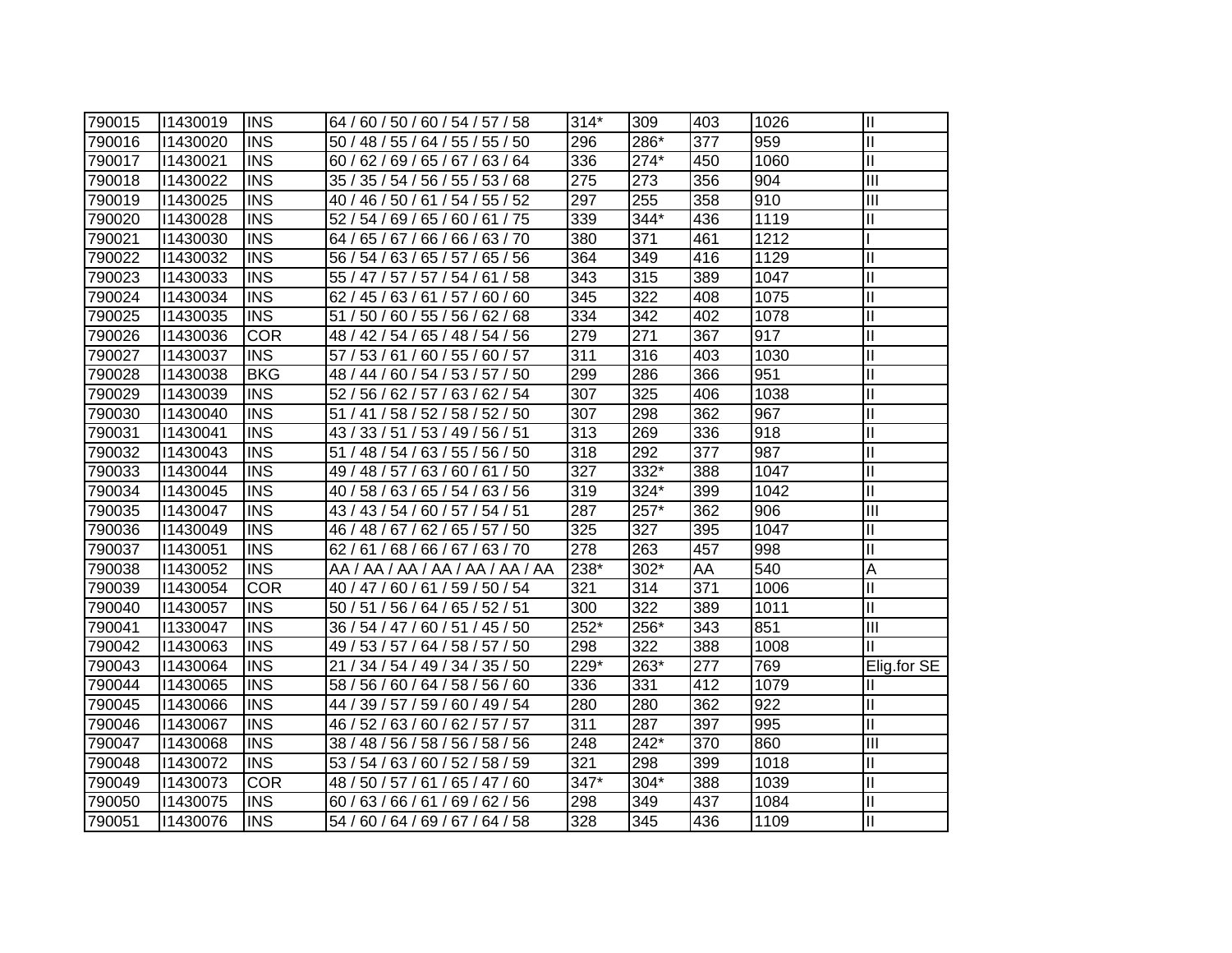| 790052 | 11430077 | <b>INS</b> | 51 / 54 / 57 / 70 / 56 / 60 / 55   | $318*$ | 307  | 403 | 1028 | $\mathbf{I}$ |
|--------|----------|------------|------------------------------------|--------|------|-----|------|--------------|
| 790053 | 11430078 | <b>INS</b> | 44 / 46 / 63 / 58 / 58 / 58 / 63   | 350*   | 320* | 390 | 1060 | Ш            |
| 790054 | 11430079 | <b>INS</b> | 63 / 57 / 63 / 69 / 66 / 64 / 61   | 330    | 360  | 443 | 1133 | Ш            |
| 790055 | 11330062 | <b>INS</b> | AA / AA / AA / AA / AA / AA / AA   | 289    | 293  | AA  | 582  | A            |
| 790056 | 11430080 | <b>INS</b> | 48/51/61/70/61/61/60               | 327    | 319  | 412 | 1058 | Ш            |
| 790057 | 11430081 | <b>INS</b> | 51 / 58 / 58 / 61 / 61 / 57 / 70   | 355*   | 372  | 416 | 1143 |              |
| 790058 | 11430082 | <b>INS</b> | 49 / 55 / 63 / 62 / 67 / 61 / 62   | 362*   | 350  | 419 | 1131 | $\mathbf{I}$ |
| 790059 | 11430083 | <b>INS</b> | 50 / 47 / 56 / 60 / 60 / 58 / 64   | 299*   | 266  | 395 | 960  | $\mathbf{I}$ |
| 790060 | 11430084 | <b>INS</b> | 49 / 53 / 54 / 60 / 55 / 56 / 56   | 331*   | 322  | 383 | 1036 | $\mathbf{I}$ |
| 790061 | 11430086 | <b>INS</b> | 54 / 51 / 63 / 64 / 62 / 61 / 57   | 332    | 339  | 412 | 1083 | $\mathbf{I}$ |
| 790062 | 11430087 | <b>COR</b> | 62 / 64 / 62 / 34 / 60 / 55<br>61/ | 371    | 345  | 398 | 1114 | $\mathbf{I}$ |
| 790063 | 11430088 | <b>INS</b> | 62/55/60<br>49 / 39 / 61 /<br>62/  | 297*   | 343  | 388 | 1028 | $\mathbf{I}$ |
| 790064 | 11430089 | <b>INS</b> | 66 / 63 / 56<br>65/<br>62/63/61/   | 291    | 331  | 436 | 1058 | $\mathbf{I}$ |
| 790065 | 11430090 | <b>INS</b> | 63/61/62/70/67/64/54               | 316*   | 382  | 441 | 1139 | $\mathbf{I}$ |
| 790066 | 11430091 | <b>INS</b> | 47 / 56 / 66 / 68 / 68 / 65 / 61   | 371    | 350  | 431 | 1152 |              |
| 790067 | 11330076 | <b>INS</b> | 39 / 44 / 54 / 51 / 55 / 56 / 58   | 290    | 294  | 357 | 941  | $\mathbf{I}$ |
| 790068 | 11430093 | <b>INS</b> | 44 / 37 / 47 / 50 / 57 / 49 / 60   | 307*   | 305* | 344 | 956  | $\mathbf{I}$ |
| 790069 | 11430094 | <b>INS</b> | 55 / 66 / 63 / 63 / 64 / 64 / 58   | 335    | 373  | 433 | 1141 |              |
| 790070 | 11430095 | <b>INS</b> | 53/<br>60 / 67 / 66 / 61 / 52 / 60 | 323*   | 318  | 419 | 1060 | $\mathbf{I}$ |
| 790071 | 11430096 | <b>INS</b> | 63 / 64 / 62 / 65 / 64 / 61<br>/60 | 281*   | 281* | 439 | 1001 | $\mathbf{I}$ |
| 790072 | 11430097 | <b>INS</b> | 52 / 54 / 54 / 57 / 60 / 58 / 59   | 288*   | 300* | 394 | 982  | $\mathbf{I}$ |
| 790073 | 11430098 | <b>INS</b> | 33 / 33 / 32 / 38 / 47 / 41 / 64   | 246*   | 246  | 288 | 780  | III          |
| 790074 | 11430099 | <b>INS</b> | 38 / 51 / 63 / 66 / 58 / 61 / 62   | 317    | 341  | 399 | 1057 | $\mathbf{I}$ |
| 790075 | 11430100 | <b>COR</b> | 42 / 52 / 60 / 60 / 61 / 45 / 61   | 361    | 327  | 381 | 1069 | $\mathbf{I}$ |
| 790076 | 11430101 | <b>INS</b> | 60 / 66 / 61 / 63 / 60 / 63 / 70   | 332*   | 377  | 443 | 1152 |              |
| 790077 | 11430103 | <b>INS</b> | 45 / 43 / 51 / 55 / 55 / 46 / 61   | 306    | 300  | 356 | 962  | $\mathbf{I}$ |
| 790078 | 11430104 | <b>INS</b> | 48 / 56 / 63 / 67 / 57 / 60 / 62   | 295    | 316* | 413 | 1024 | $\mathbf{I}$ |
| 790079 | 11430105 | <b>COR</b> | 48 / 52 / 61 / 65 / 62 / 60 / 63   | 315    | 326  | 411 | 1052 | $\mathbf{I}$ |
| 790080 | 11330091 | <b>INS</b> | 55 / 56 / 63 / 63 / 53 / 56 / 61   | 299    | 291  | 407 | 997  | Ш            |
| 790081 | 11430108 | <b>INS</b> | 44 / 38 / 57 / 52 / 52 / 48 / 58   | 245    | 269* | 349 | 863  | III          |
| 790082 | 11430111 | <b>INS</b> | 65 / 61 / 67 / 63 / 64 / 57 / 59   | 267*   | 329* | 436 | 1032 | $\mathbf{I}$ |
| 790083 | 11430114 | <b>INS</b> | 48 / 46 / 63 / 61 / 58 / 56 / 62   | 306    | 378  | 394 | 1078 | Ш            |
| 790084 | 11430116 | <b>INS</b> | 49 / 48 / 67 / 66 / 60 / 60 / 65   | 357    | 331  | 415 | 1103 | $\mathbf{I}$ |
| 790085 | 11430119 | <b>INS</b> | 50 / 44 / 63 / 54 / 56 / 57 / 64   | 252    | 280  | 388 | 920  | $\mathbf{I}$ |
| 790086 | 11430120 | <b>BKG</b> | 46 / 42 / 63 / 55 / 60 / 63 / 63   | 291    | 273  | 392 | 956  | $\mathbf{I}$ |
| 790087 | 11430122 | <b>INS</b> | 44 / 42 / 51 / 57 / 60 / 48 / 56   | 266    | 289* | 358 | 913  | $\mathbf{I}$ |
| 790088 | 11330109 | <b>INS</b> | 36 / 45 / 57 / 63 / 53 / 53 / 57   | 254*   | 262* | 364 | 880  | III          |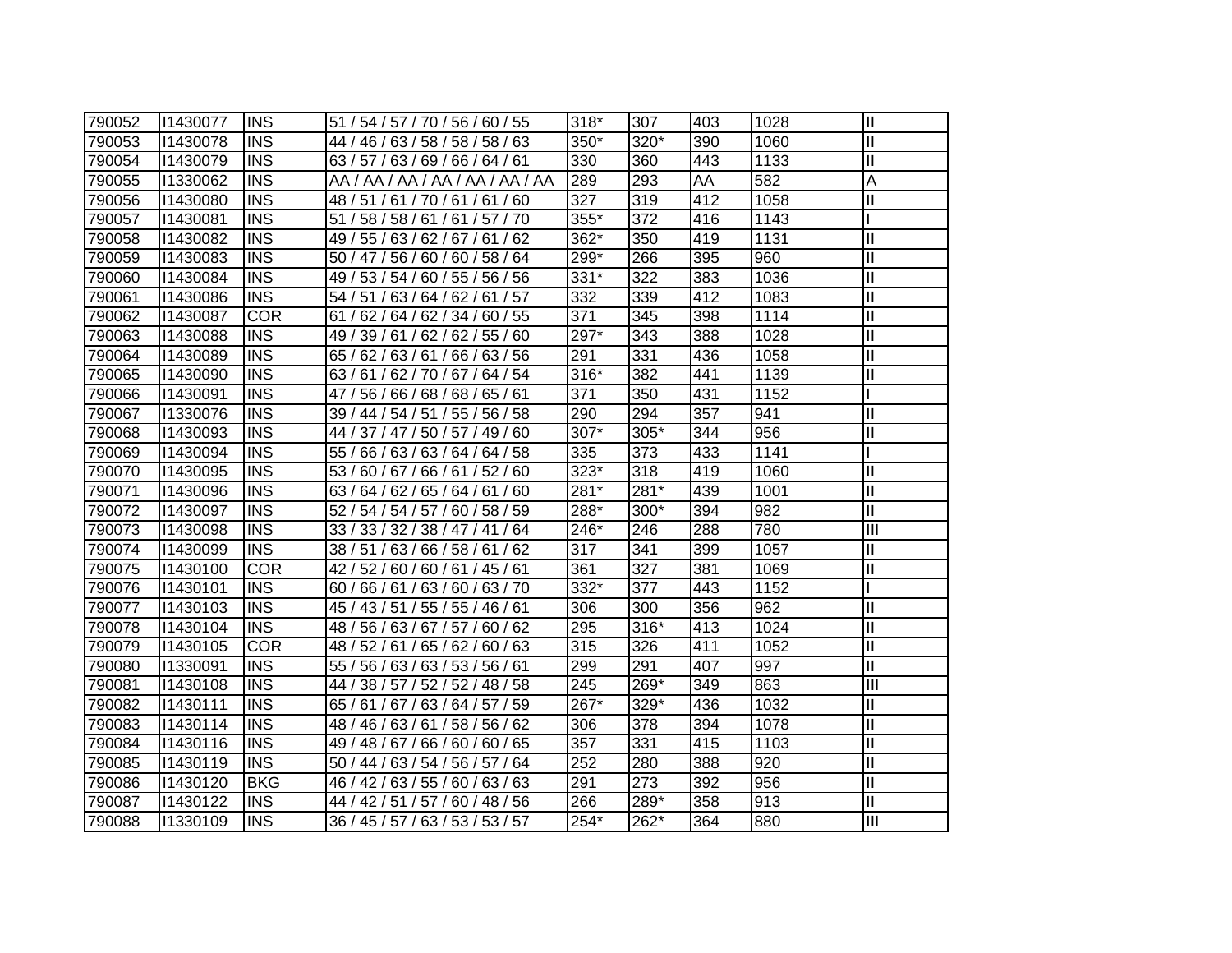| 790089 | 11430124 | <b>INS</b>              | 50 / 49 / 63 / 63 / 69 / 61 / 59    | 328    | 293    | 414 | 1035 | $\mathbf{I}$            |
|--------|----------|-------------------------|-------------------------------------|--------|--------|-----|------|-------------------------|
| 790090 | 11430126 | <b>INS</b>              | 57 / 57 / 67 / 67 / 63 / 61 / 58    | 342    | 315    | 430 | 1087 | Ш                       |
| 790091 | 11430127 | <b>INS</b>              | 41 / 54 / 50 / 51 / 61 / 54 / 61    | 324    | 302*   | 372 | 998  | $\mathbf{II}$           |
| 790092 | 11230115 | <b>INS</b>              | 36 / 37 / 61 / 58 / 60 / 57 / 59    | 294    | 308    | 368 | 970  | $\mathbf{I}$            |
| 790093 | 11430129 | <b>INS</b>              | 49 / 54 / 67 / 67 / 67 / 62 / 62    | 350    | 287*   | 428 | 1065 | $\mathbf{I}$            |
| 790094 | 11430130 | <b>INS</b>              | 53 / 51 / 51 / 64 / 66 / 59 / 65    | 304*   | 324*   | 409 | 1037 | $\mathbf{I}$            |
| 790095 | 11430132 | <b>INS</b>              | 51 / 50 / 63 / 62 / 60 / 58 / 60    | 288*   | 298    | 404 | 990  | $\mathbf{I}$            |
| 790096 | 11430135 | <b>INS</b>              | 40 / 50 / 64 / 61 / 57 / 54 / 61    | 278    | 288*   | 387 | 953  | $\overline{\mathsf{I}}$ |
| 790097 | 11230118 | <b>INS</b>              | 38 / 40 / 62 / 54 / 59 / 54 / 59    | 257    | 283    | 366 | 906  | $\overline{III}$        |
| 790098 | 11430137 | $\overline{\text{INS}}$ | 56 / 41 / 60 / 57 / 58 / 52 / 62    | $322*$ | 305*   | 386 | 1013 | $\overline{\mathsf{I}}$ |
| 790099 | 11430139 | <b>INS</b>              | 60 / 67 / 63 / 63 / 60 / 60<br>52/  | 294    | 297    | 425 | 1016 | Ш                       |
| 790100 | 11330131 | <b>INS</b>              | 64 / 64 / 58<br>63/<br>162/63/67/   | 337    | 300    | 441 | 1078 | Ш                       |
| 790101 | 11430142 | <b>INS</b>              | 43 / 33 / 54 / 60 / 47 / 57 / 66    | 322*   | 286*   | 360 | 968  | Ш                       |
| 790102 | 11330136 | <b>INS</b>              | 34 / 33 / 58 / 57 / 45 / 45 / 57    | 279*   | 266*   | 329 | 874  | III                     |
| 790103 | 11430146 | <b>INS</b>              | 63/63/66/67/62/67/65                | 311    | 360    | 453 | 1124 | Ш                       |
| 790104 | 11430147 | <b>INS</b>              | 43 / 48 / 67 / 61 / 64 / 57 / 60    | $314*$ | 306    | 400 | 1020 | $\mathbf{I}$            |
| 790105 | 11430152 | <b>INS</b>              | 62 / 63 / 60 / 70 / 62 / 61 / 52    | 330*   | 256*   | 430 | 1016 | $\mathbf{I}$            |
| 790106 | 11330154 | <b>INS</b>              | 50 / 53 / 70 / 60 / 66 / 69 / 60    | $351*$ | 380*   | 428 | 1159 |                         |
| 790107 | 11430154 | <b>INS</b>              | 48 / 55 / 66 / 62 / 54 / 58 / 59    | 304    | 312    | 402 | 1018 | $\mathbf{I}$            |
| 790108 | 11430155 | <b>INS</b>              | 50 / 40 / 60 / 55 / 53 / 48 / 65    | 269    | $317*$ | 371 | 957  | $\mathbf{I}$            |
| 790109 | 11430156 | <b>INS</b>              | 40 / 38 / 56 / 60 / 51 / 53 / 59    | 282    | 294*   | 357 | 933  | $\mathbf{I}$            |
| 790110 | 11430157 | <b>INS</b>              | 48 / 56 / 64 / 67 / 56 / 57 / 58    | 302    | 310    | 406 | 1018 | $\mathbf{I}$            |
| 790111 | 11430159 | <b>COR</b>              | 48 / 46 / 50 / 56 / 58 / 44 / 64    | 296    | 296    | 366 | 958  | $\mathbf{I}$            |
| 790112 | 11430160 | <b>INS</b>              | 47 / 47 / 59 / 58 / 58 / 60 / 60    | 287    | 273*   | 389 | 949  | Ш                       |
| 790113 | 11430161 | <b>INS</b>              | 45 / 46 / 63 / 63 / 54 / 55 / 55    | 307*   | 268    | 381 | 956  | Ш                       |
| 790114 | 11430162 | <b>INS</b>              | 53 / 39 / 67 / 60 / 54 / 62 / 66    | 311    | 279*   | 401 | 991  | Ш                       |
| 790115 | 11430163 | <b>INS</b>              | 49 / 49 / 63 / 56 / 56 / 60 / 61    | 320    | 263    | 394 | 977  | Ш                       |
| 790116 | 11430164 | <b>COR</b>              | 38 / 54 / 61 / 57 / 49 / 64 / 63    | $241*$ | 269*   | 386 | 896  | III                     |
| 790117 | 11430165 | <b>INS</b>              | 46 / 41 / 60 / 52 / 51 / 52 / 60    | 245*   | 243    | 362 | 850  | Ш                       |
| 790118 | 11430168 | <b>INS</b>              | <b>UFM</b>                          | $271*$ | 260    |     |      | <b>UFM</b>              |
| 790119 | 11430169 | <b>INS</b>              | 50 / 54 / 60 / 62 / 60 / 63 / 56    | 367    | 289    | 405 | 1061 | Ш                       |
| 790120 | 11430171 | <b>INS</b>              | 52 / 49 / 62 / 54 / 66 / 60 / 59    | 342    | 296*   | 402 | 1040 | Ш                       |
| 790121 | 11430173 | <b>INS</b>              | 60 / 60 / 60 / 55 / 63 / 63 / 60    | 332    | 318    | 421 | 1071 | Ш                       |
| 790122 | 11430175 | <b>INS</b>              | 53 / 44 / 45 / 43 / 48 / 62<br>41 / | 272    | 267    | 336 | 875  | Ш                       |
| 790123 | 11430176 | <b>INS</b>              | 60 / 62 / 55 / 61 / 53 / 63<br>47 / | 309    | $317*$ | 401 | 1027 | Ш                       |
| 790124 | 11330177 | <b>INS</b>              | 38 / 41 / 50 / 52 / 49 / 53 / 59    | 271    | 266*   | 342 | 879  | Ш                       |
| 790125 | 11430178 | <b>INS</b>              | 60/61/66/61/63/62/53                | 256    | 288    | 426 | 970  | Ш                       |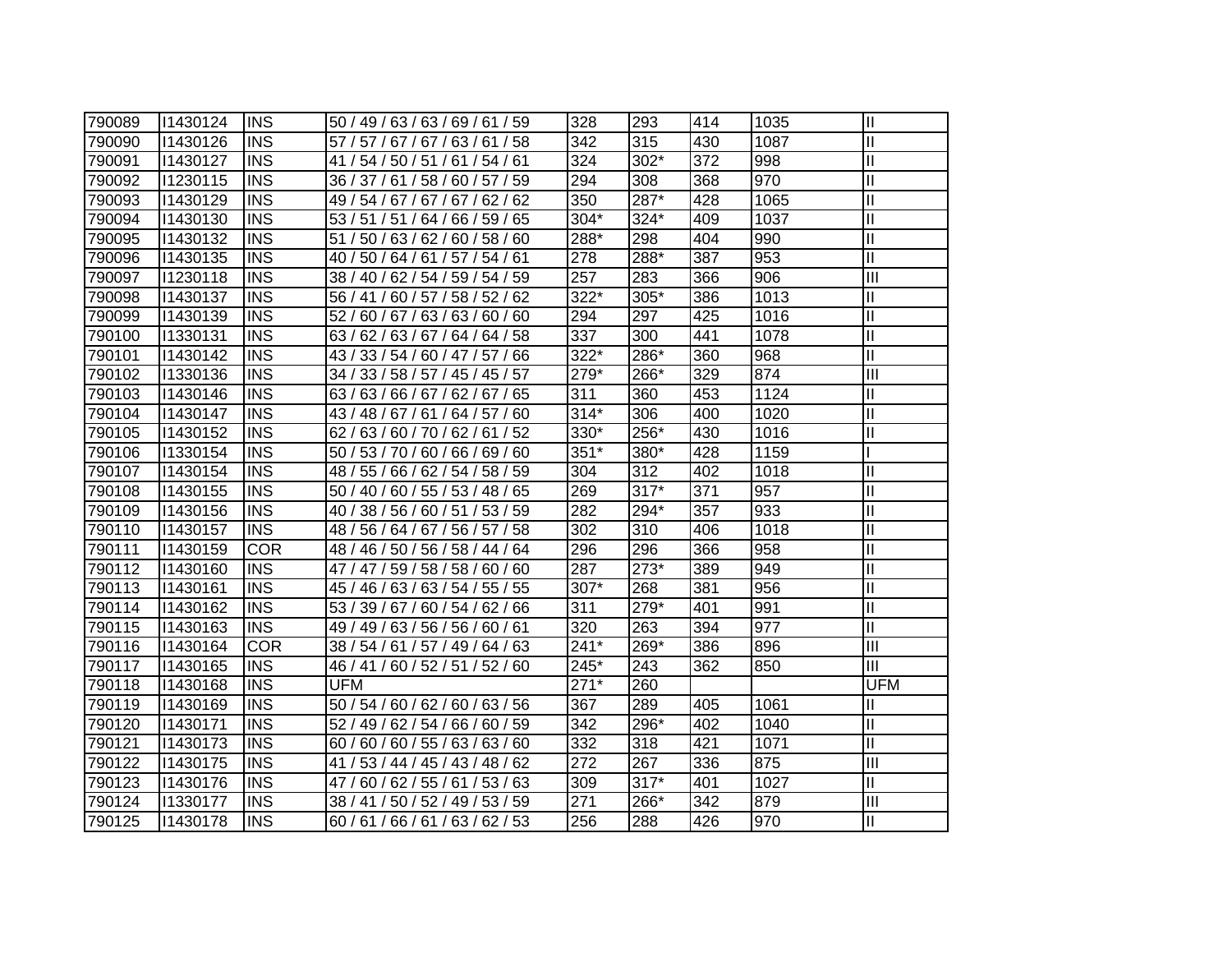| 790126 | 11430179 | <b>IINS</b> | 41 / 36 / 62 / 47 / 40 / 48 / 58    | 267    | 273    | 332 | 872  | Ш                         |
|--------|----------|-------------|-------------------------------------|--------|--------|-----|------|---------------------------|
| 790127 | 11430180 | <b>INS</b>  | 51 / 48 / 63 / 55 / 47 / 57 / 59    | 292    | 275*   | 380 | 947  | $\mathbf{I}$              |
| 790128 | 11430181 | <b>INS</b>  | 50 / 45 / 63 / 59 / 55 / 60 / 65    | 287    | 309    | 397 | 993  | $\mathbf{I}$              |
| 790129 | 11430182 | <b>INS</b>  | 47 / 44 / 66 / 53 / 46 / 56 / 66    | 262    | 305*   | 378 | 945  | $\mathbf{I}$              |
| 790130 | 11430183 | INS         | 63 / 62 / 70 / 70 / 54 / 64 / 65    | 367    | 394    | 448 | 1209 |                           |
| 790131 | 11430185 | <b>INS</b>  | 62 / 62 / 53 / 51 / 52 / 56 / 55    | 313    | 331    | 391 | 1035 | $\mathbf{I}$              |
| 790132 | 11430186 | <b>INS</b>  | 50 / 51 / 60 / 45 / 58 / 54 / 57    | 278    | 261    | 375 | 914  | $\mathbf{I}$              |
| 790133 | 11430188 | <b>INS</b>  | 62/60/66/66/63/63/60                | 256    | 309    | 440 | 1005 | $\mathbf{I}$              |
| 790134 | 11430189 | <b>INS</b>  | 60 / 66 / 69 / 66 / 64 / 65 / 60    | 321    | 306*   | 450 | 1077 | $\mathbf{I}$              |
| 790135 | 11430190 | <b>INS</b>  | 64 / 50 / 65 / 66 / 62 / 66 / 62    | 381    | 421    | 435 | 1237 |                           |
| 790136 | 11430192 | <b>INS</b>  | 33 / 42 / 46 / 51 /<br>50 / 53 / 56 | 282    | 269    | 331 | 882  | $\mathbf{III}$            |
| 790137 | 11430195 | <b>INS</b>  | 52 / 55 / 60 / 63 / 56 / 62 / 64    | 308    | 311    | 412 | 1031 | $\mathbf{I}$              |
| 790138 | 11330206 | <b>INS</b>  | 30 / 47 / 48 / 50 / 49 / 54 / 57    | 241    | 254*   | 335 | 830  | $\overline{\mathbf{III}}$ |
| 790139 | 11430196 | <b>INS</b>  | 58 / 50 / 60 / 64 / 55 / 53 / 68    | 301    | $313*$ | 408 | 1022 | $\mathbf{I}$              |
| 790140 | 11430197 | <b>BKG</b>  | 42 / 51 / 58 / 55 / 49 / 54 / 55    | 296    | 244    | 364 | 904  | III                       |
| 790141 | 11430199 | <b>INS</b>  | 48 / 41 / 61 / 62 / 54 / 52 / 54    | 315    | 314    | 372 | 1001 | Ш                         |
| 790142 | 11430200 | <b>INS</b>  | 30 / 41 / 51 / 33 / 56 / 56 / 50    | 249*   | $302*$ | 317 | 868  | $\mathbf{III}$            |
| 790143 | 11430201 | <b>INS</b>  | 53 / 50 / 56 / 43 / 51 / 55 / 50    | 290    | 320    | 358 | 968  | $\mathbf{I}$              |
| 790144 | 11430202 | <b>INS</b>  | 71 / 68 / 54 / 42 / 50 / 60 / 45    | 323    | 334    | 390 | 1047 | $\mathbf{I}$              |
| 790145 | 11330216 | <b>INS</b>  | 61 / 60 / 30 / 42 / 51 / 55 / 47    | $272*$ | 283    | 346 | 901  | Ш                         |
| 790146 | 11430203 | <b>INS</b>  | 71 / 67 / 51 / 47 / 48 / 60 / 60    | 304    | 300    | 404 | 1008 | $\mathbf{I}$              |
| 790147 | 11230216 | <b>INS</b>  | 44 / 56 / 40 / 38 / 55 / 54 / 53    | 320    | 303    | 340 | 963  | $\mathbf{I}$              |
| 790148 | 11430205 | <b>INS</b>  | 71/<br>65 / 56 / 61 / 54 / 62 / 55  | 318    | 349    | 424 | 1091 | $\mathbf{I}$              |
| 790149 | 11430206 | <b>INS</b>  | 70 / 57 / 55 / 49 / 56 / 61 / 50    | 303    | 302    | 398 | 1003 | $\mathbf{I}$              |
| 790150 | 11430208 | <b>INS</b>  | 68 / 60 / 52 / 56 / 63 / 61 / 60    | 322    | 356    | 420 | 1098 | $\mathbf{I}$              |
| 790151 | 11330223 | <b>INS</b>  | 69 / 52 / 45 / 51 / 64 / 58 / 45    | 274    | 318    | 384 | 976  | $\mathbf{I}$              |
| 790152 | 11330225 | <b>INS</b>  | 65 / 45 / 47 / 43 / 48 / 50 / 50    | 289    | 291    | 348 | 928  | $\mathbf{I}$              |
| 790153 | 11430210 | <b>MKT</b>  | 53 / 50 / 41 / 49 / 59 / 66 / 54    | 274    | 318*   | 372 | 964  | $\mathbf{I}$              |
| 790154 | 11430211 | <b>INS</b>  | 68 / 61 / 57 / 59 / 58 / 52 / 72    | 325*   | 347    | 427 | 1099 | $\mathbf{I}$              |
| 790155 | 11330226 | <b>INS</b>  | 61 / 60 / 42 / 53 / 64 / 60 / 54    | 263    | 340    | 394 | 997  | $\mathbf{I}$              |
| 790156 | 11430212 | <b>INS</b>  | 49 / 56 / 57 / 61 / 63 / 52 / 58    | 261    | 332    | 396 | 989  | $\mathbf{I}$              |
| 790157 | 11430213 | <b>INS</b>  | 60 / 60 / 40 / 37 / 58 / 58 / 65    | 320    | 364    | 378 | 1062 | $\mathbf{I}$              |
| 790158 | 11330227 | <b>COR</b>  | 48 / 53 / 47 / 42 / 50 / 55 / 60    | 286    | 307    | 355 | 948  | $\mathbf{I}$              |
| 790159 | 11430214 | <b>INS</b>  | 43 / 52 / 50 / 49 / 55 / 56 / 50    | 304    | 304    | 355 | 963  | $\mathbf{I}$              |
| 790160 | 11330228 | <b>INS</b>  | 61 / 60 / 42 / 45 / 55 / 47 / 50    | 274    | 268    | 360 | 902  | III                       |
| 790161 | 11430215 | <b>INS</b>  | 31 / 15 / 00 / 26 / 49 / 42 / 47    | 271    | 235    | 210 | 716  | Failed                    |
| 790162 | 11430216 | <b>INS</b>  | 42 / 56 / 43 / 38 / 50 / 53 / 44    | 275*   | 253    | 326 | 854  | Ш                         |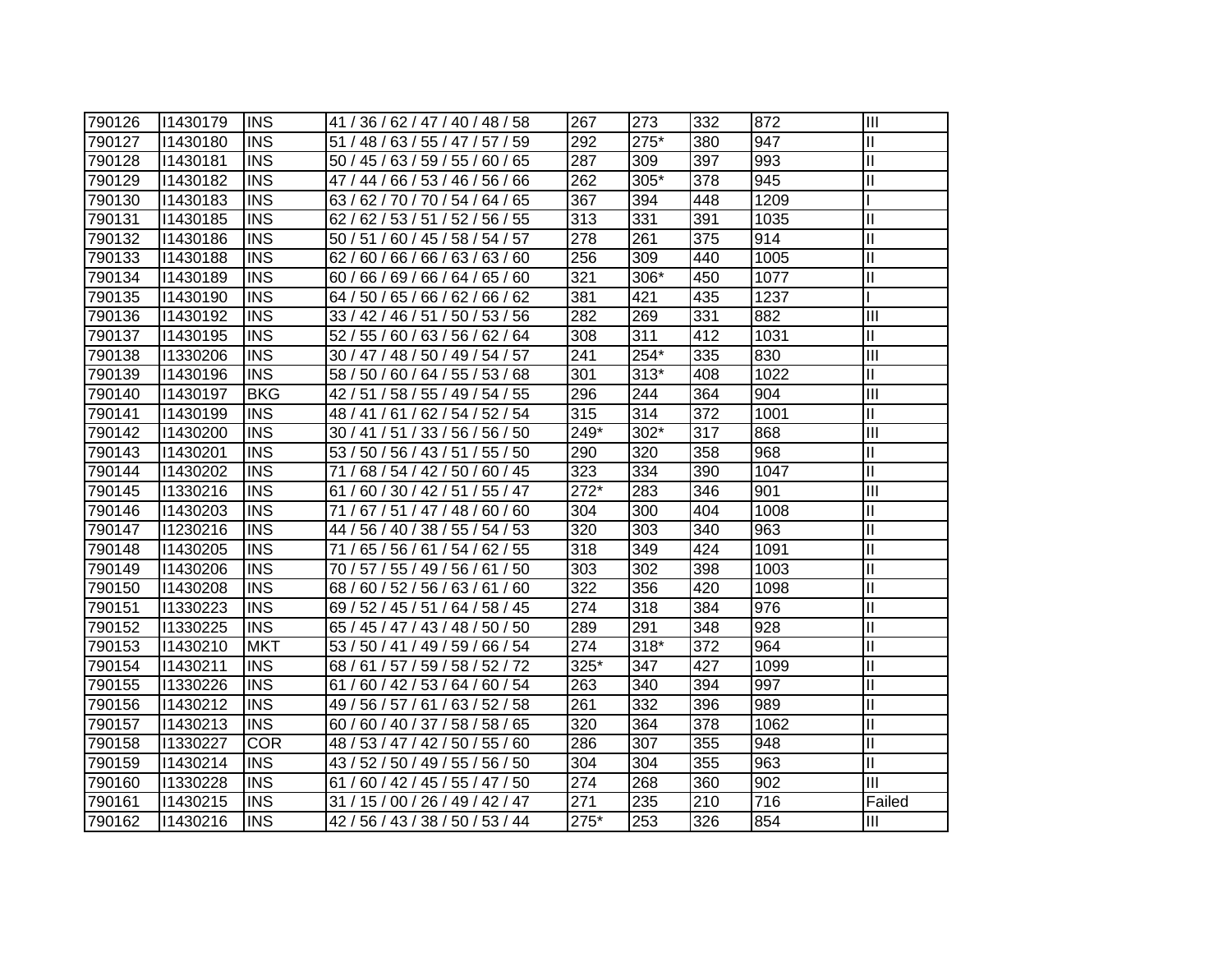| 790163 | 11430217 | <b>IINS</b> | 49 / 45 / 11 / 15 / 45 / 45 / 48    | 247    | 289    | 258 | 794  | Elig.for SE             |
|--------|----------|-------------|-------------------------------------|--------|--------|-----|------|-------------------------|
| 790164 | 11430218 | <b>INS</b>  | 35 / 54 / 36 / 26 / 63 / 58 / 54    | 310    | 329    | 326 | 965  | Ш                       |
| 790165 | 11430219 | <b>INS</b>  | 46 / 48 / 47 / 42 / 54 / 54 / 53    | 311    | 281    | 344 | 936  | Ш                       |
| 790166 | 11330230 | <b>INS</b>  | 40 / 41 / 53 / 48 / 58 / 54 / 55    | 283    | 307    | 349 | 939  | $\mathbf{I}$            |
| 790167 | 11330231 | <b>INS</b>  | 45 / 40 / 39 / 52 / 55 / 60 / 54    | 253    | $302*$ | 345 | 900  | $\overline{\mathbb{H}}$ |
| 790168 | 11430221 | <b>INS</b>  | 51 / 40 / 45 / 61 / 53 / 60 / 53    | 306    | 315    | 363 | 984  | $\mathbf{I}$            |
| 790169 | 11430222 | <b>INS</b>  | 46 / 49 / 53 / 54 / 55 / 57 / 50    | 345    | $317*$ | 364 | 1026 | $\mathbf{I}$            |
| 790170 | 11430223 | <b>INS</b>  | 45 / 43 / 41 / 51 / 57 / 57 / 52    | 287    | 298*   | 346 | 931  | $\mathbf{I}$            |
| 790171 | 11430224 | <b>INS</b>  | 78 / 78 / 76 / 58 / 64 / 63 / 60    | 322    | 360    | 477 | 1159 |                         |
| 790172 | 11430226 | <b>INS</b>  | 43 / 44 / 51 / 55 / 47 / 52 / 58    | 320    | 348    | 350 | 1018 | Ш                       |
| 790173 | 11330238 | <b>INS</b>  | 38 / 40 / 53 / 47 / 45 / 45 / 49    | 282*   | 273    | 317 | 872  | $\overline{\mathbb{I}}$ |
| 790174 | 11430228 | <b>INS</b>  | 55 / 53 / 60 / 57 / 64 / 61 / 65    | 355    | 394    | 415 | 1164 |                         |
| 790175 | 11430229 | <b>INS</b>  | 33 / 47 / 44 / 53 / 46 / 48<br>37 / | 254    | 290*   | 308 | 852  | $\overline{\mathbb{I}}$ |
| 790176 | 11330239 | <b>INS</b>  | 49 / 34 / 50 / 54 / 45 / 42 / 52    | 235*   | $241*$ | 326 | 802  | $\mathbf{III}$          |
| 790177 | 11430230 | <b>COR</b>  | 51 / 48 / 53 / 56 / 58 / 52 / 57    | 359*   | 335    | 375 | 1069 | Ш                       |
| 790178 | 11430231 | <b>INS</b>  | 45 / 39 / 55 / 52 / 53 / 56 / 52    | 295    | 305*   | 352 | 952  | Ш                       |
| 790179 | 11430232 | <b>INS</b>  | 65 / 60 / 51 / 57 / 54 / 56 / 54    | 315    | 352*   | 397 | 1064 | $\mathbf{I}$            |
| 790180 | 11330243 | <b>INS</b>  | 30 / 36 / 50 / 48 / 44 / 49 / 48    | 249    | 231*   | 305 | 785  | $\mathbf{III}$          |
| 790181 | 11430233 | <b>INS</b>  | 60 / 64 / 70 / 61 / 65 / 64 / 54    | 308    | 344*   | 438 | 1090 | Ш                       |
| 790182 | 11330245 | <b>INS</b>  | 38 / 27 / 42 / 58 / 55 / 53 / 48    | 283*   | 257*   | 321 | 861  | Ш                       |
| 790183 | 11430234 | <b>INS</b>  | 61 / 60 / 55 / 57 / 64 / 67 / 60    | 344    | 381    | 424 | 1149 |                         |
| 790184 | 11330246 | <b>INS</b>  | <b>UFM</b>                          | $253*$ | 279*   |     |      | <b>UFM</b>              |
| 790185 | 11430235 | <b>INS</b>  | 30 / 36 / 51 / 52 / 48 / 57 / 41    | 263    | 246*   | 315 | 824  | Ш                       |
| 790186 | 11430236 | <b>INS</b>  | 33 / 46 / 55 / 47 / 56 / 56 / 45    | 308    | 328*   | 338 | 974  | $\mathbf{II}$           |
| 790187 | 11430237 | <b>INS</b>  | 45 / 40 / 50 / 49 / 54 / 57 / 65    | 237*   | 290*   | 360 | 887  | $\mathbf{III}$          |
| 790188 | 11430238 | <b>INS</b>  | 60 / 61 / 48 / 63 / 55 / 63 / 56    | 315    | 325    | 406 | 1046 | Ш                       |
| 790189 | 11330249 | <b>INS</b>  | 53 / 47 / 47 / 54 / 52 / 61 / 48    | 287    | 299*   | 362 | 948  | $\mathbf{I}$            |
| 790190 | 11430240 | <b>INS</b>  | 40 / 46 / 55 / 52 / 52 / 54 / 48    | 338*   | 301    | 347 | 986  | $\mathbf{I}$            |
| 790191 | 11430241 | <b>INS</b>  | 45 / 60 / 50 / 52 / 58 / 54 / 58    | 325*   | 331*   | 377 | 1033 | $\mathbf{I}$            |
| 790192 | 11430243 | <b>INS</b>  | 43 / 76 / 46 / 57 / 55 / 55 / 54    | $313*$ | 339*   | 386 | 1038 | $\mathbf{I}$            |
| 790193 | 11430244 | <b>INS</b>  | 41 / 52 / 56 / 55 / 54 / 47 / 50    | 298    | 303    | 355 | 956  | $\mathbf{I}$            |
| 790194 | 11330254 | <b>INS</b>  | 36 / 51 / 54 / 60 / 49 / 52 / 50    | 371    | 371    | 352 | 1094 | $\mathbf{I}$            |
| 790195 | 11430245 | <b>INS</b>  | 48 / 54 / 56 / 40 / 44 / 54 / 45    | 287    | 286    | 341 | 914  | $\mathbf{I}$            |
| 790196 | 11430246 | <b>INS</b>  | 52 / 61 / 56 / 60 / 51 / 51 / 52    | 306*   | 319    | 383 | 1008 | Ш                       |
| 790197 | 11430247 | <b>INS</b>  | 50 / 54 / 58 / 56 / 51 / 47 / 50    | 224    | 282    | 366 | 872  | Ш                       |
| 790198 | 11430248 | <b>INS</b>  | 68 / 62 / 65 / 62 / 65 / 50<br>61/  | 349    | 370    | 433 | 1152 |                         |
| 790199 | 11430249 | <b>INS</b>  | 40 / 43 / 52 / 50 / 55 / 55 / 45    | 278    | 271    | 340 | 889  | Ш                       |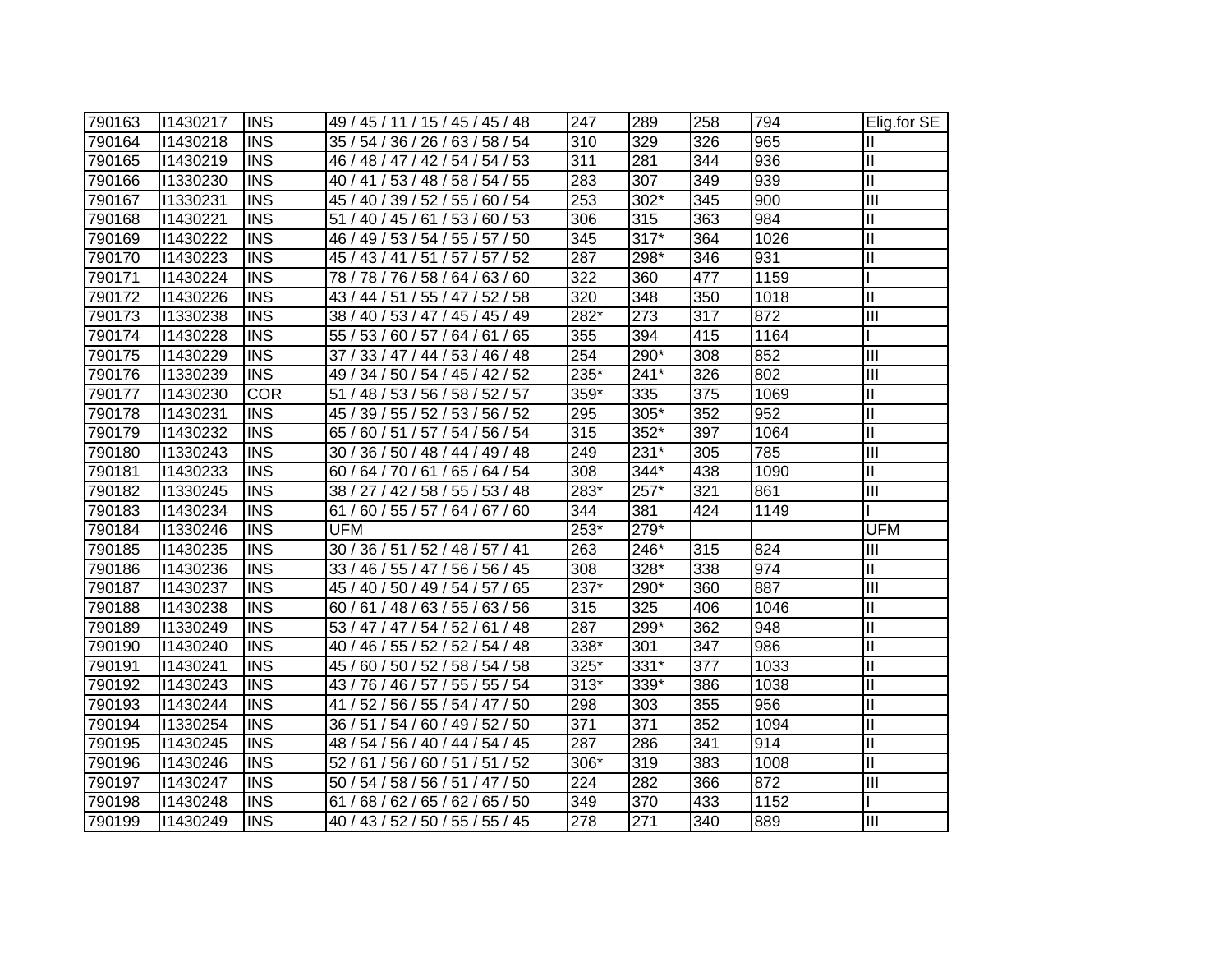| 790200 | 11430250 | IINS       | 50 / 54 / 55 / 60 / 59 / 60 / 54    | 301    | 336    | 392 | 1029              | $\mathbf{I}$            |
|--------|----------|------------|-------------------------------------|--------|--------|-----|-------------------|-------------------------|
| 790201 | 11430252 | <b>INS</b> | 60 / 67 / 63 / 64 / 62 / 61 / 55    | 351    | 365    | 432 | 1148              |                         |
| 790202 | 11330259 | <b>INS</b> | 45 / 60 / 58 / 49 / 54 / 60 / 55    | 262*   | 268    | 381 | 911               | III                     |
| 790203 | 11430253 | <b>INS</b> | 47 / 63 / 64 / 56 / 54 / 60 / 60    | $321*$ | 338    | 404 | 1063              | Ш                       |
| 790204 | 11430254 | <b>INS</b> | 60 / 63 / 62 / 64 / 56 / 56 / 50    | 276*   | 352    | 411 | 1039              | $\overline{\mathbb{I}}$ |
| 790205 | 11330262 | <b>INS</b> | 40 / 36 / 37 / 56 / 38 / 44 / 52    | 255    | 248    | 303 | 806               | $\mathbf{III}$          |
| 790206 | 11430255 | <b>INS</b> | 55 / 61 / 64 / 65 / 64 / 65 / 75    | 320    | 353    | 449 | 1122              | Ш                       |
| 790207 | 11430256 | <b>INS</b> | 56 / 58 / 62 / 61 / 57 / 54<br>47 / | 266*   | 323    | 395 | 984               | $\overline{\mathsf{I}}$ |
| 790208 | 11430257 | <b>INS</b> | 50 / 65 / 58 / 64 / 56 / 56 / 60    | 290*   | 316    | 409 | 1015              | $\mathbf{I}$            |
| 790209 | 11430258 | <b>INS</b> | 67 / 59 / 56 / 55 / 49 / 54<br>50/  | 272    | 318    | 390 | 980               | Ш                       |
| 790210 | 11430260 | <b>INS</b> | 66 / 55 / 55 / 63 / 57 / 54<br>46 / | 275    | 330    | 396 | 1001              | Ш                       |
| 790211 | 11430261 | <b>INS</b> | 60 / 54 / 60 / 60 / 48 / 55<br>46 / | 275    | 330*   | 383 | 988               | Ш                       |
| 790212 | 11430263 | <b>INS</b> | 54/<br>66 / 57 / 60 / 54 / 60 / 48  | 266    | 332    | 399 | 997               | Ш                       |
| 790213 | 11330268 | <b>INS</b> | 41/<br>37 / 48 / 49 / 48 / 54 / 58  | 253    | 246*   | 335 | 834               | $\mathbf{III}$          |
| 790214 | 11430264 | <b>INS</b> | 57 / 67 / 64 / 61 / 59 / 62 / 60    | 304    | 348    | 430 | 1082              | Ш                       |
| 790215 | 11430265 | <b>INS</b> | 64 / 63 / 67 / 60 / 62 / 67 / 52    | 322*   | 384    | 435 | 1141              |                         |
| 790216 | 11330272 | <b>INS</b> | 45 / 40 / 52 / 55 / 59 / 52 / 50    | 279    | $277*$ | 353 | 909               | III                     |
| 790217 | 11430267 | <b>INS</b> | 56 / 53 / 63 / 60 / 63 / 60 / 58    | 324    | 330    | 413 | 1067              | Ш                       |
| 790218 | 11330275 | <b>BKG</b> | 49 / 39 / 50 / 60 / 25 / 55 / 48    | 364    | 283    | 326 | 973               | $\mathbf{I}$            |
| 790219 | 11430269 | <b>INS</b> | 61 / 57 / 57 / 65 / 65 / 62 / 70    | 332    | 374    | 437 | 1143              |                         |
| 790220 | 11430270 | <b>COR</b> | 49 / 41 / 51 / 62 / 54 / 51 / 54    | 282*   | 307    | 362 | 951               | $\mathbf{I}$            |
| 790221 | 11430272 | <b>INS</b> | 46 / 28 / 60 / 60 / 48 / 54 / 47    | 275    | 284*   | 343 | 902               | Ш                       |
| 790222 | 11430273 | <b>INS</b> | 52 / 48 / 55 / 64 / 64 / 60 / 70    | 329    | 365    | 413 | 1107              | Ш                       |
| 790223 | 11430274 | <b>INS</b> | 50 / 52 / 50 / 63 / 60 / 60 / 50    | 286    | 337*   | 385 | 1008              | $\mathbf{I}$            |
| 790224 | 11430275 | <b>INS</b> | 58 / 47 / 54 / 62 / 66 / 56 / 58    | $312*$ | 331    | 401 | 1044              | Ш                       |
| 790225 | 11430277 | <b>INS</b> | 55 / 47 / 64 / 56 / 64 / 65 / 70    | 341    | 381    | 421 | 1143              |                         |
| 790226 | 11330283 | <b>INS</b> | 40 / 41 / 54 / 57 / 47 / 52 / 60    | 256    | 282    | 351 | 889               | $\mathbf{III}$          |
| 790227 | 11430279 | <b>INS</b> | 46 / 42 / 52 / 51 / 51 / 61 / 50    | 281    | 305    | 353 | 939               | Ш                       |
| 790228 | 11430280 | <b>INS</b> | 61 / 67 / 68 / 63 / 63 / 67 / 70    | 305    | 379    | 459 | 1143              |                         |
| 790229 | 11430282 | <b>INS</b> | 30 / 40 / 55 / 57 / 52 / 45 / 55    | 300*   | 326*   | 334 | 960               | $\mathbf{I}$            |
| 790230 | 11430283 | <b>INS</b> | 61 / 53 / 60 / 61 / 62 / 61 / 70    | 314    | 352    | 428 | 1094              | $\mathbf{I}$            |
| 790231 | 11430284 | <b>INS</b> | 49 / 47 / 52 / 57 / 62 / 62 / 57    | 320*   | 362*   | 386 | 1068              | Ш                       |
| 790232 | 11430286 | <b>INS</b> | 53 / 51 / 60 / 56 / 51 / 53 / 58    | 321    | 347    | 382 | 1050              | $\mathbf{I}$            |
| 790233 | 11430287 | <b>INS</b> | 61 / 56 / 62 / 63 / 56 / 63 / 56    | 352    | 352    | 417 | $\overline{11}21$ | Ш                       |
| 790234 | 11430288 | <b>INS</b> | 38 / 42 / 54 / 52 / 49 / 46 / 55    | 289    | 322*   | 336 | 947               | Ш                       |
| 790235 | 11430289 | <b>INS</b> | 38 / 48 / 45 / 56 / 47 / 57 / 54    | 322*   | 299    | 345 | 966               | Ш                       |
| 790236 | 11430290 | <b>INS</b> | 62/62/63/71/61/60/57                | 328    | 408    | 436 | 1172              |                         |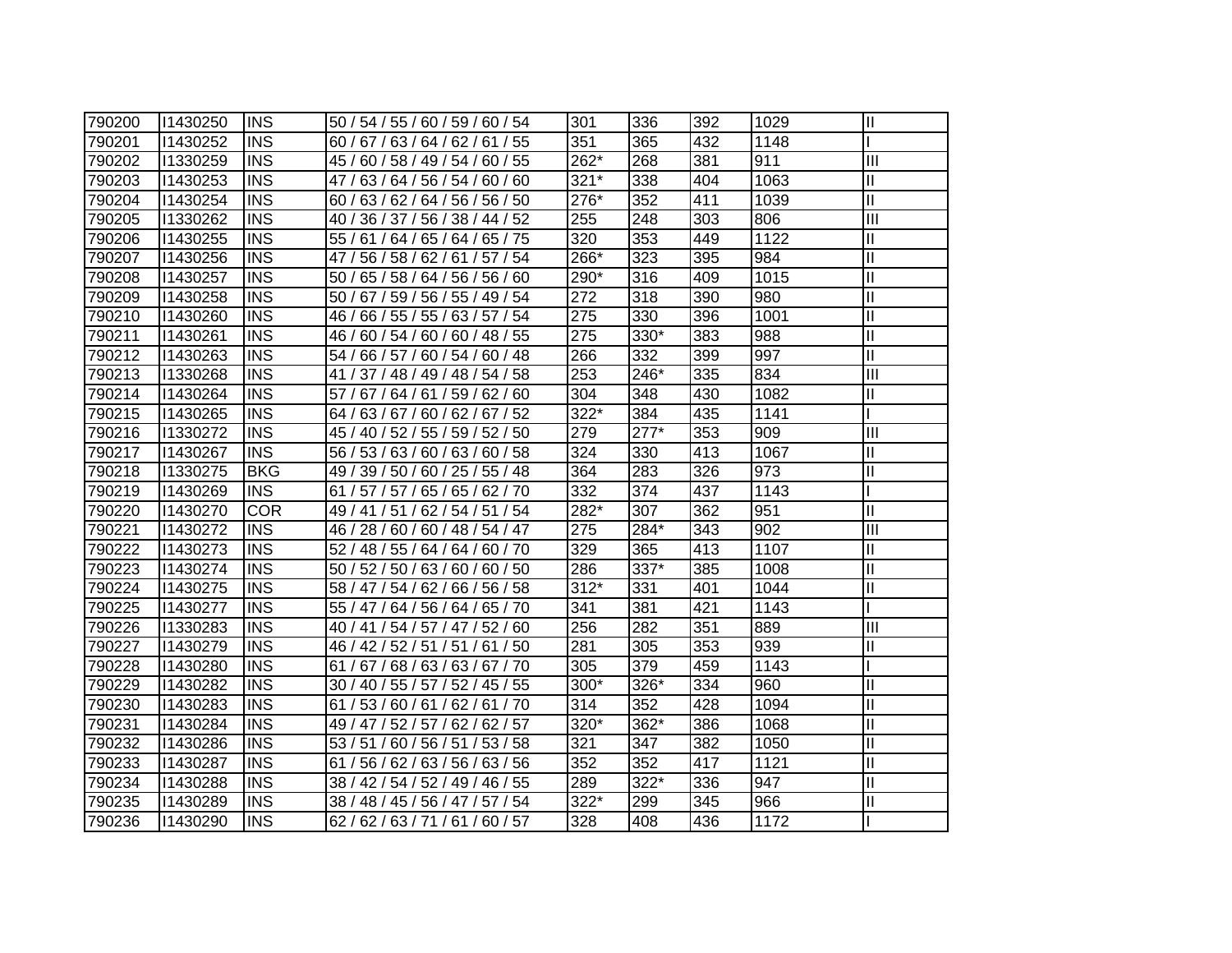| 790237 | 11430291 | <b>INS</b> | 49 / 43 / 54 / 61 / 59 / 50 / 58 | $313*$           | 320    | 374 | 1007 | $\mathbf{I}$            |
|--------|----------|------------|----------------------------------|------------------|--------|-----|------|-------------------------|
| 790238 | 11430292 | <b>INS</b> | 39 / 44 / 48 / 57 / 57 / 53 / 55 | 307*             | 315    | 353 | 975  | $\mathbf{I}$            |
| 790239 | 11430295 | <b>INS</b> | 43 / 47 / 52 / 60 / 56 / 53 / 54 | 296*             | 321    | 365 | 982  | $\overline{\mathbb{I}}$ |
| 790240 | 11430297 | <b>INS</b> | 60 / 65 / 61 / 68 / 63 / 67 / 55 | $272*$           | 316    | 439 | 1027 | $\mathbf{I}$            |
| 790241 | 11430296 | <b>INS</b> | 46 / 51 / 61 / 58 / 47 / 58 / 50 | 305*             | 297*   | 371 | 973  | $\mathbf{I}$            |
| 790242 | 11430298 | <b>INS</b> | 46 / 45 / 51 / 64 / 44 / 56 / 66 | 291*             | 343    | 372 | 1006 | $\mathbf{I}$            |
| 790243 | 11430299 | <b>INS</b> | 48 / 52 / 54 / 60 / 54 / 58 / 56 | 299*             | 331    | 382 | 1012 | $\mathbf{I}$            |
| 790244 | 11330013 | <b>INS</b> | 40 / 40 / 50 / 49 / 52 / 48 / 57 | 258*             | 274    | 336 | 868  | III                     |
| 790245 | 11330061 | <b>BKG</b> | 60 / 54 / 62 / 63 / 14 / 64 / 60 | 324              | 337    | 377 | 1038 | Elig.for SE             |
| 790246 | 11230073 | <b>INS</b> | 61 / AA / AA / AA / AA / AA / AA | 295              | 292*   | 61  | 648  | Failed                  |
| 790247 | 11330128 | <b>BKG</b> | 40 / 36 / 44 / 58 / 24 / 57 / 60 | 286*             | 247    | 319 | 852  | Elig.for SE             |
| 790248 | 11330208 | <b>INS</b> | 45 / 48 / 52 / 53 / 46 / 55 / 57 | $219*$           | $310*$ | 356 | 885  | Ш                       |
| 790249 | 11330221 | <b>INS</b> | 46 / 39 / 45 / 60 / 43 / 57 / 54 | 279*             | $311*$ | 344 | 934  | Ш                       |
| 790250 | 11330250 | <b>INS</b> | 52 / 51 / 49 / 69 / 60 / 57 / 56 | 268              | 252    | 394 | 914  | $\mathbf{II}$           |
| 790251 | 11430062 | <b>INS</b> | 61 / 63 / 60 / 69 / 62 / 66 / 53 | 254              | 287*   | 434 | 975  | $\mathbf{I}$            |
| 790252 | 11330253 | <b>INS</b> | NR / 39 / 52 / 56 / 50 / 58 / 68 | 236              | 259    |     |      | N                       |
| 791001 | C1430002 | <b>INS</b> | 42 / 43 / 65 / 69 / 64 / 67 / 66 | 374              | 368    | 416 | 1158 |                         |
| 791002 | C1430006 | <b>INS</b> | 52 / 40 / 56 / 60 / 49 / 60 / 65 | 313              | 328    | 382 | 1023 | Ш                       |
| 791003 | C1430008 | <b>INS</b> | 57 / 54 / 51 / 62 / 58 / 58 / 67 | 351              | 380    | 407 | 1138 | Ш                       |
| 791004 | C1430011 | <b>COR</b> | 44 / 46 / 53 / 54 / 53 / 26 / AA | 292              | 308    | 276 | 876  | Failed                  |
| 791005 | C1430012 | <b>INS</b> | 50 / 46 / 53 / 62 / 53 / 56 / 55 | 307              | 333    | 375 | 1015 | Ш                       |
| 791006 | C1430013 | <b>INS</b> | 48 / 46 / 62 / 61 / 57 / 56 / 63 | 360              | 368    | 393 | 1121 | $\mathbf{I}$            |
| 791007 | C1130385 | <b>INS</b> | 33 / 48 / 51 / 52 / 46 / 49 / 52 | 234*             | 248*   | 331 | 813  | III                     |
| 791008 | C1430015 | <b>INS</b> | 50 / 45 / 51 / 61 / 53 / 51 / 55 | 294*             | 326    | 366 | 986  | Ш                       |
| 791009 | C1430018 | <b>INS</b> | 63 / 54 / 61 / 64 / 66 / 63 / 68 | 400              | 389    | 439 | 1228 |                         |
| 791010 | C1430019 | <b>INS</b> | 58 / 54 / 55 / 65 / 59 / 62 / 57 | $\overline{370}$ | 371    | 410 | 1151 |                         |
| 791011 | C1430021 | <b>INS</b> | 45 / 40 / 60 / 60 / 54 / 48 / 60 | 296*             | 308    | 367 | 971  | $\mathbf{I}$            |
| 791012 | C1430023 | <b>INS</b> | 60 / 60 / 60 / 56 / 62 / 48 / 62 | 282*             | 322    | 408 | 1012 | Ш                       |
| 791013 | C1330028 | <b>INS</b> | 47 / 36 / 56 / 62 / 54 / 58 / 60 | 284              | 345    | 373 | 1002 | Ш                       |
| 791014 | C1430025 | <b>INS</b> | 45 / 48 / 47 / 61 / 54 / 57 / 59 | 270              | 291    | 371 | 932  | Ш                       |
| 791015 | C1430027 | <b>INS</b> | 45 / 44 / 53 / 60 / 42 / 61 / 62 | 306              | 334    | 367 | 1007 | Ш                       |
| 791016 | C1430028 | <b>INS</b> | 57 / 51 / 55 / 58 / 58 / 53 / 58 | 261*             | 312    | 390 | 963  | Ш                       |
| 791017 | C1430029 | <b>COR</b> | 58 / 54 / 63 / 67 / 62 / 37 / 55 | 323              | 361    | 396 | 1080 | $\mathbf{I}$            |
| 791018 | C1430030 | <b>INS</b> | 58 / 54 / 57 / 63 / 61 / 62 / 65 | 326              | 351    | 420 | 1097 | $\mathbf{I}$            |
| 791019 | C1430031 | <b>COR</b> | 40 / 57 / 67 / 60 / 58 / 52 / 57 | 297              | 332    | 391 | 1020 | $\mathbf{I}$            |
| 791020 | C1430033 | <b>INS</b> | 54 / 58 / 48 / 61 / 64 / 55 / 60 | 287              | 393    | 400 | 1080 | $\mathbf{I}$            |
| 791021 | C1230091 | <b>INS</b> | 56 / 44 / 63 / 60 / 54 / 61 / 58 | $259*$           | 286    | 396 | 941  | Ш                       |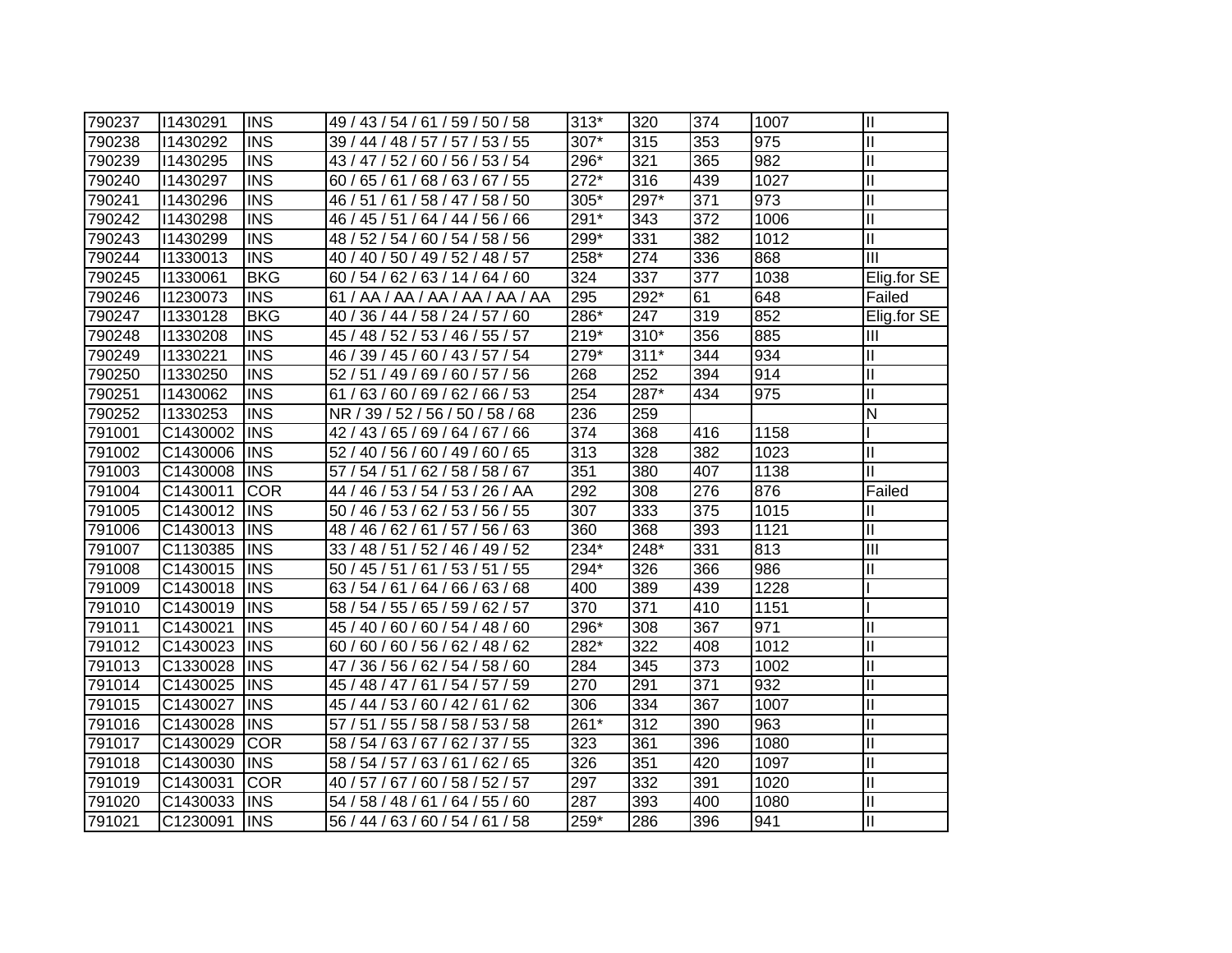| 791022 | C1430040 | <b>INS</b> | 64 / 63 / 60 / 63 / 60 / 62 / 65    | 292*             | 338    | 437 | 1067 | Ш                       |
|--------|----------|------------|-------------------------------------|------------------|--------|-----|------|-------------------------|
| 791023 | C1330056 | <b>INS</b> | AA / AA / AA / AA / AA / AA / AA    | 268              | 254*   | AA  | 522  | A                       |
| 791024 | C1430043 | <b>INS</b> | 37 / 38 / 43 / 62 / 49 / 52 / 56    | $257*$           | 295    | 337 | 889  | $\overline{\mathbb{H}}$ |
| 791025 | C1430044 | INS        | 50 / 48 / 62 / 66 / 60 / 63 / 58    | 341*             | 315    | 407 | 1063 | Ш                       |
| 791026 | C1430045 | <b>INS</b> | 53 / 50 / 61 / 64 / 58 / 63 / 65    | 341              | 347    | 414 | 1102 | $\overline{\mathbb{I}}$ |
| 791027 | C1430046 | <b>INS</b> | 53 / 46 / 53 / 67 / 63 / 64 / 60    | 312              | 312    | 406 | 1030 | $\mathbf{II}$           |
| 791028 | C1330058 | <b>INS</b> | 47 / 49 / 49 / 61 / 56 / 60 / 59    | 249*             | $304*$ | 381 | 934  | $\mathbf{I}$            |
| 791029 | C1330060 | <b>INS</b> | 64 / 54 / 50 / 63 / AA / 62 / 55    | 281              | 305    | 348 | 934  | Elig.for SE             |
| 791030 | U1430060 | <b>INS</b> | 64 / 51 / 60 / 63 / 54 / 61 / 64    | 361              | 349    | 417 | 1127 | Ш                       |
| 791031 | C1430048 | <b>INS</b> | 44 / 43 / 60 / 60 / 55 / 53 / 52    | 260              | 281    | 367 | 908  | Ш                       |
| 791032 | C1430050 | <b>INS</b> | 55 / 54 / 53 / 62 / 56 / 61 / 66    | 301              | 319    | 407 | 1027 | Ш                       |
| 791033 | C1430051 | <b>INS</b> | 46 / 60 / 63 / 55 / 57 / 68<br>57/  | 240              | 291    | 406 | 937  | ΙI                      |
| 791034 | C1330064 | <b>INS</b> | 40/61<br>63 / 44 / 58 / AA<br>47 /  | 230              | 254*   | 313 | 797  | Elig.for SE             |
| 791035 | C1330072 | <b>INS</b> | 35 / 52 / 58 / 53 / 50 / 61<br>37/  | 256*             | 235    | 346 | 837  | Ш                       |
| 791036 | C1330077 | <b>COR</b> | 49 / 49 / 53 / 64 / 49 / 30 / 64    | 278              | 253    | 358 | 889  | III                     |
| 791037 | C1330078 | <b>INS</b> | 54 / 58 / 67 / 62 / 51 / 51<br>47/  | 269*             | 315    | 390 | 974  | Ш                       |
| 791038 | C1230129 | <b>COR</b> | 45 / 50 / 34 / 57 / 47 / 00 / 50    | 258              | 275    | 283 | 816  | Elig.for SE             |
| 791039 | C1430059 | <b>INS</b> | 47 / 48 / 40 / 50 / 40 / 48 / 64    | 281              | 281    | 337 | 899  | Ш                       |
| 791040 | C1430060 | <b>COR</b> | 49 / 43 / 53 / 63 / 48 / 47 / 55    | 306              | 316    | 358 | 980  | Ш                       |
| 791041 | C1230136 | <b>INS</b> | 31 / 39 / 61 / 53 / 52 / 56<br>47 / | 230*             | 247*   | 339 | 816  | III                     |
| 791042 | C1430078 | <b>INS</b> | 65 / 46 / 53 / 58 / 61 / 61 / 58    | 301              | 303    | 402 | 1006 | Ш                       |
| 791043 | C1430063 | <b>COR</b> | 58 / 50 / 06 / 08 / 63 / 22 / 60    | 248*             | 306    | 267 | 821  | Failed                  |
| 791044 | C1430065 | <b>INS</b> | 54 / 36 / 35 / 14 / AA / 53 / 52    | 236              | 271    | 244 | 751  | Failed                  |
| 791045 | C1430069 | <b>INS</b> | 60 / 43 / 60 / 60 / 48 / 56 / 58    | 299              | 338    | 385 | 1022 | Ш                       |
| 791046 | C1430067 | <b>INS</b> | 59 / 42 / 55 / 56 / 52 / 60 / 57    | 323              | 297    | 381 | 1001 | $\mathbf{II}$           |
| 791047 | C1430068 | <b>INS</b> | 60 / 54 / 58 / 59 / 59 / 58 / 58    | 309              | 332    | 406 | 1047 | II                      |
| 791048 | C1430070 | <b>INS</b> | 56 / 37 / 40 / 60 / 48 / 52 / 50    | 302*             | 246    | 343 | 891  | Ш                       |
| 791049 | C1430072 | <b>INS</b> | 69 / 44 / 55 / 50 / 52 / 58 / 52    | 280              | 311    | 380 | 971  | Ш                       |
| 791050 | C1430074 | <b>INS</b> | 40 / 36 / 33 / 42 / 47 / 45 / 65    | 273              | 251    | 308 | 832  | Ш                       |
| 791051 | C1430075 | <b>INS</b> | 83 / 42 / 57 / 50 / 54 / 56 / 64    | 317              | 337    | 406 | 1060 | Ш                       |
| 791052 | C1430076 | <b>INS</b> | 57 / 44 / 45 / 44 / 51 / 55 / 63    | 279              | 293    | 359 | 931  | Ш                       |
| 791053 | C1230176 | <b>INS</b> | 40 / 37 / 34 / 14 / 37 / 54 / 56    | 253*             | 252    | 272 | 777  | Elig.for SE             |
| 791054 | C1430079 | <b>INS</b> | 55 / 46 / 45 / 43 / 48 / 60 / 61    | 286              | 288    | 358 | 932  |                         |
| 791055 | C1430082 | <b>INS</b> | 73 / 58 / 63 / 60 / 54 / 62 / 60    | 301              | 304    | 430 | 1035 | Ш                       |
| 791056 | C1130045 | <b>INS</b> | 58 / 40 / 08 / 09 / 48 / 51 / 53    | 302*             | 270    | 267 | 839  | Elig.for SE             |
| 791057 | C1430083 | <b>INS</b> | 46 / 52 / 50 / 56 / 55<br>62/47/    | 255              | 258    | 368 | 881  | Ш                       |
| 791058 | C1430064 | <b>INS</b> | 56 / 48 / 40 / 42 / 50 / 61 / 58    | $\overline{275}$ | 324    | 355 | 954  | Ш                       |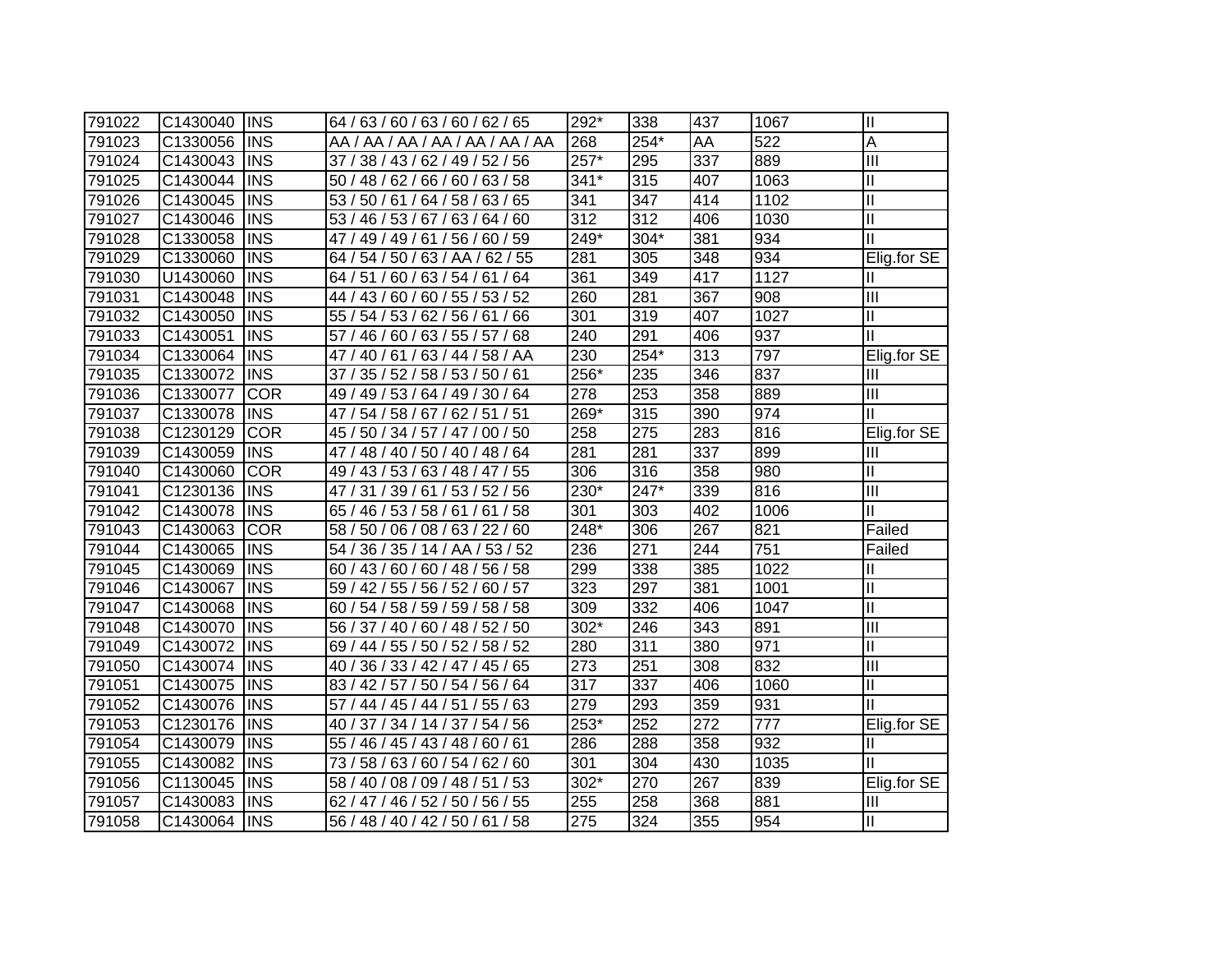| 791059 | C1430087 | <b>INS</b> | 43 / 38 / 25 / 22 / 39 / 48 / 53    | 281    | 231  | 268 | 780  | Elig.for $SE$              |
|--------|----------|------------|-------------------------------------|--------|------|-----|------|----------------------------|
| 791060 | C1330126 | <b>INS</b> | 66 / 63 / 62 / 60 / 64 / 51 / 57    | $241*$ | 295  | 423 | 959  | Ш                          |
| 791061 | C1430088 | <b>INS</b> | 46 / 43 / 57 / 54 / 49 / 63 / 67    | 324    | 304  | 379 | 1007 | Ш                          |
| 791062 | C1430089 | <b>INS</b> | 51 / 44 / 63 / 57 / 48 / 62 / 58    | 277    | 302  | 383 | 962  | $\mathop{\rm II}\nolimits$ |
| 791063 | C1430090 | <b>INS</b> | 42 / 47 / 40 / 35 / 42 / 48 / 58    | 274    | 248  | 312 | 834  | $\overline{III}$           |
| 791064 | C1430093 | <b>INS</b> | 54 / 58 / 56 / 50 / 48 / 62 / 55    | $314*$ | 322  | 383 | 1019 | $\mathbf{I}$               |
| 791065 | C1430094 | <b>INS</b> | 44 / 54 / 30 / 41 / 59 / 57 / 59    | 287    | 312  | 344 | 943  | $\mathbf{I}$               |
| 791066 | C1430095 | <b>INS</b> | 56 / 60 / 40 / 33 / 48 / 54 / 70    | 304*   | 306* | 361 | 971  | Ш                          |
| 791067 | C1430096 | <b>INS</b> | 24/<br>62 / 33 / 36 / 56 / 54 / 52  | 243    | 254  | 317 | 814  | Elig.for SE                |
| 791068 | C1430097 | <b>INS</b> | 52 / 71 / 57 / 58 / 57 / 57 / 64    | 248    | 285  | 416 | 949  | Ш                          |
| 791069 | C1430100 | <b>INS</b> | (60 / 49 / 52 / 45 / 51 / 59<br>38/ | 256    | 283  | 354 | 893  | Ш                          |
| 791070 | C1430101 | <b>INS</b> | 57<br>63/60/51/54/61<br>/54         | 286    | 338  | 400 | 1024 | $\mathop{\rm II}\nolimits$ |
| 791071 | C1430104 | <b>INS</b> | 61 / 53 / 60 / 60 / 55 / 58<br>65/  | 266    | 299  | 412 | 977  | $\mathsf{II}$              |
| 791072 | C1430105 | <b>INS</b> | 40 / 41 / 41 / 48 / 49 / 51 / 56    | 228*   | 249  | 326 | 803  | III                        |
| 791073 | C1430106 | <b>INS</b> | 46 / 51 / 47 / 59 / 55 / 58<br>41 / | 260    | 294  | 357 | 911  | $\overline{III}$           |
| 791074 | C1430110 | <b>INS</b> | 48 / 57 / 54 / 41 / 41 / 48 / 58    | 260*   | 279  | 347 | 886  | $\overline{III}$           |
| 791075 | C1430112 | <b>INS</b> | 33 / 36 / 33 / 30 / 45 / 49 / 60    | 249*   | 278  | 286 | 813  | $\overline{\mathbb{H}}$    |
| 791076 | C1430113 | <b>INS</b> | 50 / 52 / 44 / 54 / 61 / 60 / 57    | 292*   | 308  | 378 | 978  | $\mathbf{I}$               |
| 791077 | C1430119 | <b>INS</b> | 43 / 50 / 47 / 52 / 61 / 45 / 48    | 257    | 274  | 346 | 877  | III                        |
| 791078 | C1430121 | <b>INS</b> | 51 / 48 / 51 / 44 / 54 / 57 / 52    | 289    | 335  | 357 | 981  | $\mathbf{I}$               |
| 791079 | C1430123 | <b>INS</b> | 60 / 40 / 51 / 60 / 60 / 60 / 45    | 245*   | 261* | 376 | 882  | III                        |
| 791080 | C1430124 | <b>INS</b> | 61<br>69/61/45/60/58/50             | 346    | 360  | 404 | 1110 | $\mathbf{I}$               |
| 791081 | C1430125 | <b>INS</b> | 44 / 41 / 41 / 30 / 48 / 55 / 45    | 297    | 234  | 304 | 835  | Ш                          |
| 791082 | C1430126 | <b>INS</b> | 56 / 66 / 51 / 55 / 63 / 64 / 48    | 327    | 335  | 403 | 1065 | $\mathbf{I}$               |
| 791083 | C1430127 | <b>INS</b> | 45 / 58 / 42 / 30 / 61 / 57 / 45    | 290    | 287  | 338 | 915  | $\mathbf{I}$               |
| 791084 | C1430128 | <b>INS</b> | 39 / 52 / 36 / 32 / 55 / 55 / 55    | 294    | 276  | 324 | 894  | $\mathbf{III}$             |
| 791085 | C1430129 | <b>INS</b> | 48 / 56 / 47 / 39 / 58 / 56 / 57    | 284    | 305  | 361 | 950  | $\mathbf{I}$               |
| 791086 | C1330176 | <b>INS</b> | 42 / 55 / 49 / 39 / 54 / 56 / 58    | $287*$ | 302* | 353 | 942  | $\mathbf{II}$              |
| 791087 | C1430130 | <b>INS</b> | 42 / 46 / 45 / 46 / 52 / 56 / 54    | 321    | 300  | 341 | 962  | $\mathbf{I}$               |
| 791088 | C1430131 | <b>INS</b> | 39 / 65 / 57 / 44 / 55 / 57 / 63    | 299*   | 334  | 380 | 1013 | Ш                          |
| 791089 | C1430132 | <b>INS</b> | 46 / 45 / 51 / 44 / 57 / 60 / 71    | 346*   | 369  | 374 | 1089 | Ш                          |
| 791090 | C1430133 | <b>INS</b> | 53 / 60 / 56 / 39 / 59 / 62 / 60    | 350    | 362  | 389 | 1101 | $\mathbf{I}$               |
| 791091 | C1430134 | <b>INS</b> | 46 / 39 / 47 / 39 / 50 / 53 / 64    | 318    | 295  | 338 | 951  | Ш                          |
| 791092 | C1430135 | <b>INS</b> | 20 / 48 / 50 / 33 / 54 / 49 / 59    | 293    | 322  | 313 | 928  | Elig.for SE                |
| 791093 | C1430136 | <b>INS</b> | 00 / 30 / 05 / 12 / 46 / 32 / 62    | 378    | 371  | 187 | 936  | Failed                     |
| 791094 | C1430137 | <b>INS</b> | 36 / 44 / 30 / 16 / 52 / 47 / 63    | 314    | 300  | 288 | 902  | Elig.for SE                |
| 791095 | C1430140 | INS        | 30 / 35 / 39 / 40 / 45 / 54 / 54    | 310*   | 316  | 297 | 923  | Ш                          |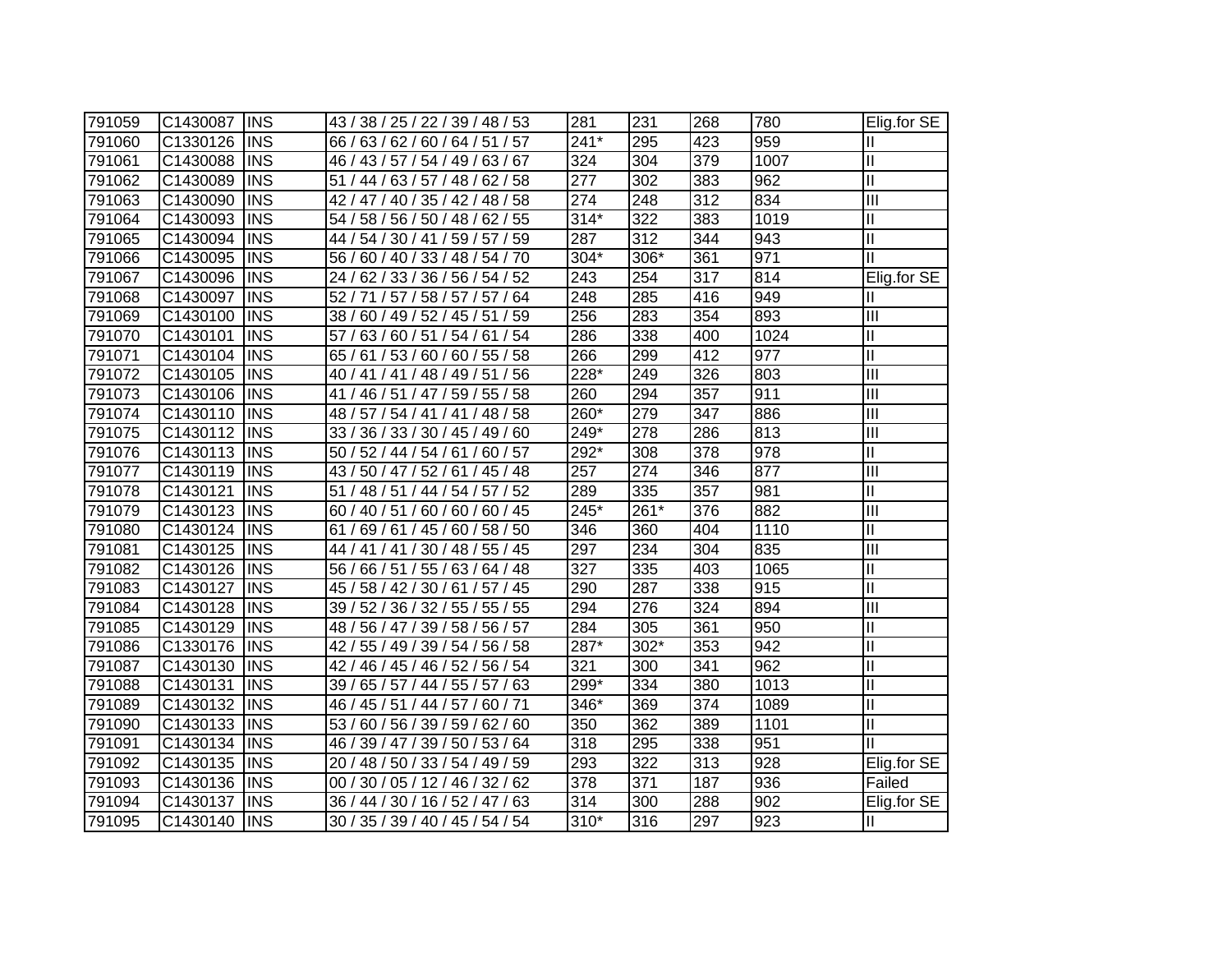| 791096 | C1430141 | <b>INS</b> | 56 / 52 / 54 / 43 / 45 / 53 / 62               | 346              | 368  | 365 | 1079 | $\mathbf{  }$              |
|--------|----------|------------|------------------------------------------------|------------------|------|-----|------|----------------------------|
| 791097 | C1430142 | <b>INS</b> | 49 / 38 / 56 / 57 / 46 / 55 / 63               | 274              | 324  | 364 | 962  | Ш                          |
| 791098 | C1430143 | <b>INS</b> | 09 / 27 / 30 / 33 / 48 / 44 / 55               | 277              | 321  | 246 | 844  | Elig.for SE                |
| 791099 | C1430144 | <b>INS</b> | 40 / 51 / 54 / 51 / 56 / 41 / 70               | 280*             | 331  | 363 | 974  |                            |
| 791100 | C1230310 | <b>INS</b> | 00 / 17 / 12 / 11 / 48 / 41 / 48               | 266*             | 257  | 177 | 700  | Failed                     |
| 791101 | C1330198 | <b>INS</b> | 16 / 14 / 32 / 30 / 51 / 50 / 54               | 279*             | 288  | 247 | 814  | Elig.for SE                |
| 791102 | C1330199 | <b>INS</b> | 14 / 36 / 37 / 45 / 45 / 51 / 65               | 282              | 335  | 293 | 910  | Elig.for SE                |
| 791103 | C1430149 | <b>INS</b> | 49 / 43 / 55 / 43 / 56 / 39 / 61               | 268              | 335  | 346 | 949  |                            |
| 791104 | C1430151 | <b>INS</b> | 40 / 50 / 48 / 47 / 55<br>32/<br>05/           | $\overline{271}$ | 332  | 277 | 880  | Elig.for SE                |
| 791105 | C1430152 | <b>INS</b> | 43/48/47/<br>48 / 54 / 64<br>56/               | $\overline{271}$ | 321  | 360 | 952  | Ш                          |
| 791106 | C1430160 | <b>INS</b> | 56 / 58 / 42 / 47 / 46 / 65<br>39 <sub>1</sub> | $277*$           | 277  | 353 | 907  | $\overline{\mathbb{H}}$    |
| 791107 | C1430165 | <b>INS</b> | /58<br>33/54<br>41<br>38/48/57/                | 283              | 321  | 329 | 933  | $\mathbf{I}$               |
| 791108 | C1430166 | <b>INS</b> | 54 / 39 / 58<br>35/30/17/<br>14 /              | 290*             | 278  | 247 | 815  | Failed                     |
| 791109 | C1430171 | <b>INS</b> | 25 / 41 / 18 / 48 / 42 / 57<br>41/             | 261              | 273  | 272 | 806  | Failed                     |
| 791110 | C1430173 | <b>INS</b> | 00 / 42 / 34 / 35 / 51 / 50 / 51               | 297*             | 330  | 263 | 890  | Elig.for SE                |
| 791111 | C1430175 | <b>INS</b> | 30 / 41 / 53 / 33 / 54 / 48 / 66               | 315              | 298  | 325 | 938  | Ш                          |
| 791112 | C1430176 | <b>INS</b> | 30 / 30 / 32 / 41 / 68 / 49 / 62               | 311              | 301  | 312 | 924  | Ш                          |
| 791113 | C1430177 | <b>INS</b> | 33/<br>38 / 39 / 47 /<br>48 / 46 / 59          | 303              | 300  | 310 | 913  | $\mathbf{I}$               |
| 791114 | C1430178 | <b>INS</b> | 32/<br>38 / 50 / 40 / 44 / 54 / 56             | 233              | 288  | 314 | 835  | Ш                          |
| 791115 | C1430182 | <b>INS</b> | 61 / 47 / 50 / 57 / 57<br>/58<br>01            | 332              | 358  | 331 | 1021 | Elig.for SE                |
| 791116 | C1330227 | <b>INS</b> | 15 / 11 / 51 / 37 / 55<br>43/<br>07/           | $255*$           | 281* | 219 | 755  | Failed                     |
| 791117 | C1430184 | <b>INS</b> | 57 / 48 / 52 / 60 / 42 / 42 / 68               | 315              | 337  | 369 | 1021 | Ш                          |
| 791118 | C1430188 | <b>INS</b> | 58 / 51 / 44 / 46 / 48 / 39 / 67               | 280*             | 342  | 353 | 975  | $\mathbf{II}$              |
| 791119 | C1430189 | <b>INS</b> | 53 / 36 / 31 / 43 / 54 / 38 / 63               | $257*$           | 277  | 318 | 852  | Ш                          |
| 791120 | C1230374 | <b>INS</b> | 50 / 30 / 16 / 34 / 39 / 40 / 48               | 307              | 296  | 257 | 860  | Elig.for SE                |
| 791121 | C1430191 | <b>INS</b> | 46 / 37 / 42 / 60 / 48 / 45 / 52               | 268*             | 294  | 330 | 892  | Ш                          |
| 791122 | C1430192 | <b>INS</b> | 54 / 38 / 54 / 63 / 58 / 53 / 60               | 337              | 353  | 380 | 1070 | $\mathop{\rm II}\nolimits$ |
| 791123 | C1430195 | <b>INS</b> | 52 / 54 / 36 / 42 / 47 / 34 / 55               | 259              | 289  | 320 | 868  | Ш                          |
| 791124 | C1330241 | <b>INS</b> | 34 / 14 / 30 / 35 / 45 / 42 / 60               | $243*$           | 250* | 260 | 753  | Elig.for SE                |
| 791125 | C1430199 | <b>INS</b> | 59 / 38 / 23 / 41 / 53 / 42 / 60               | 346              | 336  | 316 | 998  | Elig.for SE                |
| 791126 | C1430200 | <b>INS</b> | 48 / 37 / 46 / 31 / 57 / 52 / 58               | 317              | 363  | 329 | 1009 |                            |
| 791127 | C1430203 | <b>INS</b> | 00 / 23 / 33 / 58 / 39 / 50<br>50/             | 389              | 386  | 253 | 1028 | Failed                     |
| 791128 | C1430204 | <b>INS</b> | 23/<br>23 / AA / 43 / 49<br>46<br>11           | 301              | 304  | 195 | 800  | Failed                     |
| 791129 | C1430205 | <b>INS</b> | 55/41/53<br>39/14/43/43/                       | 315              | 319  | 288 | 922  | Elig.for SE                |
| 791130 | C1330251 | <b>INS</b> | 30/18/32/<br>55/51<br>/50<br>43/               | $267*$           | 281  | 279 | 827  | Elig.for SE                |
| 791131 | C1330253 | <b>INS</b> | 38/33/42/<br>51/45/57<br>54 /                  | 305              | 310  | 320 | 935  | Ш                          |
| 791132 | C1430206 | <b>INS</b> | 61 / 47 / 58 / 52 / 58 / 56 / 62               | 328              | 354  | 394 | 1076 | Ш                          |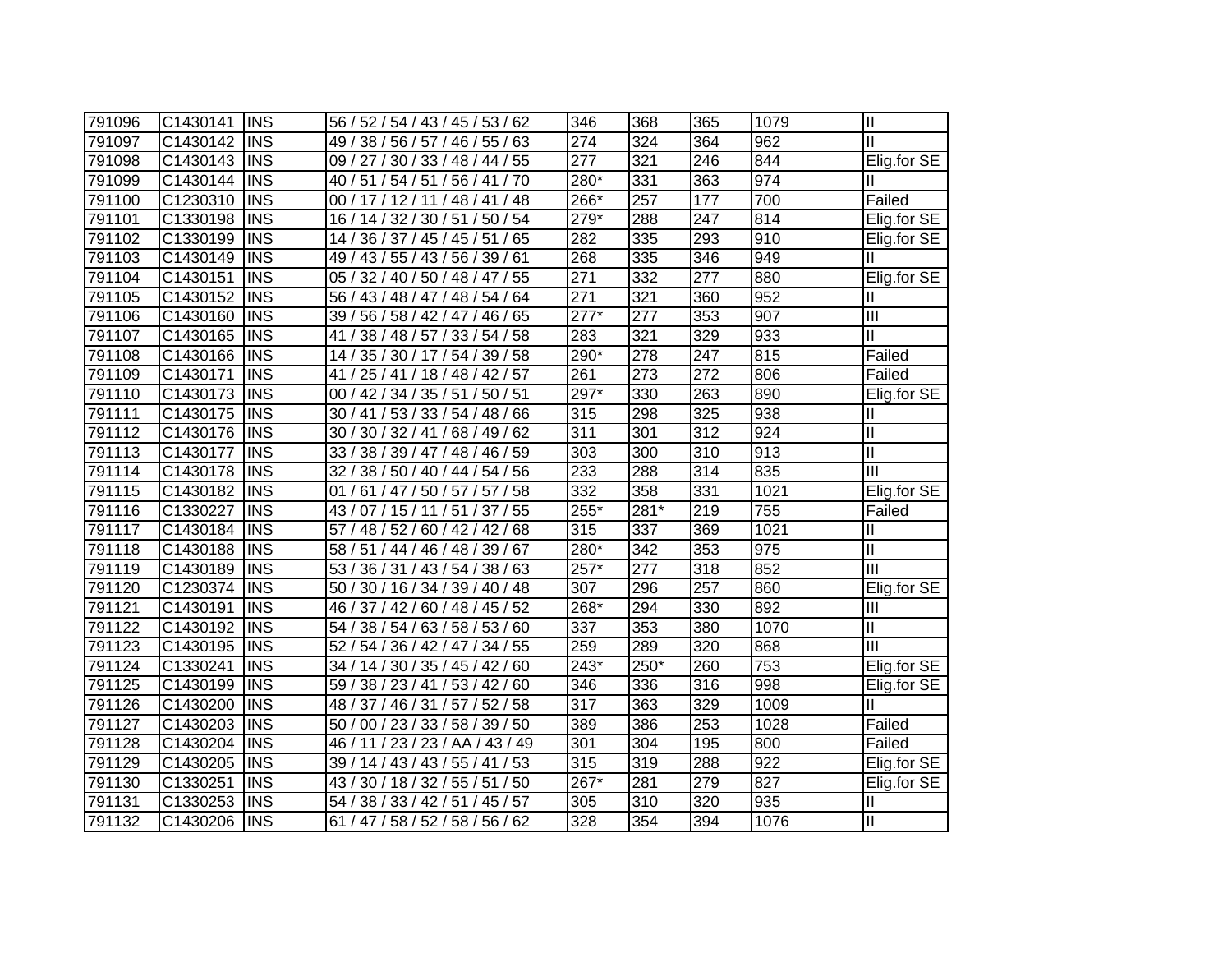| 791133 | C1430207 | <b>INS</b> | 42 / 30 / 39 / 32 / 46 / 40 / 56     | 258                | 312    | 285 | 855  | Ш             |
|--------|----------|------------|--------------------------------------|--------------------|--------|-----|------|---------------|
| 791134 | C1430208 | <b>INS</b> | 60 / 38 / 52 / 57 / 46 / 43 / 68     | 312                | 340    | 364 | 1016 | Ш             |
| 791135 | C1430209 | <b>INS</b> | 37 / 38 / 34 / 36 / 39 / 36 / 58     | 292                | 292    | 278 | 862  | Ш             |
| 791136 | C1430211 | <b>INS</b> | 53 / 40 / 47 / 25 / 54 / 40 / 60     | 320                | 325    | 319 | 964  | Ш             |
| 791137 | C1430212 | <b>INS</b> | 49 / 36 / 49 / 40 / 57 / 39 / 58     | 340                | 294    | 328 | 962  | Ш             |
| 791138 | C1430213 | <b>INS</b> | 56 / 16 / 36 / 30 / 57 / 42 / 52     | 309                | 378    | 289 | 976  | Elig.for SE   |
| 791139 | C1330264 | <b>INS</b> | 35 / 30 / 34 / 38 / 45 / 37 / 57     | 249*               | 280    | 276 | 805  | Ш             |
| 791140 | C1430215 | <b>INS</b> | 36 / 03 / 39 / 47 / 42 / 53<br>46 /  | 307                | 312    | 266 | 885  | Elig.for SE   |
| 791141 | C1430216 | <b>COR</b> | 30 / 40 / 39 / 53 / 60 / 65<br>47 /  | 284                | 335    | 334 | 953  |               |
| 791142 | C1430217 | <b>INS</b> | 07 / 10 / 35 / 44 / 49 / 39 / 52     | 293                | 305    | 236 | 834  | Elig.for SE   |
| 791143 | C1430220 | <b>INS</b> | 32/62/51/<br>60/60/52<br>01 /        | 336                | 319    | 318 | 973  | Elig.for SE   |
| 791144 | C1430221 | <b>INS</b> | 08 / 23 / 60 / 58 / 53 / 58 / 57     | 304                | 342    | 317 | 963  | Elig.for SE   |
| 791145 | C1430223 | <b>INS</b> | 36 / 55 / 59 / 54 / 61 / 58<br>47 .  | 356                | 388    | 370 | 1114 | Ш             |
| 791146 | C1430225 | <b>INS</b> | 05 / 12 / 52 / 48 / 44 / 53 / 47     | 283                | 268*   | 261 | 812  | Elig.for SE   |
| 791147 | C1430227 | <b>INS</b> | 02 / 62 / 47 / 60 / 58 / 50<br>08 /  | 293*               | $320*$ | 287 | 900  | Elig.for SE   |
| 791148 | C1430228 | <b>INS</b> | 51/<br>36/52/61/61/62/49             | 271                | 323    | 372 | 966  | Ш             |
| 791149 | C1430230 | <b>INS</b> | 50 / 45 / 54 / 62 / 54 / 58 / 55     | 291*               | 344    | 378 | 1013 | Ш             |
| 791150 | C1430231 | <b>INS</b> | 10 / 36 / 53 / 44 / 46 / 49 / 62     | 266*               | 308    | 300 | 874  | Elig.for SE   |
| 791151 | C1430232 | <b>INS</b> | 21/<br>47 / 58 / 42 / 49 / 56 / 49 / | 287                | 315    | 322 | 924  | Elig.for SE   |
| 791152 | C1430233 | IINS       | 60 / 36 / 65 / 61 / 61 / 62 / 50     | 299*               | 373    | 395 | 1067 | Ш             |
| 791153 | C1430237 | <b>INS</b> | 30 / 39 / 53 / 54 / 57 / 60 / 54     | 291*               | 313    | 347 | 951  | $\mathbf{I}$  |
| 791154 | C1330280 | <b>INS</b> | 30 / 42 / 61 / 68 / 60 / 65 / 52     | 315                | 360    | 378 | 1053 | Ш             |
| 791155 | C1230468 | <b>INS</b> | 07/<br>06 / 52 / 42 / 52 / 51<br>/55 | 276                | 269    | 265 | 810  | Elig.for SE   |
| 791156 | C1230471 | <b>INS</b> | 17/<br>36 / 55 / 52 / 40 / 53 / 57   | 302*               | 316    | 310 | 928  | Elig.for SE   |
| 791157 | C1430239 | <b>INS</b> | 55 / 43 / 52 / 57 / 60 / 55 / 60     | 266                | 353    | 382 | 1001 | Ш             |
| 791158 | C1430240 | <b>INS</b> | 30 / 39 / 60 / 57 / 55 / 61<br>/58   | $\overline{275}^*$ | 314    | 360 | 949  | Ш             |
| 791159 | C1330292 | <b>INS</b> | 49 / 37 / 54 / 43 / 54 / 56 / 58     | 293                | 334*   | 351 | 978  | $\mathbf{H}$  |
| 791160 | C1430243 | <b>INS</b> | 11 / 17 / 58 / 41 / 60 / 56 / 57     | 269*               | 328    | 300 | 897  | Elig.for SE   |
| 791161 | C1330294 | <b>INS</b> | 12/11/56/60/61/61/50                 | 273                | 312    | 311 | 896  | Elig.for SE   |
| 791162 | C1430245 | <b>INS</b> | 42 / 38 / 54 / 40 / 54 / 52 / 61     | 259*               | 324*   | 341 | 924  | Ш             |
| 791163 | C1330295 | <b>INS</b> | 51<br>/ 40 / 60 / 42 / 40 / 55 / 64  | 312                | 360    | 352 | 1024 | Ш             |
| 791164 | C1330297 | <b>INS</b> | 21/<br>20 / 54 / 51 / 55 / 54 / 56   | 289*               | 308    | 311 | 908  | Elig.for SE   |
| 791165 | C1430251 | <b>BKG</b> | 21<br>36 / 56 / 48 / 57 / 57 / 55    | 250*               | 314    | 330 | 894  | Elig.for SE   |
| 791166 | C1430252 | <b>INS</b> | 14 / 56 / 60 / 52 / 56 / 63 / 56     | 284                | 339    | 357 | 980  | Elig.for SE   |
| 791167 | C1430255 | <b>INS</b> | 52 / 47 / 52 / 52 / 47 / 53 / 52     | $255*$             | $312*$ | 355 | 922  | Ш             |
| 791168 | C1430256 | <b>INS</b> | 48 / 62 / 62 / 57 /<br>60/62/54      | 366                | 342    | 405 | 1113 | $\mathbf{  }$ |
| 791169 | C1430261 | <b>INS</b> | 58 / 54 / 60 / 50 / 60 / 61 / 55     | $\overline{337}$   | 328    | 398 | 1063 | $\mathbf{II}$ |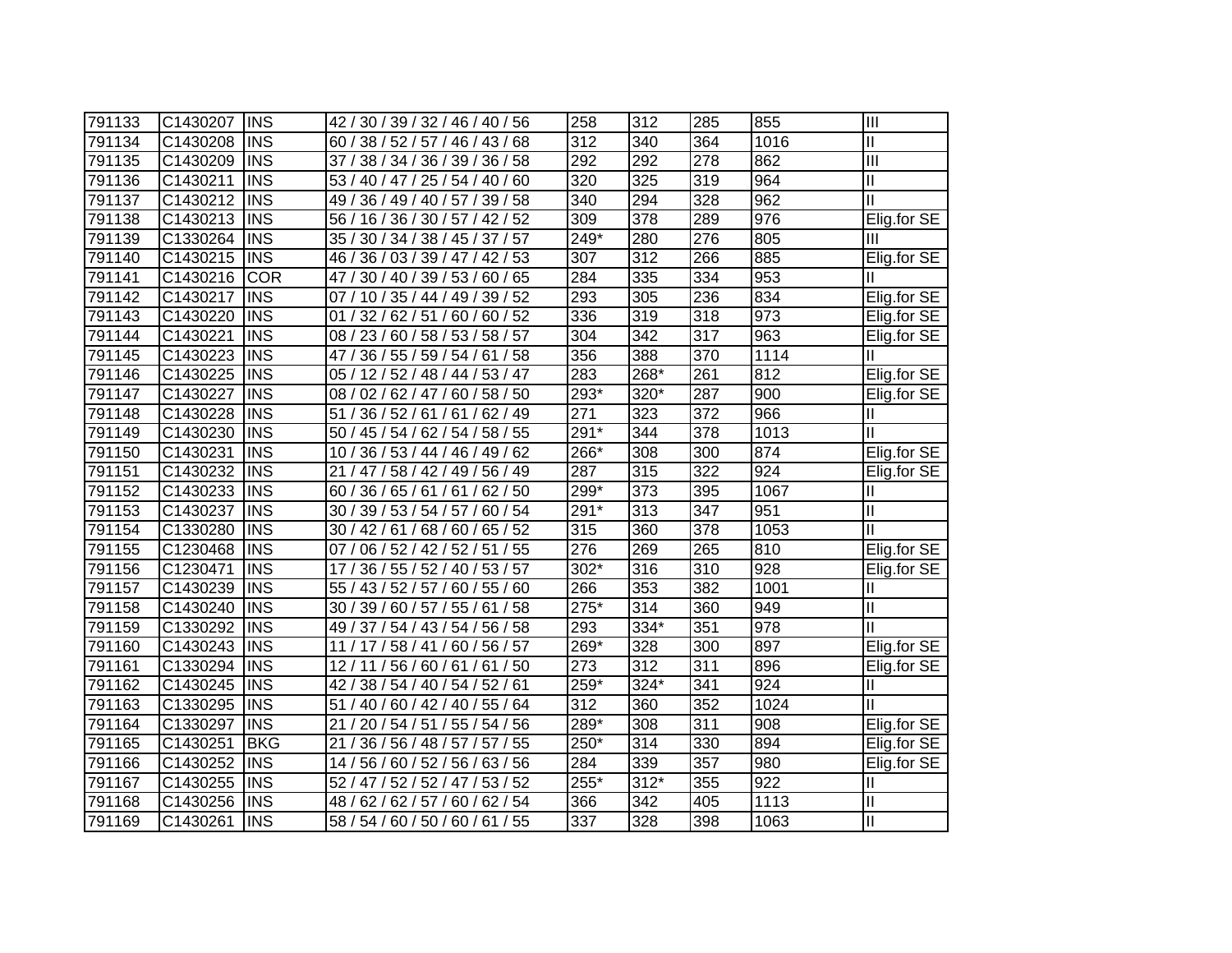| 791170 | C1430262 | <b>INS</b> | 46 / 50 / 50 / 46 / 44 / 54 / 50    | 285               | 313              | 340 | 938  | Ш                         |
|--------|----------|------------|-------------------------------------|-------------------|------------------|-----|------|---------------------------|
| 791171 | C1430265 | <b>INS</b> | 42 / 45 / 51 / 43 / 36 / 51 / 54    | 286               | 289              | 322 | 897  | III                       |
| 791172 | C1430266 | <b>INS</b> | 43 / 49 / 54 / 51 / 50 / 53 / 47    | $253*$            | 298*             | 347 | 898  | III                       |
| 791173 | C1430267 | <b>INS</b> | 46 / 44 / 45 / 55 / 48 / 55 / 65    | 286               | 290*             | 358 | 934  | Ш                         |
| 791174 | C1430268 | <b>INS</b> | 39 / 39 / 41 / 51 / 56 / 48 / 55    | 269               | 301              | 329 | 899  | $\overline{\mathbb{H}}$   |
| 791175 | U1430075 | <b>INS</b> | 57 / 47 / 51 / 56 / 51 / 60 / 50    | 357               | 356*             | 372 | 1085 | Ш                         |
| 791176 | C1430270 | <b>INS</b> | 58 / 60 / 53 / 61 / 61 / 61 / 75    | 298               | 370              | 429 | 1097 | Ш                         |
| 791177 | C1230552 | <b>INS</b> | 53 / 53 / 61 / 64 / 57 / 72<br>47 / | 276               | 299              | 407 | 982  | $\overline{\mathsf{I}}$   |
| 791178 | C1330332 | <b>INS</b> | 47 / 46 / 48 / 54 / 52 / 52<br>41 / | $\overline{271*}$ | 295              | 340 | 906  | $\overline{\mathbb{H}}$   |
| 791179 | C1330333 | <b>INS</b> | 40 / 48 / 51 / 45 / 50 / 50 / 50    | $258*$            | 259              | 334 | 851  | $\overline{\mathbf{m}}$   |
| 791180 | C1430279 | <b>BKG</b> | 38 / 43 / 66 / 52 / 49 / 60 / 50    | $318*$            | 284              | 358 | 960  | Ш                         |
| 791181 | C1430285 | <b>INS</b> | 63/60/62/<br>64 / 62 / 48<br>63/    | 293*              | 351              | 422 | 1066 | $\overline{\mathsf{I}}$   |
| 791182 | C1330350 | <b>INS</b> | 33 / 39 / 60 / 53 / 52 / 52 / 50    | 238*              | 286              | 339 | 863  | $\overline{\mathbb{H}}$   |
| 791183 | C1430289 | <b>INS</b> | 38 / 47 / 47 / 51 / 64 / 58 / 52    | 254               | 305              | 357 | 916  | Ш                         |
| 791184 | C1430302 | <b>INS</b> | 46 / 37 / 52 / 51 / 61 / 56 / 54    | $288*$            | 308              | 357 | 953  | Ш                         |
| 791185 | C1430292 | <b>INS</b> | 58 / 56 / 61 / 61 / 63 / 60 / 60    | 343               | 359              | 419 | 1121 | Ш                         |
| 791186 | C1430294 | <b>INS</b> | 43 / 45 / 45 / 47 / 41 / 48 / 50    | 236               | 303              | 319 | 858  | $\overline{\mathbb{H}}$   |
| 791187 | C1230601 | <b>INS</b> | 57 / 45 / 60 / 57 / 48 / 60 / 45    | 309               | $\overline{275}$ | 372 | 956  | Ш                         |
| 791188 | C1230605 | <b>INS</b> | 56 / 50 / 53 / 60 / 58 / 54<br>46 / | 308               | 310              | 377 | 995  | Ш                         |
| 791189 | C1430295 | <b>INS</b> | 43 / 43 / 47 / 46 / 46 / 50 / 50    | 260*              | 321              | 325 | 906  | $\overline{\mathbf{III}}$ |
| 791190 | C1430296 | <b>INS</b> | 46 / 40 / 55 / 60 / 48 / 53 / 47    | 237               | 294*             | 349 | 880  | III                       |
| 791191 | C1230610 | <b>INS</b> | 14 / 49 / 34 / 39 / 58 / 46 / 46    | 231               | 271              | 286 | 788  | Elig.for SE               |
| 791192 | C1430297 | <b>INS</b> | 47 / 57 / 61 / 46 / 63 / 64 / 54    | $335*$            | 338              | 392 | 1065 | Ш                         |
| 791193 | C1430299 | <b>INS</b> | 38 / 41 / AA / 36 / 46 / 58 / 55    | 235*              | 300              | 274 | 809  | Elig.for SE               |
| 791194 | C1430300 | <b>INS</b> | 58 / 56 / 57 / 50 / 61 / 63 / 58    | 339               | 343              | 403 | 1085 | Ш                         |
| 791195 | C1430301 | <b>MKT</b> | 40 / 45 / 53 / 51 / 62 / 44 / 53    | $\overline{273}$  | 301              | 348 | 922  | Ш                         |
| 791196 | C1230626 | <b>INS</b> | 63 / 62 / 60 / 63 / 60 / 43 / 70    | $271*$            | 338              | 421 | 1030 | Ш                         |
| 791197 | C1430304 | <b>INS</b> | 59 / 49 / 61 / 66 / 60 / 63 / 58    | 324               | 328              | 416 | 1068 | Ш                         |
| 791198 | C1430305 | <b>INS</b> | 36 / 34 / 57 / 04 / 49 / 40 / 50    | $232*$            | 267              | 270 | 769  | Elig.for SE               |
| 791199 | C1430307 | <b>INS</b> | 54 / 57 / 55 / 70 / 55 / 58 / 70    | 304               | 313              | 419 | 1036 | Ш                         |
| 791200 | C1430311 | <b>INS</b> | 48 / 54 / 48 / 55 / 61 / 60 / 64    | 306               | 341              | 390 | 1037 | Ш                         |
| 791201 | C1430312 | <b>INS</b> | 42 / 58 / 54 / 49 / 57 / 57 / 50    | 242               | 304              | 367 | 913  | Ш                         |
| 791202 | C1430314 | <b>INS</b> | 52/<br>60 / 55 / 54 / 61 / 60 / 45  | 284               | 330              | 387 | 1001 | $\mathbf{I}$              |
| 791203 | C1430316 | <b>INS</b> | 58 / 65 / 47 / 59 / 55 / 62 / 58    | 304               | 353              | 404 | 1061 | $\mathbf{I}$              |
| 791204 | C1430317 | <b>COR</b> | 59 / 53 / 54 / 63 / 68 / 68<br>61   | 308               | 356              | 426 | 1090 | $\mathbf{I}$              |
| 791205 | C1430320 | <b>INS</b> | 57/<br>39 / 45 / 45 / 57 / 56 / 55  | 298               | 285*             | 354 | 937  | Ш                         |
| 791206 | C1430321 | <b>INS</b> | 45 / 51 / 57 / 37 / 55 / 33 / 52    | 242               | 292              | 330 | 864  | III                       |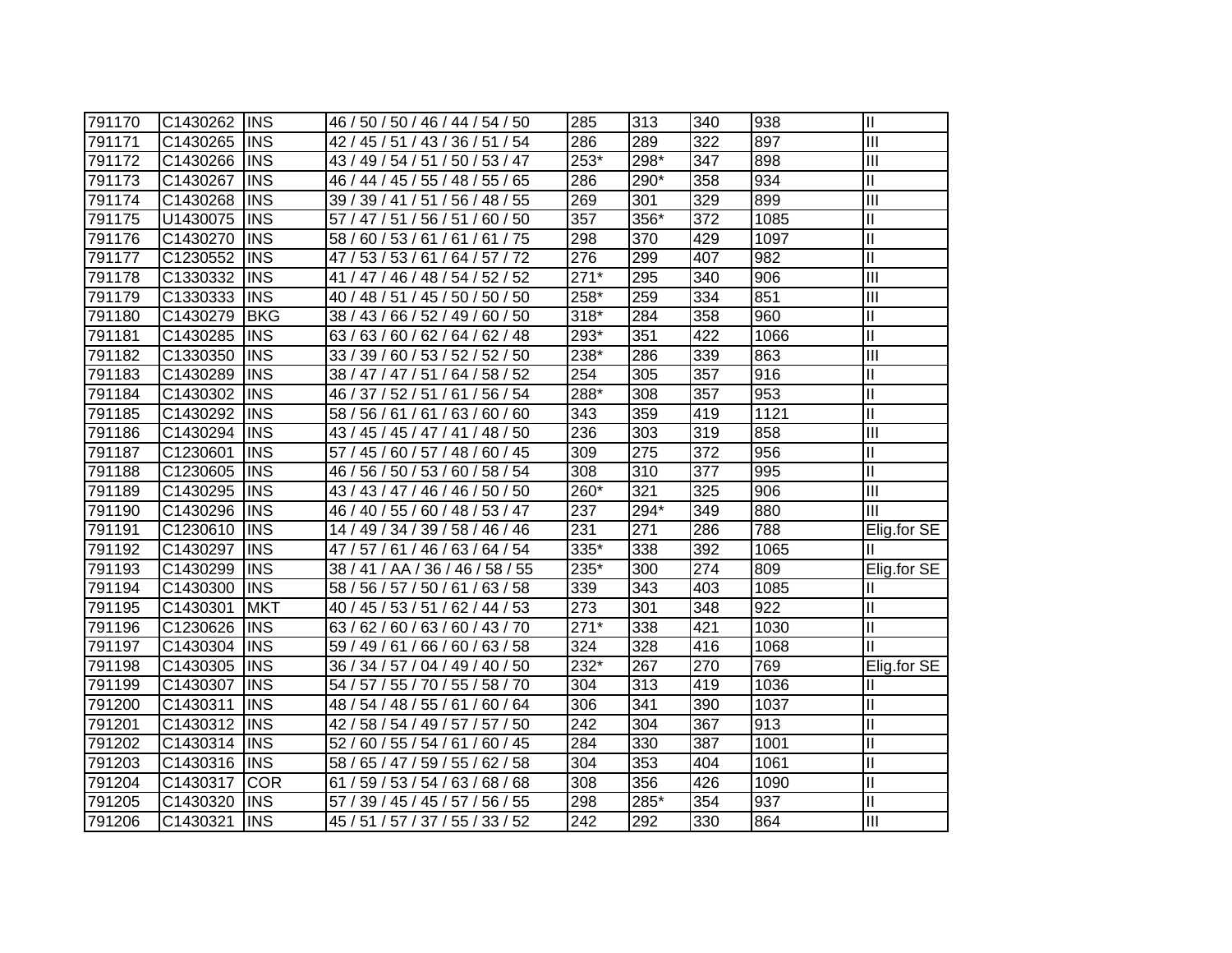| 791207 | C1430322 | <b>INS</b>  | 51 / 44 / 60 / 50 / 55 / 54 / 55    | 350* | 329  | 369 | 1048 | Ш             |
|--------|----------|-------------|-------------------------------------|------|------|-----|------|---------------|
| 791208 | C1430323 | <b>INS</b>  | 56 / 44 / 58 / 34 / 57 / 37 / 53    | 263  | 288  | 339 | 890  | Ш             |
| 791209 | C1430325 | <b>INS</b>  | 63/51/54/62/53/57/53                | 300  | 321  | 393 | 1014 | $\mathbf{II}$ |
| 791210 | C1430326 | <b>INS</b>  | 53 / 51 / 55 / 58 / 54 / 63 / 45    | 300  | 317  | 379 | 996  | Ш             |
| 791211 | C1430328 | <b>INS</b>  | 45 / 38 / 54 / 46 / 55 / 40 / 58    | 279  | 308  | 336 | 923  | $\mathbf{I}$  |
| 791212 | C1430329 | <b>INS</b>  | 48 / 53 / 57 / 62 / 54 / 56 / 64    | 331  | 328  | 394 | 1053 | $\mathbf{I}$  |
| 791213 | C1330410 | <b>INS</b>  | 49 / 36 / 48 / 54 / 54 / 50 / 65    | 270* | 303  | 356 | 929  | $\mathbf{I}$  |
| 791214 | C1230691 | <b>INS</b>  | 57 / 57 / 54 / 51 / 54 / 34 / 50    | 261  | 302  | 357 | 920  | Ш             |
| 791215 | C1430334 | <b>INS</b>  | 57 / 60 / 57 / 59 / 60 / 60 / 60    | 350  | 332  | 413 | 1095 | Ш             |
| 791216 | C1430335 | <b>INS</b>  | 56 / 54 / 60 / 54 / 63 / 53 / 62    | 309  | 314  | 402 | 1025 | Ш             |
| 791217 | C1430337 | <b>INS</b>  | 55 / 49 / 48 / 57 /<br>62/60/64     | 311  | 346  | 395 | 1052 | $\mathbf{I}$  |
| 791218 | C1430338 | <b>INS</b>  | 47 / 43 / 33 / 58 / 52 / 60 / 68    | 315  | 301  | 361 | 977  | $\mathbf{I}$  |
| 791219 | C1430339 | <b>INS</b>  | 65 / 55 / 60 / 54 / 55 / 30 / 52    | 377  | 380  | 371 | 1128 | $\mathbf{I}$  |
| 791220 | C1430340 | <b>INS</b>  | 54 / 54 / 68 / 65 / 64 / 60 / 70    | 354  | 347  | 435 | 1136 | Ш             |
| 791221 | U1430006 | <b>INS</b>  | 65 / 60 / 64 / 62 / 57 / 67 / 76    | 402  | 405  | 451 | 1258 |               |
| 791222 | C1430341 | <b>INS</b>  | 47 / 43 / 56 / 51 / 56 / 57 / 58    | 276  | 306  | 368 | 950  | Ш             |
| 791223 | C1430342 | <b>INS</b>  | 45 / 51 / 55 / 51 / 51 / 50 / 48    | 286  | 284  | 351 | 921  | $\mathbf{I}$  |
| 791224 | C1430344 | <b>INS</b>  | 52 / 53 / 60 / 55 / 52 / 50 / 50    | 291  | 298* | 372 | 961  | Ш             |
| 791225 | C1430348 | <b>IINS</b> | 66 / 53 / 55 / 51 / 55 / 56 / 52    | 327  | 338  | 388 | 1053 | $\mathbf{I}$  |
| 791226 | C1430349 | <b>INS</b>  | 45 / 53 / 60 / 54 / 61 / 57 / 54    | 314  | 320  | 384 | 1018 | $\mathbf{I}$  |
| 791227 | C1430350 | <b>IINS</b> | 58 / 51 / 60 / 61 / 62 / 58 / 64    | 333  | 346  | 414 | 1093 | Ш             |
| 791228 | C1430352 | <b>INS</b>  | 51 / 48 / 63 / 59 / 48 / 56 / 60    | 314  | 344  | 385 | 1043 | $\mathbf{I}$  |
| 791229 | C1330429 | <b>INS</b>  | 38 / 36 / 54 / 48 / 46 / 50 / 70    | 243  | 260* | 342 | 845  | Ш             |
| 791230 | C1430353 | <b>INS</b>  | 46 / 44 / 65 / 62 / 63 / 61 / 58    | 332* | 345  | 399 | 1076 | Ш             |
| 791231 | C1430354 | <b>INS</b>  | 54 / 43 / 63 / 61 / 57 / 61 / 54    | 368  | 347  | 393 | 1108 | $\mathbf{I}$  |
| 791232 | C1330434 | <b>INS</b>  | AA / AA / AA / AA / AA / AA / AA    | 257* | 237* | AA  | 494  | A             |
| 791233 | C1430356 | <b>INS</b>  | 58 / 57 / 66 / 63 / 66 / 60 / 65    | 349  | 359  | 435 | 1143 |               |
| 791234 | C1430358 | <b>INS</b>  | 47 / 40 / 56 / 59 / 46 / 61 / 45    | 274  | 330  | 354 | 958  | Ш             |
| 791235 | C1430359 | <b>INS</b>  | 61/60/69/61/63/63/AA                | 283  | 367  | 377 | 1027 | Elig.for SE   |
| 791236 | C1430362 | <b>INS</b>  | 50 / 55 / 58 / 56 / 58 / 60 / 52    | 313  | 354  | 389 | 1056 | Ш             |
| 791237 | C1430363 | <b>INS</b>  | 43 / 34 / 51 / 52 / 54 / 50 / 45    | 273  | 296  | 329 | 898  | III           |
| 791238 | C1430364 | <b>INS</b>  | 48 / 56 / 64 / 61 / 63 / 58 / 60    | 322  | 377  | 410 | 1109 | Ш             |
| 791239 | C1430365 | <b>INS</b>  | 45 / 46 / 58 / 48 / 48 / 61 / 64    | 281  | 296  | 370 | 947  | Ш             |
| 791240 | C1430366 | <b>INS</b>  | 26 / 42 / 52 / 49 / 48 / 50<br>41 / | 237* | 246* | 308 | 791  | Ш             |
| 791241 | C1330454 | <b>INS</b>  | 44 / 42 / 43 / 47 / 48 / 54 / 50    | 299* | 269* | 328 | 896  | Ш             |
| 791242 | C1430368 | <b>INS</b>  | 51 / 60 / 60 / 59 / 54 / 62 / 60    | 324  | 342  | 406 | 1072 | Ш             |
| 791243 | C1430369 | <b>INS</b>  | 55 / 53 / 63 / 62 / 64 / 60 / 55    | 309  | 355  | 412 | 1076 | Ш             |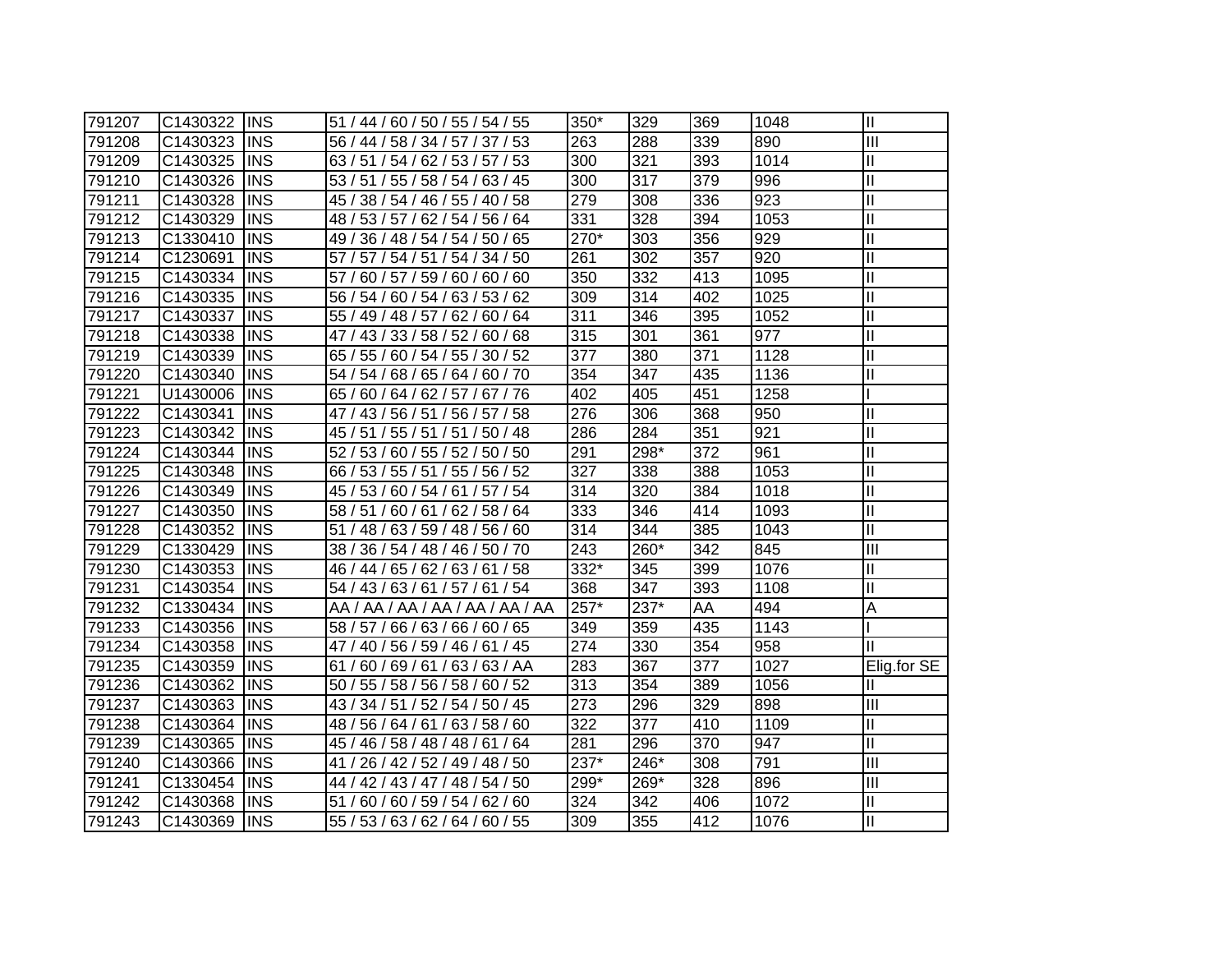| 791244 | C1430370 | <b>INS</b>  | 51 / 48 / 61 / 66 / 57 / 57 / 57   | 349    | 338  | 397 | 1084             | Ш                          |
|--------|----------|-------------|------------------------------------|--------|------|-----|------------------|----------------------------|
| 791245 | C1430372 | <b>INS</b>  | 60 / 54 / 67 / 64 / 63 / 63 / 60   | 297    | 346  | 431 | 1074             | $\overline{\mathsf{I}}$    |
| 791246 | C1430376 | <b>INS</b>  | 36 / 43 / 52 / 54 / 47 / 57 / 60   | 243    | 299  | 349 | 891              | Ш                          |
| 791247 | C1430377 | <b>INS</b>  | 40 / 43 / 60 / 56 / 60 / 57 / 54   | 259*   | 313  | 370 | $\overline{942}$ | $\overline{\mathsf{I}}$    |
| 791248 | C1430380 | <b>INS</b>  | 53 / 46 / 63 / 60 / 63 / 61 / 65   | 318    | 334  | 411 | 1063             | $\overline{\mathsf{I}}$    |
| 791249 | C1330492 | <b>INS</b>  | 56 / 57 / 52 / 52 / 60 / 47 / 50   | 253    | 257  | 374 | 884              | $\overline{III}$           |
| 791250 | C1430385 | <b>INS</b>  | 41 / 50 / 61 / 53 / 53 / 55 / 48   | 248    | 309  | 361 | 918              | $\ensuremath{\mathsf{II}}$ |
| 791251 | C1330496 | <b>INS</b>  | 34 / 44 / 46 / 49 / 52 / 48 / 45   | 249*   | 254  | 318 | 821              | $\overline{III}$           |
| 791252 | C1430391 | <b>INS</b>  | 57 / 48 / 64 / 60 / 52 / 59 / 50   | 246    | 323  | 390 | 959              | $\ensuremath{\mathsf{II}}$ |
| 791253 | C1430397 | <b>INS</b>  | 51 / 56 / 54 / 53 / 60 / 61 / 50   | 292*   | 329  | 385 | 1006             | $\overline{\mathsf{I}}$    |
| 791254 | C1430398 | <b>INS</b>  | 55 / 65 / 68 / 62 / 65 / 75<br>57/ | 331    | 357  | 447 | 1135             | Ш                          |
| 791255 | C1430399 | <b>INS</b>  | 38 / 55 / 57 / 42 / 52 / 60<br>50/ | $315*$ | 327  | 354 | 996              | $\mathbf{I}$               |
| 791256 | C1430401 | <b>INS</b>  | 63/71/67/<br>63/64/68<br>64 /      | 355*   | 384  | 460 | 1199             |                            |
| 791257 | C1430402 | <b>INS</b>  | 52 / 60 / 67 / 56 / 52 / 57 / 65   | 311    | 355* | 409 | 1075             | $\mathbf{I}$               |
| 791258 | C1430403 | <b>INS</b>  | 43 / 44 / 61 / 49 / 57 / 52 / 55   | 227*   | 278  | 361 | 866              | Ш                          |
| 791259 | C1330508 | <b>INS</b>  | 44 / 53 / 54 / 56 / 54 / 54 / 45   | 278    | 247  | 360 | 885              | Ш                          |
| 791260 | C1430408 | <b>INS</b>  | 36 / 40 / 47 / 53 / 47 / 49 / 54   | 237*   | 275  | 326 | 838              | III                        |
| 791261 | C1430409 | <b>INS</b>  | 45 / 41 / 48 / 54 / 47 / 61 / 53   | 254    | 290  | 349 | 893              | III                        |
| 791262 | C1430411 | <b>INS</b>  | 54 / 60 / 66 / 60 / 66 / 64 / 54   | 368    | 352  | 424 | 1144             |                            |
| 791263 | C1430412 | <b>INS</b>  | 54 / 49 / 55 / 45 / 54 / 54 / 52   | 322    | 290  | 363 | 975              | $\mathbf{I}$               |
| 791264 | C1430414 | <b>IINS</b> | 60 / 63 / 65 / 61 / 63 / 60 / 65   | 276*   | 267* | 437 | 980              | Ш                          |
| 791265 | C1430415 | <b>INS</b>  | 40 / 53 / 57 / 52 / 54 / 56 / 60   | 237    | 244  | 372 | 853              | Ш                          |
| 791266 | C1430416 | <b>INS</b>  | 50 / 51 / 53 / 57 / 63 / 56 / 62   | 288    | 303  | 392 | 983              | Ш                          |
| 791267 | C1430417 | <b>INS</b>  | 45 / 43 / 58 / 50 / 56 / 56 / 57   | 233    | 342  | 365 | 940              | Ш                          |
| 791268 | C1430418 | <b>COR</b>  | 60 / 51 / 60 / 62 / 62 / 62 / 60   | 310    | 370  | 417 | 1097             | $\mathbf{I}$               |
| 791269 | C1430419 | <b>INS</b>  | 46 / 46 / 58 / 50 / 44 / 50 / 58   | 241    | 294  | 352 | 887              | IШ                         |
| 791270 | C1430420 | <b>INS</b>  | 49 / 42 / 62 / 52 / 61 / 55 / 54   | 289*   | 300  | 375 | 964              | $\ensuremath{\mathsf{II}}$ |
| 791271 | C1430422 | <b>INS</b>  | 41 / 42 / 48 / 50 / 48 / 54 / 60   | 250    | 290  | 343 | 883              | III                        |
| 791272 | C1330532 | <b>INS</b>  | 38 / 51 / 62 / 60 / 54 / 54 / 55   | 226    | 282  | 374 | 882              | III                        |
| 791273 | C1430426 | <b>INS</b>  | 34 / 44 / 55 / 53 / 53 / 57 / 62   | 267    | 293  | 358 | 918              | $\ensuremath{\mathsf{II}}$ |
| 791274 | C1430428 | <b>INS</b>  | 40 / 46 / 50 / 54 / 48 / 50 / 54   | 225*   | 261  | 342 | 828              | Ш                          |
| 791275 | C1430429 | <b>INS</b>  | 49 / 55 / 67 / 60 / 63 / 56 / 52   | $257*$ | 311  | 402 | 970              | Ш                          |
| 791276 | C1330538 | <b>MKT</b>  | 13 / 47 / 51 / 54 / 62 / 44 / 50   | 297    | 269  | 321 | 887              | Elig.for SE                |
| 791277 | C1330539 | <b>COR</b>  | 40 / 49 / 66 / 56 / 47 / 15 / 53   | 279    | 296  | 326 | 901              | Elig.for SE                |
| 791278 | C1430430 | <b>INS</b>  | 47 / 56 / 60 / 56 / 58 / 57 / 58   | 322    | 355  | 392 | 1069             | Ш                          |
| 791279 | C1430431 | <b>INS</b>  | 50 / 47 / 60 / 57 / 51 / 58 / 59   | 305    | 306  | 382 | 993              | Ш                          |
| 791280 | C1430432 | <b>INS</b>  | 55 / 38 / 61 / 61 / 45 / 50 / 63   | 255    | 328  | 373 | 956              | Ш                          |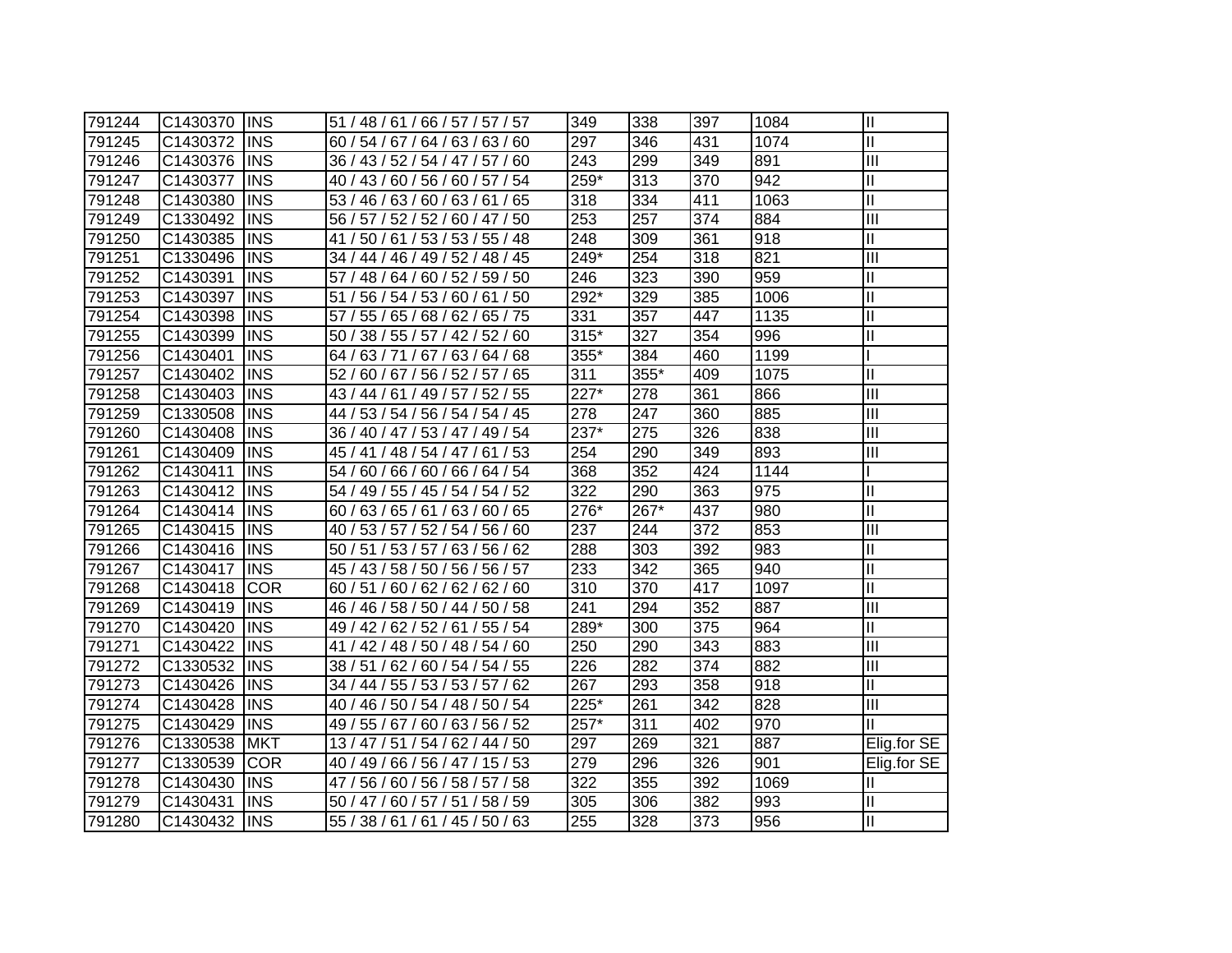| 791281 | C1430433 | <b>INS</b> | 58 / 57 / 56 / 69 / 63 / 61 / 64   | 348    | 379  | 428 | 1155 |                         |
|--------|----------|------------|------------------------------------|--------|------|-----|------|-------------------------|
| 791282 | C1430434 | <b>INS</b> | 50 / 51 / 57 / 55 / 42 / 55 / 60   | 244    | 301  | 370 | 915  | $\mathbf{II}$           |
| 791283 | C1430435 | <b>INS</b> | 40 / 38 / 63 / 50 / 56 / 48 / 56   | 274    | 286  | 351 | 911  | Ш                       |
| 791284 | C1430436 | <b>INS</b> | 37 / 50 / 53 / 38 / 54 / 50 / 52   | 246*   | 300  | 334 | 880  | Ш                       |
| 791285 | C1430439 | <b>INS</b> | 61 / 57 / 68 / 57 / 60 / 59 / 65   | 324    | 357  | 427 | 1108 | $\overline{\mathsf{I}}$ |
| 791286 | C1430440 | <b>INS</b> | 41 / 38 / 53 / 41 / 48 / 53 / 60   | 234    | 270  | 334 | 838  | $\overline{III}$        |
| 791287 | C1430441 | <b>INS</b> | 64 / 63 / 71 / 65 / 63 / 64 / 58   | 367    | 386  | 448 | 1201 |                         |
| 791288 | C1430443 | <b>INS</b> | 52 / 46 / 56 / 61 / 49 / 60 / 54   | 335    | 327  | 378 | 1040 | $\mathbf{I}$            |
| 791289 | C1430444 | <b>INS</b> | 52 / 52 / 68 / 58 / 54 / 62 / 66   | 316    | 329  | 412 | 1057 | Ш                       |
| 791290 | C1430446 | <b>INS</b> | 47 / 56 / 61 / 47 / 54 / 60 / 56   | 292*   | 309  | 381 | 982  | $\overline{\mathsf{I}}$ |
| 791291 | C1430452 | <b>INS</b> | 61/64/60/64/62/60<br>61 /          | 294*   | 358  | 432 | 1084 | Ш                       |
| 791292 | C1430453 | <b>INS</b> | 44 / 15 / 55 / 37 / 48 / 53 / 58   | 278*   | 328  | 310 | 916  | Elig.for SE             |
| 791293 | C1330554 | <b>INS</b> | 36 / 58 / 18 / 61 / 58 / 56<br>52/ | $271*$ | 286  | 339 | 896  | Elig.for SE             |
| 791294 | C1330558 | <b>INS</b> | 45 / 44 / 58 / 26 / 60 / 62 / 61   | $312*$ | 313  | 356 | 981  | Ш                       |
| 791295 | C1430459 | <b>INS</b> | 49 / 56 / 43 / 55 / 58 / 60 / 60   | 275*   | 340  | 381 | 996  | Ш                       |
| 791296 | U1430043 | <b>INS</b> | 52 / 36 / 56 / 65 / 52 / 60 / 64   | 301    | 342  | 385 | 1028 | Ш                       |
| 791297 | C1430463 | <b>INS</b> | 55 / 57 / 52 / 48 / 57 / 61 / 61   | 297*   | 312  | 391 | 1000 | $\mathbf{I}$            |
| 791298 | C1430464 | <b>INS</b> | 63 / 53 / 37 / 44 / 54 / 58 / 52   | 285*   | 310  | 361 | 956  | Ш                       |
| 791299 | C1430465 | <b>INS</b> | 67 / 59 / 56 / 60 / 58 / 63 / 63   | 262    | 365  | 426 | 1053 | $\mathbf{I}$            |
| 791300 | C1430466 | <b>COR</b> | 60 / 66 / 53 / 60 / 58 / 30 / 62   | 297    | 329  | 389 | 1015 | $\mathbf{I}$            |
| 791301 | C1430469 | <b>INS</b> | 49 / 39 / 33 / 38 / 47 / 49 / 59   | 257*   | 315  | 314 | 886  | Ш                       |
| 791302 | C1330566 | <b>INS</b> | 49 / 45 / 49 / 48 / 50 / 55 / 55   | 266    | 304  | 351 | 921  | Ш                       |
| 791303 | C1430473 | <b>COR</b> | 70 / 62 / 62 / 54 / 65 / 60 / 66   | 309    | 347  | 439 | 1095 | $\mathbf{I}$            |
| 791304 | C1330567 | <b>INS</b> | 32 / 43 / 40 / 35 / 44 / 43 / 54   | 257    | 249  | 291 | 797  | Ш                       |
| 791305 | C1330570 | <b>INS</b> | 47 / 48 / 48 / 32 / 57 / 54 / 50   | 296*   | 237  | 336 | 869  | III                     |
| 791306 | C1430477 | <b>INS</b> | 54 / 53 / 38 / 56 / 54 / 60 / 56   | 240    | 328  | 371 | 939  | Ш                       |
| 791307 | C1430482 | <b>INS</b> | 51/<br>60 / 55 / 53 / 66 / 62 / 65 | 250    | 358  | 412 | 1020 | Ш                       |
| 791308 | C1430484 | <b>INS</b> | 53 / 35 / 48 / 50 / 51 / 54 / 53   | $281*$ | 308* | 344 | 933  | Ш                       |
| 791309 | C1330589 | <b>INS</b> | 57 / 49 / 57 / 49 / 54 / 57 / 66   | $313*$ | 332* | 389 | 1034 | Ш                       |
| 791310 | C1430488 | <b>INS</b> | 62 / 57 / 50 / 52 / 47 / 54 / 64   | 262*   | 340  | 386 | 988  | Ш                       |
| 791311 | C1330592 | <b>INS</b> | 44 / 35 / 07 / 22 / 41 / 51 / 55   | 274    | 230  | 255 | 759  | Elig.for SE             |
| 791312 | C1430475 | <b>INS</b> | 66 / 59 / 55 / 56 / 64 / 64 / 65   | 250*   | 349  | 429 | 1028 | Ш                       |
| 791313 | C1430493 | <b>INS</b> | 67 / 38 / 49 / 44 / 50 / 49 / 64   | 269*   | 290  | 361 | 920  | Ш                       |
| 791314 | C1430497 | <b>INS</b> | 58 / 51 / 50 / 59 / 54 / 62 / 65   | 278    | 322  | 399 | 999  | Ш                       |
| 791315 | C1430498 | <b>INS</b> | 60 / 56 / 54 / 62 / 58 / 62 / 58   | 286    | 318  | 410 | 1014 | Ш                       |
| 791316 | C1430500 | INS        | 55 / 49 / 58 / 45 / 51 / 60 / 62   | 305    | 334  | 380 | 1019 | $\mathbf{I}$            |
| 791317 | C1430501 | <b>INS</b> | 62/61/60/49/62/60/57               | 315    | 328  | 411 | 1054 | Ш                       |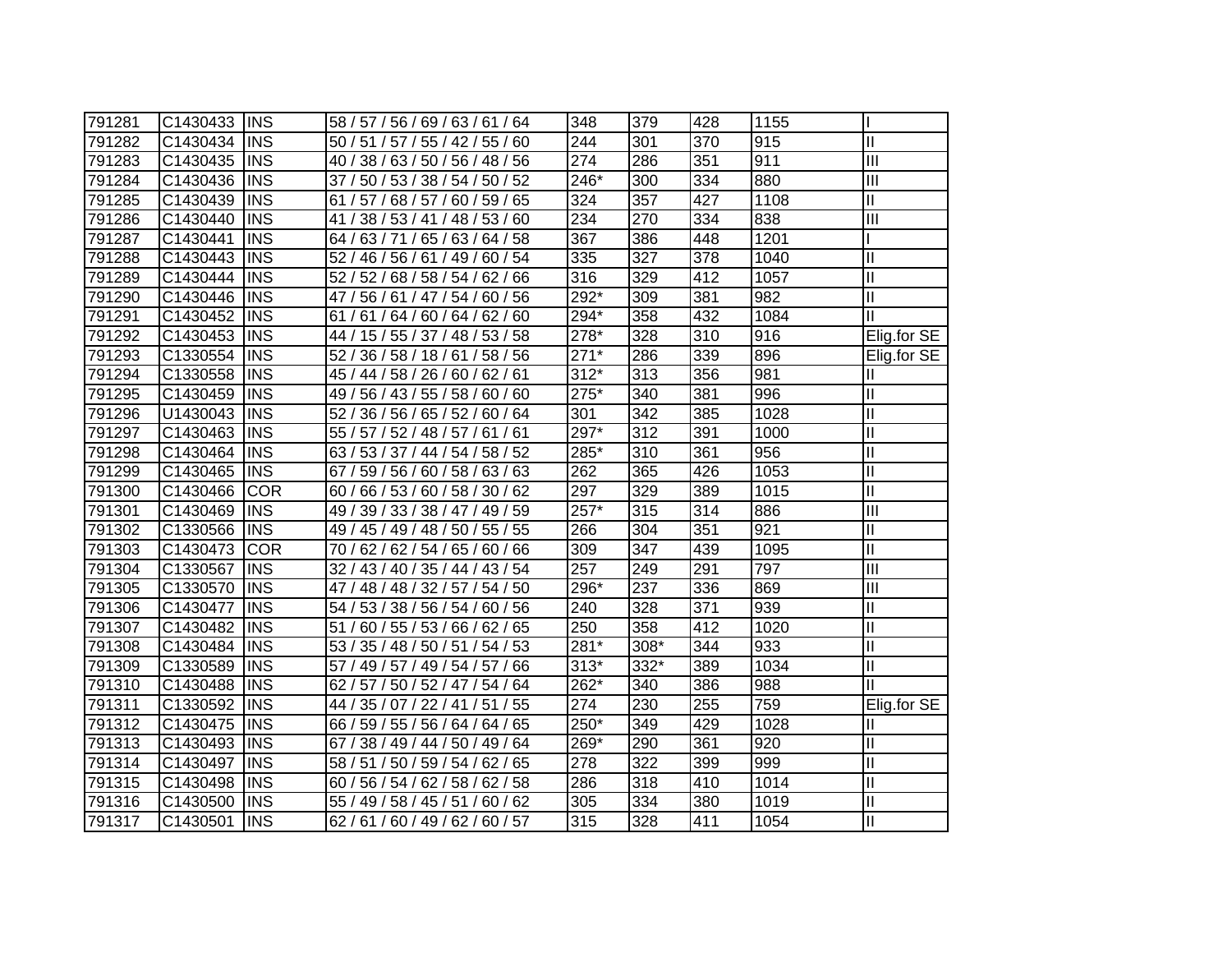| 791318 | C1430502 | <b>INS</b> | 48 / 57 / 33 / 57 / 65 / 61 / 55    | 320*               | 320              | 376 | 1016 | Ш                       |
|--------|----------|------------|-------------------------------------|--------------------|------------------|-----|------|-------------------------|
| 791319 | C1330607 | <b>INS</b> | 38 / 54 / 49 / 49 / 54 / 60 / 54    | 305                | 337              | 358 | 1000 | $\mathbf{I}$            |
| 791320 | C1330612 | <b>INS</b> | 20 / 34 / 42 / 34 / 37 / 40 / 67    | 229*               | $252*$           | 274 | 755  | Elig.for SE             |
| 791321 | C1330614 | <b>INS</b> | AA / AA / AA / AA / AA / AA / AA    | 268*               | 250*             | AA  | 518  | A                       |
| 791322 | C1430507 | <b>INS</b> | 61/60/61/63/63/62/68                | 288                | 391              | 438 | 1117 | Ш                       |
| 791323 | C1430554 | <b>INS</b> | 60 / 61 / 60 / 51 / 46 / 61 / 60    | 360                | 269              | 399 | 1028 | Ш                       |
| 791324 | C1430508 | <b>INS</b> | 53 / 51 / 61 / 54 / 48 / 58 / 61    | 298                | 336              | 386 | 1020 | Ш                       |
| 791325 | C1430509 | <b>INS</b> | 56 / 60 / 63 / 60 / 55 / 58 / 66    | $\overline{327}$   | 330              | 418 | 1075 | $\overline{\mathsf{I}}$ |
| 791326 | C1430510 | <b>INS</b> | 58 / 63 / 63 / 61 / 64 / 62<br>62/  | $\overline{372}$   | $\overline{371}$ | 433 | 1176 |                         |
| 791327 | C1430511 | <b>INS</b> | 55 / 51 / 59 / 54 / 56 / 62 / 60    | $\overline{337}$   | 355              | 397 | 1089 | $\overline{\mathsf{I}}$ |
| 791328 | C1430512 | <b>INS</b> | 55 / 51 / 59 / 54 /<br>56 / 60 / 61 | $310*$             | 337              | 396 | 1043 | $\mathbf{II}$           |
| 791329 | C1430513 | <b>INS</b> | 58/61/<br>56 / 53 / 69<br>54/41/    | 268                | 301              | 392 | 961  | Ξ                       |
| 791330 | C1430516 | <b>INS</b> | 49 / 60 / 56 / 54 / 52 / 58<br>37/  | $\overline{272}^*$ | 286              | 366 | 924  | Ξ                       |
| 791331 | C1430518 | <b>COR</b> | 39 / 51 / 56 / 53 / 56 / 31 / 56    | $271*$             | 278              | 342 | 891  | Ш                       |
| 791332 | C1430519 | <b>INS</b> | 50 / 58 / 44 / 50 / 47 / 57 / 62    | 260                | 279*             | 368 | 907  | III                     |
| 791333 | C1430476 | <b>INS</b> | 57/<br>52 / 67 / 63 / 66 / 61 / 63  | 291                | 355              | 429 | 1075 | $\mathbf{I}$            |
| 791334 | C1430520 | <b>INS</b> | 51 / 54 / 52 / 48 / 57 / 64<br>41/  | 294                | 290              | 367 | 951  | $\mathbf{I}$            |
| 791335 | C1430521 | <b>INS</b> | 60 / 47 / 65 / 61<br>/48/51<br>/62  | 330                | 322*             | 394 | 1046 | $\mathbf{I}$            |
| 791336 | C1430523 | <b>INS</b> | 52 / 54 / 64 / 55 / 51 / 56 / 58    | 293                | 312              | 390 | 995  | $\mathbf{I}$            |
| 791337 | C1430524 | <b>INS</b> | 43 / 47 / 61 / 55 / 51 / 60 / 60    | 325                | 330              | 377 | 1032 | $\mathbf{I}$            |
| 791338 | C1430528 | <b>INS</b> | 51 / 46 / 66 / 60 / 60 / 62 / 65    | 314                | 286              | 410 | 1010 | $\mathbf{II}$           |
| 791339 | C1430529 | <b>INS</b> | 43 / 49 / 60 / 53 / 48 / 57 / 64    | 323                | 318              | 374 | 1015 | $\mathbf{II}$           |
| 791340 | C1430534 | <b>COR</b> | 49 / 46 / 58 / 52 / 55 / 18 / 58    | 225                | 266              | 336 | 827  | Elig.for SE             |
| 791341 | C1430536 | <b>COR</b> | 37 / 43 / 42 / 38 / 48 / 25 / 56    | $234*$             | 255              | 289 | 778  | Elig.for SE             |
| 791342 | C1430537 | <b>INS</b> | 49 / 53 / 52 / 51 / 48 / 46 / 57    | 284*               | 286              | 356 | 926  | Ш                       |
| 791343 | C1430538 | <b>INS</b> | 60 / 57 / 59 / 55 / 59 / 58 / 58    | 308                | 350              | 406 | 1064 | $\mathbf{II}$           |
| 791344 | C1430541 | <b>INS</b> | 60 / 50 / 61 / 63 / 44 / 63 / 64    | 338                | 329              | 405 | 1072 | $\mathbf{II}$           |
| 791345 | C1430543 | <b>INS</b> | 67 / 56 / 68 / 69 / 48 / 65 / 66    | 398                | 373              | 439 | 1210 |                         |
| 791346 | C1430568 | <b>INS</b> | 51 / 49 / 60 / 67 / 57 / 60 / 62    | 352                | 330              | 406 | 1088 | $\mathbf{II}$           |
| 791347 | C1430546 | <b>INS</b> | 49 / 49 / 54 / 57 / 48 / 61<br>/60  | 330                | 313              | 378 | 1021 | $\mathbf{II}$           |
| 791348 | C1430547 | <b>INS</b> | 62/<br>60 / 42 / 47 / 40 / 50 / 61  | 370                | 249              | 362 | 981  | $\mathbf{II}$           |
| 791349 | C1330661 | <b>INS</b> | 47 / 43 / 51 / 50 / 49 / 57 / 65    | 307                | 272              | 362 | 941  | Ш                       |
| 791350 | C1330663 | <b>INS</b> | 44 / 49 / 49 / 57 / 54 / 57 / 55    | 267                | 275              | 365 | 907  | Ш                       |
| 791351 | C1430550 | <b>INS</b> | 46 / 43 / 52 / 56 / 51 / 61<br>/58  | 280                | 309              | 367 | 956  | $\mathbf{II}$           |
| 791352 | C1430551 | <b>INS</b> | 52/<br>52 / 53 / 51 / 54 / 60 / 68  | 296                | 315*             | 390 | 1001 | $\mathbf{II}$           |
| 791353 | C1430552 | <b>INS</b> | 63 / 60 / 50 / 48 / 48 / 53 / 50    | 318                | 276              | 372 | 966  | $\mathbf{  }$           |
| 791354 | C1430553 | <b>INS</b> | 55 / 45 / 55 / 54 / 46 / 56 / 52    | $345*$             | 290              | 363 | 998  | II                      |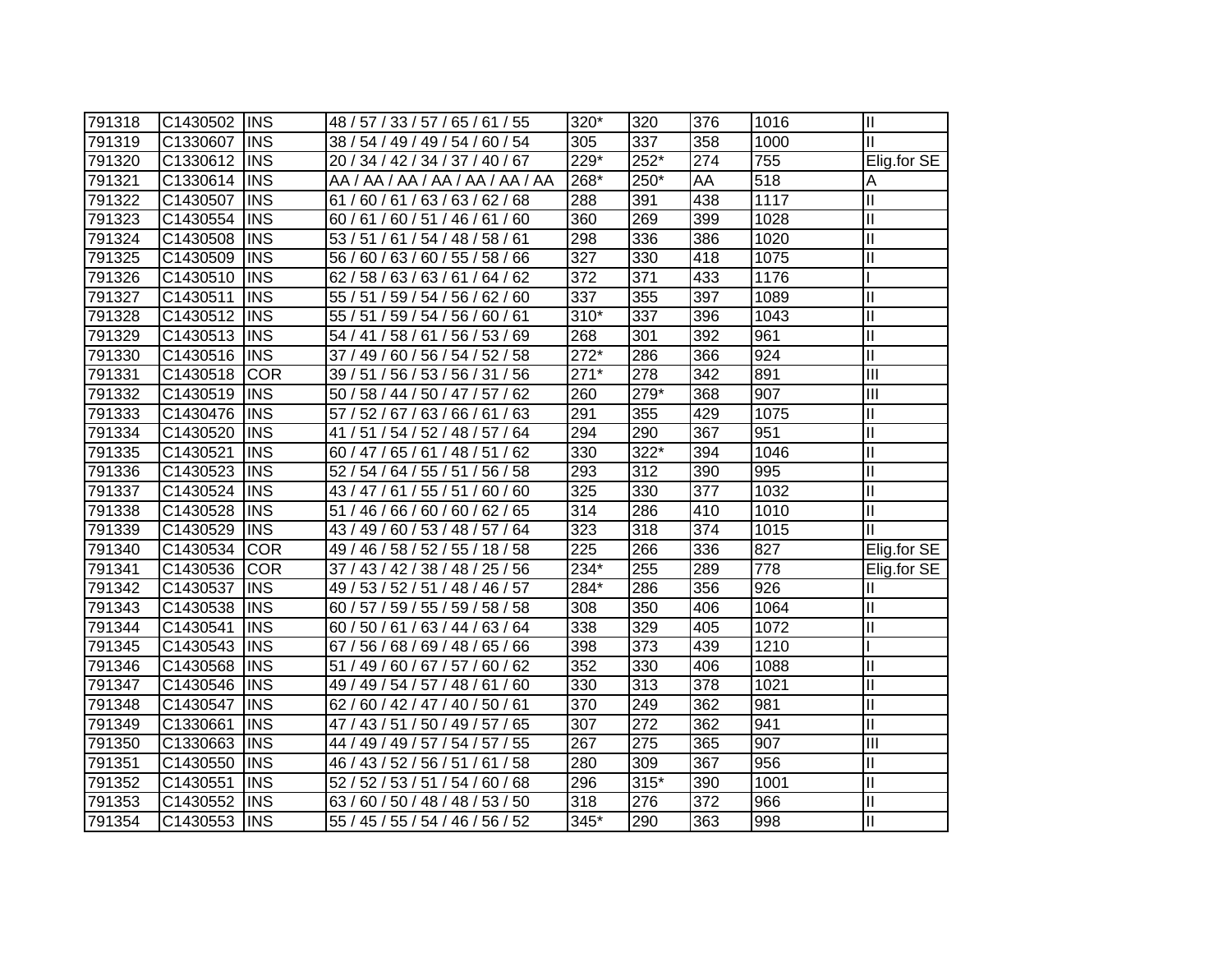| 791355 | C1430555 | <b>INS</b> | 61 / 52 / 54 / 59 / 48 / 60 / 60    | 374    | 330  | 394 | 1098 | $\mathbf{I}$            |
|--------|----------|------------|-------------------------------------|--------|------|-----|------|-------------------------|
| 791356 | C1430556 | <b>INS</b> | 50 / 52 / 53 / 56 / 59 / 62 / 54    | 352    | 317  | 386 | 1055 | $\mathbf{I}$            |
| 791357 | C1330682 | <b>INS</b> | 56 / 53 / 57 / 60 / 62 / 61 / 57    | 322    | 359  | 406 | 1087 | $\mathbf{I}$            |
| 791358 | C1231168 | <b>INS</b> | 60 / 50 / 51 / 53 / 51 / 55 / 51    | 294*   | 282  | 371 | 947  | $\mathbf{I}$            |
| 791359 | C1430557 | <b>INS</b> | 46 / 49 / 56 / 44 / 50 / 58 / 50    | 334    | 273  | 353 | 960  | $\mathbf{I}$            |
| 791360 | C1430558 | <b>INS</b> | 50 / 57 / 45 / 58 / 48 / 60 / 58    | 312    | 303  | 376 | 991  | $\mathbf{I}$            |
| 791361 | C1430559 | <b>INS</b> | 52 / 57 / 53 / 53 / 63 / 58 / 45    | 307    | 296  | 381 | 984  | $\mathbf{I}$            |
| 791362 | C1430562 | <b>INS</b> | 38 / 43 / 45 / 39 / 48 / 52 / 55    | 266    | 277  | 320 | 863  | $\overline{\mathbb{H}}$ |
| 791363 | C1430563 | <b>INS</b> | 48 / 43 / 45 / 45 / 46 / 57 / 58    | 267    | 249  | 342 | 858  | $\overline{III}$        |
| 791364 | C1430564 | <b>INS</b> | 49 / 57 / 50 / 58 / 57 / 61 / 63    | 358    | 302  | 395 | 1055 | $\overline{\mathbf{u}}$ |
| 791365 | C1430565 | <b>INS</b> | 47 / 48 / 40 / 38 / 52 / 51 / 53    | 308    | 266  | 329 | 903  | $\overline{\mathbb{I}}$ |
| 791366 | C1430566 | <b>INS</b> | 41 / 46 / 42 / 47 / 42 / 49 / 58    | 329*   | 263* | 325 | 917  | $\mathbf{I}$            |
| 791367 | C1430567 | <b>INS</b> | 49 / 53 / 55<br>44 / 44 / 44 / 47 / | 305    | 261  | 336 | 902  | $\overline{\mathbb{I}}$ |
| 791368 | C1430570 | <b>INS</b> | 43 / 46 / 38 / 47 / 51 / 57 / 50    | 305    | 296  | 332 | 933  | $\mathbf{I}$            |
| 791369 | C1430571 | <b>INS</b> | 56 / 49 / 52 / 56 / 57 / 60 / 58    | 342*   | 310  | 388 | 1040 | $\mathbf{I}$            |
| 791370 | C1430572 | <b>INS</b> | 52 / 56 / 52 / 60 / 55 / 60 / 60    | $316*$ | 283  | 395 | 994  | $\mathbf{I}$            |
| 791371 | C1430574 | <b>INS</b> | 51 / 53 / 60 / 55 / 47 / 55 / 59    | 320    | 314  | 380 | 1014 | $\mathbf{I}$            |
| 791372 | C1231203 | <b>INS</b> | 49 / 44 / 60 / 49 / 62 / 50 / 54    | 249    | 307  | 368 | 924  | $\mathbf{I}$            |
| 791373 | C1430578 | <b>INS</b> | 50/45/62/51<br>52 / 56 / 55         | 272    | 274  | 371 | 917  | $\mathbf{I}$            |
| 791374 | C1430582 | <b>INS</b> | 60/60/63<br>47 / 53 / 61<br>/61     | 306    | 328  | 405 | 1039 | $\mathbf{I}$            |
| 791375 | C1430583 | <b>INS</b> | 51 / 55 / 52 / 60 / 56 / 54 / 67    | 295*   | 321  | 395 | 1011 | $\mathbf{I}$            |
| 791376 | C1430584 | <b>INS</b> | 60 / 62 / 57 / 53 / 54 / 65 / 55    | 346*   | 327* | 406 | 1079 | $\mathbf{I}$            |
| 791377 | C1330714 | <b>INS</b> | 53 / 55 / 60 / 61 / 62 / 64 / 59    | 330    | 360* | 414 | 1104 | $\mathbf{I}$            |
| 791378 | C1430586 | <b>INS</b> | 55 / 54 / 63 / 63 / 52 / 57 / 60    | 355*   | 343  | 404 | 1102 | $\mathbf{I}$            |
| 791379 | C1430589 | <b>INS</b> | 65 / 61 / 66 / 61 / 62 / 60 / 65    | 273*   | 377* | 440 | 1090 | $\mathbf{I}$            |
| 791380 | C1330715 | <b>INS</b> | 48 / 52 / 60 / 53 / 63 / 58 / 65    | 345*   | 366  | 399 | 1110 | $\mathbf{I}$            |
| 791381 | C1430595 | <b>INS</b> | 52 / 38 / 61 / 56 / 52 / 55 / 65    | 276    | 300  | 379 | 955  | $\mathbf{I}$            |
| 791382 | C1430596 | <b>INS</b> | 39 / 44 / 67 / 61 / 60 / 61 / 61    | $315*$ | 314  | 393 | 1022 | $\mathbf{I}$            |
| 791383 | C1430598 | <b>INS</b> | 54 / 60 / 60 / 57 / 64 / 58 / 66    | 302    | 332* | 419 | 1053 | $\mathbf{I}$            |
| 791384 | C1231259 | <b>INS</b> | 55 / 42 / 60 / 51 / 54 / 56 / 58    | 268    | 279* | 376 | 923  | $\mathbf{I}$            |
| 791385 | C1430599 | <b>INS</b> | 44 / 52 / 57 / 55 / 56 / 58 / 67    | 306    | 290  | 389 | 985  | $\mathbf{I}$            |
| 791386 | C1430601 | <b>INS</b> | 57 / 54 / 54 / 51 / 60 / 56 / 52    | 333    | 284  | 384 | 1001 | $\mathbf{I}$            |
| 791387 | C1430602 | <b>INS</b> | 37 / 46 / 52 / 49 / 54 / 54 / 52    | 295    | 285  | 344 | 924  | $\mathbf{I}$            |
| 791388 | C1430603 | <b>INS</b> | 40 / 45 / 55 / 55 / 56 / 55 / 58    | 284    | 279  | 364 | 927  | $\mathbf{I}$            |
| 791389 | C1430606 | <b>INS</b> | 39 / 62 / 47 / 58 / 54 / 58<br>42/  | 261*   | 301  | 360 | 922  | $\mathbf{I}$            |
| 791390 | C1330730 | <b>INS</b> | 30 / 40 / 49 / 46 / 50 / 54 / 55    | 250    | 305  | 324 | 879  | Ш                       |
| 791391 | C1330735 | <b>INS</b> | 38 / 44 / 55 / 42 / 44 / 48 / 58    | 239*   | 259  | 329 | 827  | Ш                       |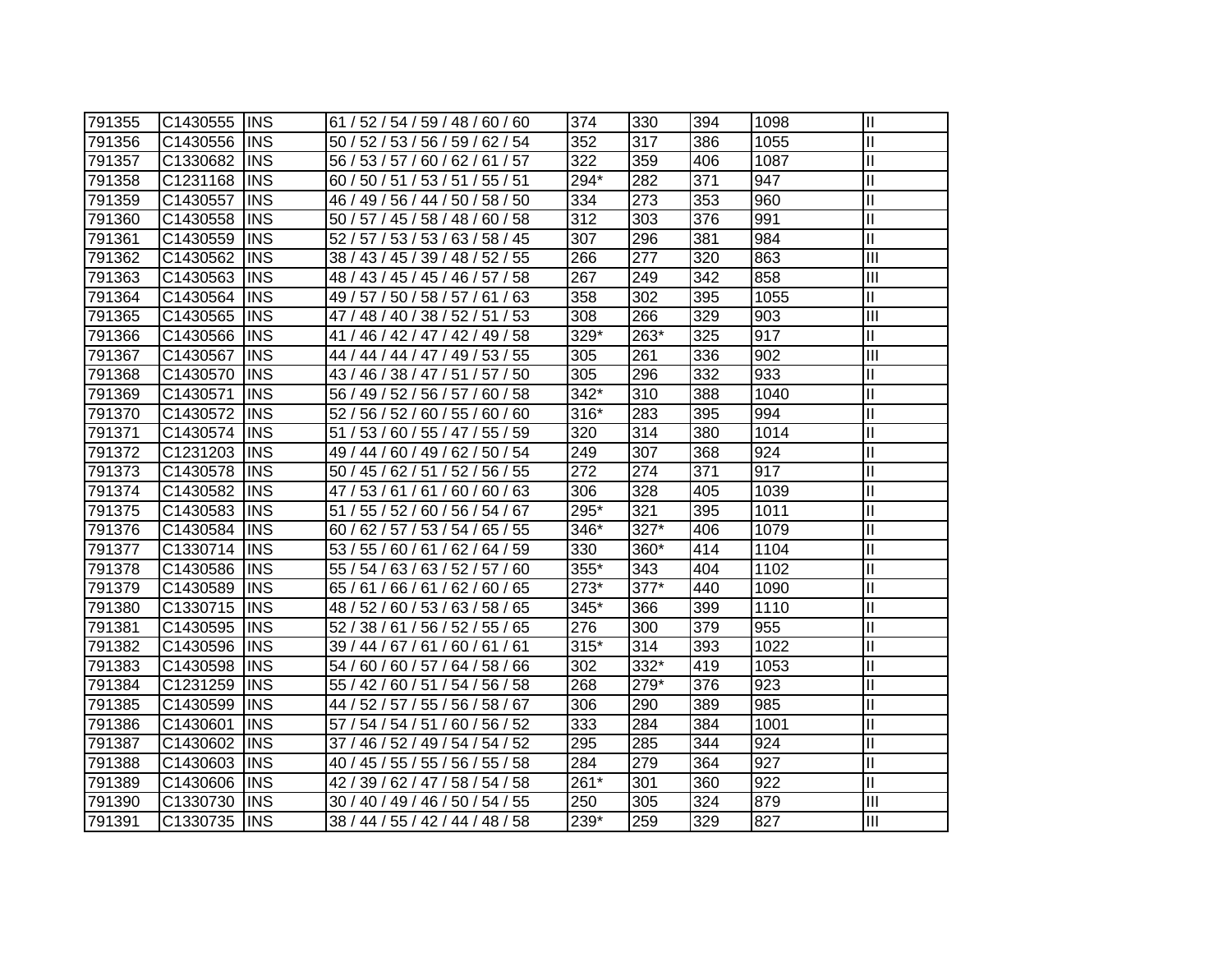| 791392 | C1430610 | <b>IINS</b> | 51 / 51 / 50 / 51 / 44 / 56 / 55    | $242*$           | 301  | 358 | 901  | Ш                          |
|--------|----------|-------------|-------------------------------------|------------------|------|-----|------|----------------------------|
| 791393 | C1430611 | <b>IINS</b> | 38 / 37 / 54 / 55 / 54 / 48 / 57    | $274*$           | 276  | 343 | 893  | IШ                         |
| 791394 | C1430614 | <b>INS</b>  | 14 / 53 / 54 / 52 / 51 / 53 / 62    | 292              | 264  | 339 | 895  | Elig.for SE                |
| 791395 | C1430615 | <b>INS</b>  | 65 / 66 / 66 / 67 / 66 / 66 / 64    | 395              | 351  | 460 | 1206 |                            |
| 791396 | C1430617 | <b>INS</b>  | 41 / 35 / 55 / 45 / 50 / 50 / 59    | $\overline{267}$ | 274  | 335 | 876  | $\overline{\mathsf{III}}$  |
| 791397 | C1430618 | <b>INS</b>  | 37 / 48 / 57 / 44 / 58 / 61 / 58    | $\overline{323}$ | 322  | 363 | 1008 | Ξ                          |
| 791398 | C1430620 | <b>INS</b>  | 56 / 50 / 63 / 57 / 51 / 61 / 71    | 304              | 338  | 409 | 1051 | $\mathbf{I}$               |
| 791399 | C1231296 | <b>INS</b>  | 22 / 25 / 53 / 48 / 54 / 58 / 55    | $\sqrt{287}$     | 255  | 315 | 857  | Elig.for SE                |
| 791400 | C1430623 | <b>INS</b>  | 47 / 45 / 47 / 48 / 56 / 60 / 59    | 338              | 321  | 362 | 1021 | Ш                          |
| 791401 | C1430624 | <b>INS</b>  | 35 / 28 / 45 / 48 / 41 / 48 / 55    | $264*$           | 241  | 300 | 805  | $\overline{\mathbb{H}}$    |
| 791402 | C1430625 | <b>INS</b>  | 60 / 49 / 61 / 51 / 58 / 62 / 60    | 331              | 334  | 401 | 1066 | $\overline{\mathbb{I}}$    |
| 791403 | C1430628 | <b>INS</b>  | 36 / 52 / 49 / 54 / 57 / 51<br>37 / | 279              | 287  | 336 | 902  | $\overline{\mathsf{III}}$  |
| 791404 | C1430630 | <b>INS</b>  | 47 / 44 / 43 / 49 / 56 / 52 / 61    | 283              | 264  | 352 | 899  | $\overline{\mathsf{III}}$  |
| 791405 | C1430632 | <b>INS</b>  | 37 / 48 / 48 / 46 / 44 / 50 / 56    | 230              | 247  | 329 | 806  | Ш                          |
| 791406 | C1430633 | <b>INS</b>  | 61 / 55 / 62 / 55 / 64 / 63 / 63    | 354              | 351  | 423 | 1128 | $\mathop{\rm II}\nolimits$ |
| 791407 | C1430634 | <b>INS</b>  | 49 / 50 / 56 / 53 / 63 / 62 / 67    | 361              | 330  | 400 | 1091 | $\mathbf{I}$               |
| 791408 | C1430635 | <b>INS</b>  | 60/60/40/60/61/60/61                | 259*             | 370  | 402 | 1031 | $\mathbf{I}$               |
| 791409 | C1430639 | <b>INS</b>  | 50 / 53 / 54 / 50 / 54 / 63 / 60    | 330              | 331* | 384 | 1045 | $\mathbf{I}$               |
| 791410 | C1430640 | <b>INS</b>  | 50 / 33 / 54 / 48 / 47 / 53 / 55    | 294*             | 305  | 340 | 939  | $\mathbf{I}$               |
| 791411 | C1430641 | <b>INS</b>  | 43 / 39 / 55 / 51 / 48 / 57 / 64    | 241              | 324  | 357 | 922  | $\mathbf{I}$               |
| 791412 | C1430642 | <b>INS</b>  | 63 / 50 / 61 / 65 / 56 / 60 / 64    | 340              | 339  | 419 | 1098 | $\mathbf{I}$               |
| 791413 | C1330776 | <b>INS</b>  | 44 / 48 / 60 / 53 / 56 / 61 / 61    | 334              | 330  | 383 | 1047 | Ш                          |
| 791414 | C1330777 | <b>INS</b>  | 47 / 52 / 58 / 50 / 54 / 56 / 58    | $\overline{323}$ | 302  | 375 | 1000 | Ш                          |
| 791415 | C1430645 | <b>INS</b>  | 53 / 56 / 63 / 61 / 57 / 58 / 59    | 310              | 345  | 407 | 1062 | $\mathbf{II}$              |
| 791416 | C1430214 | <b>INS</b>  | 51 / 40 / 54 / 55 / 57 / 56 / 71    | 306              | 321  | 384 | 1011 | $\mathbf{II}$              |
| 791417 | C1330782 | <b>INS</b>  | 62 / 60 / 62 / 57 / 66 / 55 / 60    | 266*             | 304* | 422 | 992  | $\mathbf{II}$              |
| 791418 | C1230002 | <b>COR</b>  | 35 / 33 / 46 / 45 / 48 / 37 / 53    | 287              | 237* | 297 | 821  | $\overline{\mathsf{III}}$  |
| 791419 | C1330004 | <b>INS</b>  | 48 / 51 / 64 / 67 / 46 / 60 / 65    | 326              | 320  | 401 | 1047 | Ш                          |
| 791420 | C1230048 | <b>INS</b>  | 41 / 39 / 53 / 48 / 47 / 50 / 47    | $258*$           | 257* | 325 | 840  | $\overline{\mathsf{III}}$  |
| 791421 | C1230056 | <b>INS</b>  | 43 / 42 / 50 / 51 / 54 / 56 / 50    | 276*             | 260* | 346 | 882  | $\overline{\mathsf{III}}$  |
| 791422 | C1230096 | <b>INS</b>  | 54 / 43 / 51 / 51 / 57 / 51 / 52    | 273              | 348  | 359 | 980  | Ш                          |
| 791423 | C1230189 | <b>INS</b>  | 46 / 36 / 55 / 52 / 45 / 49 / 56    | 296              | 253  | 339 | 888  | Ш                          |
| 791424 | C1330304 | <b>INS</b>  | 34 / 43 / 52 / 50 / 45 / 61<br>47/  | $283*$           | 278* | 332 | 893  | $\overline{\mathsf{III}}$  |
| 791425 | C1230560 | <b>INS</b>  | 47 / 48 / 46 / 52 / 54 / 55 / 53    | 261*             | 285* | 355 | 901  | Ш                          |
| 791426 | C1130626 | <b>INS</b>  | 60 / 63 / 60 / 63 / 62 / 51<br>61/  | $257*$           | 239* | 420 | 916  | $\mathbf{II}$              |
| 791427 | C1230914 | <b>BKG</b>  | 35 / 35 / 53 / 55 / 37 / 54 / 60    | 253              | 230  | 329 | 812  | Ш                          |
| 791428 | C1130816 | <b>INS</b>  | 58 / 52 / 60 / 61 / 64 / 61 / 63    | $283*$           | 286* | 419 | 988  | Ш                          |